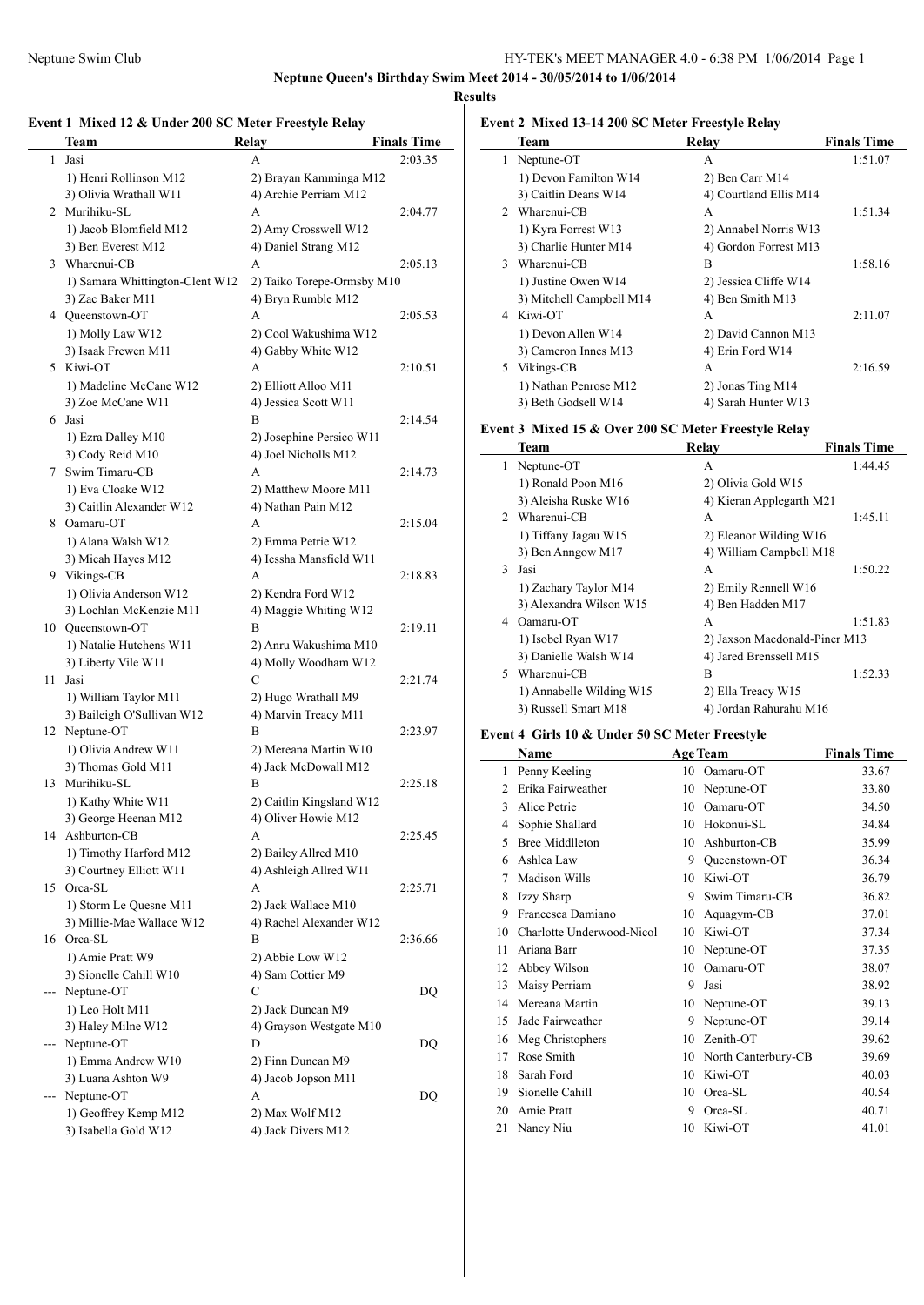### Neptune Swim Club HY-TEK's MEET MANAGER 4.0 - 6:38 PM 1/06/2014 Page 2 **Neptune Queen's Birthday Swim Meet 2014 - 30/05/2014 to 1/06/2014**

**Results**

|       | <b>Name</b>          |    | <b>Age Team</b>     | <b>Finals Time</b> |
|-------|----------------------|----|---------------------|--------------------|
| 22    | Amy Ingham           |    | 10 Orea-SL          | 41.36              |
| $*23$ | Martina White        | 10 | Murihiku-SL         | 41.40              |
| $*23$ | <b>Ruby Whiting</b>  | 10 | Vikings-CB          | 41.40              |
| 25    | Emma Herbert         | 9  | Kiwi-OT             | 42.16              |
| 26    | Emma Christophers    | 9  | Zenith-OT           | 42.50              |
| 27    | Jasmin Kamminga      | 10 | Jasi                | 42.84              |
| 28    | Olivia Pearce        | 10 | Kiwi-OT             | 43.24              |
| 29    | Evie Holt            | 9  | Neptune-OT          | 43.53              |
| 30    | Caitlin Allred       | 8  | Ashburton-CB        | 44.28              |
| 31    | Imogen Keeling       | 9  | Oamaru-OT           | 44.35              |
| 32    | River Cunningham     | 10 | Oamaru-OT           | 44.61              |
| 33    | Jorja Frewen         | 10 | Oueenstown-OT       | 45.10              |
| 34    | Jessie Kelliher      | 9  | North Canterbury-CB | 46.03              |
| 35    | Macey Robinson       | 9  | Kiwi-OT             | 46.27              |
| 36    | Natasha MacGibbon    | 8  | Vikings-CB          | 46.75              |
| 37    | Quilla Cashell-Smith | 9  | Zenith-OT           | 46.93              |
| 38    | Ella Rose Crooks     | 8  | Kiwi-OT             | 47.45              |
| 39    | Anna Hutchens        | 9  | Oueenstown-OT       | 48.17              |
| 40    | <b>Bonnie Smith</b>  | 9  | North Canterbury-CB | 48.19              |
| 41    | Evangeline Woodhouse | 8  | Neptune-OT          | 48.73              |
| 42    | <b>Anna Divers</b>   | 9  | Taieri-OT           | 49.08              |
| 43    | Luana Ashton         | 9  | Neptune-OT          | 54.12              |
| 44    | Lashaan Ashton       | 7  | Neptune-OT          | 55.06              |
| $---$ | Emma Andrew          | 10 | Neptune-OT          | DQ                 |

### **Event 5 Boys 10 & Under 50 SC Meter Freestyle**

|       | Name                 |    | <b>Age Team</b>  | <b>Finals Time</b> |
|-------|----------------------|----|------------------|--------------------|
| 1     | Taiko Torepe-Ormsby  | 10 | Wharenui-CB      | 31.74              |
| 2     | Cody Reid            | 10 | Jasi             | 32.53              |
| 3     | Hugo Wrathall        | 9  | Jasi             | 34.91              |
| 4     | Anru Wakushima       | 10 | Oueenstown-OT    | 35.31              |
| 5     | Jack Wallace         | 10 | Orca-SL          | 37.33              |
| 6     | <b>Bailey Allred</b> | 10 | Ashburton-CB     | 37.89              |
| 7     | Jackson Herrick      | 10 | $Orea-SL$        | 38.43              |
| 8     | Sam Cottier          | 9  | Orca-SL          | 38.47              |
| 9     | Joel Bremner         | 10 | Jasi             | 39.05              |
| 10    | Jacob Clements       | 9  | Jasi             | 40.63              |
| 11    | Ryan Dey             | 9  | Clutha United-OT | 41.68              |
| 12    | Danny Gilbert        | 9  | Oamaru-OT        | 43.13              |
| 13    | <b>Harry Summers</b> | 8  | Taieri-OT        | 44.35              |
| 14    | Joshua Persico       | 9  | Jasi             | 47.30              |
| 15    | Will Adamson         | 9  | Oueenstown-OT    | 47.74              |
| 16    | Piere Tapsell        | 10 | Neptune-OT       | 47.94              |
| 17    | Daniel Coster        | 9  | Neptune-OT       | 49.74              |
| 18    | Finn Duncan          | 9  | Neptune-OT       | 56.53              |
| 19    | Jack Duncan          | 9  | Neptune-OT       | 1:04.59            |
| $---$ | Oliver Grayling      | 11 | Vikings-CB       | X40.37             |
| $---$ | Dom Walsh            | 8  | Oamaru-OT        | DO                 |
|       | Grayson Westgate     | 10 | Neptune-OT       | DQ                 |
|       |                      |    |                  |                    |

### **Event 6 Girls 11-12 50 SC Meter Freestyle**

| <b>Name</b>        | <b>Age Team</b>  | <b>Finals Time</b> |
|--------------------|------------------|--------------------|
| 1 Gabby White      | 12 Oueenstown-OT | 30.16              |
| 2 Molly Law        | 12 Oueenstown-OT | 30.33              |
| 3 Alana Walsh      | 12 Oamaru-OT     | 31.65              |
| 4 Rachel Alexander | 12 Orca-SL       | 3181               |

| 5   | Cool Wakushima           | 12   | Queenstown-OT    | 31.89 |
|-----|--------------------------|------|------------------|-------|
| 6   | Jaime Toepfer            | 12   | Wanaka-OT        | 31.93 |
| 7   | Madeline McCane          |      | 12 Kiwi-OT       | 32.01 |
| 8   | Jessica Scott            | 11   | Kiwi-OT          | 32.12 |
| 9   | Jasmine Murray           |      | 12 Wanaka-OT     | 32.32 |
| 10  | Iessha Mansfield         | 11   | Oamaru-OT        | 32.60 |
| 11  | Samara Whittington-Clent |      | 12 Wharenui-CB   | 32.68 |
| 12  | Emma Petrie              |      | 12 Oamaru-OT     | 33.06 |
| 13  | Maggie Whiting           |      | 12 Vikings-CB    | 33.12 |
| 14  | Samantha Britton         |      | 12 Waverley-SL   | 33.28 |
| 15  | Olivia Anderson          | 12   | Vikings-CB       | 33.30 |
| 16  | <b>Briar Grounds</b>     | 12   | Hokonui-SL       | 33.43 |
| 17  | Isabella Gold            | 12   | Neptune-OT       | 33.53 |
| 18  | Harriet Cottle           | 11   | Neptune-OT       | 33.62 |
| 19  | Kaitlin McIntyre         | 12   | Neptune-OT       | 33.78 |
| 20  | Molly Woodham            | 12   | Queenstown-OT    | 33.81 |
| 21  | Amber Hammond            |      | 12 Wharenui-CB   | 33.82 |
| 22  | Cassidy Robertson        | 11 - | Clutha United-OT | 33.98 |
| 23  | Olivia Andrew            | 11   | Neptune-OT       | 34.03 |
| 24  | Zoe McCane               | 11   | Kiwi-OT          | 34.10 |
| 25  | Natalie Hutchens         | 11   | Queenstown-OT    | 34.17 |
| 26  | Tiana Mansfield          | 12   | Oamaru-OT        | 34.48 |
| 27  | Jordan Summers           | 11   | Taieri-OT        | 34.57 |
| 28  | Holly Uluakiola          | 11   | Kiwi-OT          | 34.72 |
| 29  | Maya Cardona-Hay         | 11   | Selwyn-CB        | 34.90 |
| 30  | Olivia Wrathall          | 11   | Jasi             | 34.92 |
| 31  | Liberty Vile             | 11   | Queenstown-OT    | 35.11 |
| 32  | Hannah Cunningham        |      | 12 Oamaru-OT     | 35.13 |
| 33  | Miki Tiltman             | 12   | Selwyn-CB        | 35.20 |
| 34  | Kathy White              | 11   | Murihiku-SL      | 35.24 |
| 35  | Ana Tarapi               | 11   | Neptune-OT       | 35.25 |
| 36  | Dayna Hughes             |      | 12 Collegiate-SL | 35.44 |
| 37  | Isabelle Wilson          | 11   | Ashburton-CB     | 35.47 |
| 38  | Ashleigh Allred          | 11 - | Ashburton-CB     | 35.56 |
| 39  | Anaia Wiparata           |      | 12 Kiwi-OT       | 35.62 |
| 40  | Millie Wright            | 12   | Neptune-OT       | 35.82 |
| 41  | Josephine Persico        | 11   | Jasi             | 35.89 |
| 42  | Jermaine Masangkay       | 11   | Aquagym-CB       | 36.10 |
| 43  | Sophie Adamson           | 12   | Oueenstown-OT    | 36.11 |
| 44  | Courtney Elliott         | 11   | Ashburton-CB     | 36.21 |
| 45  | Baileigh O'Sullivan      | 12   | Jasi             | 36.29 |
| 46  | Abbie Low                | 12   | Orca-SL          | 36.59 |
| 47  | Kendra Ford              | 12   | Vikings-CB       | 36.66 |
| 48  | Millie-Mae Wallace       | 12   | Orca-SL          | 37.36 |
| 49  | Emma Christie            | 11   | Kiwi-OT          | 37.67 |
| 50  | Holly Lockhart           | 11   | Vikings-CB       | 37.85 |
| 51  | Clara Voogt              | 11   | Murihiku-SL      | 38.03 |
| 52  | Caitlin Kingsland        | 12   | Murihiku-SL      | 38.06 |
| 53  | Annie Kennedy-Atchison   |      | 12 Kiwi-OT       | 38.75 |
| 54  | Meg Sayers               | 11   | Neptune-OT       | 40.43 |
| 55  | Molly McDowall           | 11   | Zenith-OT        | 41.32 |
| 56  | Haley Milne              | 12   | Neptune-OT       | 53.15 |
| --- | Kaylee Uys               | 11   | Swim Timaru-CB   | DQ    |
|     |                          |      |                  |       |

### **Event 7 Boys 11-12 50 SC Meter Freestyle**

| Name              | <b>Age Team</b> | <b>Finals Time</b> |
|-------------------|-----------------|--------------------|
| 1 Henri Rollinson | 12 Jasi         | 28.85              |
| 2 Tyler Summers   | 12 Taieri-OT    | 28.88              |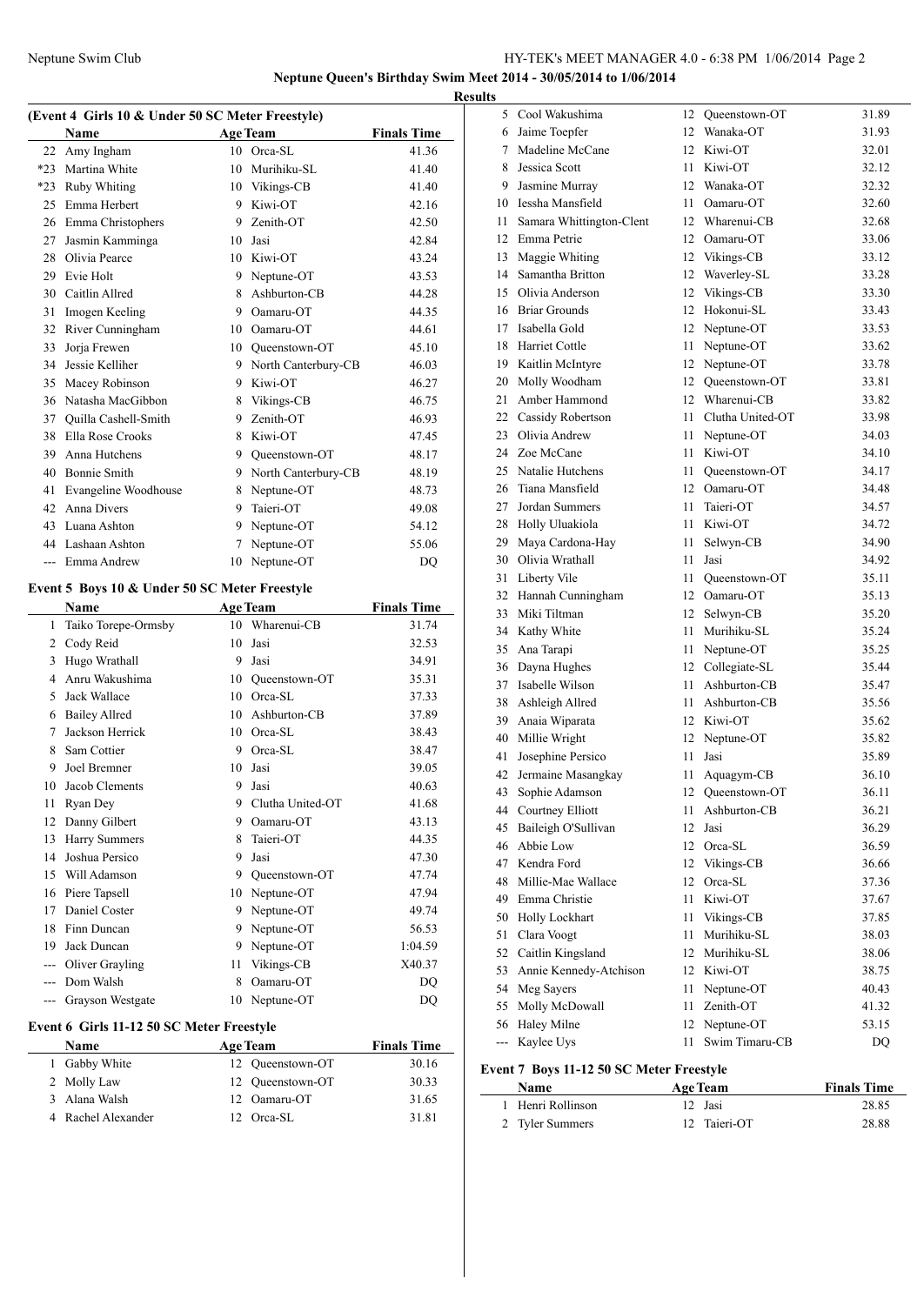### Neptune Swim Club HY-TEK's MEET MANAGER 4.0 - 6:38 PM 1/06/2014 Page 3 **Neptune Queen's Birthday Swim Meet 2014 - 30/05/2014 to 1/06/2014**

**Results**

### **(Event 7 Boys 11-12 50 SC Meter Freestyle)**

|       | Name                          |      | Age Team            | <b>Finals Time</b> |
|-------|-------------------------------|------|---------------------|--------------------|
|       | 3 Bryn Rumble                 | 12   | Wharenui-CB         | 28.92              |
|       | 4 Archie Perriam              | 12   | Jasi                | 29.78              |
| 5     | Jacob Blomfield               |      | 12 Murihiku-SL      | 30.20              |
|       | 6 Angus Kelliher              | 11   | North Canterbury-CB | 30.43              |
| 7     | Daniel Strang                 |      | 12 Murihiku-SL      | 30.44              |
| 8     | Brayan Kamminga               | 12   | Jasi                | 30.91              |
| 9     | Zac Baker                     | 11   | Wharenui-CB         | 31.30              |
| 10    | Joel Nicholls                 | 12   | Jasi                | 31.89              |
| 11    | Geoffrey Kemp                 | 12   | Neptune-OT          | 32.14              |
| 12    | Jack McDowall                 | 12   | Neptune-OT          | 32.16              |
| 13    | Elliott Alloo                 | 11   | Kiwi-OT             | 32.57              |
| $*14$ | Isaac Dann                    | 12   | North Canterbury-CB | 32.73              |
|       | *14 Oliver Howie              | 12   | Murihiku-SL         | 32.73              |
| 16    | Oliver Walker                 | 12   | Port Chalmers-OT    | 32.98              |
| 17    | <b>Ben Everest</b>            |      | 12 Murihiku-SL      | 33.18              |
| 18    | Nathan Martin                 |      | 12 Neptune-OT       | 33.25              |
| 19    | Timothy Harford               |      | 12 Ashburton-CB     | 33.32              |
| 20    | Matthew Gray                  | 11   | Swim Timaru-CB      | 33.39              |
| 21    | <b>Isaak Frewen</b>           | 11 - | Queenstown-OT       | 33.41              |
| 22    | Ben Wilding                   |      | 12 Wharenui-CB      | 33.76              |
| 23    | Max Wolf                      | 12   | Neptune-OT          | 33.97              |
| 24    | Nathan Penrose                | 12   | Vikings-CB          | 34.03              |
| $*25$ | Lochlan McKenzie              | 11   | Vikings-CB          | 34.36              |
| $*25$ | Micah Hayes                   | 12   | Oamaru-OT           | 34.36              |
| 27    | Marvin Treacy                 | 11   | Jasi                | 34.41              |
| 28    | Tom Heather                   | 12   | Wanaka-OT           | 34.91              |
| 29    | William Taylor                | 11   | Jasi                | 35.31              |
| 30    | Marshall Setu                 | 11   | Vikings-CB          | 35.32              |
| 31    | Storm Le Quesne               | 11   | Orca-SL             | 35.38              |
| 32    | Olliver Darby                 | 12   | Vikings-CB          | 36.91              |
| 33    | George Heenan                 | 12   | Murihiku-SL         | 37.12              |
| 34    | Nathan Pain                   | 12   | Swim Timaru-CB      | 37.39              |
| 35    | Eli Familton                  | 11   | Neptune-OT          | 37.43              |
| 36    | Mannix Fraser                 | 11   | Oamaru-OT           | 37.48              |
| 37    | Thomas Gold                   | 11   | Neptune-OT          | 37.61              |
| 38    | Cameron Jefferies             | 11   | Neptune-OT          | 38.17              |
| 39    | Nathan Cowan                  | 12   | Vikings-CB          | 38.18              |
| 40    | Charlie Gilbert               | 11   | Oamaru-OT           | 38.58              |
| 41    | Hamish Clarke                 | 12   | Jasi                | 39.31              |
| 42    | Oliver Grayling               | 11   | Vikings-CB          | 40.37              |
| 43    | Leo Holt                      | 11   | Neptune-OT          | 41.06              |
| 44    | <b>Billy Stewart-Prangell</b> | 12   | Vikings-CB          | 42.28              |
| 45    | Lance Bogdalski               | 12   | Oamaru-OT           | 44.06              |
| 46    | Ossian Lawrie                 | 11   | Neptune-OT          | 46.17              |
| 47    | Jacob Jopson                  | 11   | Neptune-OT          | 52.18              |

### **Event 8 Girls 13-14 50 SC Meter Freestyle**

| Name             |    | <b>Age Team</b> | <b>Finals Time</b> |
|------------------|----|-----------------|--------------------|
| 1 Kyra Forrest   | 13 | Wharenui-CB     | 27.12              |
| 2 Hannah Bates   |    | 13 Selwyn-CB    | 27.45              |
| 3 Cecilia Crooks |    | 13 Neptune-OT   | 28.03              |
| 4 Caitlin Deans  |    | 14 Neptune-OT   | 28.80              |
| 5 Devon Familton |    | 14 Neptune-OT   | 28.93              |
| 6 Erin Ford      |    | 14 Kiwi-OT      | 29.76              |
| Tanisha Keach    |    | 14 Neptune-OT   | 29.78              |
| Eugene In        |    | Aquagym-CB      | 29.86              |

| 9     | Lucy Gordon          | 14 | Aquagym-CB       | 29.91     |
|-------|----------------------|----|------------------|-----------|
| 10    | Meg Sycamore         | 13 | Neptune-OT       | 30.03     |
| 11    | Gabrielle Trotter    | 13 | Neptune-OT       | 30.05     |
| 12    | Justine Owen         | 14 | Wharenui-CB      | 30.10     |
|       | 13 Emily Joyce       | 14 | Collegiate-SL    | 30.39     |
| 14    | Jessica Cliffe       | 14 | Wharenui-CB      | 30.42     |
| 15    | Danielle Walsh       | 14 | Oamaru-OT        | 30.51     |
| 16    | Kasey McGrath        | 13 | Aquagym-CB       | 30.70     |
| 17    | Annabel Norris       | 13 | Wharenui-CB      | 30.77     |
| 18    | Meg Davidson         | 14 | Wharenui-CB      | 31.06     |
| 19    | Tandia Gooch         |    | 13 Waimate       | 31.47     |
| 20    | Olivia Damiano       | 13 | Aquagym-CB       | 31.74     |
| 21    | <b>Brittany Moir</b> | 14 | Wharenui-CB      | 31.77     |
| 22    | Maeve Sullivan       |    | 14 Wharenui-CB   | 32.06     |
| 23    | Alida Chay           | 13 | Hokonui-SL       | 32.15     |
| 24    | Hayley Buckley       | 13 | Aquagym-CB       | 32.16     |
| 25    | Jessie Dick          | 14 | Alexandra-OT     | 32.27     |
| 26    | Clementine George    | 13 | Kiwi-OT          | 32.32     |
| $*27$ | Sarah Hunter         |    | 13 Vikings-CB    | 32.72     |
| $*27$ | Rachel Kinley        | 14 | Neptune-OT       | 32.72     |
| 29    | Carina Donegan       | 13 | Kiwi-OT          | 33.44     |
| 30    | Isabelle Keeling     | 13 | Oamaru-OT        | 34.66     |
| 31    | <b>Beth Godsell</b>  | 14 | Vikings-CB       | 34.95     |
| 32    | Paris Sinclair       | 14 | Neptune-OT       | 35.17     |
| 33    | Tessa Woodhouse      | 14 | Kiwi-OT          | 35.45     |
| 34    | Jessica Scott        | 13 | Neptune-OT       | 36.32     |
| 35    | Jane Fox             | 14 | Orca-SL          | 36.37     |
| 36    | Sarah McNaughton     | 13 | Neptune-OT       | 36.53     |
| 37    | Hana Tiltman         | 13 | Selwyn-CB        | 37.76     |
| $---$ | Caitlin Harris       | 14 | Port Chalmers-OT | DQ        |
| ---   | Olivia Dorne-Cumming | 13 | Neptune-OT       | <b>DQ</b> |

### **Event 9 Boys 13-14 50 SC Meter Freestyle**

|               | Name                   |    | <b>Age Team</b>     | <b>Finals Time</b> |
|---------------|------------------------|----|---------------------|--------------------|
| 1             | Satori Dobbie          | 14 | Qeii Swim Club-CB   | 24.85              |
| $\mathcal{L}$ | <b>Courtland Ellis</b> | 14 | Neptune-OT          | 25.66              |
| 3             | Matthew Harford        | 13 | Ashburton-CB        | 26.63              |
| 4             | William Howie          | 14 | Murihiku-SL         | 26.75              |
| 5             | James Buk              | 14 | North Canterbury-CB | 26.77              |
| 6             | Angus Syme             | 14 | North Canterbury-CB | 26.88              |
| 7             | <b>Gordon Forrest</b>  | 13 | Wharenui-CB         | 27.19              |
| 8             | Regan Mundy            | 14 | North Canterbury-CB | 27.31              |
| 9             | Zachary Taylor         | 14 | Jasi                | 27.41              |
| 10            | Matt Newbitt           | 14 | Aquagym-CB          | 27.83              |
| 11            | Charlie Hunter         | 14 | Wharenui-CB         | 27.86              |
| 12            | Jaxson Macdonald-Piner | 13 | Oamaru-OT           | 28.37              |
| 13            | <b>Ben Smith</b>       | 13 | Wharenui-CB         | 28.57              |
| 14            | Ben Carr               | 14 | Neptune-OT          | 28.59              |
| 15            | Matthew Clough         | 13 | Ashburton-CB        | 28.67              |
| 16            | Max Clark              | 14 | Wharenui-CB         | 29.06              |
| 17            | Jarod Hartley          | 14 | $Orea-SL$           | 29.36              |
| 18            | Max Hunter             | 14 | Wharenui-CB         | 29.43              |
| 19            | Jack Corkery           | 13 | Murihiku-SL         | 29.45              |
| 20            | Mitchell Campbell      | 14 | Wharenui-CB         | 29.48              |
| 21            | Caleb Rahurahu         | 13 | Wharenui-CB         | 30.06              |
| 22            | Lucas Marshall         | 13 | Aquagym-CB          | 31.18              |
| 23            | Samuel Gray            | 13 | Swim Timaru-CB      | 31.19              |
| 24            | Cameron Moran          | 13 | Neptune-OT          | 31.65              |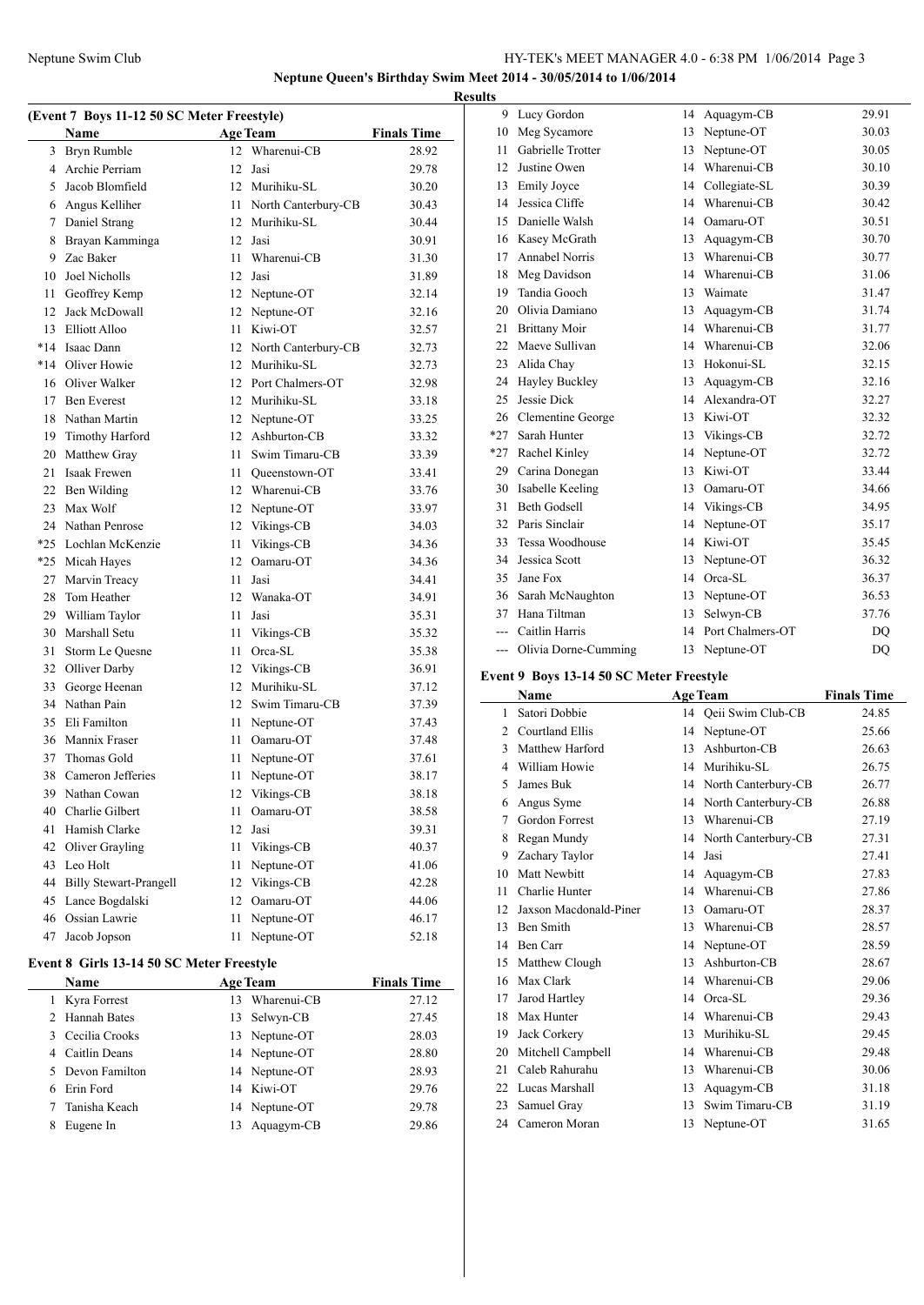#### **Neptune Queen's Birthday Swim Meet 2014 - 30/05/2014 to 1/06/2014**

**Results**

|    | (Event 9 Boys 13-14 50 SC Meter Freestyle) |    |                 |                    |
|----|--------------------------------------------|----|-----------------|--------------------|
|    | <b>Name</b>                                |    | <b>Age Team</b> | <b>Finals Time</b> |
|    | 25 Dylan Booysens                          | 13 | Wharenui-CB     | 31.95              |
|    | 26 Lachlan Ellis                           |    | 13 Taieri-OT    | 32.99              |
|    | 27 Cameron Innes                           |    | 13 Kiwi-OT      | 33.61              |
|    | 28 David Cannon                            |    | 13 Kiwi-OT      | 33.65              |
| 29 | Chris Ryan                                 |    | 13 Aquagym-CB   | 33.81              |
| 30 | Jonas Ting                                 |    | 14 Vikings-CB   | 34.05              |
| 31 | William Christophers                       |    | 13 Zenith-OT    | 35.53              |
|    | 32 Zac Holt                                |    | 13 Neptune-OT   | 40.00              |

#### **Event 10 Girls 15-16 50 SC Meter Freestyle**

|       | <b>Name</b>             |    | <b>Age Team</b>   | <b>Finals Time</b> |
|-------|-------------------------|----|-------------------|--------------------|
| 1     | Aleisha Ruske           | 16 | Neptune-OT        | 27.40              |
| 2     | Felicity Lowen          | 15 | Aquagym-CB        | 27.68              |
| 3     | Eleanor Wilding         | 16 | Wharenui-CB       | 28.30              |
| 4     | Olivia Gold             | 15 | Neptune-OT        | 28.35              |
| 5     | Sophie Fairbairn        | 15 | Wanaka-OT         | 28.43              |
| 6     | Emily Rennell           | 16 | Jasi              | 28.65              |
| 7     | Sophie Gibson           | 16 | Queenstown-OT     | 29.85              |
| 8     | Hannah Morgan           | 16 | Murihiku-SL       | 29.91              |
| 9     | Tiffany Jagau           | 15 | Wharenui-CB       | 29.94              |
| 10    | Grace Heather           | 15 | Neptune-OT        | 30.10              |
| 11    | Celine Evans            | 15 | Qeii Swim Club-CB | 30.58              |
| 12    | Katie Grant             | 15 | $Orea-SL$         | 30.66              |
| $*13$ | Anna Lindsay            | 15 | Neptune-OT        | 30.84              |
| $*13$ | Emma Dick               | 16 | Alexandra-OT      | 30.84              |
| 15    | Isabella Lau            | 15 | Neptune-OT        | 30.85              |
|       | *16 Caitlin Hendren     | 16 | Jasi              | 30.90              |
| $*16$ | Alice Moran             | 15 | Neptune-OT        | 30.90              |
|       | *18 Kaori Kitahara      | 16 | Neptune-OT        | 30.92              |
| $*18$ | Alexandra Wilson        | 15 | Jasi              | 30.92              |
| 20    | Saskia Turner           | 16 | Neptune-OT        | 31.29              |
| 21    | Ella Treacy             | 15 | Wharenui-CB       | 31.30              |
| 22    | Alanah Charlton         | 15 | Vikings-CB        | 31.52              |
| 23    | Annabelle Wilding       | 15 | Wharenui-CB       | 32.24              |
| 24    | Poppy Le Quesne         | 15 | Orca-SL           | 32.66              |
| 25    | Poppy George            | 15 | Kiwi-OT           | 33.91              |
| 26    | Baeli Spedding-Devereux | 15 | Neptune-OT        | 34.63              |

#### **Event 11 Boys 15-16 50 SC Meter Freestyle**

|       | Name              |    | <b>Age Team</b> | <b>Finals Time</b> |
|-------|-------------------|----|-----------------|--------------------|
| 1     | Jordan Rahurahu   | 16 | Wharenui-CB     | 25.08              |
| 2     | Sean Hartgers     |    | 16 Aquagym-CB   | 25.21              |
| 3     | Harrison Finnerty | 16 | Murihiku-SL     | 25.41              |
| 4     | Ronald Poon       |    | 16 Neptune-OT   | 25.54              |
| 5     | Campbell Pearson  | 15 | Alexandra-OT    | 25.65              |
| 6     | Matthew Gillespie |    | 16 Zenith-OT    | 25.92              |
| 7     | Bailey Brandham   |    | 16 Neptune-OT   | 26.08              |
| 8     | Thomas Moot       | 16 | Wharenui-CB     | 26.12              |
| 9     | Han Zhang         | 16 | Neptune-OT      | 26.31              |
| 10    | Jared Brenssell   | 15 | Oamaru-OT       | 26.42              |
| 11    | Samuel Wardhaugh  | 15 | Neptune-OT      | 26.82              |
| 12    | Jack Harrison     | 16 | Cromwell-OT     | 26.83              |
| $*13$ | Ben Duffy         | 16 | Wharenui-CB     | 26.95              |
| $*13$ | Tim Phillips      | 15 | Wharenui-CB     | 26.95              |
| 15    | Alex Chirnside    | 15 | Neptune-OT      | 27.29              |
| 16    | Sam Sharp         | 16 | Swim Timaru-CB  | 27.37              |

| w  |                                                   |                |       |
|----|---------------------------------------------------|----------------|-------|
|    | 17 Nick Pryde                                     | 15 Neptune-OT  | 27.57 |
| 18 | Isaac Johnston                                    | 16 Wharenui-CB | 27.69 |
|    | 19 Lukas Chay                                     | 15 Hokonui-SL  | 28.24 |
|    | 20 Luke Nie                                       | 15 Neptune-OT  | 28.86 |
|    | 21 Greagh Williams                                | 16 Neptune-OT  | 29.10 |
|    | 22 James Kelly                                    | 15 Neptune-OT  | 30.08 |
|    | 23 Joseph Berry                                   | 15 Vikings-CB  | 31.35 |
|    | Event 12 Cirls 17 $\&$ Over 50 SC Meter Freestyle |                |       |

## **Event 12 Girls 17 & Over 50 SC Meter Freestyle**

|  | <b>Name</b>      | <b>Age Team</b>      | <b>Finals Time</b> |
|--|------------------|----------------------|--------------------|
|  | 1 Isobel Ryan    | Oamaru-OT            | 27.36              |
|  | 2 Sophie Pascoe  | 21 Oeii Swim Club-CB | 28.80              |
|  | 3 Stef Gillespie | 19 Zenith-OT         | 30.27              |
|  | 4 Eilis Doyle    | 17 Neptune-OT        | 31.58              |

### **Event 13 Boys 17 & Over 50 SC Meter Freestyle**

|    | <b>Name</b>         |    | <b>Age Team</b>        | <b>Finals Time</b> |
|----|---------------------|----|------------------------|--------------------|
|    | Michael Finlay      |    | 23 Orca-SL             | 23.46              |
|    | 2 Kieran Applegarth |    | 21 Neptune-OT          | 24.25              |
| 3  | William Campbell    | 18 | Wharenui-CB            | 24.36              |
| 4  | Ben Anngow          | 17 | Wharenui-CB            | 24.71              |
|    | Russell Smart       | 18 | Wharenui-CB            | 25.29              |
| 6  | Scott Hallaway      | 17 | Wharenui-CB            | 25.43              |
|    | Ben Hadden          | 17 | Jasi                   | 25.71              |
| 8  | Henry Muskee        | 17 | Aquagym-CB             | 25.74              |
| 9  | Matthew Glassford   |    | 24 Neptune-OT          | 26.37              |
| 10 | James Kirkland      |    | 18 North Canterbury-CB | 27.12              |
| 11 | Ben Close           | 20 | Selwyn-CB              | 27.36              |

### **Event 14 Girls 10 & Under 100 SC Meter Butterfly**

| Name          |                     |    | <b>Age Team</b> | <b>Finals Time</b> |  |
|---------------|---------------------|----|-----------------|--------------------|--|
| <b>Finals</b> |                     |    |                 |                    |  |
|               | Alice Petrie        | 10 | Oamaru-OT       | 1:30.42            |  |
|               | 2 Ashlea Law        | 9  | Oueenstown-OT   | 1:37.39            |  |
|               | 3 Sophie Shallard   |    | 10 Hokonui-SL   | 1:37.79            |  |
|               | 4 Sarah Ford        |    | 10 Kiwi-OT      | 1:47.20            |  |
| 5.            | Milli Low           | 10 | Orca-SL         | 1:57.42            |  |
|               | <b>Bronte Allen</b> | 10 | Kiwi-OT         | 1:59.71            |  |

### **Event 14 Girls 10 & Under 100 SC Meter Butterfly**

| Name                 |                     |    | <b>Age Team</b> | <b>Prelim Time</b> |  |
|----------------------|---------------------|----|-----------------|--------------------|--|
| <b>Preliminaries</b> |                     |    |                 |                    |  |
|                      | Alice Petrie        | 10 | Oamaru-OT       | 1:30.61            |  |
|                      | 2 Ashlea Law        | 9  | Oueenstown-OT   | 1:37.84            |  |
| 3                    | Sophie Shallard     |    | 10 Hokonui-SL   | 1:41.02            |  |
|                      | 4 Sarah Ford        | 10 | Kiwi-OT         | 1:47.06            |  |
| 5.                   | <b>Bronte Allen</b> | 10 | Kiwi-OT         | 1:53.95            |  |
|                      | Milli Low           |    | Orca-SL         | 1:57.51            |  |

#### **Event 14 Girls 11-12 100 SC Meter Butterfly**

|        | Name                     |     | <b>Age Team</b>   | <b>Finals Time</b> |
|--------|--------------------------|-----|-------------------|--------------------|
| Finals |                          |     |                   |                    |
|        | Gabby White              |     | 12 Oueenstown-OT  | 1:15.51            |
|        | 2 Molly Law              |     | 12 Oueenstown-OT  | 1:18.24            |
| 3      | <b>Briar Grounds</b>     |     | 12 Hokonui-SL     | 1:18.41            |
|        | Eva Cloake               |     | 12 Swim Timaru-CB | 1:18.64            |
|        | Jessica Scott            | 11. | Kiwi-OT           | 1:21.34            |
| 6      | Kathy White              | 11  | Murihiku-SL       | 1:24.31            |
|        | Samara Whittington-Clent |     | 12 Wharenui-CB    | 1:25.53            |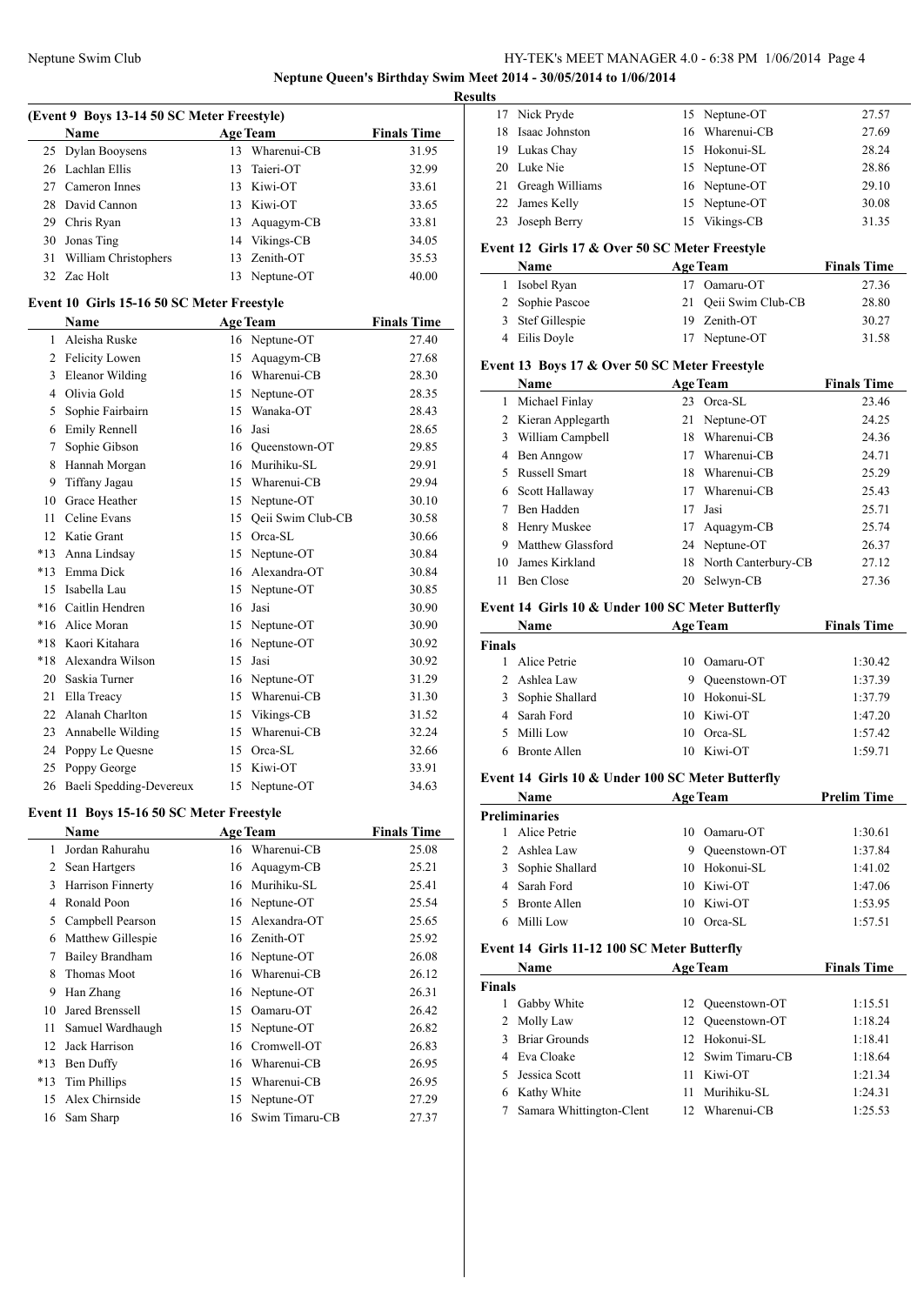#### **Neptune Queen's Birthday Swim Meet 2014 - 30/05/2014 to 1/06/2014**

|               | Finals  (Event 14 Girls 11-12 100 SC Meter Butterfly)<br>Name |    | <b>Age Team</b>      | <b>Finals Time</b> |
|---------------|---------------------------------------------------------------|----|----------------------|--------------------|
|               | 8 Kate Mathie                                                 |    | 11 Qeii Swim Club-CB | 1:29.79            |
|               |                                                               |    |                      |                    |
|               | Event 14 Girls 11-12 100 SC Meter Butterfly                   |    |                      |                    |
|               | Name                                                          |    | <b>Age Team</b>      | <b>Prelim Time</b> |
|               | <b>Preliminaries</b>                                          |    |                      |                    |
|               | 1 Gabby White                                                 |    | 12 Queenstown-OT     | 1:13.93            |
|               | 2 Molly Law                                                   |    | 12 Oueenstown-OT     | 1:20.09            |
| 3             | Eva Cloake                                                    |    | 12 Swim Timaru-CB    | 1:20.12            |
| 4             | Jessica Scott                                                 |    | 11 Kiwi-OT           | 1:21.26            |
| 5             | <b>Briar Grounds</b>                                          |    | 12 Hokonui-SL        | 1:22.31            |
|               | 6 Kathy White                                                 | 11 | Murihiku-SL          | 1:23.59            |
| 7             | Samara Whittington-Clent                                      |    | 12 Wharenui-CB       | 1:24.13            |
|               | 8 Kate Mathie                                                 |    | 11 Qeii Swim Club-CB | 1:26.04            |
| 9             | Samantha Britton                                              | 12 | Waverley-SL          | 1:26.80            |
|               | 10 Harriet Cottle                                             | 11 | Neptune-OT           | 1:27.73            |
| 11            | Emma Petrie                                                   | 12 | Oamaru-OT            | 1:28.99            |
|               | 12 Molly Woodham                                              |    | 12 Queenstown-OT     | 1:29.96            |
| 13            | Madeline McCane                                               |    | 12 Kiwi-OT           | 1:30.36            |
| 14            | Josephine Persico                                             | 11 | Jasi                 | 1:31.94            |
|               | 15 Maggie Whiting                                             |    | 12 Vikings-CB        | 1:36.46            |
|               |                                                               |    |                      | 1:36.83            |
|               | 16 Zoe McCane                                                 | 11 | Kiwi-OT              |                    |
|               | 17 Anaia Wiparata                                             |    | 12 Kiwi-OT           | 1:37.18            |
| 18            | Ana Tarapi                                                    | 11 | Neptune-OT           | 1:38.66            |
|               | 19 Courtney Elliott                                           | 11 | Ashburton-CB         | 1:40.02            |
|               | 20 Kendra Ford                                                |    | 12 Vikings-CB        | 1:40.86            |
|               | 21 Olivia Wrathall                                            | 11 | Jasi                 | 1:43.23            |
|               | 22 Hannah Cunningham                                          |    | 12 Oamaru-OT         | 1:44.72            |
| ---           | Ashleigh Allred                                               |    | 11 Ashburton-CB      | DQ                 |
|               | Event 14 Girls 13-14 100 SC Meter Butterfly                   |    |                      |                    |
|               | Name                                                          |    | <b>Age Team</b>      | <b>Finals Time</b> |
| <b>Finals</b> |                                                               |    |                      |                    |
|               | 1 Kyra Forrest                                                |    | 13 Wharenui-CB       | 1:05.07            |
|               | 2 Devon Familton                                              |    | 14 Neptune-OT        | 1:10.54            |
| 3             | Tanisha Keach                                                 |    | 14 Neptune-OT        | 1:11.64            |
|               | 4 Olivia Moore                                                |    | 14 Swim Timaru-CB    | 1:12.16            |
|               | 5 Emily Joyce                                                 |    | 14 Collegiate-SL     | 1:12.88            |
|               | 6 Eugene In                                                   |    | 13 Aquagym-CB        | 1:13.40            |
| 7             | Caitlin Deans                                                 |    | 14 Neptune-OT        | 1:13.67            |
| 8             | Cecilia Crooks                                                |    | 13 Neptune-OT        | 1:14.03            |
|               |                                                               |    |                      |                    |
|               | Event 14 Girls 13-14 100 SC Meter Butterfly<br>Name           |    | <b>Age Team</b>      | <b>Prelim Time</b> |
|               | <b>Preliminaries</b>                                          |    |                      |                    |
| 1             | Kyra Forrest                                                  | 13 | Wharenui-CB          | 1:05.17            |
|               | 2 Devon Familton                                              | 14 | Neptune-OT           | 1:12.01            |
|               | 3 Olivia Moore                                                | 14 | Swim Timaru-CB       | 1:12.02            |
|               |                                                               |    |                      |                    |
|               | 4 Tanisha Keach                                               | 14 | Neptune-OT           | 1:12.22            |
| 5             | <b>Emily Joyce</b>                                            |    | 14 Collegiate-SL     | 1:12.48            |
|               | 6 Cecilia Crooks                                              | 13 | Neptune-OT           | 1:13.19            |
| 7             | Eugene In                                                     | 13 | Aquagym-CB           | 1:13.42            |
| 8             | Caitlin Deans                                                 | 14 | Neptune-OT           | 1:14.55            |
| 9             | Olivia Damiano                                                | 13 | Aquagym-CB           | 1:14.75            |
| 10            | Gabrielle Trotter                                             | 13 | Neptune-OT           | 1:15.36            |
|               |                                                               |    |                      |                    |

| TS. |                                              |  |                 |         |  |  |
|-----|----------------------------------------------|--|-----------------|---------|--|--|
|     | 12 Katelyn Hogg                              |  | 14 Ashburton-CB | 1:16.29 |  |  |
|     | 13 Devon Allen                               |  | 14 Kiwi-OT      | 1:27.80 |  |  |
|     | 14 Cerys Clayden                             |  | 13 Vikings-CB   | 1:28.88 |  |  |
|     | 15 Caitlin McKenzie                          |  | 13 Vikings-CB   | 1:31.01 |  |  |
|     | Event 14  Girls 15-16 100 SC Meter Butterfly |  |                 |         |  |  |

### **Event 14 Girls 15-16 100 SC Meter Butterfly**

|               | Name               | <b>Age Team</b> |                      | <b>Finals Time</b> |
|---------------|--------------------|-----------------|----------------------|--------------------|
| <b>Finals</b> |                    |                 |                      |                    |
|               | Aleisha Ruske      |                 | 16 Neptune-OT        | 1:03.67            |
|               | 2 Emily Rennell    |                 | 16 Jasi              | 1:04.61            |
|               | 3 Sophie Gibson    |                 | 16 Oueenstown-OT     | 1:07.65            |
|               | 4 Eleanor Wilding  |                 | 16 Wharenui-CB       | 1:07.69            |
|               | 5 Katie Grant      |                 | 15 Orca-SL           | 1:11.95            |
|               | 6 Sophie Fairbairn |                 | 15 Wanaka-OT         | 1:12.29            |
|               | Celine Evans       |                 | 15 Oeii Swim Club-CB | 1:14.66            |
| 8             | Vicki Clarke       |                 | 16 Taieri-OT         | 1:15.28            |

### **Event 14 Girls 15-16 100 SC Meter Butterfly**

|    | Name                 | <b>Age Team</b> |                   | <b>Prelim Time</b> |
|----|----------------------|-----------------|-------------------|--------------------|
|    | <b>Preliminaries</b> |                 |                   |                    |
|    | Aleisha Ruske        |                 | 16 Neptune-OT     | 1:03.66            |
| 2  | <b>Emily Rennell</b> | 16              | Jasi              | 1:05.31            |
| 3  | Eleanor Wilding      | 16              | Wharenui-CB       | 1:07.70            |
| 4  | Sophie Gibson        |                 | 16 Oueenstown-OT  | 1:08.77            |
|    | Sophie Fairbairn     | 15              | Wanaka-OT         | 1:10.93            |
|    | Katie Grant          | 15              | Orca-SL           | 1:12.29            |
|    | Vicki Clarke         | 16              | Taieri-OT         | 1:13.11            |
| 8  | Celine Evans         | 15              | Qeii Swim Club-CB | 1:14.48            |
| 9  | Teigan Tarapi        | 15              | Neptune-OT        | 1:15.41            |
| 10 | Hannah Morgan        | 16              | Murihiku-SL       | 1:17.10            |
| 11 | Kaori Kitahara       |                 | 16 Neptune-OT     | 1:17.73            |
| 12 | Alice Moran          | 15              | Neptune-OT        | 1:22.58            |
| 13 | Georgia Rutter       | 15              | Aquagym-CB        | 1:31.74            |
|    |                      |                 |                   |                    |

# **Event 14 Girls 17 & Over 100 SC Meter Butterfly**

| <b>Name</b>   | <b>Age Team</b> | <b>Finals Time</b> |
|---------------|-----------------|--------------------|
| <b>Finals</b> |                 |                    |
| 1 Eilis Doyle | 17 Neptune-OT   | 1:24.23            |

### **Event 14 Girls 17 & Over 100 SC Meter Butterfly**

| <b>Name</b>       | <b>Age Team</b> |                      | <b>Prelim Time</b> |
|-------------------|-----------------|----------------------|--------------------|
| Preliminaries     |                 |                      |                    |
| 1 Eilis Doyle     |                 | 17 Neptune-OT        | 1:23.67            |
| --- Sophie Pascoe |                 | 21 Oeii Swim Club-CB | DO                 |

### **Event 15 Boys 10 & Under 100 SC Meter Butterfly**

|               | <b>Name</b>                                     |   | <b>Age Team</b> | <b>Finals Time</b> |  |  |
|---------------|-------------------------------------------------|---|-----------------|--------------------|--|--|
| <b>Finals</b> |                                                 |   |                 |                    |  |  |
| L             | Taiko Torepe-Ormsby                             |   | 10 Wharenui-CB  | 1:26.00            |  |  |
|               | 2 Hugo Wrathall                                 | 9 | Jasi            | 1:40.90            |  |  |
|               | --- Ezra Dalley                                 |   | 10 Jasi         | DO                 |  |  |
|               | Event 15 Boys 10 & Under 100 SC Meter Butterfly |   |                 |                    |  |  |

| <b>Name</b>           |  | <b>Prelim Time</b>                                   |  |
|-----------------------|--|------------------------------------------------------|--|
| Preliminaries         |  |                                                      |  |
| 1 Ezra Dalley         |  | 1:25.93                                              |  |
| 2 Taiko Torepe-Ormsby |  | 1:35.40                                              |  |
| 3 Hugo Wrathall       |  | 1:43.54                                              |  |
|                       |  | <b>Age Team</b><br>10 Jasi<br>10 Wharenui-CB<br>Jasi |  |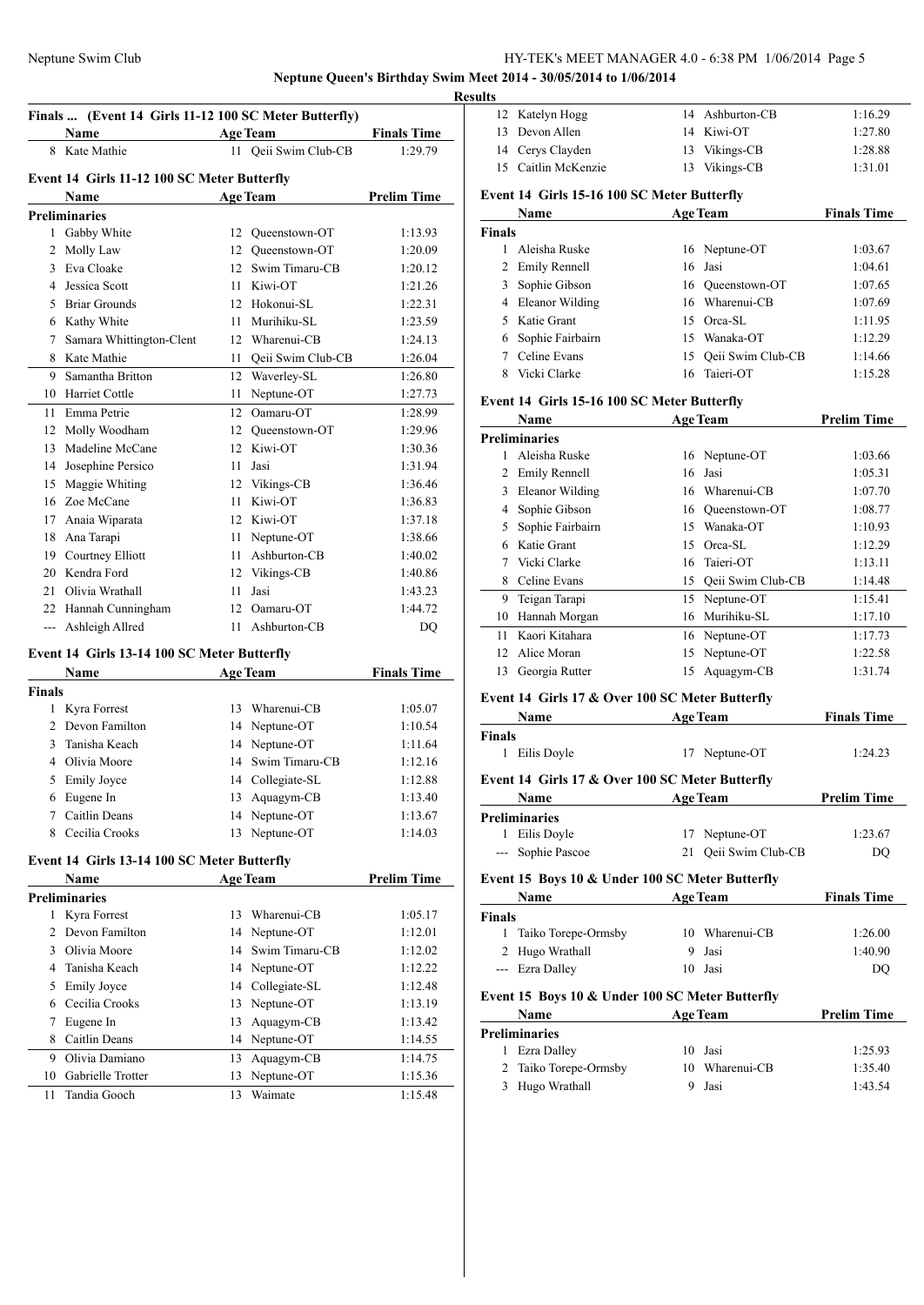### Neptune Swim Club HY-TEK's MEET MANAGER 4.0 - 6:38 PM 1/06/2014 Page 6 **Neptune Queen's Birthday Swim Meet 2014 - 30/05/2014 to 1/06/2014**

**Results**

|                | Event 15 Boys 11-12 100 SC Meter Butterfly |    |                     |                    |
|----------------|--------------------------------------------|----|---------------------|--------------------|
|                | <b>Name</b>                                |    | <b>Age Team</b>     | <b>Finals Time</b> |
| <b>Finals</b>  |                                            |    |                     |                    |
| 1              | Henri Rollinson                            | 12 | Jasi                | 1:10.77            |
| $\overline{c}$ | Archie Perriam                             | 12 | Jasi                | 1:13.23            |
| $\mathcal{F}$  | <b>Jack Divers</b>                         | 12 | Neptune-OT          | 1:13.45            |
| 4              | Zac Baker                                  | 11 | Wharenui-CB         | 1:16.76            |
| 5              | Joel Nicholls                              | 12 | Jasi                | 1:22.19            |
| 6              | <b>Ben Everest</b>                         | 12 | Murihiku-SL         | 1:22.76            |
| 7              | Angus Kelliher                             | 11 | North Canterbury-CB | 1:25.53            |
| 8              | Brayan Kamminga                            | 12 | Jasi                | 1:28.77            |
|                | Event 15 Boys 11-12 100 SC Meter Butterfly |    |                     |                    |
|                | <b>Name</b>                                |    | <b>Age Team</b>     | <b>Prelim Time</b> |
|                | <b>Preliminaries</b>                       |    |                     |                    |
| 1              | Henri Rollinson                            | 12 | Jasi                | 1:10.85            |
| $\overline{2}$ | <b>Jack Divers</b>                         | 12 | Neptune-OT          | 1:12.68            |
| $\mathcal{E}$  | Archie Perriam                             | 12 | Jasi                | 1:14.47            |
| 4              | Zac Baker                                  | 11 | Wharenui-CB         | 1:18.20            |
| 5              | Joel Nicholls                              | 12 | Jasi                | 1:21.79            |
| 6              | Brayan Kamminga                            | 12 | Jasi                | 1:21.94            |
| 7              | <b>Ben Everest</b>                         | 12 | Murihiku-SL         | 1:21.99            |
| 8              | Angus Kelliher                             | 11 | North Canterbury-CB | 1:24.52            |
| 9              | Matthew Moore                              | 11 | Swim Timaru-CB      | 1:25.20            |
| 10             | Oliver Walker                              | 12 | Port Chalmers-OT    | 1:25.73            |
| 11             | Jacob Blomfield                            | 12 | Murihiku-SL         | 1:26.09            |
| 12             | Micah Hayes                                | 12 | Oamaru-OT           | 1:32.60            |
| 13             | Marvin Treacy                              | 11 | Jasi                | 1:36.08            |
|                | Event 15 Boys 13-14 100 SC Meter Butterfly |    |                     |                    |

| <b>Name</b> |                       | <b>Age Team</b> |                        | <b>Finals Time</b> |  |
|-------------|-----------------------|-----------------|------------------------|--------------------|--|
| Finals      |                       |                 |                        |                    |  |
|             | Satori Dobbie         |                 | 14 Oeii Swim Club-CB   | 59.45              |  |
|             | Matthew Harford       |                 | 13 Ashburton-CB        | 1:02.51            |  |
|             | Courtland Ellis       |                 | 14 Neptune-OT          | 1:04.21            |  |
| 4           | <b>Gordon Forrest</b> | 13.             | Wharenui-CB            | 1:04.47            |  |
|             | Tame Govaerts         |                 | 14 Zenith-OT           | 1:04.61            |  |
| 6           | Angus Syme            |                 | 14 North Canterbury-CB | 1:04.90            |  |
|             | William Howie         |                 | 14 Murihiku-SL         | 1:05.56            |  |
|             | Kees Herrick          | 13              | Orca-SL                | 1:07.32            |  |

### **Event 15 Boys 13-14 100 SC Meter Butterfly**

|    | <b>Name</b>              |    | <b>Age Team</b>        | <b>Prelim Time</b> |
|----|--------------------------|----|------------------------|--------------------|
|    | <b>Preliminaries</b>     |    |                        |                    |
|    | Satori Dobbie            | 14 | Oeii Swim Club-CB      | 1:00.43            |
| 2  | Matthew Harford          | 13 | Ashburton-CB           | 1:02.27            |
| 3  | William Howie            | 14 | Murihiku-SL            | 1:04.62            |
| 4  | Gordon Forrest           | 13 | Wharenui-CB            | 1:05.43            |
| 5  | Tame Govaerts            |    | 14 Zenith-OT           | 1:05.65            |
| 6  | Angus Syme               |    | 14 North Canterbury-CB | 1:06.05            |
| 7  | Kees Herrick             | 13 | Orca-SL                | 1:06.19            |
| 8  | Courtland Ellis          | 14 | Neptune-OT             | 1:07.08            |
| 9  | <b>Ben Smith</b>         | 13 | Wharenui-CB            | 1:08.60            |
| 10 | Jaxson Macdonald-Piner   | 13 | Oamaru-OT              | 1:08.88            |
| 11 | <b>Timothy Batchelor</b> |    | 14 North Canterbury-CB | 1:08.90            |
| 12 | James Buk                |    | 14 North Canterbury-CB | 1:09.94            |
|    |                          |    |                        |                    |

|    | 13 Kou Kitahara   |     | 13 Neptune-OT     | 1:13.65 |
|----|-------------------|-----|-------------------|---------|
|    | 14 Cameron Moran  |     | 13 Neptune-OT     | 1:14.87 |
|    | 15 Caleb Rahurahu | 13. | Wharenui-CB       | 1:17.17 |
|    | 16 Erik Cahill    | 13. | Orca-SL           | 1:17.30 |
| 17 | Samuel Gray       |     | 13 Swim Timaru-CB | 1:20.19 |
| 18 | Clayton Gerrard   |     | 14 Murihiku-SL    | 1:21.39 |
| 19 | Jarod Hartley     |     | 14 Orca-SL        | 1:24.21 |
|    | 20 Dylan Booysens | 13. | Wharenui-CB       | 1:28.23 |
| 21 | Chris Ryan        | 13. | Aquagym-CB        | 1:29.31 |
|    | --- Ben Carr      |     | 14 Neptune-OT     | DO      |
|    |                   |     |                   |         |

### **Event 15 Boys 15-16 100 SC Meter Butterfly**

| Name          |                      | <b>Age Team</b> |                   | <b>Finals Time</b> |  |
|---------------|----------------------|-----------------|-------------------|--------------------|--|
| <b>Finals</b> |                      |                 |                   |                    |  |
| 1             | Harrison Finnerty    |                 | 16 Murihiku-SL    | 1:00.32            |  |
| 2             | Han Zhang            |                 | 16 Neptune-OT     | 1:00.56            |  |
| 3             | Ronald Poon          |                 | 16 Neptune-OT     | 1:03.38            |  |
|               | 4 Jack Harrison      |                 | 16 Cromwell-OT    | 1:04.25            |  |
|               | 5 Campbell Pearson   |                 | 15 Alexandra-OT   | 1:04.74            |  |
|               | 6 Samuel Wardhaugh   |                 | 15 Neptune-OT     | 1:05.21            |  |
| 7             | Christopher Garriock |                 | 16 Wharenui-CB    | 1:06.38            |  |
| 8             | Matthew Uys          |                 | 16 Swim Timaru-CB | 1:06.50            |  |

### **Event 15 Boys 15-16 100 SC Meter Butterfly**

|    | Name                 | <b>Age Team</b>      | <b>Prelim Time</b> |
|----|----------------------|----------------------|--------------------|
|    | <b>Preliminaries</b> |                      |                    |
| 1  | Harrison Finnerty    | Murihiku-SL<br>16    | 1:00.43            |
| 2  | Han Zhang            | Neptune-OT<br>16     | 1:01.98            |
| 3  | Samuel Wardhaugh     | Neptune-OT<br>15     | 1:04.67            |
| 4  | Ronald Poon          | Neptune-OT<br>16     | 1:04.72            |
| 5  | Jack Harrison        | Cromwell-OT<br>16    | 1:04.84            |
| 6  | Matthew Uys          | Swim Timaru-CB<br>16 | 1:05.42            |
|    | Christopher Garriock | Wharenui-CB<br>16    | 1:06.09            |
| 8  | Campbell Pearson     | Alexandra-OT<br>15   | 1:06.29            |
| 9  | Nick Pryde           | Neptune-OT<br>15     | 1:07.27            |
| 10 | Tim Phillips         | Wharenui-CB<br>15    | 1:09.25            |
| 11 | Luke Nie             | Neptune-OT<br>15     | 1:09.28            |
| 12 | Lukas Chay           | Hokonui-SL<br>15     | 1:09.53            |
| 13 | Greagh Williams      | Neptune-OT<br>16     | 1:11.07            |
| 14 | Joseph Berry         | Vikings-CB<br>15     | 1:27.00            |

#### **Event 15 Boys 17 & Over 100 SC Meter Butterfly**

|        | Name                 |     | <b>Age Team</b> | <b>Finals Time</b> |
|--------|----------------------|-----|-----------------|--------------------|
| Finals |                      |     |                 |                    |
|        | William Campbell     | 18  | Wharenui-CB     | 57.55              |
|        | 2 Kieran Applegarth  |     | 21 Neptune-OT   | 58.54              |
| 3      | Michael Finlay       |     | 23 Orea-SL      | 1:01.29            |
| 4      | Scott Hallaway       | 17  | Wharenui-CB     | 1:02.51            |
| 5.     | <b>Russell Smart</b> | 18  | Wharenui-CB     | 1:02.90            |
| 6      | Henry Muskee         | 17. | Aquagym-CB      | 1:04.13            |
|        | Jacob Johnston       | 19  | Tasman SC-NM    | 1:09.37            |
| 8      | Matthew Glassford    |     | 24 Neptune-OT   | 1:09.70            |
|        |                      |     |                 |                    |

### **Event 15 Boys 17 & Over 100 SC Meter Butterfly**

| <b>Name</b>          | <b>Age Team</b>  | <b>Prelim Time</b> |  |
|----------------------|------------------|--------------------|--|
| <b>Preliminaries</b> |                  |                    |  |
| William Campbell     | 18 Wharenui-CB   | 57.40              |  |
| 2 Kieran Applegarth  | Neptune-OT<br>21 | 57.78              |  |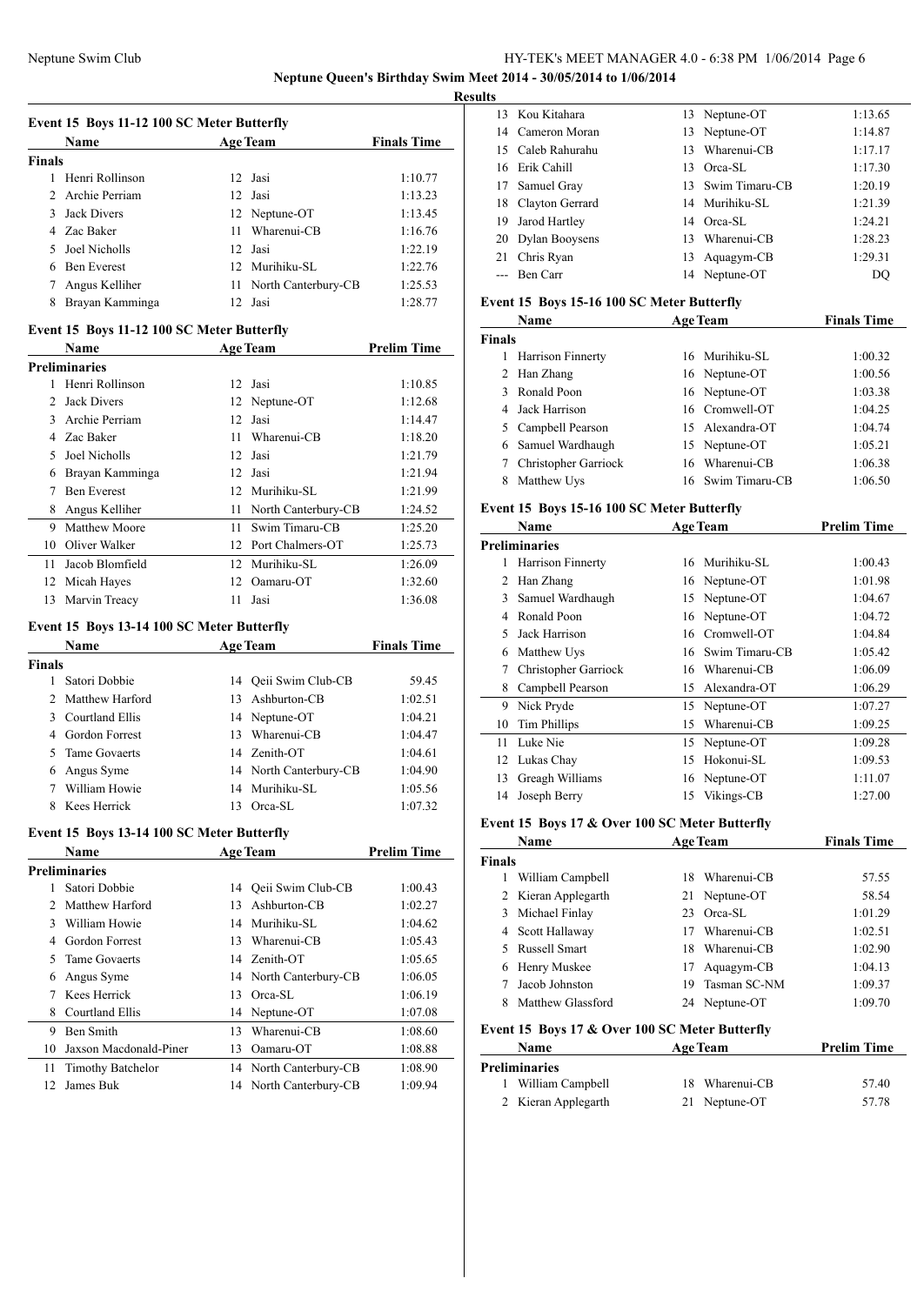**Neptune Queen's Birthday Swim Meet 2014 - 30/05/2014 to 1/06/2014 Results**

|              | Preliminaries  (Event 15 Boys 17 & Over 100 SC Meter Butterfly) |             |                        |                    |  |  |
|--------------|-----------------------------------------------------------------|-------------|------------------------|--------------------|--|--|
|              | Name                                                            |             | <b>Age Team</b>        | <b>Prelim Time</b> |  |  |
|              | 3 Michael Finlay                                                |             | 23 Orca-SL             | 1:00.67            |  |  |
|              | 4 Russell Smart                                                 | 18          | Wharenui-CB            | 1:01.13            |  |  |
| 5            | Scott Hallaway                                                  |             | 17 Wharenui-CB         | 1:02.08            |  |  |
|              | 6 Henry Muskee                                                  |             | 17 Aquagym-CB          | 1:04.66            |  |  |
| $\tau$       | Matthew Glassford                                               |             | 24 Neptune-OT          | 1:04.99            |  |  |
| 8            | Jacob Johnston                                                  | 19          | Tasman SC-NM           | 1:07.18            |  |  |
|              |                                                                 |             |                        |                    |  |  |
|              | Event 16 Girls 10 & Under 50 SC Meter Backstroke                |             |                        |                    |  |  |
|              | <b>Name</b>                                                     |             | Age Team               | <b>Finals Time</b> |  |  |
| $\mathbf{1}$ | Alice Petrie                                                    |             | 10 Oamaru-OT           | 40.80              |  |  |
|              | 2 Erika Fairweather                                             |             | 10 Neptune-OT          | 41.06              |  |  |
|              | 3 Penny Keeling                                                 |             | 10 Oamaru-OT           | 41.20              |  |  |
|              | 4 Sophie Shallard                                               |             | 10 Hokonui-SL          | 41.81              |  |  |
|              | 5 Francesca Damiano                                             |             | 10 Aquagym-CB          | 43.64              |  |  |
|              | 6 Milli Low                                                     |             | 10 Orca-SL             | 43.67              |  |  |
| 7            | <b>Bree Middlleton</b>                                          |             | 10 Ashburton-CB        | 43.80              |  |  |
| 8            | Maisy Perriam                                                   | 9           | Jasi                   | 44.19              |  |  |
| 9            | Meg Christophers                                                |             | 10 Zenith-OT           | 44.81              |  |  |
| 10           | Amy Ingham                                                      |             | 10 Orca-SL             | 45.07              |  |  |
| 11           | Mereana Martin                                                  |             | 10 Neptune-OT          | 45.53              |  |  |
| 12           | Sarah Ford                                                      |             | 10 Kiwi-OT             | 45.75              |  |  |
|              | 13 Ariana Barr                                                  |             | 10 Neptune-OT          | 46.49              |  |  |
|              | 14 Charlotte Underwood-Nicol                                    |             | 10 Kiwi-OT             | 46.99              |  |  |
|              | *15 Rose Smith                                                  |             | 10 North Canterbury-CB | 47.08              |  |  |
| $*15$        | Amie Pratt                                                      |             | 9 Orca-SL              | 47.08              |  |  |
| $*15$        | <b>Izzy Sharp</b>                                               |             | 9 Swim Timaru-CB       | 47.08              |  |  |
| 18           | Sionelle Cahill                                                 |             | 10 Orca-SL             | 48.41              |  |  |
| 19           | Olivia Pearce                                                   |             | 10 Kiwi-OT             | 49.73              |  |  |
| 20           | Emma Andrew                                                     |             | 10 Neptune-OT          | 49.77              |  |  |
| 21           | <b>Bonnie Smith</b>                                             |             | 9 North Canterbury-CB  | 49.83              |  |  |
| 22           | Emma Herbert                                                    |             | 9 Kiwi-OT              | 49.84              |  |  |
| 23           | Evie Holt                                                       | 9.          |                        | 50.83              |  |  |
|              |                                                                 |             | Neptune-OT<br>Jasi     |                    |  |  |
| 24           | Jasmin Kamminga                                                 | 10          | 10 Kiwi-OT             | 51.11              |  |  |
|              | 25 Nancy Niu                                                    |             |                        | 51.46              |  |  |
|              | 26 Imogen Keeling                                               | 9           | Oamaru-OT              | 51.73              |  |  |
| 27           | Caitlin Allred                                                  | 8           | Ashburton-CB           | 52.00              |  |  |
| 28           | Joria Frewen                                                    | 10          | Oueenstown-OT          | 52.35              |  |  |
|              | 29 Natasha MacGibbon                                            |             | 8 Vikings-CB           | 52.42              |  |  |
|              | 30 River Cunningham                                             |             | 10 Oamaru-OT           | 52.67              |  |  |
| 31           | Emma Christophers                                               |             | 9 Zenith-OT            | 52.73              |  |  |
|              | 32 Anna Hutchens                                                |             | 9 Queenstown-OT        | 53.27              |  |  |
| 33           | Macey Robinson                                                  |             | 9 Kiwi-OT              | 53.30              |  |  |
| 34           | Quilla Cashell-Smith                                            |             | 9 Zenith-OT            | 54.22              |  |  |
| 35           | Evangeline Woodhouse                                            | 8           | Neptune-OT             | 54.72              |  |  |
| 36           | <b>Ruby Whiting</b>                                             |             | 10 Vikings-CB          | 55.24              |  |  |
| 37           | Jessie Kelliher                                                 |             | 9 North Canterbury-CB  | 56.18              |  |  |
|              | 38 Anna Divers                                                  | 9.          | Taieri-OT              | 57.60              |  |  |
|              | 39 Ella Rose Crooks                                             |             | 8 Kiwi-OT              | 59.47              |  |  |
|              | 40 Luana Ashton                                                 |             | 9 Neptune-OT           | 1:01.84            |  |  |
| 41           | Lashaan Ashton                                                  | $7^{\circ}$ | Neptune-OT             | 1:05.26            |  |  |
| ---          | Jade Fairweather                                                | 9           | Neptune-OT             | DQ                 |  |  |
|              | Event 17 Boys 10 & Under 50 SC Meter Backstroke                 |             |                        |                    |  |  |
|              | Name                                                            |             | <b>Age Team</b>        | <b>Finals Time</b> |  |  |
| 1            | Taiko Torepe-Ormsby                                             | 10          | Wharenui-CB            | 37.12              |  |  |
| 2            | Ezra Dalley                                                     | 10          | Jasi                   | 37.30              |  |  |
|              |                                                                 |             |                        |                    |  |  |

| s     |                      |    |                  |         |
|-------|----------------------|----|------------------|---------|
| 3     | Anru Wakushima       | 10 | Queenstown-OT    | 40.16   |
| 4     | Joel Bremner         | 10 | Jasi             | 44.19   |
| 5     | Hugo Wrathall        | 9  | Jasi             | 45.41   |
| 6     | <b>Bailey Allred</b> | 10 | Ashburton-CB     | 45.82   |
| 7     | Jacob Clements       | 9  | Jasi             | 46.52   |
| 8     | Grayson Westgate     | 10 | Neptune-OT       | 47.80   |
| 9     | Ryan Dey             | 9  | Clutha United-OT | 51.93   |
| 10    | Danny Gilbert        | 9  | Oamaru-OT        | 53.14   |
| 11    | <b>Harry Summers</b> | 8  | Taieri-OT        | 54.27   |
| 12    | Daniel Coster        | 9  | Neptune-OT       | 57.77   |
| 13    | Jack Duncan          | 9  | Neptune-OT       | 1:00.81 |
| ---   | Joshua Persico       | 9  | Jasi             | DQ      |
|       | Piere Tapsell        | 10 | Neptune-OT       | DQ      |
| $---$ | Dom Walsh            | 8  | Oamaru-OT        | DQ      |
|       | Will Adamson         | 9  | Oueenstown-OT    | DQ      |
|       | Finn Duncan          | 9  | Neptune-OT       | DO      |

### **Event 18 Girls 11-12 50 SC Meter Backstroke**

|     | Name                     |    | <b>Age Team</b>   | <b>Finals Time</b> |
|-----|--------------------------|----|-------------------|--------------------|
| 1   | Gabby White              | 12 | Queenstown-OT     | 34.34              |
| 2   | Molly Law                | 12 | Oueenstown-OT     | 36.42              |
| 3   | Rachel Alexander         |    | 12 Orca-SL        | 36.56              |
| 4   | Alana Walsh              |    | 12 Oamaru-OT      | 36.89              |
| 5   | Cool Wakushima           |    | 12 Queenstown-OT  | 37.58              |
| 6   | Emma Petrie              |    | 12 Oamaru-OT      | 38.07              |
| 7   | Samara Whittington-Clent |    | 12 Wharenui-CB    | 38.35              |
| 8   | Jaime Toepfer            |    | 12 Wanaka-OT      | 38.51              |
| 9   | Molly Woodham            |    | 12 Queenstown-OT  | 38.57              |
| 10  | Jermaine Masangkay       | 11 | Aquagym-CB        | 39.34              |
| 11  | Cassidy Robertson        | 11 | Clutha United-OT  | 39.59              |
| 12  | Iessha Mansfield         | 11 | Oamaru-OT         | 40.00              |
| 13  | Caitlin Alexander        |    | 12 Swim Timaru-CB | 40.12              |
| 14  | Kate Mathie              | 11 | Qeii Swim Club-CB | 40.23              |
| 15  | Isabelle Wilson          | 11 | Ashburton-CB      | 40.44              |
| 16  | Miki Tiltman             |    | 12 Selwyn-CB      | 40.49              |
| 17  | Lucy Duncan              |    | 12 Neptune-OT     | 40.75              |
| 18  | Olivia Anderson          | 12 | Vikings-CB        | 40.77              |
| 19  | Jordan Summers           | 11 | Taieri-OT         | 40.79              |
| 20  | Olivia Andrew            | 11 | Neptune-OT        | 40.80              |
| 21  | Liberty Vile             | 11 | Queenstown-OT     | 41.02              |
| 22. | Amber Hammond            |    | 12 Wharenui-CB    | 41.12              |
| 23  | Tiana Mansfield          |    | 12 Oamaru-OT      | 41.14              |
| 24  | Abbie Low                |    | 12 Orca-SL        | 41.31              |
| 25  | Olivia Wrathall          | 11 | Jasi              | 41.36              |
| 26  | Dayna Hughes             |    | 12 Collegiate-SL  | 41.86              |
| 27  | Kaitlin McIntyre         |    | 12 Neptune-OT     | 41.90              |
| 28  | Kathy White              | 11 | Murihiku-SL       | 42.44              |
| 29  | Ashleigh Allred          | 11 | Ashburton-CB      | 42.54              |
| 30  | Josephine Persico        | 11 | Jasi              | 42.67              |
| 31  | Millie-Mae Wallace       |    | 12 Orca-SL        | 42.78              |
| 32  | Sophie Adamson           |    | 12 Queenstown-OT  | 43.17              |
| 33  | Maya Cardona-Hay         | 11 | Selwyn-CB         | 43.48              |
| 34  | Hannah Cunningham        |    | 12 Oamaru-OT      | 43.57              |
| 35  | Courtney Elliott         | 11 | Ashburton-CB      | 44.10              |
| 36  | Baileigh O'Sullivan      |    | 12 Jasi           | 44.74              |
| 37  | Anaia Wiparata           |    | 12 Kiwi-OT        | 44.90              |
| 38  | Caitlin Kingsland        |    | 12 Murihiku-SL    | 45.25              |
| 39  | Emma Christie            | 11 | Kiwi-OT           | 45.27              |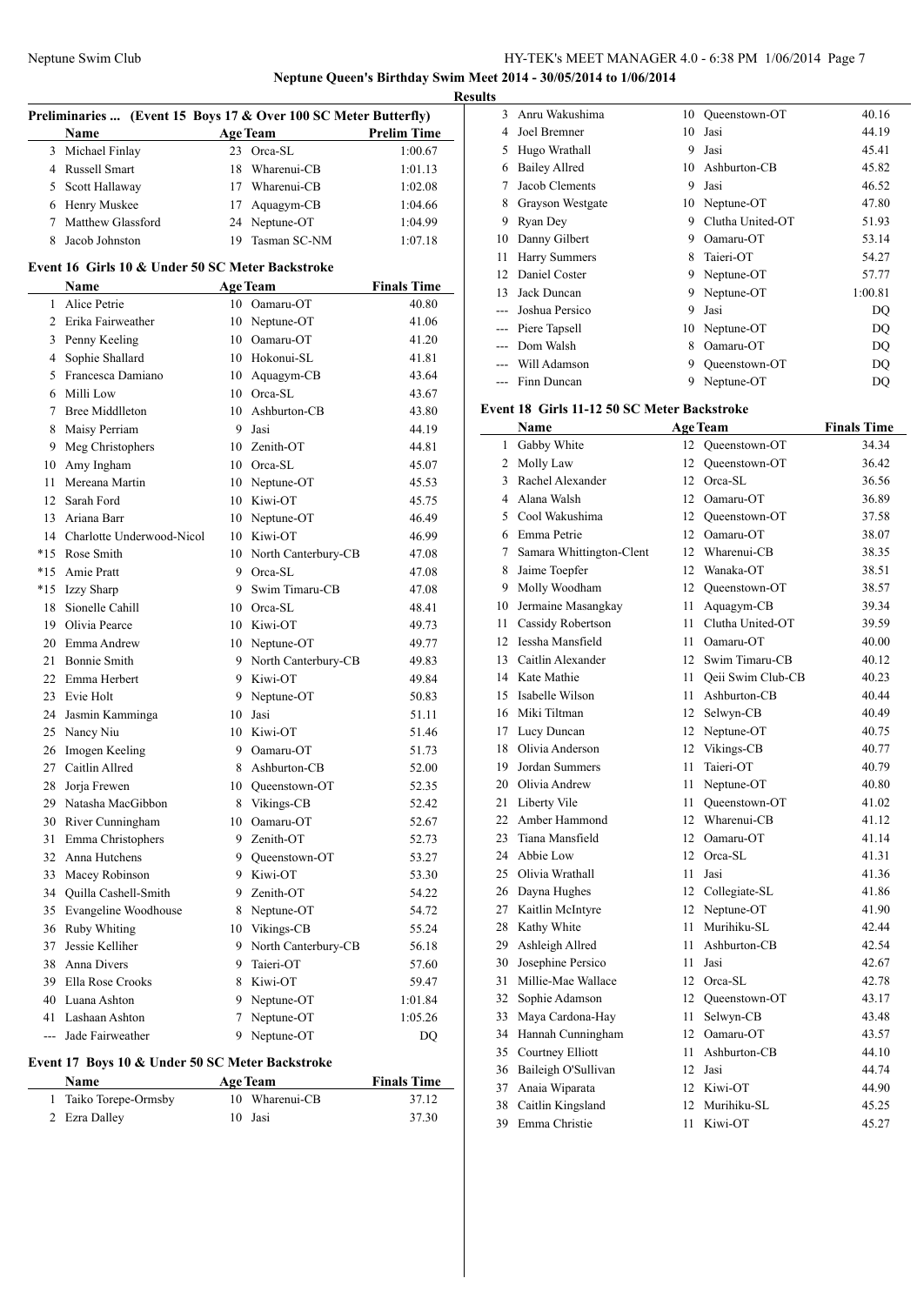**Results**

|                | (Event 18 Girls 11-12 50 SC Meter Backstroke) |      |                        |                    |
|----------------|-----------------------------------------------|------|------------------------|--------------------|
|                | Name                                          |      | <b>Age Team</b>        | <b>Finals Time</b> |
| 40             | Annie Kennedy-Atchison                        |      | 12 Kiwi-OT             | 45.99              |
| 41             | <b>Holly Lockhart</b>                         | 11   | Vikings-CB             | 46.30              |
|                | 42 Kaylee Uys                                 | 11.  | Swim Timaru-CB         | 48.46              |
|                | 43 Devon Wilson                               |      | 11 Kiwi-OT             | 49.62              |
|                | 44 Maddie McKillop                            |      | 11 Kiwi-OT             | 52.29              |
| 45             | Molly McDowall                                |      | 11 Zenith-OT           | 52.83              |
|                | 46 Haley Milne                                |      | 12 Neptune-OT          | 1:05.45            |
|                | --- Isabella Gold                             | 12   | Neptune-OT             | DQ                 |
|                | --- Meg Sayers                                | 11   | Neptune-OT             | DQ                 |
|                | --- Natalie Hutchens                          | 11   | Queenstown-OT          | <b>DQ</b>          |
|                | Event 19 Boys 11-12 50 SC Meter Backstroke    |      |                        |                    |
|                | Name                                          |      | <b>Age Team</b>        | <b>Finals Time</b> |
| 1              | Bryn Rumble                                   | 12   | Wharenui-CB            | 31.60              |
|                | 2 Henri Rollinson                             | 12   | Jasi                   | 34.08              |
| 3              | <b>Tyler Summers</b>                          |      | 12 Taieri-OT           | 34.35              |
|                | 4 Angus Kelliher                              | 11   | North Canterbury-CB    | 34.98              |
| 5              | Jack McDowall                                 |      | 12 Neptune-OT          | 37.21              |
| 6              | Oliver Howie                                  |      | 12 Murihiku-SL         | 37.23              |
| 7              | Joel Nicholls                                 | 12   | Jasi                   | 37.96              |
|                | 8 Geoffrey Kemp                               |      | 12 Neptune-OT          | 38.16              |
| 9              | Zac Baker                                     | 11 - | Wharenui-CB            | 38.42              |
| 10             | <b>Ben Everest</b>                            |      | 12 Murihiku-SL         | 38.62              |
| 11             | Isaak Frewen                                  |      | 11 Queenstown-OT       | 38.78              |
| 12             | Elliott Alloo                                 |      | 11 Kiwi-OT             | 39.05              |
| 13             | <b>Matthew Moore</b>                          | 11   | Swim Timaru-CB         | 39.16              |
|                | 14 Nathan Penrose                             |      | 12 Vikings-CB          | 39.27              |
| 15             | Lochlan McKenzie                              | 11   | Vikings-CB             | 39.29              |
|                | 16 Max Wolf                                   |      | 12 Neptune-OT          | 39.94              |
| 17             | Isaac Dann                                    |      | 12 North Canterbury-CB | 40.00              |
| 18             | Oliver Walker                                 |      | 12 Port Chalmers-OT    | 40.38              |
| *19            | Timothy Harford                               |      | 12 Ashburton-CB        | 40.48              |
| *19            | Tom Heather                                   |      | 12 Wanaka-OT           | 40.48              |
| 21             | William Taylor                                | 11   | Jasi                   | 40.72              |
| 22             | Mannix Fraser                                 |      | 11 Oamaru-OT           | 41.90              |
|                | 23 Nathan Martin                              |      | 12 Neptune-OT          | 42.05              |
|                | 24 Matthew Gray                               | 11   | Swim Timaru-CB         | 42.06              |
| 25             | <b>Olliver Darby</b>                          |      | 12 Vikings-CB          | 43.30              |
| 26             | Storm Le Quesne                               | 11   | Orca-SL                | 43.45              |
| 27             | Hamish Clarke                                 | 12   | Jasi                   | 43.63              |
| 28             | Marvin Treacy                                 | 11   | Jasi                   | 43.70              |
| 29             | George Heenan                                 | 12   | Murihiku-SL            | 43.89              |
| 30             | Ben Wilding                                   | 12   | Wharenui-CB            | 43.93              |
| 31             | Micah Hayes                                   | 12   | Oamaru-OT              | 45.55              |
| 32             | Eli Familton                                  | 11   | Neptune-OT             | 45.78              |
| 33             | Cameron Jefferies                             | 11   | Neptune-OT             | 47.14              |
| 34             | Nathan Cowan                                  | 12   | Vikings-CB             | 48.72              |
| 35             | <b>Billy Stewart-Prangell</b>                 | 12   | Vikings-CB             | 49.49              |
| 36             | Leo Holt                                      | 11   | Neptune-OT             | 51.72              |
| 37             | Ossian Lawrie                                 | 11   | Neptune-OT             | 53.03              |
| 38             | Jacob Jopson                                  | 11   | Neptune-OT             | 1:03.05            |
| $\overline{a}$ | Lance Bogdalski                               | 12   | Oamaru-OT              | DQ                 |
|                | Thomas Gold                                   | 11   | Neptune-OT             | DQ                 |
|                |                                               |      |                        |                    |

| Event 20 Girls 13-14 50 SC Meter Backstroke |                      |    |                 |                    |  |  |
|---------------------------------------------|----------------------|----|-----------------|--------------------|--|--|
|                                             | Name                 |    | <b>Age Team</b> | <b>Finals Time</b> |  |  |
| 1                                           | Kyra Forrest         | 13 | Wharenui-CB     | 31.01              |  |  |
| $\mathfrak{D}$                              | <b>Hannah Bates</b>  | 13 | Selwyn-CB       | 31.30              |  |  |
| 3                                           | Cecilia Crooks       | 13 | Neptune-OT      | 32.84              |  |  |
| 4                                           | Devon Familton       | 14 | Neptune-OT      | 32.85              |  |  |
| 5                                           | Erin Ford            | 14 | Kiwi-OT         | 33.62              |  |  |
| 6                                           | Caitlin Deans        | 14 | Neptune-OT      | 34.60              |  |  |
| 7                                           | <b>Brittany Moir</b> | 14 | Wharenui-CB     | 34.82              |  |  |
| 8                                           | Tanisha Keach        | 14 | Neptune-OT      | 35.02              |  |  |
| 9                                           | Olivia Moore         | 14 | Swim Timaru-CB  | 35.26              |  |  |
| 10                                          | <b>Emily Joyce</b>   | 14 | Collegiate-SL   | 35.52              |  |  |
| 11                                          | Eugene In            | 13 | Aquagym-CB      | 35.94              |  |  |
| 12                                          | Hayley Buckley       | 13 | Aquagym-CB      | 36.27              |  |  |
| 13                                          | Gabrielle Trotter    | 13 | Neptune-OT      | 36.40              |  |  |
| 14                                          | Kasey McGrath        | 13 | Aquagym-CB      | 36.67              |  |  |
| 15                                          | Katelyn Hogg         | 14 | Ashburton-CB    | 37.40              |  |  |
| 16                                          | Maeve Sullivan       | 14 | Wharenui-CB     | 38.04              |  |  |
| 17                                          | Jessie Dick          | 14 | Alexandra-OT    | 38.34              |  |  |
| 18                                          | Meg Davidson         |    | 14 Wharenui-CB  | 38.93              |  |  |
| 19                                          | Clementine George    | 13 | Kiwi-OT         | 39.05              |  |  |
| 20                                          | Alida Chay           | 13 | Hokonui-SL      | 39.66              |  |  |
| 21                                          | Sarah Hunter         | 13 | Vikings-CB      | 39.74              |  |  |
| 22                                          | Carina Donegan       | 13 | Kiwi-OT         | 40.14              |  |  |
| 23                                          | Tessa Woodhouse      | 14 | Kiwi-OT         | 40.21              |  |  |
| 24                                          | Rachel Kinley        | 14 | Neptune-OT      | 40.30              |  |  |
| 25                                          | Isabelle Keeling     | 13 | Oamaru-OT       | 40.99              |  |  |
| 26                                          | Cerys Clayden        | 13 | Vikings-CB      | 42.54              |  |  |
| 27                                          | Hana Tiltman         | 13 | Selwyn-CB       | 42.83              |  |  |
| 28                                          | Jane Fox             | 14 | Orca-SL         | 45.68              |  |  |

### **Event 21 Boys 13-14 50 SC Meter Backstroke**

|                | Name                   |    | <b>Age Team</b>     | <b>Finals Time</b> |
|----------------|------------------------|----|---------------------|--------------------|
| 1              | Satori Dobbie          | 14 | Qeii Swim Club-CB   | 28.74              |
| $\overline{c}$ | Courtland Ellis        | 14 | Neptune-OT          | 29.31              |
| 3              | <b>Gordon Forrest</b>  | 13 | Wharenui-CB         | 30.26              |
| 4              | Matthew Harford        | 13 | Ashburton-CB        | 30.47              |
| 5              | Zachary Taylor         | 14 | Jasi                | 30.79              |
| 6              | Kees Herrick           | 13 | Orca-SL             | 31.69              |
| 7              | Regan Mundy            | 14 | North Canterbury-CB | 32.33              |
| 8              | Matthew Clough         | 13 | Ashburton-CB        | 32.60              |
| 9              | Ben Carr               | 14 | Neptune-OT          | 33.07              |
| 10             | Kou Kitahara           | 13 | Neptune-OT          | 33.10              |
| 11             | Jack Corkery           | 13 | Murihiku-SL         | 33.35              |
| 12             | Matt Newbitt           | 14 | Aquagym-CB          | 34.40              |
| 13             | Max Clark              | 14 | Wharenui-CB         | 34.90              |
| 14             | Max Hunter             | 14 | Wharenui-CB         | 35.39              |
| 15             | Jaxson Macdonald-Piner | 13 | Oamaru-OT           | 35.65              |
| 16             | Caleb Rahurahu         | 13 | Wharenui-CB         | 35.93              |
| 17             | Jarod Hartley          | 14 | Orca-SL             | 36.13              |
| 18             | Cameron Moran          | 13 | Neptune-OT          | 36.35              |
| 19             | Charlie Hunter         | 14 | Wharenui-CB         | 37.20              |
| 20             | Erik Cahill            | 13 | Orca-SL             | 38.35              |
| 21             | Chris Ryan             | 13 | Aquagym-CB          | 39.57              |
| 22             | Cameron Innes          | 13 | Kiwi-OT             | 41.06              |
| 23             | David Cannon           | 13 | Kiwi-OT             | 41.60              |
| 24             | Jonas Ting             | 14 | Vikings-CB          | 45.44              |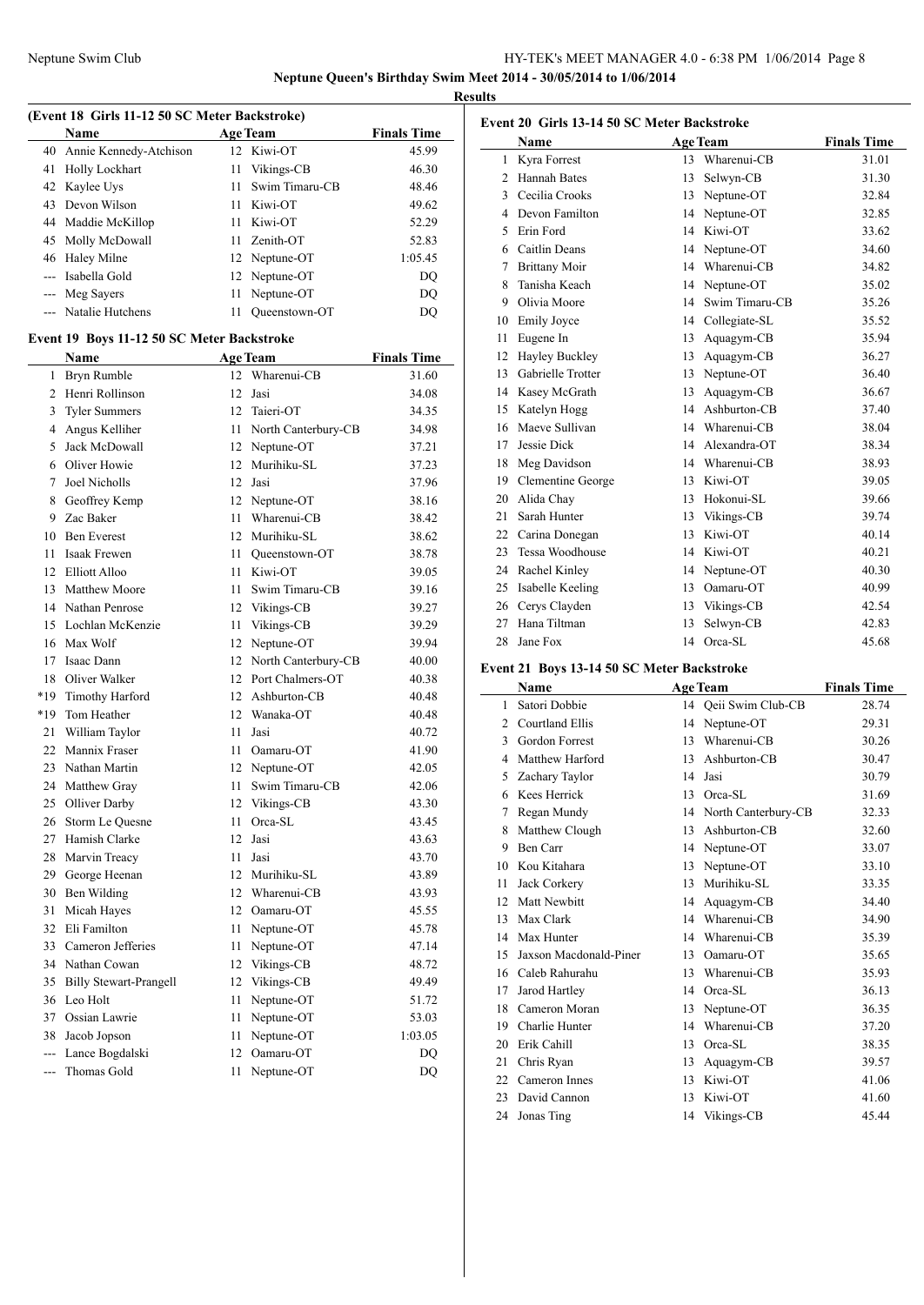**Results**

|                |                                                 |    | (Event 21 Boys 13-14 50 SC Meter Backstroke) |                    |
|----------------|-------------------------------------------------|----|----------------------------------------------|--------------------|
|                | Name                                            |    | <b>Age Team</b>                              | <b>Finals Time</b> |
|                | 25 Zac Holt                                     |    | 13 Neptune-OT                                | 48.51              |
|                | --- William Christophers                        | 13 | Zenith-OT                                    | DQ                 |
|                | --- Dylan Booysens                              |    | 13 Wharenui-CB                               | DQ                 |
|                | Event 22 Girls 15-16 50 SC Meter Backstroke     |    |                                              |                    |
|                | Name                                            |    | <b>Age Team</b>                              | <b>Finals Time</b> |
| 1              | Aleisha Ruske                                   |    | 16 Neptune-OT                                | 31.35              |
|                | 2 Sophie Gibson                                 |    | 16 Queenstown-OT                             | 32.57              |
|                | 3 Hannah Morgan                                 |    | 16 Murihiku-SL                               | 32.65              |
|                | 4 Vicki Clarke                                  |    | 16 Taieri-OT                                 | 33.19              |
| 5              | Olivia Gold                                     |    | 15 Neptune-OT                                | 33.35              |
| 6              | Caitlin Hendren                                 | 16 | Jasi                                         | 34.65              |
| 7              | Alice Moran                                     |    |                                              | 34.78              |
|                |                                                 |    | 15 Neptune-OT                                |                    |
| 8              | Kaori Kitahara                                  |    | 16 Neptune-OT                                | 34.96              |
| 9.             | Alanah Charlton                                 | 15 | Vikings-CB                                   | 35.63              |
| 10             | Emma Dick                                       | 16 | Alexandra-OT                                 | 35.95              |
| 11             | Grace Heather                                   |    | 15 Neptune-OT                                | 36.02              |
| 12             | Tiffany Jagau                                   |    | 15 Wharenui-CB                               | 36.27              |
| 13             | Anna Lindsay                                    |    | 15 Neptune-OT                                | 36.57              |
|                | 14 Georgia Rutter                               | 15 | Aquagym-CB                                   | 37.68              |
|                | 15 Annabelle Wilding                            |    | 15 Wharenui-CB                               | 39.67              |
|                | 16 Baeli Spedding-Devereux                      |    | 15 Neptune-OT                                | 42.15              |
| 17             | Poppy George                                    |    | 15 Kiwi-OT                                   | 45.30              |
|                | Event 23 Boys 15-16 50 SC Meter Backstroke      |    |                                              |                    |
|                | Name                                            |    | <b>Age Team</b>                              | <b>Finals Time</b> |
|                | 1 Campbell Pearson                              |    | 15 Alexandra-OT                              | 28.09              |
|                | 2 Sean Hartgers                                 | 16 | Aquagym-CB                                   | 28.64              |
| 3              |                                                 |    |                                              | 29.60              |
|                | <b>Bailey Brandham</b>                          |    | 16 Neptune-OT                                |                    |
| 4              | Thomas Moot                                     |    | 16 Wharenui-CB                               | 30.02              |
| 5              | Jack Harrison                                   |    | 16 Cromwell-OT                               | 30.85              |
| 6              | Tim Phillips                                    |    | 15 Wharenui-CB                               | 30.86              |
| 7              | Ronald Poon                                     |    | 16 Neptune-OT                                | 30.93              |
| 8              | Nick Pryde                                      |    | 15 Neptune-OT                                | 31.44              |
| 9.             | Sam Sharp                                       |    | 16 Swim Timaru-CB                            | 31.73              |
|                | 10 Greagh Williams                              | 16 | Neptune-OT                                   | 32.64              |
| 11             | Alex Chirnside                                  |    | 15 Neptune-OT                                | 33.42              |
|                | 12 Samuel Wardhaugh                             |    | 15 Neptune-OT                                | 35.76              |
|                | --- Harrison Finnerty                           | 16 | Murihiku-SL                                  | DQ                 |
|                | Event 24 Girls 17 & Over 50 SC Meter Backstroke |    |                                              |                    |
|                | Name                                            |    | <b>Age Team</b>                              | <b>Finals Time</b> |
| 1              | Isobel Ryan                                     |    | 17 Oamaru-OT                                 | 30.22              |
|                | 2 Eilis Doyle                                   | 17 | Neptune-OT                                   | 37.65              |
| $---$          | Sophie Pascoe                                   | 21 | Qeii Swim Club-CB                            | DQ                 |
|                |                                                 |    |                                              |                    |
|                | Event 25 Boys 17 & Over 50 SC Meter Backstroke  |    |                                              |                    |
|                | Name                                            |    | <b>Age Team</b>                              | <b>Finals Time</b> |
| 1              | Michael Finlay                                  |    | 23 Orca-SL                                   | 28.30              |
|                | Henry Muskee                                    | 17 | Aquagym-CB                                   | 28.89              |
| $\overline{2}$ | Scott Hallaway                                  |    | 17 Wharenui-CB                               | 30.10              |
| 3              | James Kirkland                                  |    | 18 North Canterbury-CB                       | 32.39              |
| 4              |                                                 |    |                                              |                    |

| 11 L.J                                              |                                                     |    |                      |                    |  |  |
|-----------------------------------------------------|-----------------------------------------------------|----|----------------------|--------------------|--|--|
|                                                     | Event 26 Girls 10 & Under 100 SC Meter Breaststroke |    |                      |                    |  |  |
|                                                     | Name                                                |    | <b>Age Team</b>      | <b>Finals Time</b> |  |  |
| Finals                                              |                                                     |    |                      |                    |  |  |
| $\mathbf{1}$                                        | Penny Keeling                                       | 10 | Oamaru-OT            | 1:39.46            |  |  |
| $\mathfrak{D}$                                      | Alice Petrie                                        | 10 | Oamaru-OT            | 1:40.17            |  |  |
| 3                                                   | Madison Wills                                       | 10 | Kiwi-OT              | 1:43.54            |  |  |
| 4                                                   | <b>Bree Middlleton</b>                              | 10 | Ashburton-CB         | 1:44.03            |  |  |
| 5                                                   | Sophie Shallard                                     | 10 | Hokonui-SL           | 1:46.15            |  |  |
| 6                                                   | Francesca Damiano                                   | 10 | Aquagym-CB           | 1:46.19            |  |  |
| 7                                                   | Rose Smith                                          | 10 | North Canterbury-CB  | 1:49.45            |  |  |
| $\overline{a}$                                      | Erika Fairweather                                   | 10 | Neptune-OT           | DQ                 |  |  |
|                                                     |                                                     |    |                      |                    |  |  |
| Event 26 Girls 10 & Under 100 SC Meter Breaststroke |                                                     |    |                      |                    |  |  |
|                                                     | <b>Name</b>                                         |    | <b>Age Team</b>      | <b>Prelim Time</b> |  |  |
|                                                     | <b>Preliminaries</b>                                |    |                      |                    |  |  |
| 1                                                   | Penny Keeling                                       | 10 | Oamaru-OT            | 1:40.02            |  |  |
| $\mathfrak{D}$                                      | Erika Fairweather                                   | 10 | Neptune-OT           | 1:42.33            |  |  |
| 3                                                   | Alice Petrie                                        | 10 | Oamaru-OT            | 1:42.85            |  |  |
| 4                                                   | <b>Madison Wills</b>                                | 10 | Kiwi-OT              | 1:45.95            |  |  |
| 5                                                   | Francesca Damiano                                   | 10 | Aquagym-CB           | 1:46.12            |  |  |
| 6                                                   | <b>Bree Middlleton</b>                              | 10 | Ashburton-CB         | 1:47.71            |  |  |
| 7                                                   | Sophie Shallard                                     | 10 | Hokonui-SL           | 1:49.02            |  |  |
| 8                                                   | Rose Smith                                          | 10 | North Canterbury-CB  | 1:52.81            |  |  |
| 9                                                   | Sionelle Cahill                                     | 10 | Orca-SL              | 1:54.36            |  |  |
| 10                                                  | <b>Bronte Allen</b>                                 | 10 | Kiwi-OT              | 1:55.00            |  |  |
| 11                                                  | Maisy Perriam                                       | 9  | Jasi                 | 1:55.32            |  |  |
| 12                                                  | Abbey Wilson                                        | 10 | Oamaru-OT            | 1:57.32            |  |  |
|                                                     | 13 Izzy Sharn                                       |    | $Q$ Swim Timaru $CR$ | 2.00.76            |  |  |

| 12 ADDEV WIISON     |   | 10 Oamaru-OT          | 1.37.32 |
|---------------------|---|-----------------------|---------|
| 13 Izzy Sharp       |   | 9 Swim Timaru-CB      | 2:00.76 |
| 14 River Cunningham |   | 10 Oamaru-OT          | 2:01.56 |
| 15 Jasmin Kamminga  |   | 10 Jasi               | 2:02.06 |
| 16 Amy Ingham       |   | 10 Orca-SL            | 2:07.38 |
| 17 Amie Pratt       | 9 | Orca-SL               | 2:08.90 |
| 18 Bonnie Smith     |   | 9 North Canterbury-CB | 2:09.11 |
| 19 Martina White    |   | 10 Murihiku-SL        | 2:13.04 |
| --- Imogen Keeling  | 9 | Oamaru-OT             | DO      |
| --- Anna Divers     | 9 | Taieri-OT             | DO      |

### **Event 26 Girls 11-12 100 SC Meter Breaststroke**

|        | Name             |     | <b>Age Team</b> | <b>Finals Time</b> |
|--------|------------------|-----|-----------------|--------------------|
| Finals |                  |     |                 |                    |
|        | Gabby White      | 12  | Oueenstown-OT   | 1:26.16            |
|        | Amy Crosswell    |     | 12 Murihiku-SL  | 1:26.80            |
| 3      | Jasmine Murray   | 12. | Wanaka-OT       | 1:27.94            |
| 4      | Isabella Gold    |     | 12 Neptune-OT   | 1:31.02            |
|        | Alana Walsh      |     | 12. Oamaru-OT   | 1:31.46            |
|        | Rachel Alexander | 12. | Orea-SL         | 1:33.78            |
|        | Molly Woodham    | 12  | Oueenstown-OT   | 1:34.09            |
| 8      | Samantha Britton | 12  | Waverley-SL     | 1:39.57            |
|        |                  |     |                 |                    |

### **Event 26 Girls 11-12 100 SC Meter Breaststroke**

| <b>Name</b> |                | <b>Age Team</b> |                  | <b>Prelim Time</b> |  |
|-------------|----------------|-----------------|------------------|--------------------|--|
|             | Preliminaries  |                 |                  |                    |  |
|             | Amy Crosswell  |                 | 12 Murihiku-SL   | 1:28.42            |  |
|             | 2 Gabby White  |                 | 12 Oueenstown-OT | 1:29.41            |  |
| 3.          | Jasmine Murray |                 | 12 Wanaka-OT     | 1:31.01            |  |
|             | 4 Alana Walsh  |                 | 12 Oamaru-OT     | 1:31.28            |  |
|             | Isabella Gold  |                 | 12 Neptune-OT    | 1:32.17            |  |
|             |                |                 |                  |                    |  |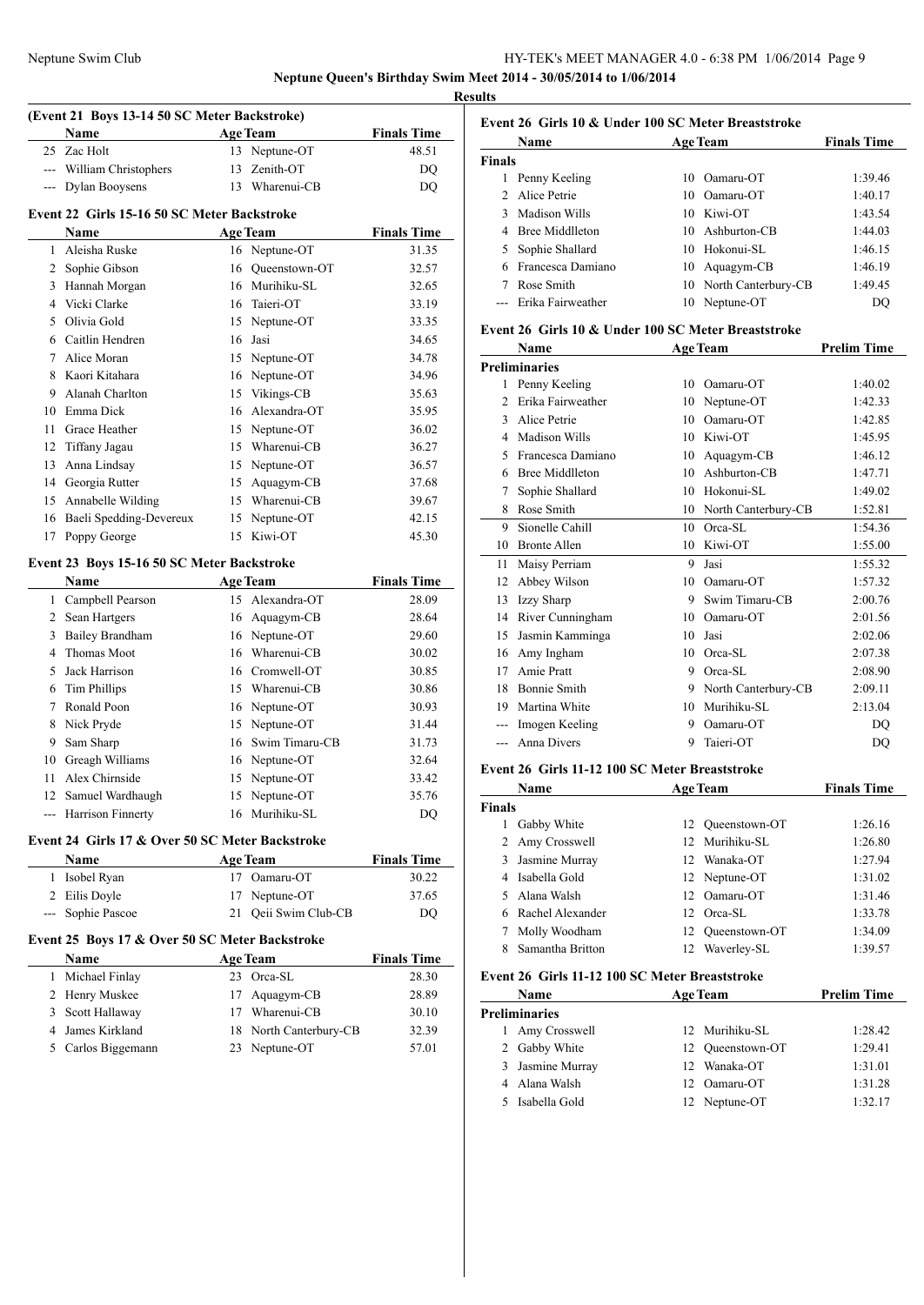**Neptune Queen's Birthday Swim Meet 2014 - 30/05/2014 to 1/06/2014**

|     | Preliminaries  (Event 26 Girls 11-12 100 SC Meter Breaststroke) |    |                 |                    |
|-----|-----------------------------------------------------------------|----|-----------------|--------------------|
|     | <b>Name</b>                                                     |    | <b>Age Team</b> | <b>Prelim Time</b> |
|     | 6 Rachel Alexander                                              |    | 12 Orca-SL      | 1:32.81            |
| 7   | Molly Woodham                                                   | 12 | Oueenstown-OT   | 1:34.52            |
| 8   | Samantha Britton                                                | 12 | Waverley-SL     | 1:36.11            |
| 9   | <b>Briar Grounds</b>                                            | 12 | Hokonui-SL      | 1:36.31            |
| 10  | Millie Wright                                                   | 12 | Neptune-OT      | 1:36.46            |
| 11  | Holly Uluakiola                                                 | 11 | Kiwi-OT         | 1:37.45            |
| 12  | Zoe McCane                                                      | 11 | Kiwi-OT         | 1:38.20            |
| 13  | Jaime Toepfer                                                   | 12 | Wanaka-OT       | 1:38.74            |
| 14  | Caitlin Alexander                                               | 12 | Swim Timaru-CB  | 1:42.00            |
| 15  | Liberty Vile                                                    | 11 | Queenstown-OT   | 1:42.19            |
| 16  | Harriet Cottle                                                  | 11 | Neptune-OT      | 1:42.98            |
| 17  | Courtney Elliott                                                | 11 | Ashburton-CB    | 1:43.18            |
| 18  | Clara Voogt                                                     | 11 | Murihiku-SL     | 1:43.81            |
| 19  | Caitlin Kingsland                                               | 12 | Murihiku-SL     | 1:45.65            |
| 20  | Abbie Low                                                       | 12 | Orca-SL         | 1:47.17            |
| 21  | Ana Tarapi                                                      | 11 | Neptune-OT      | 1:47.18            |
| 22  | Jordan Summers                                                  | 11 | Taieri-OT       | 1:47.33            |
| 23  | Jermaine Masangkay                                              | 11 | Aquagym-CB      | 1:47.52            |
| 24  | Olivia Wrathall                                                 | 11 | Jasi            | 1:47.58            |
| 25  | Kaitlin McIntyre                                                | 12 | Neptune-OT      | 1:48.75            |
| 26  | Baileigh O'Sullivan                                             | 12 | Jasi            | 1:48.85            |
| 27  | Sophie Adamson                                                  | 12 | Queenstown-OT   | 1:50.07            |
| 28  | Tiana Mansfield                                                 | 12 | Oamaru-OT       | 1:50.95            |
| 29  | Millie-Mae Wallace                                              | 12 | Orca-SL         | 1:58.30            |
| 30  | Devon Wilson                                                    | 11 | Kiwi-OT         | 1:58.50            |
| --- | Maddie McKillop                                                 | 11 | Kiwi-OT         | DQ                 |
| --- | Olivia Anderson                                                 | 12 | Vikings-CB      | DQ                 |
| --- | Ashleigh Allred                                                 | 11 | Ashburton-CB    | DO                 |

#### **Event 26 Girls 13-14 100 SC Meter Breaststroke**

|               | Name             |    | <b>Age Team</b>   | <b>Finals Time</b> |
|---------------|------------------|----|-------------------|--------------------|
| <b>Finals</b> |                  |    |                   |                    |
|               | Lucy Gordon      |    | 14 Aquagym-CB     | 1:15.97            |
|               | 2 Devon Familton |    | 14 Neptune-OT     | 1:19.46            |
| 3             | Hannah Pain      |    | 14 Swim Timaru-CB | 1:23.24            |
|               | 4 Meg Sycamore   |    | 13 Neptune-OT     | 1:24.97            |
| 5.            | Olivia Damiano   |    | 13 Aquagym-CB     | 1:25.33            |
| 6             | Alida Chay       |    | 13 Hokonui-SL     | 1:27.45            |
|               | Danielle Walsh   | 14 | Oamaru-OT         | 1:27.89            |
| 8             | Annabel Norris   |    | Wharenui-CB       | 1:27.95            |

# **Event 26 Girls 13-14 100 SC Meter Breaststroke**

|               | Name           |    | <b>Age Team</b> | <b>Prelim Time</b> |
|---------------|----------------|----|-----------------|--------------------|
|               | Preliminaries  |    |                 |                    |
| 1             | Lucy Gordon    |    | 14 Aquagym-CB   | 1:17.95            |
| $\mathcal{L}$ | Devon Familton |    | 14 Neptune-OT   | 1:22.04            |
| 3             | Hannah Pain    | 14 | Swim Timaru-CB  | 1:24.53            |
| 4             | Olivia Damiano | 13 | Aquagym-CB      | 1:26.20            |
| 5             | Meg Sycamore   | 13 | Neptune-OT      | 1:26.83            |
| 6             | Danielle Walsh | 14 | Oamaru-OT       | 1:27.04            |
| 7             | Alida Chay     | 13 | Hokomui-SL      | 1:28.08            |
| 8             | Annabel Norris | 13 | Wharenui-CB     | 1:28.12            |
| 9             | Jessica Cliffe | 14 | Wharenui-CB     | 1:28.56            |
| 10            | Jessie Dick    | 14 | Alexandra-OT    | 1:29.70            |
| 11            | Justine Owen   | 14 | Wharenui-CB     | 1:32.88            |
|               |                |    |                 |                    |

| <b>Results</b> |                      |    |                  |         |
|----------------|----------------------|----|------------------|---------|
| 12             | Sarah McNaughton     | 13 | Neptune-OT       | 1:33.74 |
| 13             | Maeve Sullivan       | 14 | Wharenui-CB      | 1:34.48 |
| 14             | Devon Allen          | 14 | Kiwi-OT          | 1:35.82 |
| 15             | Olivia Dorne-Cumming | 13 | Neptune-OT       | 1:36.63 |
| 16             | Hayley Buckley       | 13 | Aquagym-CB       | 1:36.73 |
| 17             | Caitlin McKenzie     | 13 | Vikings-CB       | 1:36.93 |
| 18             | Carina Donegan       | 13 | Kiwi-OT          | 1:37.74 |
| 19             | <b>Beth Godsell</b>  | 14 | Vikings-CB       | 1:38.14 |
| 20             | Isabelle Keeling     | 13 | Oamaru-OT        | 1:38.30 |
| 21             | <b>Brittany Moir</b> | 14 | Wharenui-CB      | 1:38.45 |
| 22             | Caitlin Harris       | 14 | Port Chalmers-OT | 1:42.54 |
| 23             | Clementine George    | 13 | Kiwi-OT          | 1:43.81 |
| 24             | Jessica Scott        | 13 | Neptune-OT       | 1:45.60 |
| 25             | Paris Sinclair       | 14 | Neptune-OT       | 1:45.69 |
| 26             | Jane Fox             | 14 | Orca-SL          | 2:04.33 |

#### **Event 26 Girls 15-16 100 SC Meter Breaststroke**

|               | Name            | <b>Age Team</b> | <b>Finals Time</b> |
|---------------|-----------------|-----------------|--------------------|
| <b>Finals</b> |                 |                 |                    |
|               | Emma Dick       | 16 Alexandra-OT | 1:17.68            |
|               | 2 Olivia Gold   | 15 Neptune-OT   | 1:21.57            |
|               | 3 Vicki Clarke  | 16 Taieri-OT    | 1:24.50            |
|               | 4 Teigan Tarapi | 15 Neptune-OT   | 1:24.60            |
| 5             | Ella Treacy     | 15 Wharenui-CB  | 1:26.82            |
| 6             | Anna Lindsay    | 15 Neptune-OT   | 1:26.83            |
|               | Grace Heather   | 15 Neptune-OT   | 1:27.90            |
|               | Saskia Turner   | 16 Neptune-OT   | 1:28.89            |
|               |                 |                 |                    |

### **Event 26 Girls 15-16 100 SC Meter Breaststroke**

|               | Name                 |    | <b>Age Team</b> | <b>Prelim Time</b> |
|---------------|----------------------|----|-----------------|--------------------|
|               | <b>Preliminaries</b> |    |                 |                    |
|               | Saskia Turner        |    | 16 Neptune-OT   | 1:18.89            |
| $\mathcal{L}$ | Emma Dick            | 16 | Alexandra-OT    | 1:19.17            |
| 3             | Olivia Gold          |    | 15 Neptune-OT   | 1:21.46            |
| 4             | Vicki Clarke         | 16 | Taieri-OT       | 1:23.15            |
| 5             | Teigan Tarapi        |    | 15 Neptune-OT   | 1:25.32            |
| 6             | Ella Treacy          | 15 | Wharenui-CB     | 1:25.61            |
| 7             | Anna Lindsay         |    | 15 Neptune-OT   | 1:27.64            |
| 8             | Grace Heather        | 15 | Neptune-OT      | 1:28.79            |
| 9             | Alexandra Wilson     | 15 | Jasi            | 1:30.53            |
| 10            | Isabella Lau         | 15 | Neptune-OT      | 1:34.73            |
| 11            | Caitlin Hendren      | 16 | Jasi            | 1:37.02            |
| 12            | Poppy Le Quesne      | 15 | Orca-SL         | 1:37.08            |
| 13            | Annabelle Wilding    | 15 | Wharenui-CB     | 1:37.55            |
|               |                      |    |                 |                    |

### **Event 26 Girls 17 & Over 100 SC Meter Breaststroke**

|               | <b>Name</b>                                        |    | <b>Age Team</b>   | <b>Prelim Time</b> |
|---------------|----------------------------------------------------|----|-------------------|--------------------|
|               | <b>Preliminaries</b>                               |    |                   |                    |
|               | Sophie Pascoe                                      | 21 | Qeii Swim Club-CB | 1:23.59            |
|               | Event 27 Boys 10 & Under 100 SC Meter Breaststroke |    |                   |                    |
|               | <b>Name</b>                                        |    | <b>Age Team</b>   | <b>Finals Time</b> |
| <b>Finals</b> |                                                    |    |                   |                    |
|               | Cody Reid                                          |    | 10 Jasi           | 1:33.35            |
|               | 2 Anru Wakushima                                   | 10 | Oueenstown-OT     | 1:43.32            |
|               | Hugo Wrathall                                      |    | Jasi              | 1:47.93            |

| 4   Callum Lockhart | 9 Vikings-CB | 1:50.19 |
|---------------------|--------------|---------|
| 5 Joel Bremner      | 10 Jasi      | 1:52.49 |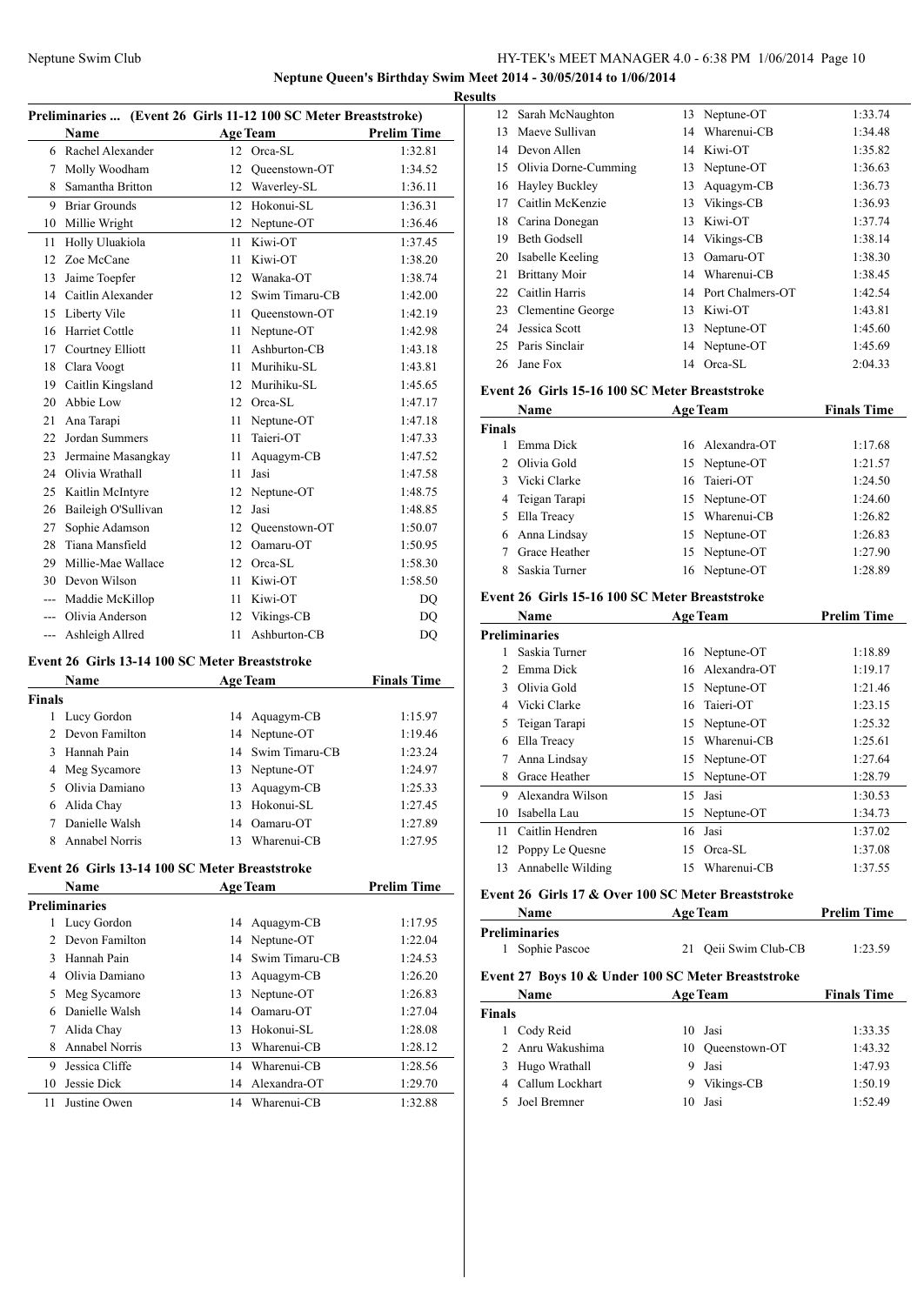#### **Neptune Queen's Birthday Swim Meet 2014 - 30/05/2014 to 1/06/2014**

|               | Finals  (Event 27 Boys 10 & Under 100 SC Meter Breaststroke) |    |                        |                    |
|---------------|--------------------------------------------------------------|----|------------------------|--------------------|
|               | Name Age Team Finals Time                                    |    |                        |                    |
|               | 6 Sam Cottier                                                |    | 9 Orca-SL              | 2:02.08            |
|               | 7 Will Adamson                                               |    | 9 Queenstown-OT        | 2:11.95            |
|               | --- Jack Wallace                                             |    | 10 Orca-SL             | DO                 |
|               | Event 27 Boys 10 & Under 100 SC Meter Breaststroke           |    |                        |                    |
|               | Name                                                         |    | Age Team               | <b>Prelim Time</b> |
|               | <b>Preliminaries</b>                                         |    |                        |                    |
|               | 1 Cody Reid                                                  |    | 10 Jasi                | 1:33.74            |
|               | 2 Anru Wakushima                                             |    | 10 Queenstown-OT       | 1:46.63            |
|               | 3 Callum Lockhart                                            |    | 9 Vikings-CB           | 1:52.73            |
|               | 4 Joel Bremner                                               |    | 10 Jasi                | 1:53.65            |
|               | 5 Hugo Wrathall                                              |    | 9 Jasi                 | 1:55.06            |
|               | 6 Sam Cottier                                                |    | 9 Orca-SL              | 2:02.23            |
|               | 7 Jack Wallace                                               |    | 10 Orca-SL             | 2:09.93            |
|               | 8 Will Adamson                                               |    | 9 Queenstown-OT        | 2:16.25            |
|               | 9 Joshua Persico                                             | 9  | Jasi                   | 2:25.06            |
|               | --- Bailey Allred                                            |    | 10 Ashburton-CB        | DQ                 |
|               | Event 27 Boys 11-12 100 SC Meter Breaststroke                |    |                        |                    |
|               | Name Age Team Finals Time                                    |    |                        |                    |
| <b>Finals</b> |                                                              |    |                        |                    |
|               | 1 Jack Divers                                                |    | 12 Neptune-OT          | 1:22.11            |
|               | 2 Brayan Kamminga                                            |    | 12 Jasi                | 1:23.57            |
|               | 3 Isaac Dann                                                 |    | 12 North Canterbury-CB | 1:23.65            |
|               | 4 Bryn Rumble                                                |    | 12 Wharenui-CB         | 1:23.78            |
|               | *5 Elliott Alloo                                             |    | 11 Kiwi-OT             | 1:31.45            |
|               | *5 Daniel Strang                                             |    | 12 Murihiku-SL         | 1:31.45            |
|               | *7 Geoffrey Kemp                                             |    | 12 Neptune-OT          | 1:31.66            |
|               | *7 Jacob Blomfield                                           |    | 12 Murihiku-SL         | 1:31.66            |
|               |                                                              |    |                        |                    |
|               | Event 27 Boys 11-12 100 SC Meter Breaststroke                |    |                        |                    |
|               | Name Age Team                                                |    |                        | <b>Prelim Time</b> |
|               | <b>Preliminaries</b>                                         |    |                        |                    |
|               | 1 Jack Divers                                                |    | 12 Neptune-OT          | 1:21.77            |
|               | 2 Isaac Dann                                                 |    | 12 North Canterbury-CB | 1:24.79            |
|               | 3 Bryn Rumble                                                |    | 12 Wharenui-CB         | 1:25.95            |
|               | 4 Brayan Kamminga                                            |    | 12 Jasi                | 1:26.04            |
| 5             | Daniel Strang                                                |    | 12 Murihiku-SL         | 1:28.46            |
| 6             | Geoffrey Kemp                                                | 12 | Neptune-OT             | 1:30.86            |
| 7             | <b>Elliott Alloo</b>                                         | 11 | Kiwi-OT                | 1:32.98            |
| 8             | Jacob Blomfield                                              | 12 | Murihiku-SL            | 1:33.21            |
| 9             | Archie Perriam                                               | 12 | Jasi                   | 1:33.64            |
| 10            | Joel Nicholls                                                | 12 | Jasi                   | 1:34.42            |
| 11            | Angus Kelliher                                               | 11 | North Canterbury-CB    | 1:36.31            |
| 12            | Max Wolf                                                     | 12 | Neptune-OT             | 1:37.92            |
| 13            | Nathan Pain                                                  | 12 | Swim Timaru-CB         | 1:38.20            |
| 14            | William Taylor                                               | 11 | Jasi                   | 1:38.68            |
| 15            | Ben Wilding                                                  | 12 | Wharenui-CB            | 1:39.45            |
| 16            | Nathan Martin                                                | 12 | Neptune-OT             | 1:40.07            |
| 17            | George Heenan                                                | 12 | Murihiku-SL            | 1:44.98            |
| 18            | Marvin Treacy                                                | 11 | Jasi                   | 1:45.78            |
| 19            | Matthew Gray                                                 | 11 | Swim Timaru-CB         | 1:46.30            |
|               | 20 Nathan Penrose                                            |    | 12 Vikings-CB          | 1:47.49            |
| 21            | Cameron Jefferies                                            | 11 | Neptune-OT             | 1:48.15            |

| 23            | Eli Familton                                  | 11 | Neptune-OT             | 1:55.83            |
|---------------|-----------------------------------------------|----|------------------------|--------------------|
| 24            | Tom Heather                                   | 12 | Wanaka-OT              | 1:56.69            |
| 25            | Oliver Grayling                               | 11 | Vikings-CB             | 2:06.19            |
| ---           | Charlie Gilbert                               | 11 | Oamaru-OT              | DQ                 |
| $---$         | Nathan Cowan                                  | 12 | Vikings-CB             | DQ                 |
|               | Lance Bogdalski                               | 12 | Oamaru-OT              | DQ                 |
|               | Event 27 Boys 13-14 100 SC Meter Breaststroke |    |                        |                    |
|               | <b>Name</b>                                   |    | <b>Age Team</b>        | <b>Finals Time</b> |
| Finals        |                                               |    |                        |                    |
|               |                                               |    |                        |                    |
| 1             | <b>Tame Govaerts</b>                          | 14 | Zenith-OT              | 1:06.01            |
| $\mathcal{L}$ | Courtland Ellis                               | 14 | Neptune-OT             | 1:11.63            |
| 3             | Gordon Forrest                                | 13 | Wharenui-CB            | 1:16.34            |
| 4             | Angus Syme                                    |    | 14 North Canterbury-CB | 1:16.85            |
| 5             | Kou Kitahara                                  | 13 | Neptune-OT             | 1:19.92            |
| 6             | Mitchell Campbell                             | 14 | Wharenui-CB            | 1:20.06            |
| 7             | Charlie Hunter                                | 14 | Wharenui-CB            | 1:20.63            |
| 8             | Regan Mundy                                   |    | 14 North Canterbury-CB | 1:21.65            |

### **Event 27 Boys 13-14 100 SC Meter Breaststroke**

|               | Name                     |    | <b>Age Team</b>     | <b>Prelim Time</b> |
|---------------|--------------------------|----|---------------------|--------------------|
|               | <b>Preliminaries</b>     |    |                     |                    |
| 1             | <b>Tame Govaerts</b>     | 14 | Zenith-OT           | 1:06.86            |
| $\mathcal{L}$ | Courtland Ellis          |    | 14 Neptune-OT       | 1:13.07            |
| 3             | Angus Syme               | 14 | North Canterbury-CB | 1:17.07            |
| 4             | Gordon Forrest           | 13 | Wharenui-CB         | 1:18.14            |
| 5             | Charlie Hunter           | 14 | Wharenui-CB         | 1:20.53            |
| 6             | Kou Kitahara             | 13 | Neptune-OT          | 1:22.37            |
| 7             | Mitchell Campbell        | 14 | Wharenui-CB         | 1:22.62            |
| 8             | Regan Mundy              | 14 | North Canterbury-CB | 1:22.88            |
| 9             | Max Hunter               | 14 | Wharenui-CB         | 1:24.30            |
| 10            | <b>Ben Smith</b>         | 13 | Wharenui-CB         | 1:26.04            |
| 11            | Jack Corkery             | 13 | Murihiku-SL         | 1:26.36            |
| 12            | Matt Newbitt             | 14 | Aquagym-CB          | 1:27.67            |
| 13            | Lucas Marshall           | 13 | Aquagym-CB          | 1:31.73            |
| 14            | Lachlan Ellis            | 13 | Taieri-OT           | 1:33.40            |
| 15            | Caleb Rahurahu           | 13 | Wharenui-CB         | 1:35.77            |
| 16            | Dylan Booysens           | 13 | Wharenui-CB         | 1:37.56            |
| 17            | Chris Ryan               | 13 | Aquagym-CB          | 1:38.69            |
| 18            | David Cannon             | 13 | Kiwi-OT             | 1:39.69            |
| 19            | Erik Cahill              | 13 | Orca-SL             | 1:42.58            |
|               | Cameron Innes            | 13 | Kiwi-OT             | DQ                 |
| ---           | <b>Timothy Batchelor</b> | 14 | North Canterbury-CB | DQ                 |

### **Event 27 Boys 15-16 100 SC Meter Breaststroke**

|               | Name                 | <b>Age Team</b>   | <b>Finals Time</b> |
|---------------|----------------------|-------------------|--------------------|
| <b>Finals</b> |                      |                   |                    |
|               | Han Zhang            | 16 Neptune-OT     | 1:05.90            |
|               | 2 Jordan Rahurahu    | 16 Wharenui-CB    | 1:08.18            |
| 3             | Matthew Uys          | 16 Swim Timaru-CB | 1:12.19            |
|               | 4 Jack Harrison      | 16 Cromwell-OT    | 1:15.02            |
|               | *5 Thomas Moot       | 16 Wharenui-CB    | 1:15.37            |
|               | *5 Harrison Finnerty | 16 Murihiku-SL    | 1:15.37            |
|               | Isaac Johnston       | 16 Wharenui-CB    | 1:17.71            |
|               | Alex Chirnside       | Neptune-OT<br>15  | 1:21.01            |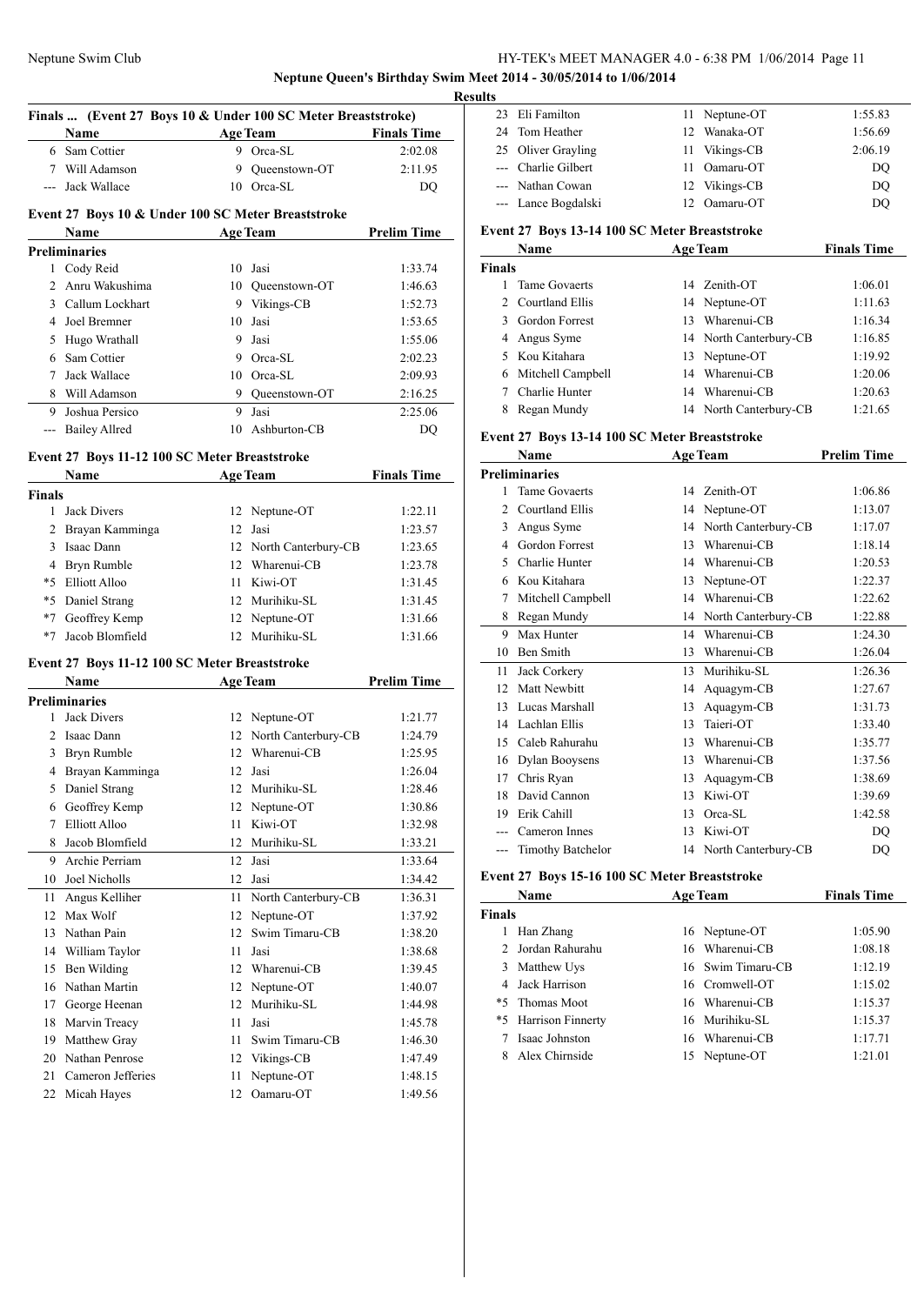### Neptune Swim Club HY-TEK's MEET MANAGER 4.0 - 6:38 PM 1/06/2014 Page 12 **Neptune Queen's Birthday Swim Meet 2014 - 30/05/2014 to 1/06/2014**

**Results**

| Event 27 Boys 15-16 100 SC Meter Breaststroke |                          |     |                   |                    |  |
|-----------------------------------------------|--------------------------|-----|-------------------|--------------------|--|
|                                               | <b>Name</b>              |     | <b>Age Team</b>   | <b>Prelim Time</b> |  |
|                                               | <b>Preliminaries</b>     |     |                   |                    |  |
| 1                                             | Han Zhang                |     | 16 Neptune-OT     | 1:07.16            |  |
| $\mathfrak{D}$                                | Jordan Rahurahu          |     | 16 Wharenui-CB    | 1:07.48            |  |
| 3                                             | Matthew Uys              |     | 16 Swim Timaru-CB | 1:15.44            |  |
| 4                                             | <b>Harrison Finnerty</b> |     | 16 Murihiku-SL    | 1:16.19            |  |
| 5                                             | Jack Harrison            |     | 16 Cromwell-OT    | 1:17.37            |  |
| 6                                             | Isaac Johnston           |     | 16 Wharenui-CB    | 1:18.45            |  |
|                                               | Thomas Moot              |     | 16 Wharenui-CB    | 1:19.84            |  |
| 8                                             | Alex Chirnside           |     | 15 Neptune-OT     | 1:20.52            |  |
| 9                                             | Christopher Garriock     | 16. | Wharenui-CB       | 1:21.10            |  |
| 10                                            | James Kelly              |     | 15 Neptune-OT     | 1:29.19            |  |

### **Event 27 Boys 17 & Over 100 SC Meter Breaststroke**

|        | <b>Name</b>          |     | <b>Age Team</b>        | <b>Finals Time</b> |
|--------|----------------------|-----|------------------------|--------------------|
| Finals |                      |     |                        |                    |
|        | Matthew Glassford    |     | 24 Neptune-OT          | 1:05.39            |
|        | 2 Ben Anngow         | 17  | Wharenui-CB            | 1:07.55            |
| 3      | <b>Russell Smart</b> | 18. | Wharenui-CB            | 1:10.98            |
| 4      | Ben Close            |     | 20 Selwyn-CB           | 1:19.55            |
| 5.     | James Kirkland       |     | 18 North Canterbury-CB | 1:19.68            |
| 6      | Jacob Johnston       | 19  | Tasman SC-NM           | 1:20.66            |
|        | --- Carlos Biggemann |     | 23 Neptune-OT          | DO                 |

#### **Event 27 Boys 17 & Over 100 SC Meter Breaststroke**

|                      | <b>Name</b>         |     | <b>Age Team</b>        | <b>Prelim Time</b> |
|----------------------|---------------------|-----|------------------------|--------------------|
| <b>Preliminaries</b> |                     |     |                        |                    |
|                      | Ben Anngow          | 17  | Wharenui-CB            | 1:07.32            |
|                      | 2 Matthew Glassford |     | 24 Neptune-OT          | 1:07.39            |
| 3                    | Russell Smart       | 18. | Wharenui-CB            | 1:11.02            |
|                      | 4 Ben Close         |     | 20 Selwyn-CB           | 1:18.41            |
|                      | 5 Jacob Johnston    | 19. | Tasman SC-NM           | 1:20.76            |
|                      | 6 James Kirkland    |     | 18 North Canterbury-CB | 1:20.90            |
|                      | Carlos Biggemann    |     | 23 Neptune-OT          | 1:55.61            |

#### **Event 28 Girls 13-14 400 SC Meter IM**

| <b>Name</b>         | <b>Age Team</b>  | <b>Finals Time</b> |
|---------------------|------------------|--------------------|
| 1 Caitlin Deans     | 14 Neptune-OT    | 5:20.60            |
| 2 Emily Joyce       | 14 Collegiate-SL | 5:29.16            |
| 3 Cecilia Crooks    | 13 Neptune-OT    | 5:35.63            |
| 4 Gabrielle Trotter | 13 Neptune-OT    | 5:42.27            |
| 5 Erin Ford         | 14 Kiwi-OT       | 5:50.28            |

#### **Event 28 Girls 15-16 400 SC Meter IM**

| Name            | <b>Age Team</b> | <b>Finals Time</b> |
|-----------------|-----------------|--------------------|
| 1 Aleisha Ruske | 16 Neptune-OT   | 5:07.82            |
| 2 Anna Lindsay  | 15 Neptune-OT   | 5:39.81            |

### **Event 29 Boys 11-12 400 SC Meter IM**

| <b>Name</b>       | <b>Age Team</b> | <b>Finals Time</b> |
|-------------------|-----------------|--------------------|
| 1 Brayan Kamminga | 12 Jasi         | 5:36.36            |
| 2 Jack Divers     | 12 Neptune-OT   | 5:36.53            |

### **Event 29 Boys 13-14 400 SC Meter IM**

| Name              | <b>Age Team</b>        | <b>Finals Time</b> |
|-------------------|------------------------|--------------------|
| 1 Courtland Ellis | 14 Neptune-OT          | 4:57.54            |
| 2 Angus Syme      | 14 North Canterbury-CB | 5:00.60            |

|    | 3 Matthew Harford   |    | 13 Ashburton-CB        | 5:03.25  |
|----|---------------------|----|------------------------|----------|
|    | 4 Zachary Taylor    |    | 14 Jasi                | 5:17.10  |
|    | 5 Kou Kitahara      |    | 13 Neptune-OT          | 5:28.81  |
|    | 6 Ouinton Hurley    |    | 13 Qeii Swim Club-CB   | 5:29.86  |
|    | Ben Carr            |    | 14 Neptune-OT          | 5:33.86  |
|    | 8 Timothy Batchelor |    | 14 North Canterbury-CB | 5:35.66  |
| 9  | Regan Mundy         |    | 14 North Canterbury-CB | 5:39.74  |
| 10 | Cameron Moran       |    | 13 Neptune-OT          | 5:53.12  |
|    | --- Erik Cahill     | 13 | Orca-SL                | x6:00.92 |
|    |                     |    |                        |          |

### **Event 29 Boys 15-16 400 SC Meter IM**

| <b>Name</b>       | <b>Age Team</b> | <b>Finals Time</b> |
|-------------------|-----------------|--------------------|
| 1 Jordan Rahurahu | 16 Wharenui-CB  | 4:38.66            |
| 2 Han Zhang       | 16 Neptune-OT   | 4:51.53            |
| 3 Nick Pryde      | 15 Neptune-OT   | 5:01.22            |
| 4 Greagh Williams | 16 Neptune-OT   | 5:01.75            |
| 5 Sean Hartgers   | 16 Aquagym-CB   | 5:09.54            |

### **Event 29 Boys 17 & Over 400 SC Meter IM**

| <b>Name</b>         | <b>Age Team</b> | <b>Finals Time</b> |
|---------------------|-----------------|--------------------|
| 1 Matthew Glassford | 24 Neptune-OT   | 4:35.46            |
| 2 Henry Muskee      | 17 Aquagym-CB   | 4:42.19            |

#### **Event 30 Girls 10 & Under 100 SC Meter Freestyle**

|               | <b>Name</b>          |     | <b>Age Team</b> | <b>Finals Time</b> |
|---------------|----------------------|-----|-----------------|--------------------|
| <b>Finals</b> |                      |     |                 |                    |
|               | Erika Fairweather    |     | 10 Neptune-OT   | 1:16.01            |
|               | 2 Penny Keeling      | 10  | Oamaru-OT       | 1:16.85            |
| 3.            | Sophie Shallard      | 10. | Hokonui-SL      | 1:17.53            |
|               | 4 Alice Petrie       | 10. | Oamaru-OT       | 1:19.01            |
|               | 5 Francesca Damiano  |     | 10 Aquagym-CB   | 1:20.15            |
|               | Bree Middlleton      |     | 10 Ashburton-CB | 1:20.49            |
|               | Abbey Wilson         | 10  | Oamaru-OT       | 1:24.53            |
|               | <b>Madison Wills</b> | 10  | Kiwi-OT         | 1:25.47            |

#### **Event 30 Girls 10 & Under 100 SC Meter Freestyle**

|    | Name<br><b>Age Team</b> |    |                | <b>Prelim Time</b> |
|----|-------------------------|----|----------------|--------------------|
|    | <b>Preliminaries</b>    |    |                |                    |
| 1  | Erika Fairweather       | 10 | Neptune-OT     | 1:17.18            |
| 2  | Sophie Shallard         | 10 | Hokonui-SL     | 1:18.06            |
| 3  | <b>Bree Middlleton</b>  | 10 | Ashburton-CB   | 1:18.13            |
| 4  | Penny Keeling           | 10 | Oamaru-OT      | 1:18.18            |
| 5  | Francesca Damiano       | 10 | Aquagym-CB     | 1:19.20            |
| 6  | Alice Petrie            | 10 | Oamaru-OT      | 1:19.61            |
| 7  | Madison Wills           | 10 | Kiwi-OT        | 1:23.45            |
| 8  | Abbey Wilson            | 10 | Oamaru-OT      | 1:24.27            |
| 9  | Ashlea Law              | 9  | Queenstown-OT  | 1:24.47            |
| 10 | Izzy Sharp              | 9  | Swim Timaru-CB | 1:24.71            |
| 11 | Ariana Barr             | 10 | Neptune-OT     | 1:25.03            |
| 12 | Jade Fairweather        | 9  | Neptune-OT     | 1:26.47            |
| 13 | Milli Low               | 10 | Orca-SL        | 1:26.76            |
| 14 | Sionelle Cahill         | 10 | Orca-SL        | 1:26.98            |
| 15 | Sarah Ford              | 10 | Kiwi-OT        | 1:27.37            |
| 16 | Amie Pratt              | 9  | Orca-SL        | 1:29.65            |
| 17 | Maisy Perriam           | 9  | Jasi           | 1:30.10            |
| 18 | Caitlin Allred          | 8  | Ashburton-CB   | 1:32.94            |
| 19 | Martina White           | 10 | Murihiku-SL    | 1:34.00            |
| 20 | Amy Ingham              | 10 | Orca-SL        | 1:34.47            |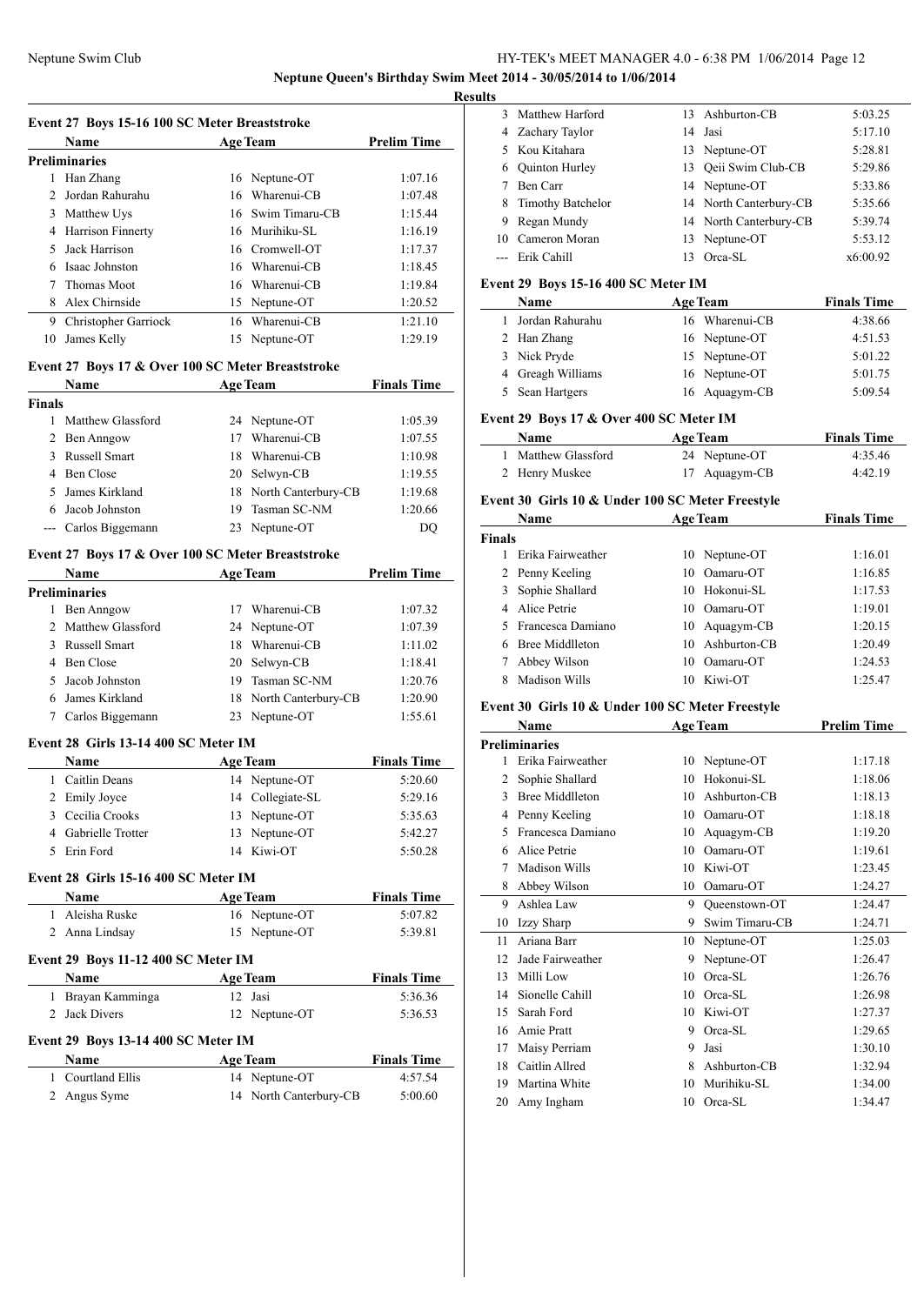**Neptune Queen's Birthday Swim Meet 2014 - 30/05/2014 to 1/06/2014**

**Results**

|    | Preliminaries  (Event 30 Girls 10 & Under 100 SC Meter Freestyle) |    |                        |                    |  |  |
|----|-------------------------------------------------------------------|----|------------------------|--------------------|--|--|
|    | <b>Name</b>                                                       |    | <b>Age Team</b>        | <b>Prelim Time</b> |  |  |
| 21 | Imogen Keeling                                                    | 9  | Oamaru-OT              | 1:34.96            |  |  |
| 22 | Jasmin Kamminga                                                   |    | 10 Jasi                | 1:35.33            |  |  |
| 23 | Ruby Whiting                                                      | 10 | Vikings-CB             | 1:36.15            |  |  |
| 24 | <b>Bronte Allen</b>                                               |    | 10 Kiwi-OT             | 1:36.21            |  |  |
|    | 25 Rose Smith                                                     |    | 10 North Canterbury-CB | 1:37.60            |  |  |
|    | 26 River Cunningham                                               | 10 | Oamaru-OT              | 1:39.13            |  |  |
| 27 | Anna Divers                                                       | 9  | Taieri-OT              | 1:43.51            |  |  |
|    | 28 Natasha MacGibbon                                              | 8  | Vikings-CB             | 1:45.75            |  |  |
| 29 | Anna Hutchens                                                     | 9  | Oueenstown-OT          | 1:48.78            |  |  |
| 30 | <b>Bonnie Smith</b>                                               | 9  | North Canterbury-CB    | 1:53.41            |  |  |

#### **Event 30 Girls 11-12 100 SC Meter Freestyle**

|               | Name                 | <b>Age Team</b> |                   | <b>Finals Time</b> |  |  |
|---------------|----------------------|-----------------|-------------------|--------------------|--|--|
| <b>Finals</b> |                      |                 |                   |                    |  |  |
|               | Eva Cloake           |                 | 12 Swim Timaru-CB | 1:05.64            |  |  |
|               | 2 Molly Law          |                 | 12 Oueenstown-OT  | 1:06.03            |  |  |
|               | 3 Cool Wakushima     |                 | 12 Oueenstown-OT  | 1:10.12            |  |  |
|               | 4 Jasmine Murray     |                 | 12 Wanaka-OT      | 1:10.21            |  |  |
|               | 5 Madeline McCane    |                 | 12 Kiwi-OT        | 1:10.32            |  |  |
|               | Emma Petrie          | 12.             | Oamaru-OT         | 1:11.05            |  |  |
|               | <b>Briar Grounds</b> |                 | 12 Hokonui-SL     | 1:11.14            |  |  |
|               | Jessica Scott        |                 | Kiwi-OT           | 1:14.21            |  |  |

# **Event 30 Girls 11-12 100 SC Meter Freestyle**

|                | <b>Name</b>              |    | Age Team          | <b>Prelim Time</b> |
|----------------|--------------------------|----|-------------------|--------------------|
|                | <b>Preliminaries</b>     |    |                   |                    |
| 1              | Molly Law                | 12 | Oueenstown-OT     | 1:07.25            |
| $\overline{c}$ | Eva Cloake               | 12 | Swim Timaru-CB    | 1:07.26            |
| 3              | Cool Wakushima           | 12 | Queenstown-OT     | 1:10.10            |
| 4              | Madeline McCane          | 12 | Kiwi-OT           | 1:10.52            |
| 5              | Jessica Scott            | 11 | Kiwi-OT           | 1:10.87            |
| 6              | Jasmine Murray           | 12 | Wanaka-OT         | 1:11.08            |
| 7              | <b>Briar Grounds</b>     | 12 | Hokonui-SL        | 1:11.16            |
| 8              | Emma Petrie              | 12 | Oamaru-OT         | 1:11.42            |
| 9              | Samara Whittington-Clent | 12 | Wharenui-CB       | 1:11.67            |
| 10             | <b>Bailey Collins</b>    | 11 | Oamaru-OT         | 1:11.69            |
| 11             | Rachel Alexander         | 12 | Orca-SL           | 1:11.88            |
| 12             | Maggie Whiting           | 12 | Vikings-CB        | 1:13.74            |
| 13             | Olivia Anderson          | 12 | Vikings-CB        | 1:13.78            |
| 14             | Jaime Toepfer            | 12 | Wanaka-OT         | 1:14.13            |
| 15             | Kaitlin McIntyre         | 12 | Neptune-OT        | 1:14.26            |
| 16             | Iessha Mansfield         | 11 | Oamaru-OT         | 1:14.29            |
| 17             | Cassidy Robertson        | 11 | Clutha United-OT  | 1:14.63            |
| 18             | Samantha Britton         |    | 12 Waverley-SL    | 1:14.64            |
| 19             | Amber Hammond            | 12 | Wharenui-CB       | 1:14.71            |
| 20             | Ashleigh Allred          | 11 | Ashburton-CB      | 1:15.05            |
| 21             | Natalie Hutchens         | 11 | Queenstown-OT     | 1:15.17            |
| 22             | Isabella Gold            | 12 | Neptune-OT        | 1:15.38            |
| 23             | Hannah Cunningham        | 12 | Oamaru-OT         | 1:15.95            |
| 24             | Harriet Cottle           | 11 | Neptune-OT        | 1:16.22            |
| 25             | Olivia Wrathall          | 11 | Jasi              | 1:16.30            |
| 26             | Kate Mathie              | 11 | Qeii Swim Club-CB | 1:16.34            |
| 27             | Molly Woodham            | 12 | Queenstown-OT     | 1:16.77            |
| 28             | Zoe McCane               | 11 | Kiwi-OT           | 1:17.23            |
| 29             | Kathy White              | 11 | Murihiku-SL       | 1:17.29            |

| 30    | Courtney Elliott       | 11 | Ashburton-CB   | 1:17.69 |
|-------|------------------------|----|----------------|---------|
| 31    | Liberty Vile           | 11 | Oueenstown-OT  | 1:18.07 |
| 32    | Ana Tarapi             | 11 | Neptune-OT     | 1:18.31 |
| 33    | Tiana Mansfield        | 12 | Oamaru-OT      | 1:18.35 |
| 34    | Baileigh O'Sullivan    | 12 | Jasi           | 1:18.80 |
| 35    | Maya Cardona-Hay       | 11 | Selwyn-CB      | 1:18.97 |
| 36    | Josephine Persico      | 11 | Jasi           | 1:19.19 |
| 37    | Miki Tiltman           | 12 | Selwyn-CB      | 1:19.23 |
| 38    | Holly Uluakiola        | 11 | Kiwi-OT        | 1:19.24 |
| 39    | Lucy Duncan            | 12 | Neptune-OT     | 1:20.12 |
| 40    | Jordan Summers         | 11 | Taieri-OT      | 1:20.44 |
| 41    | Isabelle Wilson        | 11 | Ashburton-CB   | 1:20.92 |
| 42    | Kendra Ford            | 12 | Vikings-CB     | 1:21.16 |
| 43    | Anaia Wiparata         | 12 | Kiwi-OT        | 1:21.44 |
| 44    | Jermaine Masangkay     | 11 | Aquagym-CB     | 1:21.70 |
| 45    | Dayna Hughes           | 12 | Collegiate-SL  | 1:22.47 |
| 46    | Millie Wright          | 12 | Neptune-OT     | 1:23.85 |
| 47    | Caitlin Kingsland      | 12 | Murihiku-SL    | 1:25.48 |
| $*48$ | Holly Lockhart         | 11 | Vikings-CB     | 1:27.26 |
| $*48$ | Sophie Adamson         | 12 | Oueenstown-OT  | 1:27.26 |
| 50    | Emma Christie          | 11 | Kiwi-OT        | 1:28.16 |
| 51    | Annie Kennedy-Atchison | 12 | Kiwi-OT        | 1:28.41 |
| 52    | Devon Wilson           | 11 | Kiwi-OT        | 1:33.49 |
| 53    | Kaylee Uys             | 11 | Swim Timaru-CB | 1:35.34 |
| 54    | Maddie McKillop        | 11 | Kiwi-OT        | 1:39.77 |
| ---   | Millie-Mae Wallace     | 12 | Orca-SL        | DQ      |

### **Event 30 Girls 13-14 100 SC Meter Freestyle**

|               | Name             |     | <b>Age Team</b> | <b>Finals Time</b> |  |  |
|---------------|------------------|-----|-----------------|--------------------|--|--|
| <b>Finals</b> |                  |     |                 |                    |  |  |
|               | Kyra Forrest     | 13. | Wharenui-CB     | 58.58              |  |  |
| $2^{\circ}$   | Hannah Bates     |     | 13 Selwyn-CB    | 58.67              |  |  |
|               | Caitlin Deans    |     | 14 Neptune-OT   | 1:01.91            |  |  |
|               | 4 Cecilia Crooks |     | 13 Neptune-OT   | 1:02.14            |  |  |
|               | Tanisha Keach    |     | 14 Neptune-OT   | 1:04.79            |  |  |
|               | Eugene In        |     | 13 Aquagym-CB   | 1:05.07            |  |  |
|               | Devon Familton   |     | 14 Neptune-OT   | 1:05.18            |  |  |
|               | Erin Ford        |     | 14 Kiwi-OT      | 1:06.78            |  |  |

### **Event 30 Girls 13-14 100 SC Meter Freestyle**

|    | Name                 |    | <b>Age Team</b> | <b>Prelim Time</b> |
|----|----------------------|----|-----------------|--------------------|
|    | <b>Preliminaries</b> |    |                 |                    |
| 1  | Hannah Bates         | 13 | Selwyn-CB       | 59.25              |
| 2  | Kyra Forrest         | 13 | Wharenui-CB     | 59.99              |
| 3  | Caitlin Deans        | 14 | Neptune-OT      | 1:02.14            |
| 4  | Cecilia Crooks       | 13 | Neptune-OT      | 1:02.53            |
| 5  | Devon Familton       | 14 | Neptune-OT      | 1:02.88            |
| 6  | Tanisha Keach        | 14 | Neptune-OT      | 1:04.82            |
| 7  | Erin Ford            | 14 | Kiwi-OT         | 1:05.32            |
| 8  | Eugene In            | 13 | Aquagym-CB      | 1:05.40            |
| 9  | Olivia Moore         | 14 | Swim Timaru-CB  | J1:05.40           |
| 10 | Kasey McGrath        | 13 | Aquagym-CB      | 1:05.41            |
| 11 | Gabrielle Trotter    | 13 | Neptune-OT      | 1:06.03            |
| 12 | Sophie Beckley       | 13 | Ashburton-CB    | 1:06.36            |
| 13 | Justine Owen         | 14 | Wharenui-CB     | 1:06.38            |
| 14 | Annabel Norris       | 13 | Wharenui-CB     | 1:06.47            |
| 15 | Tandia Gooch         | 13 | Waimate         | 1:06.85            |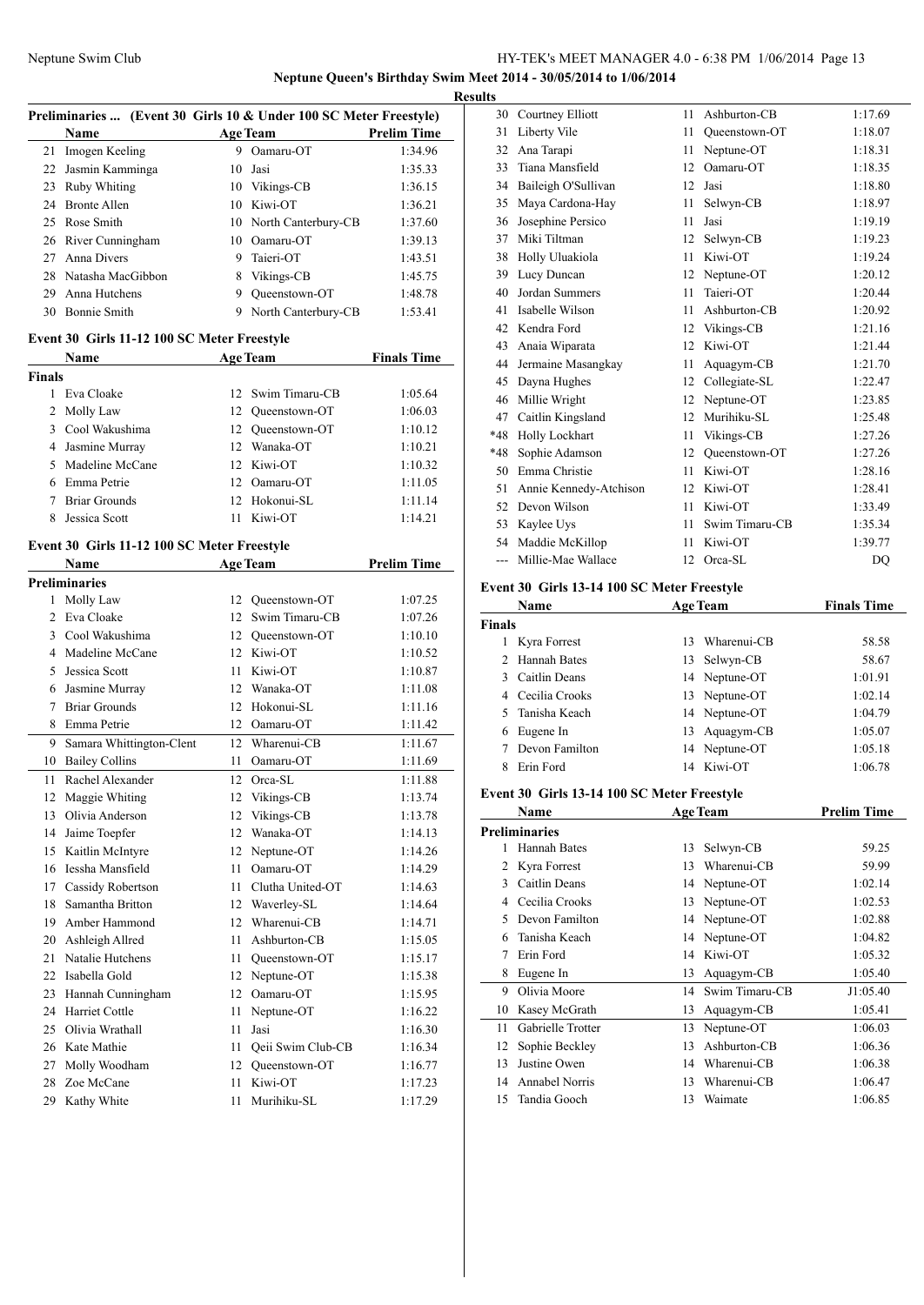**Neptune Queen's Birthday Swim Meet 2014 - 30/05/2014 to 1/06/2014**

| Preliminaries  (Event 30 Girls 13-14 100 SC Meter Freestyle) |                        |    |                  |                    |  |
|--------------------------------------------------------------|------------------------|----|------------------|--------------------|--|
|                                                              | Name                   |    | <b>Age Team</b>  | <b>Prelim Time</b> |  |
| 16                                                           | Meg Sycamore           | 13 | Neptune-OT       | 1:07.03            |  |
| 17                                                           | Alida Chay             | 13 | Hokonui-SL       | 1:07.24            |  |
| 18                                                           | <b>Brittany Moir</b>   | 14 | Wharenui-CB      | 1:08.98            |  |
| 19                                                           | Olivia Damiano         | 13 | Aquagym-CB       | 1:09.38            |  |
| 20                                                           | Katelyn Hogg           | 14 | Ashburton-CB     | 1:10.11            |  |
| 21                                                           | Hayley Buckley         | 13 | Aquagym-CB       | 1:10.42            |  |
| 22                                                           | Meg Davidson           | 14 | Wharenui-CB      | 1:10.50            |  |
| 23                                                           | Maeve Sullivan         | 14 | Wharenui-CB      | 1:10.71            |  |
| 24                                                           | Devon Allen            | 14 | Kiwi-OT          | 1:12.33            |  |
| 25                                                           | Rachel Kinley          | 14 | Neptune-OT       | 1:12.83            |  |
| 26                                                           | Clementine George      | 13 | Kiwi-OT          | 1:13.75            |  |
| 27                                                           | <b>Charlotte Dowle</b> | 14 | Selwyn-CB        | 1:14.18            |  |
| 28                                                           | Sarah Hunter           | 13 | Vikings-CB       | 1:14.53            |  |
| 29                                                           | <b>Beth Godsell</b>    | 14 | Vikings-CB       | 1:14.99            |  |
| 30                                                           | Jessie Dick            | 14 | Alexandra-OT     | 1:15.01            |  |
| 31                                                           | Tessa Woodhouse        | 14 | Kiwi-OT          | 1:15.90            |  |
| 32                                                           | Olivia Dorne-Cumming   | 13 | Neptune-OT       | 1:16.12            |  |
| 33                                                           | Carina Donegan         | 13 | Kiwi-OT          | 1:16.71            |  |
| 34                                                           | Cerys Clayden          | 13 | Vikings-CB       | 1:17.59            |  |
| 35                                                           | Paris Sinclair         | 14 | Neptune-OT       | 1:17.89            |  |
| 36                                                           | Caitlin McKenzie       | 13 | Vikings-CB       | 1:18.74            |  |
| 37                                                           | Jessica Scott          | 13 | Neptune-OT       | 1:19.40            |  |
| 38                                                           | Caitlin Harris         | 14 | Port Chalmers-OT | 1:22.14            |  |
| 39                                                           | Jane Fox               | 14 | Orca-SL          | 1:24.92            |  |
| 40                                                           | Hana Tiltman           | 13 | Selwyn-CB        | 1:25.12            |  |
| ---                                                          | Isabelle Keeling       | 13 | Oamaru-OT        | DO                 |  |

#### **Event 30 Girls 15-16 100 SC Meter Freestyle**

|        | Name                  |     | <b>Age Team</b>  | <b>Finals Time</b> |
|--------|-----------------------|-----|------------------|--------------------|
| Finals |                       |     |                  |                    |
|        | Aleisha Ruske         |     | 16 Neptune-OT    | 58.47              |
| 2      | <b>Felicity Lowen</b> |     | 15 Aquagym-CB    | 59.68              |
| 3      | Emily Rennell         |     | 16 Jasi          | 1:01.44            |
| 4      | Eleanor Wilding       |     | 16 Wharenui-CB   | 1:02.62            |
|        | Olivia Gold           |     | 15 Neptune-OT    | 1:03.07            |
| 6      | Sophie Fairbairn      | 15. | Wanaka-OT        | 1:03.63            |
|        | Sophie Gibson         |     | 16 Oueenstown-OT | 1:05.02            |
| 8      | Hannah Morgan         |     | 16 Murihiku-SL   | 1:05.64            |

#### **Event 30 Girls 15-16 100 SC Meter Freestyle**

|                | <b>Name</b>           |    | <b>Age Team</b>   | <b>Prelim Time</b> |
|----------------|-----------------------|----|-------------------|--------------------|
|                | <b>Preliminaries</b>  |    |                   |                    |
| 1              | <b>Felicity Lowen</b> | 15 | Aquagym-CB        | 1:00.05            |
| $\mathfrak{D}$ | Aleisha Ruske         | 16 | Neptune-OT        | 1:00.20            |
| 3              | Eleanor Wilding       | 16 | Wharenui-CB       | 1:00.91            |
| 4              | Emily Rennell         |    | 16 Jasi           | 1:01.84            |
| 5              | Olivia Gold           | 15 | Neptune-OT        | 1:02.50            |
| 6              | Sophie Fairbairn      | 15 | Wanaka-OT         | 1:03.09            |
| 7              | Sophie Gibson         | 16 | Oueenstown-OT     | 1:04.23            |
| 8              | Hannah Morgan         | 16 | Murihiku-SL       | 1:04.96            |
| 9              | Teigan Tarapi         |    | 15 Neptune-OT     | J1:04.96           |
| 10             | Katie Grant           | 15 | Orca-SL           | 1:06.20            |
| 11             | Anna Lindsay          |    | 15 Neptune-OT     | 1:06.63            |
| 12             | Tiffany Jagau         | 15 | Wharenui-CB       | 1:06.80            |
| 13             | Celine Evans          | 15 | Qeii Swim Club-CB | 1:06.89            |

| <b>Results</b> |                         |    |                 |         |
|----------------|-------------------------|----|-----------------|---------|
|                | 14 Kaori Kitahara       |    | 16 Neptune-OT   | 1:07.21 |
| 15             | Saskia Turner           |    | 16 Neptune-OT   | 1:07.45 |
| 16             | Alice Moran             |    | 15 Neptune-OT   | 1:07.66 |
| 17             | Emma Dick               |    | 16 Alexandra-OT | 1:07.67 |
| 18.            | Alexandra Wilson        |    | 15 Jasi         | 1:08.15 |
| 19             | Caitlin Hendren         |    | 16 Jasi         | 1:08.45 |
| 20             | Grace Heather           |    | 15 Neptune-OT   | 1:09.16 |
| 21             | Savannah Pocock         | 16 | Selwyn-CB       | 1:09.53 |
| 22             | Isabella Lau            |    | 15 Neptune-OT   | 1:09.95 |
|                | 23 Annabelle Wilding    |    | 15 Wharenui-CB  | 1:10.56 |
|                | 24 Poppy Le Quesne      | 15 | Orca-SL         | 1:10.69 |
| 25             | Alanah Charlton         |    | 15 Vikings-CB   | 1:10.74 |
|                | 26 Georgia Rutter       | 15 | Aquagym-CB      | 1:14.85 |
| 27             | Baeli Spedding-Devereux | 15 | Neptune-OT      | 1:16.17 |
| 28             | Poppy George            | 15 | Kiwi-OT         | 1:20.27 |

#### **Event 30 Girls 17 & Over 100 SC Meter Freestyle**

| Name          | <b>Age Team</b> | <b>Finals Time</b> |
|---------------|-----------------|--------------------|
| Finals        |                 |                    |
| 1 Isobel Ryan | 17 Oamaru-OT    | 58.95              |
| 2 Eilis Doyle | 17 Neptune-OT   | 1:06.50            |

### **Event 30 Girls 17 & Over 100 SC Meter Freestyle**

| Name |                 | <b>Age Team</b>      |         |
|------|-----------------|----------------------|---------|
|      | Preliminaries   |                      |         |
|      | Isobel Ryan     | 17 Oamaru-OT         | 59.59   |
|      | 2 Eilis Doyle   | 17 Neptune-OT        | 1:06.66 |
|      | 3 Sophie Pascoe | 21 Qeii Swim Club-CB | 1:08.46 |

### **Event 31 Boys 10 & Under 100 SC Meter Freestyle**

|               | Name                 |     | <b>Age Team</b>  | <b>Finals Time</b> |
|---------------|----------------------|-----|------------------|--------------------|
| <b>Finals</b> |                      |     |                  |                    |
|               | Taiko Torepe-Ormsby  |     | 10 Wharenui-CB   | 1:10.72            |
|               | 2 Ezra Dalley        | 10. | Jasi             | 1:11.76            |
| 3             | Cody Reid            |     | 10 Jasi          | 1:15.24            |
|               | 4 Anru Wakushima     |     | 10 Oueenstown-OT | 1:21.58            |
| 5             | Hugo Wrathall        | 9   | Jasi             | 1:21.63            |
| 6             | <b>Bailey Allred</b> |     | 10 Ashburton-CB  | 1:22.42            |
|               | Sam Cottier          | 9   | Orca-SL          | 1:26.26            |
|               | Jackson Herrick      | 10  | Orca-SL          | 1:27.12            |

### **Event 31 Boys 10 & Under 100 SC Meter Freestyle**

|    | <b>Name</b>          |    | <b>Age Team</b>  | <b>Prelim Time</b> |
|----|----------------------|----|------------------|--------------------|
|    | <b>Preliminaries</b> |    |                  |                    |
| 1  | Ezra Dalley          | 10 | Jasi             | 1:11.93            |
| 2  | Taiko Torepe-Ormsby  | 10 | Wharenui-CB      | 1:13.76            |
| 3  | Cody Reid            | 10 | Jasi             | 1:14.93            |
| 4  | Anru Wakushima       | 10 | Queenstown-OT    | 1:18.66            |
| 5  | Hugo Wrathall        | 9  | Jasi             | 1:19.81            |
| 6  | <b>Bailey Allred</b> | 10 | Ashburton-CB     | 1:24.49            |
| 7  | Jackson Herrick      | 10 | Orca-SL          | 1:25.29            |
| 8  | Sam Cottier          | 9  | Orca-SL          | 1:26.45            |
| 9  | Jack Wallace         | 10 | Orca-SL          | 1:27.13            |
| 10 | Callum Lockhart      | 9  | Vikings-CB       | 1:30.79            |
| 11 | Jacob Clements       | 9  | Jasi             | 1:31.39            |
| 12 | Ryan Dey             | 9  | Clutha United-OT | 1:34.81            |
| 13 | Will Adamson         | 9  | Oueenstown-OT    | 1:45.56            |
| 14 | Joshua Persico       | 9  | Jasi             | 1:54.83            |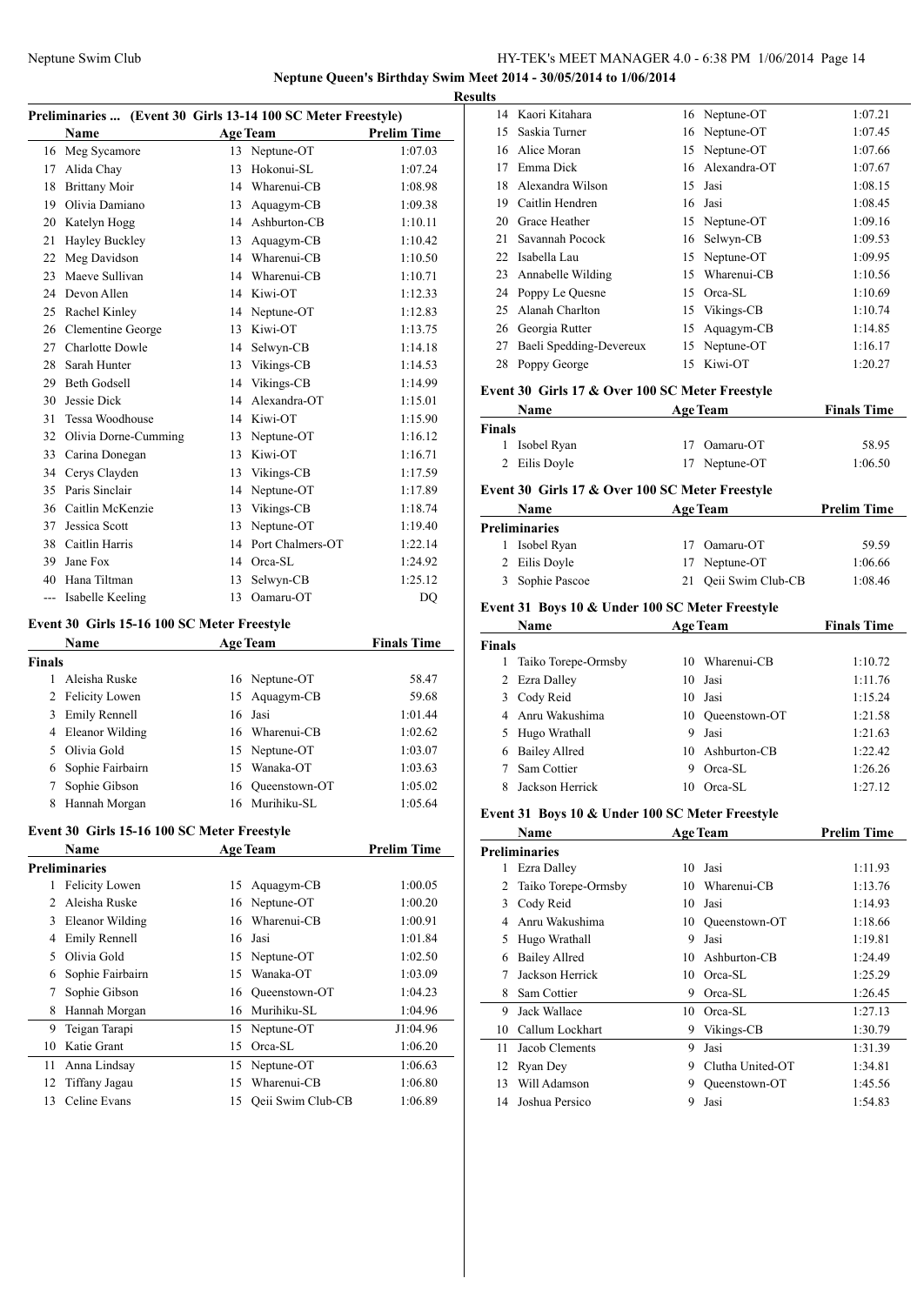**Neptune Queen's Birthday Swim Meet 2014 - 30/05/2014 to 1/06/2014**

**Resul** 

|                    | Event 31 Boys 11-12 100 SC Meter Freestyle         |      |                        |                    |
|--------------------|----------------------------------------------------|------|------------------------|--------------------|
|                    | Name                                               |      | <b>Age Team</b>        | <b>Finals Time</b> |
| <b>Finals</b><br>1 | Henri Rollinson                                    | 12   | Jasi                   | 1:02.41            |
| $\overline{2}$     | Bryn Rumble                                        | 12   | Wharenui-CB            | 1:02.61            |
| 3                  | Daniel Strang                                      |      | 12 Murihiku-SL         | 1:04.29            |
| $\overline{4}$     | <b>Jack Divers</b>                                 |      | 12 Neptune-OT          | 1:04.79            |
| 5                  | Archie Perriam                                     |      | 12 Jasi                | 1:05.45            |
| 6                  | Jacob Blomfield                                    |      | 12 Murihiku-SL         | 1:07.40            |
| 7                  | Angus Kelliher                                     | 11   | North Canterbury-CB    | 1:09.58            |
| 8                  | Brayan Kamminga                                    |      | 12 Jasi                | 1:11.53            |
|                    |                                                    |      |                        |                    |
|                    | Event 31 Boys 11-12 100 SC Meter Freestyle<br>Name |      | <b>Age Team</b>        | <b>Prelim Time</b> |
|                    | <b>Preliminaries</b>                               |      |                        |                    |
|                    | 1 Henri Rollinson                                  | 12   | Jasi                   | 1:02.48            |
| 2                  | Bryn Rumble                                        |      | 12 Wharenui-CB         | 1:03.28            |
| 3                  | <b>Jack Divers</b>                                 | 12   | Neptune-OT             | 1:05.41            |
|                    | 4 Daniel Strang                                    | 12   | Murihiku-SL            | 1:05.67            |
| 5.                 | Archie Perriam                                     | 12   | Jasi                   | 1:06.02            |
| 6                  | Brayan Kamminga                                    | 12   | Jasi                   | 1:07.26            |
| 7                  | Jacob Blomfield                                    |      | 12 Murihiku-SL         | 1:08.12            |
| 8                  | Angus Kelliher                                     |      | 11 North Canterbury-CB | 1:08.13            |
| 9                  | Zac Baker                                          | 11   | Wharenui-CB            | 1:08.58            |
|                    | 10 Geoffrey Kemp                                   | 12   | Neptune-OT             | 1:08.77            |
| 11                 | Joel Nicholls                                      | 12   | Jasi                   | 1:10.90            |
| 12                 | Oliver Howie                                       |      | 12 Murihiku-SL         | 1:11.22            |
| 13                 | Isaac Dann                                         |      | 12 North Canterbury-CB | 1:11.37            |
| 14                 | <b>Ben Everest</b>                                 |      | 12 Murihiku-SL         | 1:12.35            |
| 15                 | Max Wolf                                           |      | 12 Neptune-OT          | 1:12.93            |
| 16                 | Nathan Penrose                                     |      | 12 Vikings-CB          | 1:13.29            |
| 17                 | Oliver Walker                                      | 12   | Port Chalmers-OT       | 1:13.53            |
| 18                 | Isaak Frewen                                       | 11 - | Queenstown-OT          | 1:13.76            |
| 19                 | Timothy Harford                                    |      | 12 Ashburton-CB        | 1:13.83            |
| 20                 | Matthew Moore                                      | 11 - | Swim Timaru-CB         | 1:13.97            |
| 21                 | Ben Wilding                                        |      | 12 Wharenui-CB         | 1:14.98            |
|                    | 22 Nathan Martin                                   |      | 12 Neptune-OT          | 1:15.07            |
| 23                 | Marshall Setu                                      | 11   | Vikings-CB             | 1:15.31            |
|                    | 24 Storm Le Quesne                                 |      | 11 Orca-SL             | 1:15.66            |
|                    | 25 Lochlan McKenzie                                | 11   | Vikings-CB             | 1:16.63            |
| 26                 | Matthew Gray                                       | 11   | Swim Timaru-CB         | 1:16.72            |
| 27                 | George Heenan                                      | 12   | Murihiku-SL            | 1:17.56            |
| 28                 | Tom Heather                                        |      | 12 Wanaka-OT           | 1:18.15            |
| 29                 | William Taylor                                     | 11   | Jasi                   | 1:18.19            |
| 30                 | Micah Hayes                                        | 12   | Oamaru-OT              | 1:18.31            |
| 31                 | Marvin Treacy                                      | 11   | Jasi                   | 1:18.97            |
| 32                 | Nathan Pain                                        | 12   | Swim Timaru-CB         | 1:22.14            |
| 33                 | Mannix Fraser                                      | 11   | Oamaru-OT              | 1:23.59            |
| 34                 | Hamish Clarke                                      | 12   | Jasi                   | 1:23.99            |
| 35                 | Olliver Darby                                      | 12   | Vikings-CB             | 1:25.38            |
|                    | 36 Cameron Jefferies                               | 11   | Neptune-OT             | 1:26.75            |
| 37                 | Eli Familton                                       | 11   | Neptune-OT             | 1:26.96            |
| 38                 | <b>Billy Stewart-Prangell</b>                      | 12   | Vikings-CB             | 1:29.31            |
| 39                 | Charlie Gilbert                                    | 11   | Oamaru-OT              | 1:30.20            |
| 40                 | Lance Bogdalski                                    | 12   | Oamaru-OT              | 1:33.99            |
| 41                 | Oliver Grayling                                    | 11   | Vikings-CB             | 1:34.47            |
|                    |                                                    |      |                        |                    |

| ults           |                                            |    |                        |                    |
|----------------|--------------------------------------------|----|------------------------|--------------------|
|                | --- Nathan Cowan                           |    | 12 Vikings-CB          | DQ                 |
|                | Event 31 Boys 13-14 100 SC Meter Freestyle |    |                        |                    |
|                | <b>Name</b>                                |    | <b>Age Team</b>        | <b>Finals Time</b> |
| <b>Finals</b>  |                                            |    |                        |                    |
| 1              | <b>Tame Govaerts</b>                       |    | 14 Zenith-OT           | 53.63              |
| $\mathfrak{D}$ | Satori Dobbie                              |    | 14 Oeii Swim Club-CB   | 55.80              |
| 3              | <b>Matthew Harford</b>                     |    | 13 Ashburton-CB        | 56.66              |
| 4              | James Buk                                  |    | 14 North Canterbury-CB | 59.46              |
| 5              | Charlie Hunter                             |    | 14 Wharenui-CB         | 59.57              |
| 6              | <b>Gordon Forrest</b>                      | 13 | Wharenui-CB            | 1:00.34            |
|                | 7 Zachary Taylor                           |    | 14 Jasi                | 1:00.56            |
|                | --- Courtland Ellis                        |    | 14 Neptune-OT          | DQ                 |
|                | Event 31 Boys 13-14 100 SC Meter Freestyle |    |                        |                    |
|                | <b>Name</b>                                |    | <b>Age Team</b>        | <b>Prelim Time</b> |
|                | <b>Preliminaries</b>                       |    |                        |                    |
| 1              | <b>Tame Govaerts</b>                       |    | 14 Zenith-OT           | 54.08              |
| $\overline{c}$ | Satori Dobbie                              |    | 14 Oeii Swim Club-CB   | 55.04              |
| 3              | Courtland Ellis                            |    | 14 Neptune-OT          | 56.91              |
|                | 4 Matthew Harford                          |    | 13 Ashburton-CB        | 57.70              |
| 5              | <b>Gordon Forrest</b>                      |    | 13 Wharenui-CB         | 58.99              |
| 6              | Charlie Hunter                             |    | 14 Wharenui-CB         | 59.66              |
| 7              | James Buk                                  |    | 14 North Canterbury-CB | 1:00.76            |
|                | 8 Zachary Taylor                           |    | 14 Jasi                | 1:00.89            |
|                | 9 Kees Herrick                             |    | 13 Orca-SL             | 1:00.91            |
| 10             | Matt Newbitt                               |    | 14 Aquagym-CB          | 1:01.19            |
| 11             | <b>Ben Smith</b>                           |    | 13 Wharenui-CB         | 1:01.91            |
|                | 12 Jaxson Macdonald-Piner                  |    | 13 Oamaru-OT           | 1:02.39            |
|                | 13 Matthew Clough                          | 13 | Ashburton-CB           | 1:02.60            |
|                | 14 Jack Corkery                            | 13 | Murihiku-SL            | 1:03.68            |
|                | 15 Max Hunter                              |    | 14 Wharenui-CB         | 1:03.85            |
|                | 16 Quinton Hurley                          |    | 13 Oeii Swim Club-CB   | 1:03.99            |
|                | 17 Max Clark                               |    | 14 Wharenui-CB         | 1:04.16            |
| 18             | Mitchell Campbell                          |    | 14 Wharenui-CB         | 1:04.69            |
|                | 19 Jarod Hartley                           |    | 14 Orca-SL             | 1:04.76            |
|                | 20 Clayton Gerrard                         |    | 14 Murihiku-SL         | 1:04.84            |
| 21             | Caleb Rahurahu                             |    | 13 Wharenui-CB         | 1:06.95            |
|                | 22 Samuel Gray                             |    | 13 Swim Timaru-CB      | 1:08.32            |
|                | 23 Dylan Booysens                          |    | 13 Wharenui-CB         | 1:08.58            |
|                | 24 Cameron Moran                           |    | 13 Neptune-OT          | 1:09.80            |
| 25             | Lucas Marshall                             | 13 | Aquagym-CB             | 1:10.43            |
| 26             | David Cannon                               | 13 | Kiwi-OT                | 1:13.67            |

#### **Event 31 Boys 15-16 100 SC Meter Freestyle**

| Name                     | <b>Age Team</b>    | <b>Finals Time</b> |
|--------------------------|--------------------|--------------------|
| <b>Finals</b>            |                    |                    |
| <b>Harrison Finnerty</b> | 16 Murihiku-SL     | 54.53              |
| 2 Ronald Poon            | 16 Neptune-OT      | 54.70              |
| Campbell Pearson<br>3.   | 15 Alexandra-OT    | 55.94              |
| 4 Bailey Brandham        | 16 Neptune-OT      | 56.29              |
| 5 Jack Harrison          | 16 Cromwell-OT     | 56.72              |
| Jared Brenssell          | 15 Oamaru-OT       | 57.39              |
| Ben Duffy                | Wharenui-CB<br>16. | 57.91              |
|                          |                    |                    |

27 Cameron Innes 13 Kiwi-OT 1:14.51 Jonas Ting 14 Vikings-CB 1:17.00 Chris Ryan 13 Aquagym-CB 1:17.61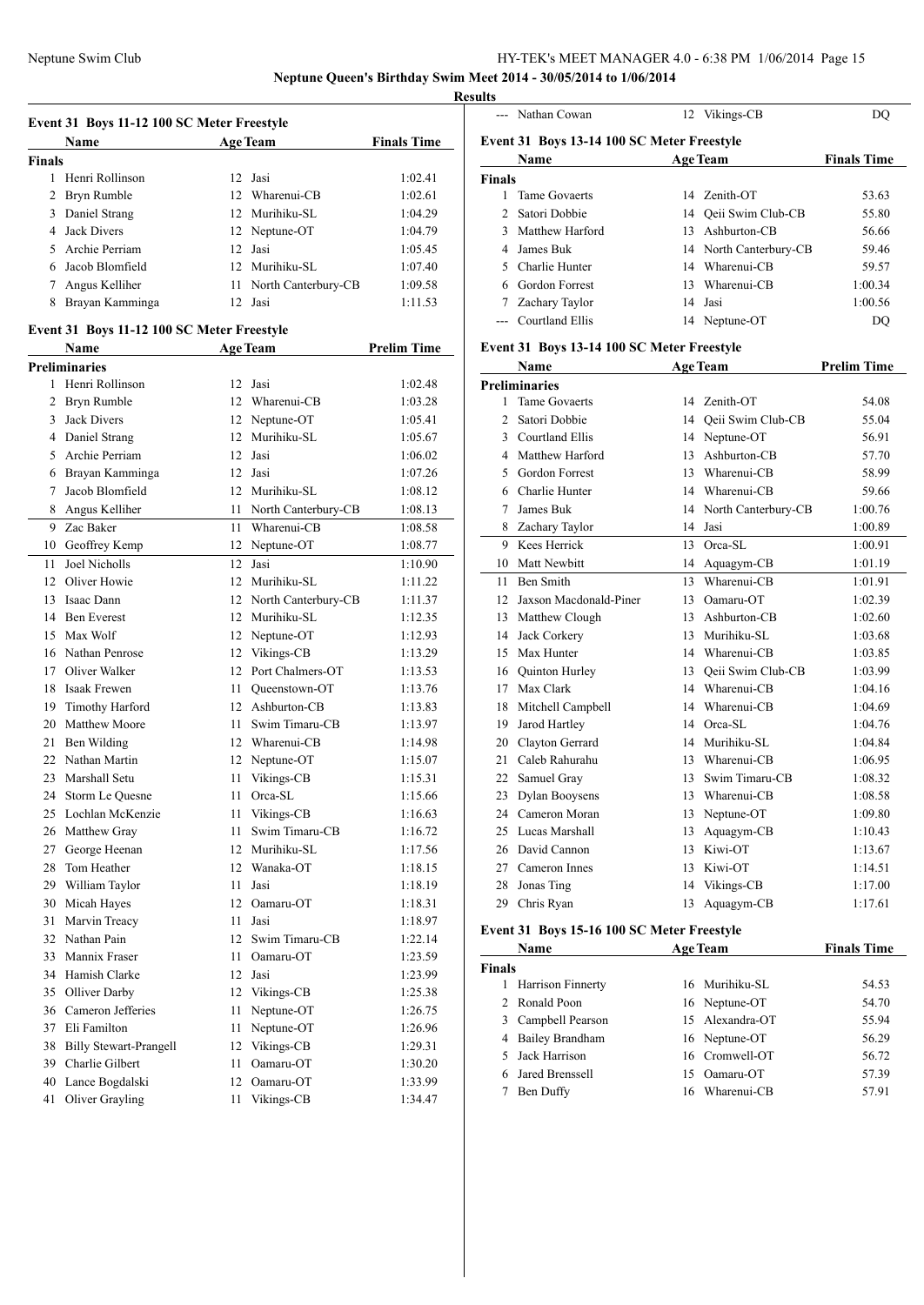**Neptune Queen's Birthday Swim Meet 2014 - 30/05/2014 to 1/06/2014**

|        | Finals  (Event 31 Boys 15-16 100 SC Meter Freestyle)<br>Name |    |                                  | <b>Finals Time</b> |
|--------|--------------------------------------------------------------|----|----------------------------------|--------------------|
|        | 8 Samuel Wardhaugh                                           |    | <b>Age Team</b><br>15 Neptune-OT | 58.46              |
|        |                                                              |    |                                  |                    |
|        | Event 31 Boys 15-16 100 SC Meter Freestyle                   |    |                                  |                    |
|        | <b>Name</b>                                                  |    | <b>Age Team</b>                  | <b>Prelim Time</b> |
|        | <b>Preliminaries</b>                                         |    |                                  |                    |
|        | 1 Harrison Finnerty                                          |    | 16 Murihiku-SL                   | 54.90              |
|        | 2 Ronald Poon                                                |    | 16 Neptune-OT                    | 55.22              |
|        | 3 Campbell Pearson                                           |    | 15 Alexandra-OT                  | 55.54              |
|        | 4 Bailey Brandham                                            |    | 16 Neptune-OT                    | 57.25              |
| 5      | Jared Brenssell                                              |    | 15 Oamaru-OT                     | 57.47              |
|        | 6 Jack Harrison                                              |    | 16 Cromwell-OT                   | 57.56              |
|        | 7 Sean Hartgers                                              |    | 16 Aquagym-CB                    | 57.81              |
|        | 8 Samuel Wardhaugh                                           |    | 15 Neptune-OT                    | 57.84              |
|        | 9 Ben Duffy                                                  | 16 | Wharenui-CB                      | 58.44              |
| 10     | <b>Tim Phillips</b>                                          |    | 15 Wharenui-CB                   | 58.87              |
|        | 11 Nick Pryde                                                |    | 15 Neptune-OT                    | 59.15              |
|        | 12 Isaac Johnston                                            |    | 16 Wharenui-CB                   | 59.69              |
|        | 13 Sam Sharp                                                 |    | 16 Swim Timaru-CB                | 1:00.26            |
|        | 14 Alex Chirnside                                            |    | 15 Neptune-OT                    | 1:00.93            |
|        | 15 Lukas Chay                                                |    | 15 Hokonui-SL                    | 1:01.69            |
|        | 16 Christopher Garriock                                      |    | 16 Wharenui-CB                   | 1:02.17            |
| 17     | Greagh Williams                                              |    | 16 Neptune-OT                    | 1:02.21            |
|        | 18 Luke Nie                                                  |    | 15 Neptune-OT                    | 1:03.26            |
|        | 19 Joseph Berry                                              |    | 15 Vikings-CB                    | 1:07.47            |
|        | 20 James Kelly                                               |    | 15 Neptune-OT                    | 1:12.64            |
|        | Event 31 Boys 17 & Over 100 SC Meter Freestyle               |    |                                  |                    |
|        | <b>Name</b>                                                  |    | <b>Age Team</b>                  | <b>Finals Time</b> |
| Finals |                                                              |    |                                  |                    |
|        | 1 Michael Finlay                                             |    | 23 Orca-SL                       | 51.75              |
|        | 2 Kieran Applegarth                                          |    | 21 Neptune-OT                    | 52.74              |
|        | 3 Ben Anngow                                                 |    | 17 Wharenui-CB                   | 52.90              |
| 4      | <b>Russell Smart</b>                                         |    | 18 Wharenui-CB                   | 55.79              |
| 5      | Ben Hadden                                                   | 17 | Jasi                             | 57.83              |
|        | 6 Scott Hallaway                                             |    | 17 Wharenui-CB                   | 58.28              |
| 7      | James Kirkland                                               |    | 18 North Canterbury-CB           | 1:00.83            |
| 8      | Ben Close                                                    |    | 20 Selwyn-CB                     | 1:03.70            |
|        | Event 31 Boys 17 & Over 100 SC Meter Freestyle               |    |                                  |                    |
|        | <b>Name</b>                                                  |    | <b>Age Team</b>                  | <b>Prelim Time</b> |
|        | <b>Preliminaries</b>                                         |    |                                  |                    |
| 1      | Michael Finlay                                               |    | 23 Orca-SL                       | 52.50              |
|        | 2 Ben Anngow                                                 | 17 | Wharenui-CB                      | 53.57              |
|        | 3 Kieran Applegarth                                          | 21 | Neptune-OT                       | 54.00              |
|        | 4 Russell Smart                                              |    | 18 Wharenui-CB                   | 54.73              |
| 5      | Henry Muskee                                                 | 17 | Aquagym-CB                       | 55.59              |
| 6      | Ben Hadden                                                   | 17 | Jasi                             | 57.51              |
| 7      | Scott Hallaway                                               |    | 17 Wharenui-CB                   | 57.73              |
| 8      | James Kirkland                                               |    | 18 North Canterbury-CB           | 59.86              |
|        | Ben Close                                                    | 20 | Selwyn-CB                        | 1:00.07            |
| 9.     | 10 Carlos Biggemann                                          |    | 23 Neptune-OT                    | 1:36.03            |
|        |                                                              |    |                                  |                    |
|        | Event 32 Girls 10 & Under 200 SC Meter Breaststroke          |    |                                  |                    |
|        | Name                                                         |    | Age Team                         | <b>Finals Time</b> |

|    | 2 Erika Fairweather |    | 10 Neptune-OT          | 3:34.31 |
|----|---------------------|----|------------------------|---------|
| 3  | Bree Middlleton     |    | 10 Ashburton-CB        | 3:37.54 |
|    | 4 Francesca Damiano |    | 10 Aquagym-CB          | 3:42.18 |
| 5. | Sionelle Cahill     |    | 10 Orca-SL             | 3:55.73 |
| 6  | <b>Bronte Allen</b> |    | 10 Kiwi-OT             | 4:01.93 |
|    | Rose Smith          |    | 10 North Canterbury-CB | 4:09.80 |
|    | 8 River Cunningham  | 10 | Oamaru-OT              | 4:14.12 |
| 9  | Amy Ingham          |    | 10 Orca-SL             | 4:15.47 |
| 10 | Jasmin Kamminga     |    | 10 Jasi                | 4:16.23 |
| 11 | <b>Bonnie Smith</b> | 9  | North Canterbury-CB    | 4:31.20 |
|    |                     |    |                        |         |

### **Event 32 Girls 11-12 200 SC Meter Breaststroke**

|    | Name                  | <b>Age Team</b> |                  | <b>Finals Time</b> |
|----|-----------------------|-----------------|------------------|--------------------|
| 1  | Gabby White           | 12              | Queenstown-OT    | 3:03.91            |
| 2  | Amy Crosswell         | 12              | Murihiku-SL      | 3:09.80            |
| 3  | Alana Walsh           | 12              | Oamaru-OT        | 3:21.25            |
| 4  | Molly Woodham         | 12              | Queenstown-OT    | 3:24.31            |
| 5  | <b>Briar Grounds</b>  | 12              | Hokonui-SL       | 3:24.35            |
| 6  | <b>Bailey Collins</b> | 11              | Oamaru-OT        | 3:26.83            |
| 7  | Olivia Anderson       | 12              | Vikings-CB       | 3:27.86            |
| 8  | Rachel Alexander      | 12              | Orca-SL          | 3:27.89            |
| 9  | Zoe McCane            | 11              | Kiwi-OT          | 3:28.42            |
| 10 | Cassidy Robertson     | 11              | Clutha United-OT | 3:29.77            |
| 11 | Jaime Toepfer         | 12              | Wanaka-OT        | 3:32.69            |
| 12 | Holly Uluakiola       | 11              | Kiwi-OT          | 3:33.70            |
| 13 | Courtney Elliott      | 11              | Ashburton-CB     | 3:36.21            |
| 14 | Clara Voogt           | 11              | Murihiku-SL      | 3:37.70            |
| 15 | Olivia Wrathall       | 11              | Jasi             | 3:38.67            |
| 16 | Abbie Low             | 12              | Orca-SL          | 3:40.48            |
| 17 | Isabelle Wilson       | 11              | Ashburton-CB     | 3:41.49            |
| 18 | Miki Tiltman          | 12              | Selwyn-CB        | 3:44.26            |
| 19 | Liberty Vile          | 11              | Queenstown-OT    | 3:47.29            |
| 20 | Caitlin Kingsland     | 12              | Murihiku-SL      | 3:47.33            |
| 21 | Sophie Adamson        | 12              | Queenstown-OT    | 3:51.29            |
| 22 | Ashleigh Allred       | 11              | Ashburton-CB     | 4:05.92            |

#### **Event 32 Girls 13-14 200 SC Meter Breaststroke**

|               | Name                   | <b>Age Team</b> |                  | <b>Finals Time</b> |
|---------------|------------------------|-----------------|------------------|--------------------|
| 1             | Lucy Gordon            | 14              | Aquagym-CB       | 2:43.21            |
| $\mathcal{L}$ | <b>Hannah Bates</b>    | 13              | Selwyn-CB        | 2:55.34            |
| 3             | Devon Familton         | 14              | Neptune-OT       | 2:55.93            |
| 4             | Hannah Pain            | 14              | Swim Timaru-CB   | 3:02.36            |
| 5             | Danielle Walsh         | 14              | Oamaru-OT        | 3:05.48            |
| 6             | <b>Emily Joyce</b>     | 14              | Collegiate-SL    | 3:06.11            |
| 7             | Alida Chay             | 13              | Hokonui-SL       | 3:08.66            |
| 8             | <b>Annabel Norris</b>  | 13              | Wharenui-CB      | 3:09.07            |
| 9             | Jessica Cliffe         | 14              | Wharenui-CB      | 3:12.65            |
| 10            | Sarah McNaughton       | 13              | Neptune-OT       | 3:19.60            |
| 11            | Devon Allen            | 14              | Kiwi-OT          | 3:19.88            |
| 12            | Maeve Sullivan         | 14              | Wharenui-CB      | 3:23.53            |
| 13            | Caitlin McKenzie       | 13              | Vikings-CB       | 3:23.58            |
| 14            | <b>Brittany Moir</b>   | 14              | Wharenui-CB      | 3:30.14            |
| 15            | Carina Donegan         | 13              | Kiwi-OT          | 3:30.59            |
| 16            | <b>Charlotte Dowle</b> | 14              | Selwyn-CB        | 3:34.72            |
| 17            | Isabelle Keeling       | 13              | Oamaru-OT        | 3:36.64            |
| 18            | Caitlin Harris         | 14              | Port Chalmers-OT | 3:41.99            |
| 19            | Hana Tiltman           | 13              | Selwyn-CB        | 3:49.78            |
|               | Olivia Dorne-Cumming   | 13              | Neptune-OT       | DQ                 |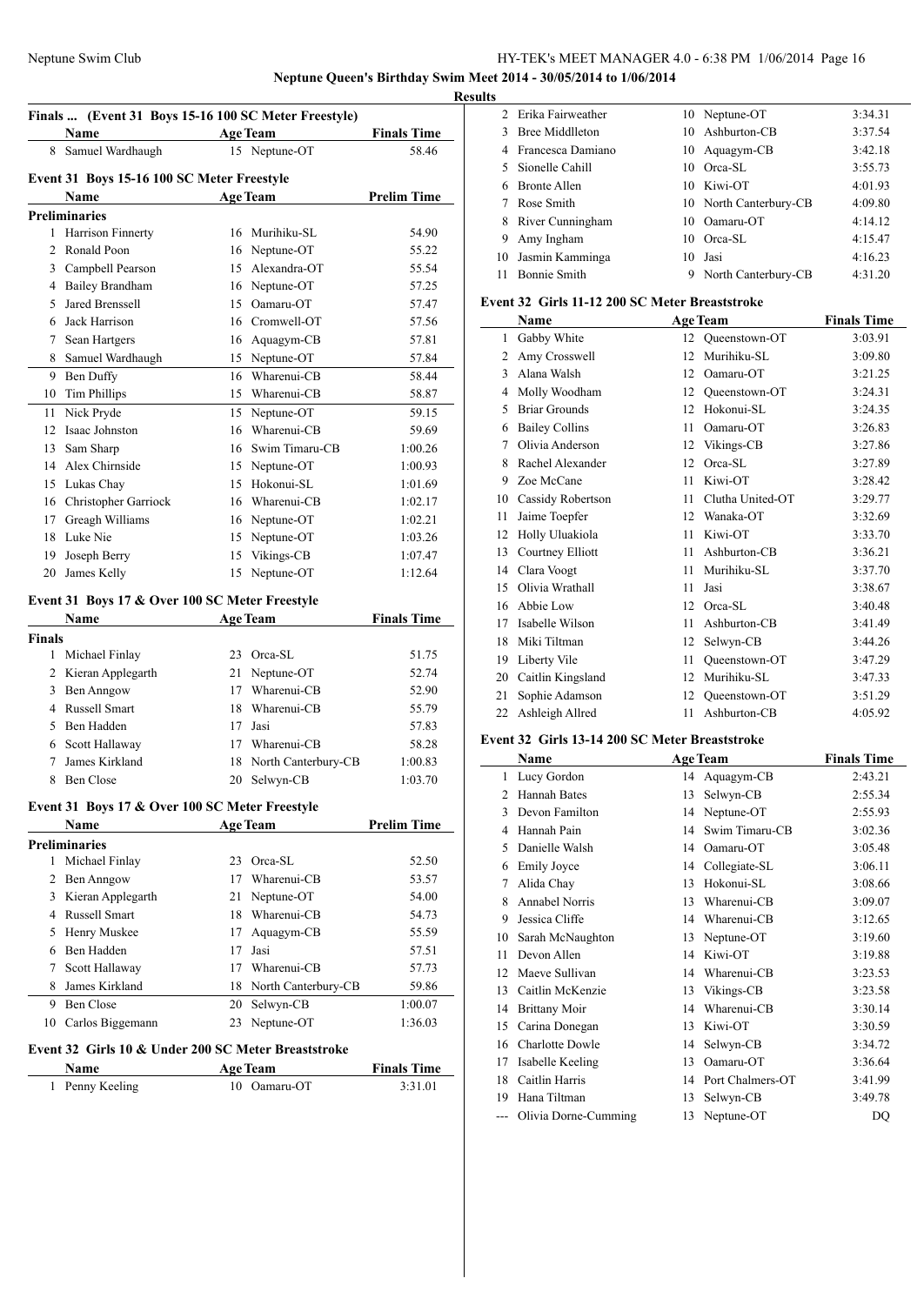**Neptune Queen's Birthday Swim Meet 2014 - 30/05/2014 to 1/06/2014**

**Results**

|               | <b>Name</b>                                        |    | <b>Age Team</b> | <b>Finals Time</b> |
|---------------|----------------------------------------------------|----|-----------------|--------------------|
| 1             | Saskia Turner                                      |    | 16 Neptune-OT   | 2:51.30            |
|               | 2 Emma Dick                                        |    | 16 Alexandra-OT | 2:51.84            |
| $\mathcal{F}$ | Vicki Clarke                                       |    | 16 Taieri-OT    | 2:57.25            |
| 4             | Olivia Gold                                        |    | 15 Neptune-OT   | 3:00.76            |
| 5             | Ella Treacy                                        |    | 15 Wharenui-CB  | 3:15.03            |
| 6             | Poppy Le Quesne                                    |    | 15 Orca-SL      | 3:25.81            |
| 7             | Caitlin Hendren                                    |    | 16 Jasi         | 3:29.62            |
| 8             | Baeli Spedding-Devereux                            |    | 15 Neptune-OT   | 3:41.34            |
|               | Event 33 Boys 10 & Under 200 SC Meter Breaststroke |    |                 |                    |
|               | <b>Name</b>                                        |    | <b>Age Team</b> | <b>Finals Time</b> |
|               | Anru Wakushima                                     | 10 | Oueenstown-OT   | 3:49.27            |

## 2 Joel Bremner 10 Jasi 4:04.01

### **Event 33 Boys 11-12 200 SC Meter Breaststroke**

|    | <b>Name</b>        |     | <b>Age Team</b>        | <b>Finals Time</b> |
|----|--------------------|-----|------------------------|--------------------|
| 1  | <b>Jack Divers</b> |     | 12 Neptune-OT          | 2:55.99            |
| 2  | Brayan Kamminga    | 12  | Jasi                   | 3:03.00            |
| 3  | Daniel Strang      | 12  | Murihiku-SL            | 3:08.63            |
| 4  | Isaac Dann         |     | 12 North Canterbury-CB | 3:09.05            |
| 5  | Geoffrey Kemp      |     | 12 Neptune-OT          | 3:12.11            |
| 6  | Jacob Blomfield    |     | 12 Murihiku-SL         | 3:16.95            |
|    | Archie Perriam     | 12. | Jasi                   | 3:17.46            |
| 8  | George Heenan      |     | 12 Murihiku-SL         | 3:26.72            |
| 9  | Ben Wilding        | 12  | Wharenui-CB            | 3:29.37            |
| 10 | William Taylor     | 11  | Jasi                   | 3:30.17            |
| 11 | Marvin Treacy      | 11  | Jasi                   | 3:44.58            |
|    | 12 Nathan Cowan    |     | 12 Vikings-CB          | 3:56.27            |
|    | Lance Bogdalski    | 12  | Oamaru-OT              | DQ                 |

### **Event 33 Boys 13-14 200 SC Meter Breaststroke**

|                | <b>Name</b>           |    | <b>Age Team</b>        | <b>Finals Time</b> |
|----------------|-----------------------|----|------------------------|--------------------|
| 1              | Angus Syme            |    | 14 North Canterbury-CB | 2:47.62            |
| $\mathfrak{D}$ | William Howie         |    | 14 Murihiku-SL         | 2:51.39            |
| 3              | Mitchell Campbell     |    | 14 Wharenui-CB         | 2:53.45            |
| 4              | Charlie Hunter        |    | 14 Wharenui-CB         | 2:54.87            |
| 5              | Ben Carr              |    | 14 Neptune-OT          | 2:57.29            |
| 6              | Regan Mundy           |    | 14 North Canterbury-CB | 3:01.92            |
| 7              | Max Hunter            | 14 | Wharenui-CB            | 3:02.24            |
| 8              | <b>Quinton Hurley</b> | 13 | Qeii Swim Club-CB      | 3:04.04            |
| 9              | Lachlan Ellis         | 13 | Taieri-OT              | 3:19.62            |
| 10             | Chris Ryan            | 13 | Aquagym-CB             | 3:27.03            |
|                | --- Lucas Marshall    | 13 | Aquagym-CB             | DO                 |

#### **Event 33 Boys 15-16 200 SC Meter Breaststroke**

|   | <b>Name</b>       | <b>Age Team</b> |                   | <b>Finals Time</b> |
|---|-------------------|-----------------|-------------------|--------------------|
| 1 | Han Zhang         |                 | 16 Neptune-OT     | 2:25.33            |
|   | 2 Jordan Rahurahu |                 | 16 Wharenui-CB    | 2:29.28            |
| 3 | Matthew Uys       |                 | 16 Swim Timaru-CB | 2:41.30            |
|   | 4 Thomas Moot     |                 | 16 Wharenui-CB    | 2:45.55            |
|   | 5 Isaac Johnston  |                 | 16 Wharenui-CB    | 2:49.76            |
|   | 6 Tim Phillips    |                 | 15 Wharenui-CB    | 2:59.89            |
|   | Lukas Chay        |                 | 15 Hokonui-SL     | 3:01.10            |

### **Event 33 Boys 17 & Over 200 SC Meter Breaststroke**

 $\overline{\phantom{0}}$ 

| Name              | <b>Age Team</b> | <b>Finals Time</b> |
|-------------------|-----------------|--------------------|
| Matthew Glassford | 24 Neptune-OT   | 2:22.06            |

| 2   | Ben Close                                           | 20 | Selwyn-CB                       | 2:52.76            |
|-----|-----------------------------------------------------|----|---------------------------------|--------------------|
| 3   | James Kirkland                                      | 18 | North Canterbury-CB             | 2:57.52            |
|     | Event 34 Mixed 12 & Under 200 SC Meter Medley Relay |    |                                 |                    |
|     | Team                                                |    | Relay                           | <b>Finals Time</b> |
| 1   | Jasi                                                |    | А                               | 2:18.19            |
|     | 1) Henri Rollinson M12                              |    | 2) Brayan Kamminga M12          |                    |
|     | 3) Archie Perriam M12                               |    | 4) Olivia Wrathall W11          |                    |
|     | 2 Neptune-OT                                        |    | A                               | 2:21.61            |
|     | 1) Geoffrey Kemp M12                                |    | 2) Isabella Gold W12            |                    |
|     | 3) Jack Divers M12                                  |    | 4) Max Wolf M12                 |                    |
|     | 3 Queenstown-OT                                     |    | A                               | 2:25.11            |
|     | 1) Molly Law W12                                    |    | 2) Molly Woodham W12            |                    |
|     | 3) Gabby White W12                                  |    | 4) Isaak Frewen M11             |                    |
|     | 4 Wharenui-CB                                       |    | A                               | 2:28.76            |
|     | 1) Taiko Torepe-Ormsby M10                          |    | 2) Bryn Rumble M12              |                    |
|     | 3) Ben Wilding M12                                  |    | 4) Samara Whittington-Clent W12 |                    |
|     | 5 Swim Timaru-CB                                    |    | A                               | 2:29.08            |
|     | 1) Matthew Moore M11                                |    | 2) Nathan Pain M12              |                    |
|     | 3) Eva Cloake W12                                   |    | 4) Caitlin Alexander W12        |                    |
|     | 6 Jasi                                              |    | В                               | 2:31.64            |
|     | 1) Ezra Dalley M10                                  |    | 2) Cody Reid M10                |                    |
|     | 3) Joel Nicholls M12                                |    | 4) Josephine Persico W11        |                    |
|     | 7 Oamaru-OT                                         |    | A                               | 2:31.78            |
|     | 1) Emma Petrie W12                                  |    | 2) Alana Walsh W12              |                    |
|     | 3) Alice Petrie W10                                 |    | 4) Micah Hayes M12              |                    |
|     | 8 Queenstown-OT                                     |    | B                               | 2:37.63            |
|     | 1) Anru Wakushima M10                               |    | 2) Liberty Vile W11             |                    |
|     | 3) Cool Wakushima W12                               |    | 4) Natalie Hutchens W11         |                    |
|     | 9 Murihiku-SL                                       |    | B                               | 2:37.69            |
|     | 1) Oliver Howie M12                                 |    | 2) Caitlin Kingsland W12        |                    |
|     | 3) Kathy White W11                                  |    | 4) George Heenan M12            |                    |
|     | 10 Vikings-CB                                       |    | A                               | 2:41.74            |
|     | 1) Lochlan McKenzie M11                             |    | 2) Olivia Anderson W12          |                    |
|     | 3) Maggie Whiting W12                               |    | 4) Kendra Ford W12              |                    |
| 11  | Ashburton-CB                                        |    | A                               | 2:44.69            |
|     | 1) Isabelle Wilson W11                              |    | 2) Courtney Elliott W11         |                    |
|     | 3) Timothy Harford M12                              |    | 4) Courtney Elliott W11         |                    |
|     | 12 Orca-SL                                          |    | A                               | 2:46.14            |
|     | 1) Milli Low W10                                    |    | 2) Abbie Low W12                |                    |
|     | 3) Rachel Alexander W12                             |    | 4) Storm Le Quesne M11          |                    |
| 13  | Jasi                                                |    | С                               | 2:48.23            |
|     | 1) Hugo Wrathall M9                                 |    | 2) William Taylor M11           |                    |
|     | 3) Marvin Treacy M11                                |    | 4) Baileigh O'Sullivan W12      |                    |
|     | 14 Orca-SL                                          |    | B                               | 3:09.44            |
|     | 1) Amy Ingham W10                                   |    | 2) Sionelle Cahill W10          |                    |
|     | 3) Jackson Herrick M10                              |    | 4) Millie-Mae Wallace W12       |                    |
| --- | Kiwi-OT                                             |    | А                               | X2:33.93           |
|     | 1) Annie Kennedy-Atchison W12                       |    | 2) Holly Uluakiola W11          |                    |
|     | 3) Jessica Scott W11                                |    | 4) Madeline McCane W12          |                    |
|     | Murihiku-SL                                         |    | A                               | DQ                 |
|     | 1) Ben Everest M12                                  |    | 2) Amy Crosswell W12            |                    |
|     | 3) Daniel Strang M12                                |    | 4) Jacob Blomfield M12          |                    |

### **Event 35 Mixed 13-14 200 SC Meter Medley Relay**

 $\frac{1}{2}$ 

|  | Team                | Relay                 | <b>Finals Time</b> |
|--|---------------------|-----------------------|--------------------|
|  | Wharenui-CB         |                       | 2:05.10            |
|  | 1) Kyra Forrest W13 | 2) Gordon Forrest M13 |                    |
|  | 3) Ben Smith M13    | 4) Justine Owen W14   |                    |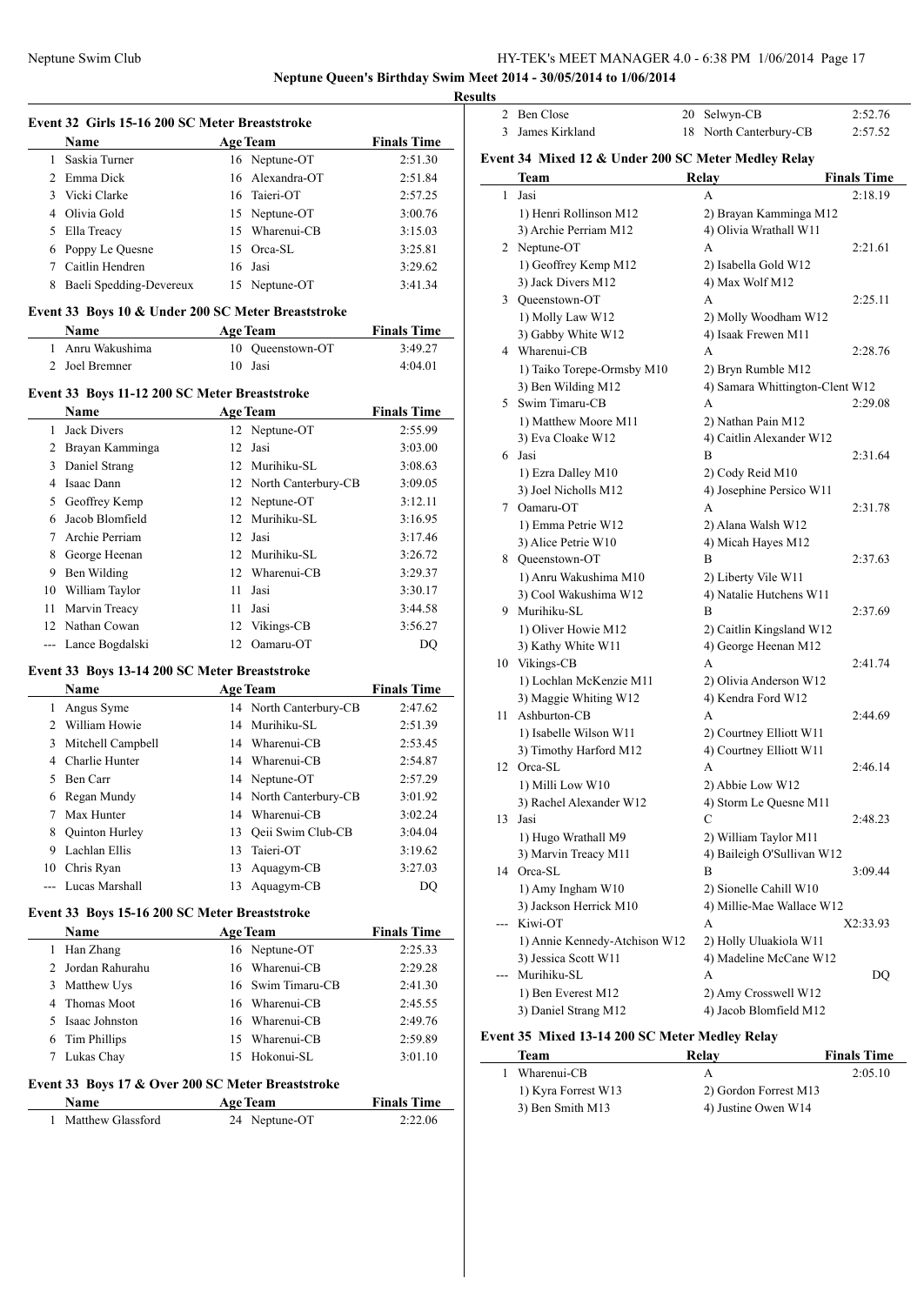$\overline{a}$ 

 $\overline{\phantom{a}}$ 

### Neptune Swim Club HY-TEK's MEET MANAGER 4.0 - 6:38 PM 1/06/2014 Page 18

**Neptune Queen's Birthday Swim Meet 2014 - 30/05/2014 to 1/06/2014**

### **(Event 35 Mixed 13-14 200 SC Meter Medley Relay)**

|                | Team                   | Relay                 | <b>Finals Time</b> |
|----------------|------------------------|-----------------------|--------------------|
| $\overline{2}$ | Neptune-OT             | A                     | 2:05.99            |
|                | 1) Courtland Ellis M14 | 2) Devon Familton W14 |                    |
|                | 3) Caitlin Deans W14   | 4) Ben Carr M14       |                    |
| 3              | Ashburton-CB           | A                     | 2:11.90            |
|                | 1) Sophie Beckley W13  | 2) Matthew Clough M13 |                    |
|                | 3) Matthew Harford M13 | 4) Katelyn Hogg W14   |                    |
| 4              | Wharenui-CB            | B                     | 2:17.91            |
|                | 1) Max Clark M14       | 2) Charlie Hunter M14 |                    |
|                | 3) Annabel Norris W13  | 4) Jessica Cliffe W14 |                    |
| 5              | Kiwi-OT                | A                     | 2:31.08            |
|                | 1) Erin Ford W14       | 2) David Cannon M13   |                    |
|                | 3) Devon Allen W14     | 4) Cameron Innes M13  |                    |
|                | --- Vikings-CB         | A                     | DO                 |
|                | 1) Nathan Penrose M12  | 2) Beth Godsell W14   |                    |
|                | 3) Sarah Hunter W13    | 4) Jonas Ting M14     |                    |

### **Event 36 Mixed 15 & Over 200 SC Meter Medley Relay**

|    | Team                          | Relay                    | <b>Finals Time</b> |
|----|-------------------------------|--------------------------|--------------------|
| 1  | Wharenui-CB                   | A                        | 1:58.29            |
|    | 1) William Campbell M18       | 2) Ben Anngow M17        |                    |
|    | 3) Eleanor Wilding W16        | 4) Tiffany Jagau W15     |                    |
|    | 2 Neptune-OT                  | A                        | 1:58.40            |
|    | 1) Kieran Applegarth M21      | 2) Matthew Glassford M24 |                    |
|    | 3) Aleisha Ruske W16          | 4) Olivia Gold W15       |                    |
| 3  | Jasi                          | A                        | 2:05.60            |
|    | 1) Zachary Taylor M14         | 2) Alexandra Wilson W15  |                    |
|    | 3) Emily Rennell W16          | 4) Ben Hadden M17        |                    |
|    | 4 Wharenui-CB                 | R                        | 2:05.95            |
|    | 1) Ella Treacy W15            | 2) Russell Smart M18     |                    |
|    | 3) Jordan Rahurahu M16        | 4) Annabelle Wilding W15 |                    |
| 5. | Oamaru-OT                     | A                        | 2:07.62            |
|    | 1) Isobel Ryan W17            | 2) Danielle Walsh W14    |                    |
|    | 3) Jaxson Macdonald-Piner M13 | 4) Jared Brenssell M15   |                    |

#### **Event 37 Girls 11-12 400 SC Meter Freestyle**

| <b>Name</b>           |    | <b>Age Team</b>   | <b>Finals Time</b> |
|-----------------------|----|-------------------|--------------------|
| Molly Law             | 12 | Oueenstown-OT     | 5:03.91            |
| 2 Cool Wakushima      |    | 12 Oueenstown-OT  | 5:08.79            |
| 3 Eva Cloake          |    | 12 Swim Timaru-CB | 5:20.78            |
| 4 Rachel Alexander    |    | 12 Orca-SL        | 5:24.47            |
| --- Madeline McCane   |    | 12 Kiwi-OT        | x5:33.23           |
| --- Cassidy Robertson | 11 | Clutha United-OT  | x5:34.41           |
| --- Amy Crosswell     |    | 12 Murihiku-SL    | x5:35.45           |

### **Event 37 Girls 13-14 400 SC Meter Freestyle**

|     | <b>Name</b>       |    | <b>Age Team</b>   | <b>Finals Time</b> |
|-----|-------------------|----|-------------------|--------------------|
|     | Caitlin Deans     |    | 14 Neptune-OT     | 4:27.80            |
|     | 2 Kyra Forrest    | 13 | Wharenui-CB       | 4:29.27            |
|     | Cecilia Crooks    |    | 13 Neptune-OT     | 4:45.31            |
| 4   | Gabrielle Trotter | 13 | Neptune-OT        | 4:46.28            |
| 5.  | Erin Ford         |    | 14 Kiwi-OT        | 4:52.93            |
| 6   | Emily Joyce       |    | 14 Collegiate-SL  | 4:53.60            |
|     | Lucy Gordon       |    | 14 Aquagym-CB     | 4:54.06            |
| 8   | Danielle Walsh    | 14 | Oamaru-OT         | 4:55.39            |
| 9   | Tandia Gooch      | 13 | Waimate           | 4:58.45            |
| 10  | Hannah Pain       |    | 14 Swim Timaru-CB | 5:01.09            |
| 11  | Alida Chay        | 13 | Hokonui-SL        | 5:06.12            |
| 12. | Olivia Moore      |    | 14 Swim Timaru-CB | 5:09.58            |

| <b>Results</b> |                                                 |    |                        |                    |
|----------------|-------------------------------------------------|----|------------------------|--------------------|
|                | 13 Katelyn Hogg                                 |    | 14 Ashburton-CB        | 5:09.69            |
|                | 14 Olivia Damiano                               | 13 | Aquagym-CB             | 5:12.96            |
| 15             | Eugene In                                       | 13 | Aquagym-CB             | 5:19.44            |
|                | Event 37 Girls 15-16 400 SC Meter Freestyle     |    |                        |                    |
|                | Name                                            |    | <b>Age Team</b>        | <b>Finals Time</b> |
|                | 1 Felicity Lowen                                | 15 | Aquagym-CB             | 4:40.25            |
|                | 2 Sophie Fairbairn                              |    | 15 Wanaka-OT           | 4:44.86            |
|                | 3 Sophie Gibson                                 |    | 16 Oueenstown-OT       | 4:44.96            |
|                | 4 Hannah Morgan                                 |    | 16 Murihiku-SL         | 4:48.36            |
|                | 5 Anna Lindsay                                  |    | 15 Neptune-OT          | 4:53.51            |
|                | 6 Teigan Tarapi                                 |    | 15 Neptune-OT          | 4:59.33            |
|                | 7 Emma Dick                                     |    | 16 Alexandra-OT        | 5:11.20            |
| ---            | Poppy Le Quesne                                 |    | 15 Orca-SL             | x5:31.80           |
|                | Event 37 Girls 17 & Over 400 SC Meter Freestyle |    |                        |                    |
|                | Name                                            |    | <b>Age Team</b>        | <b>Finals Time</b> |
| 1              | Eilis Doyle                                     |    | 17 Neptune-OT          | 4:55.45            |
|                | Event 38 Boys 11-12 400 SC Meter Freestyle      |    |                        |                    |
|                | Name                                            |    | <b>Age Team</b>        | <b>Finals Time</b> |
| 1              | Henri Rollinson                                 |    | 12 Jasi                | 4:51.77            |
|                | 2 Jack Divers                                   |    | 12 Neptune-OT          | 4:53.45            |
|                | 3 Archie Perriam                                |    | 12 Jasi                | 5:03.10            |
|                | 4 Oliver Howie                                  |    | 12 Murihiku-SL         | 5:14.43            |
|                | --- Geoffrey Kemp                               |    | 12 Neptune-OT          | x5:33.95           |
|                | Event 38 Boys 13-14 400 SC Meter Freestyle      |    |                        |                    |
|                | <b>Name</b>                                     |    | <b>Age Team</b>        | <b>Finals Time</b> |
| 1              | Matthew Harford                                 |    | 13 Ashburton-CB        | 4:30.82            |
|                | 2 Matthew Clough                                | 13 | Ashburton-CB           | 4:34.69            |
|                | 3 Charlie Hunter                                |    | 14 Wharenui-CB         | 4:35.89            |
|                | 4 Zachary Taylor                                |    | 14 Jasi                | 4:36.15            |
|                | 5 Satori Dobbie                                 |    | 14 Oeii Swim Club-CB   | 4:37.69            |
|                | 6 Kees Herrick                                  |    | 13 Orca-SL             | 4:40.32            |
|                | 7 Ben Smith                                     |    | 13 Wharenui-CB         | 4:40.37            |
|                | 8 Quinton Hurley                                |    | 13 Qeii Swim Club-CB   | 4:41.17            |
|                | 9 Matt Newbitt                                  |    | 14 Aquagym-CB          | 4:43.59            |
|                | 10 Regan Mundy                                  |    | 14 North Canterbury-CB | 4:47.35            |
|                | 11 Ben Carr                                     |    | 14 Neptune-OT          | 4:48.93            |
|                | 12 Timothy Batchelor                            |    | 14 North Canterbury-CB | 4:50.49            |
|                | 13 Clayton Gerrard                              |    | 14 Murihiku-SL         | 5:00.56            |
| 14             | Jarod Hartley                                   |    | 14 Orca-SL             | 5:00.76            |

#### **Event 38 Boys 15-16 400 SC Meter Freestyle**

|    | Name                 | <b>Age Team</b>   | <b>Finals Time</b> |
|----|----------------------|-------------------|--------------------|
| 1  | Nick Pryde           | 15 Neptune-OT     | 4:17.18            |
|    | 2 Harrison Finnerty  | 16 Murihiku-SL    | 4:17.31            |
|    | 3 Bailey Brandham    | 16 Neptune-OT     | 4:20.87            |
|    | 4 Samuel Wardhaugh   | 15 Neptune-OT     | 4:30.70            |
| 5. | Ben Duffy            | 16 Wharenui-CB    | 4:31.07            |
| 6. | Greagh Williams      | 16 Neptune-OT     | 4:31.48            |
|    | Tim Phillips         | Wharemui-CB<br>15 | 4:38.78            |
| 8  | Lukas Chay           | Hokonui-SL<br>15  | 4:45.02            |
| 9  | Christopher Garriock | 16 Wharenui-CB    | 4:48.92            |
|    | 10 Alex Chirnside    | Neptune-OT<br>15  | 4:49.82            |

15 Erik Cahill 13 Orca-SL 5:01.41 16 Cameron Moran 13 Neptune-OT 5:14.39 --- David Cannon 13 Kiwi-OT x5:43.88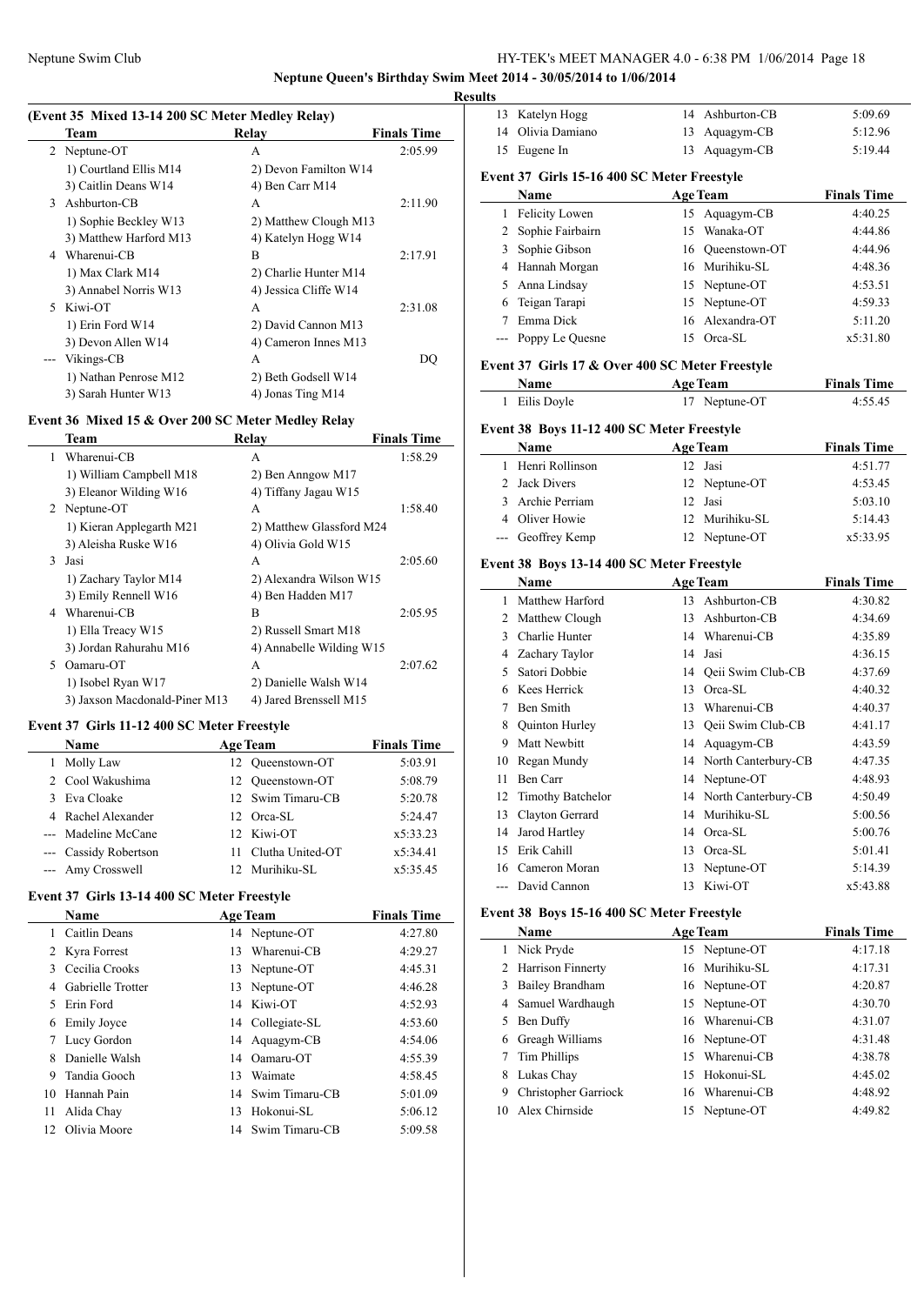### Neptune Swim Club HY-TEK's MEET MANAGER 4.0 - 6:38 PM 1/06/2014 Page 19 **Neptune Queen's Birthday Swim Meet 2014 - 30/05/2014 to 1/06/2014**

**Results**

|          | Event 38 Boys 17 & Over 400 SC Meter Freestyle<br><b>Name</b> |    | <b>Age Team</b>                | <b>Finals Time</b> |
|----------|---------------------------------------------------------------|----|--------------------------------|--------------------|
| 1        | Matthew Glassford                                             | 24 | Neptune-OT                     | 4:06.83            |
|          | 2 Henry Muskee                                                | 17 | Aquagym-CB                     | 4:10.06            |
|          | 3 Ben Anngow                                                  | 17 | Wharenui-CB                    | 4:10.39            |
|          | 4 Scott Hallaway                                              | 17 | Wharenui-CB                    | 4:30.72            |
|          |                                                               |    |                                |                    |
|          | Event 39 Girls 10 & Under 50 SC Meter Butterfly<br>Name       |    | <b>Age Team</b>                | <b>Finals Time</b> |
| 1        | Alice Petrie                                                  |    | 10 Oamaru-OT                   | 39.26              |
|          | 2 Penny Keeling                                               |    | 10 Oamaru-OT                   | 40.67              |
|          | 3 Ashlea Law                                                  |    | 9 Oueenstown-OT                | 41.26              |
|          | 4 Erika Fairweather                                           |    | 10 Neptune-OT                  | 41.61              |
|          | 5 Sophie Shallard                                             |    | 10 Hokonui-SL                  | 41.79              |
|          | 6 Bree Middlleton                                             |    | 10 Ashburton-CB                | 43.20              |
| $\tau$   | Ariana Barr                                                   |    | 10 Neptune-OT                  | 43.53              |
| 8        | Francesca Damiano                                             |    | 10 Aquagym-CB                  | 43.66              |
| 9        | <b>Ruby Whiting</b>                                           |    | 10 Vikings-CB                  | 45.44              |
| 10       | Maisy Perriam                                                 | 9  | Jasi                           | 45.64              |
| 11       | Madison Wills                                                 | 10 | Kiwi-OT                        | 46.46              |
| 12       | Sionelle Cahill                                               |    | 10 Orca-SL                     | 46.92              |
| 13       | Sarah Ford                                                    |    | 10 Kiwi-OT                     |                    |
|          | 14 Milli Low                                                  |    | 10 Orca-SL                     | 46.95<br>47.00     |
| 15       | Emma Andrew                                                   |    |                                | 47.60              |
|          | 16 Mereana Martin                                             |    | 10 Neptune-OT<br>10 Neptune-OT |                    |
|          |                                                               |    | 10 Kiwi-OT                     | 48.04              |
|          | 17 Nancy Niu<br>Abbey Wilson                                  |    | 10 Oamaru-OT                   | 48.90              |
| 18       |                                                               |    | 9 Swim Timaru-CB               | 49.43              |
| 19<br>20 | Izzy Sharp<br>Amie Pratt                                      |    |                                | 49.96              |
|          |                                                               |    | 9 Orca-SL                      | 52.00              |
| 21       | Charlotte Underwood-Nicol                                     |    | 10 Kiwi-OT                     | 52.11              |
| 22       | Jasmin Kamminga                                               | 10 | Jasi                           | 52.74              |
| 23       | Jade Fairweather                                              |    | 9 Neptune-OT                   | 53.59              |
| 24       | Amy Ingham<br><b>Bronte Allen</b>                             |    | 10 Orca-SL                     | 54.11              |
| 25       |                                                               |    | 10 Kiwi-OT                     | 54.17              |
| 26       | Rose Smith                                                    |    | 10 North Canterbury-CB         | 54.46              |
| 27       | Olivia Pearce                                                 |    | 10 Kiwi-OT                     | 55.18              |
|          | 28 Anna Divers                                                | 9  | Taieri-OT                      | 55.74              |
|          | 29 Macey Robinson                                             | 9  | Kiwi-OT                        | 1:00.00            |
|          | 30 Caitlin Allred                                             |    | 8 Ashburton-CB                 | 1:01.03            |
| 31       | Luana Ashton                                                  |    | 9 Neptune-OT                   | 1:03.51            |
| 32       | <b>Bonnie Smith</b>                                           | 9. | North Canterbury-CB            | 1:04.69            |
|          | 33 River Cunningham                                           | 10 | Oamaru-OT                      | 1:05.48            |
|          | Event 40 Boys 10 & Under 50 SC Meter Butterfly                |    |                                |                    |
|          | Name                                                          |    | <b>Age Team</b>                | <b>Finals Time</b> |
| 1        | Taiko Torepe-Ormsby                                           | 10 | Wharenui-CB                    | 35.34              |
|          | 2 Cody Reid                                                   | 10 | Jasi                           | 41.28              |
|          | 3 Hugo Wrathall                                               | 9  | Jasi                           | 43.12              |
|          | 4 Sam Cottier                                                 |    | 9 Orca-SL                      | 50.45              |
| 5        | Joel Bremner                                                  |    | 10 Jasi                        | 50.87              |
| 6        | Jackson Herrick                                               |    | 10 Orca-SL                     | 51.73              |
| 7        | Danny Gilbert                                                 |    | 9 Oamaru-OT                    | 55.45              |

### **Event 41 Girls 11-12 50 SC Meter Butterfly**

| <b>Name</b>   | <b>Age Team</b>  |       |
|---------------|------------------|-------|
| 1 Gabby White | 12 Oueenstown-OT | 33.13 |

 Jack Wallace 10 Orca-SL 1:00.96 --- Bailey Allred 10 Ashburton-CB DQ

| 2              | Jessica Scott            | 11               | Kiwi-OT          | 34.13 |
|----------------|--------------------------|------------------|------------------|-------|
| 3              | <b>Briar Grounds</b>     | 12 <sup>12</sup> | Hokonui-SL       | 35.02 |
| $\overline{4}$ | Jaime Toepfer            |                  | 12 Wanaka-OT     | 35.19 |
| 5              | Molly Law                |                  | 12 Queenstown-OT | 35.75 |
| 6              | Madeline McCane          |                  | 12 Kiwi-OT       | 36.50 |
| 7              | Isabella Gold            |                  | 12 Neptune-OT    | 36.85 |
| 8              | Samara Whittington-Clent | 12 <sup>2</sup>  | Wharenui-CB      | 36.86 |
| 9.             | Jasmine Murray           | 12 <sup>7</sup>  | Wanaka-OT        | 37.05 |
|                | 10 Olivia Andrew         | 11               | Neptune-OT       | 37.44 |
| 11             | Samantha Britton         |                  | 12 Waverley-SL   | 37.46 |
| 12             | <b>Harriet Cottle</b>    | 11               | Neptune-OT       | 37.62 |
| 13             | Kaitlin McIntyre         |                  | 12 Neptune-OT    | 37.68 |
| 14             | Molly Woodham            | 12               | Queenstown-OT    | 37.72 |
| 15             | Emma Petrie              | 12               | Oamaru-OT        | 37.81 |
|                | 16 Olivia Anderson       |                  | 12 Vikings-CB    | 38.51 |
| 17             | Maggie Whiting           |                  | 12 Vikings-CB    | 38.53 |
|                | 18 Cassidy Robertson     | 11               | Clutha United-OT | 38.77 |
| 19             | Josephine Persico        | 11               | Jasi             | 39.17 |
| 20             | Jordan Summers           | 11               | Taieri-OT        | 39.23 |
| 21             | Zoe McCane               | 11               | Kiwi-OT          | 39.41 |
|                | 22 Amber Hammond         | 12               | Wharenui-CB      | 39.46 |
| 23             | Natalie Hutchens         | 11               | Queenstown-OT    | 39.62 |
|                | 24 Ana Tarapi            | 11               | Neptune-OT       | 41.24 |
|                | 25 Courtney Elliott      | 11               | Ashburton-CB     | 41.53 |
| 26             | Miki Tiltman             | 12               | Selwyn-CB        | 42.30 |
| *27            | Baileigh O'Sullivan      | 12               | Jasi             | 42.64 |
|                | *27 Olivia Wrathall      | 11               | Jasi             | 42.64 |
| 29             | Liberty Vile             | 11               | Queenstown-OT    | 42.68 |
| 30             | Maya Cardona-Hay         | 11               | Selwyn-CB        | 43.16 |
| 31             | Isabelle Wilson          | 11               | Ashburton-CB     | 43.47 |
| 32             | Jermaine Masangkay       | 11 -             | Aquagym-CB       | 43.65 |
| 33             | Kendra Ford              |                  | 12 Vikings-CB    | 43.86 |
| 34             | Hannah Cunningham        | 12               | Oamaru-OT        | 44.05 |
| 35             | Lucy Duncan              | 12               | Neptune-OT       | 44.74 |
| 36             | Meg Sayers               | 11               | Neptune-OT       | 45.80 |
| 37             | Emma Christie            | 11               | Kiwi-OT          | 47.15 |
| 38             | Millie-Mae Wallace       | 12               | Orca-SL          | 47.81 |
| 39             | Abbie Low                | 12               | Orca-SL          | 49.85 |
|                | --- Holly Uluakiola      | 11               | Kiwi-OT          | DQ    |
|                | --- Millie Wright        | 12               | Neptune-OT       | DQ    |
| $\overline{a}$ | Dayna Hughes             | 12               | Collegiate-SL    | DQ    |

### **Event 42 Boys 11-12 50 SC Meter Butterfly**

|    | <b>Name</b>        |     | <b>Age Team</b>     | <b>Finals Time</b> |
|----|--------------------|-----|---------------------|--------------------|
| 1  | Bryn Rumble        | 12  | Wharenui-CB         | 31.62              |
|    | Henri Rollinson    | 12  | Jasi                | 31.91              |
| 3  | Jack Divers        |     | 12 Neptune-OT       | 31.96              |
| 4  | Archie Perriam     | 12  | Jasi                | 32.48              |
| 5. | Zac Baker          | 11  | Wharenui-CB         | 33.65              |
| 6  | Angus Kelliher     | 11  | North Canterbury-CB | 34.45              |
|    | Joel Nicholls      | 12  | Jasi                | 34.51              |
| 8  | Jacob Blomfield    |     | 12 Murihiku-SL      | 34.95              |
| 9  | Jack McDowall      |     | 12 Neptune-OT       | 35.29              |
| 10 | Oliver Walker      | 12. | Port Chalmers-OT    | 35.71              |
| 11 | <b>Ben Everest</b> | 12. | Murihiku-SL         | 35.89              |
| 12 | Oliver Howie       | 12  | Murihiku-SL         | 36.91              |
| 13 | Matthew Moore      | 11  | Swim Timaru-CB      | 38.09              |
| 14 | Elliott Alloo      | 11  | Kiwi-OT             | 38.60              |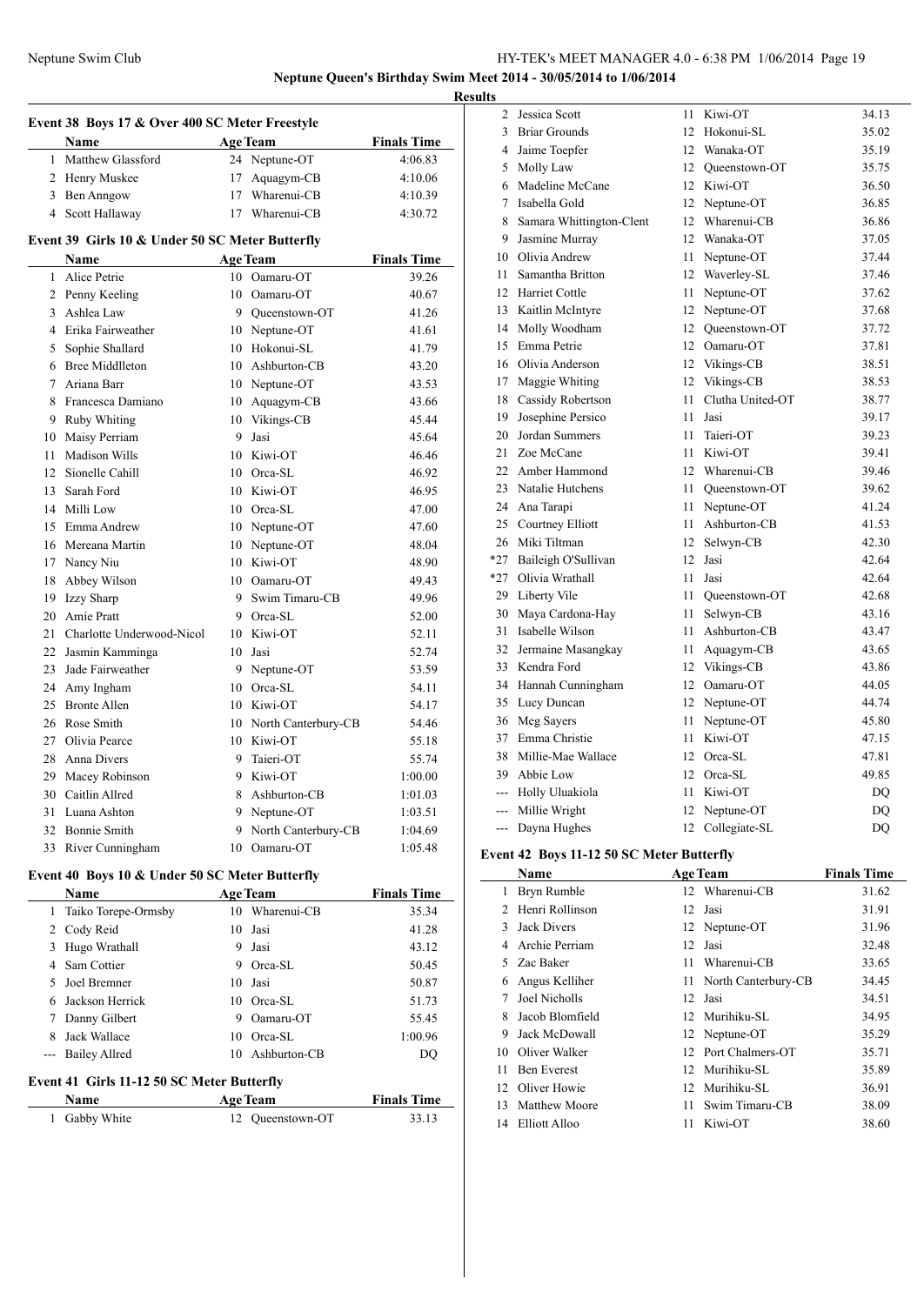**Neptune Queen's Birthday Swim Meet 2014 - 30/05/2014 to 1/06/2014**

**Results**

### **(Event 42 Boys 11-12 50 SC Meter Butterfly)**

|    | <b>Name</b>                   |    | <b>Age Team</b>     | <b>Finals Time</b> |
|----|-------------------------------|----|---------------------|--------------------|
| 15 | Ben Wilding                   | 12 | Wharenui-CB         | 38.76              |
| 16 | Matthew Gray                  | 11 | Swim Timaru-CB      | 38.80              |
| 17 | Isaac Dann                    | 12 | North Canterbury-CB | 38.98              |
| 18 | Marvin Treacy                 | 11 | Jasi                | 39.63              |
| 19 | William Edwards               | 12 | Kiwi-OT             | 39.84              |
| 20 | Tom Heather                   | 12 | Wanaka-OT           | 39.98              |
| 21 | Isaak Frewen                  | 11 | Queenstown-OT       | 40.07              |
| 22 | Storm Le Ouesne               | 11 | $Orea-SL$           | 40.21              |
| 23 | Micah Hayes                   | 12 | Oamaru-OT           | 40.29              |
| 24 | Marshall Setu                 | 11 | Vikings-CB          | 40.50              |
| 25 | <b>Timothy Harford</b>        | 12 | Ashburton-CB        | 42.16              |
| 26 | Nathan Martin                 | 12 | Neptune-OT          | 43.43              |
| 27 | Nathan Penrose                | 12 | Vikings-CB          | 43.81              |
| 28 | Olliver Darby                 | 12 | Vikings-CB          | 43.93              |
| 29 | Cameron Jefferies             | 11 | Neptune-OT          | 46.31              |
| 30 | Thomas Gold                   | 11 | Neptune-OT          | 48.82              |
| 31 | Mannix Fraser                 | 11 | Oamaru-OT           | 49.31              |
| 32 | Hamish Clarke                 | 12 | Jasi                | 50.21              |
| 33 | Charlie Gilbert               | 11 | Oamaru-OT           | 50.50              |
| 34 | <b>Billy Stewart-Prangell</b> | 12 | Vikings-CB          | 51.44              |
| 35 | Eli Familton                  | 11 | Neptune-OT          | 52.83              |
|    | Ossian Lawrie                 | 11 | Neptune-OT          | D <sub>O</sub>     |
|    | Max Wolf                      | 12 | Neptune-OT          | DQ                 |
|    |                               |    |                     |                    |

### **Event 43 Girls 13-14 50 SC Meter Butterfly**

 $\frac{1}{1}$ 

|                | Name                   |    | <b>Age Team</b>  | <b>Finals Time</b> |
|----------------|------------------------|----|------------------|--------------------|
| 1              | <b>Hannah Bates</b>    | 13 | Selwyn-CB        | 29.09              |
| $\overline{2}$ | Kyra Forrest           | 13 | Wharenui-CB      | 29.60              |
| 3              | Tanisha Keach          | 14 | Neptune-OT       | 31.64              |
| 4              | Justine Owen           | 14 | Wharenui-CB      | 32.77              |
| 5              | Olivia Damiano         | 13 | Aquagym-CB       | 33.39              |
| 6              | Katelyn Hogg           | 14 | Ashburton-CB     | 33.53              |
| 7              | Gabrielle Trotter      | 13 | Neptune-OT       | 33.88              |
| 8              | Tandia Gooch           | 13 | Waimate          | 33.89              |
| 9              | <b>Brittany Moir</b>   | 14 | Wharenui-CB      | 34.11              |
| 10             | <b>Annabel Norris</b>  | 13 | Wharenui-CB      | 34.19              |
| 11             | Hayley Buckley         | 13 | Aquagym-CB       | 34.74              |
| 12             | Devon Allen            | 14 | Kiwi-OT          | 36.81              |
| 13             | Claudia Baird          | 13 | Murihiku-SL      | 37.12              |
| 14             | Alida Chay             | 13 | Hokonui-SL       | 37.35              |
| 15             | Maeve Sullivan         | 14 | Wharenui-CB      | 38.15              |
| 16             | Rachel Kinley          | 14 | Neptune-OT       | 38.17              |
| 17             | Cerys Clayden          | 13 | Vikings-CB       | 38.65              |
| 18             | Sarah Hunter           | 13 | Vikings-CB       | 38.90              |
| 19             | Clementine George      | 13 | Kiwi-OT          | 39.32              |
| 20             | Olivia Dorne-Cumming   | 13 | Neptune-OT       | 39.71              |
| 21             | Jessica Scott          | 13 | Neptune-OT       | 39.92              |
| 22             | Caitlin McKenzie       | 13 | Vikings-CB       | 39.93              |
| 23             | <b>Charlotte Dowle</b> | 14 | Selwyn-CB        | 40.29              |
| 24             | Meg Davidson           | 14 | Wharenui-CB      | 40.66              |
| 25             | Tessa Woodhouse        | 14 | Kiwi-OT          | 40.72              |
| 26             | Isabelle Keeling       | 13 | Oamaru-OT        | 41.18              |
| 27             | Caitlin Harris         | 14 | Port Chalmers-OT | 42.17              |
| 28             | Carina Donegan         | 13 | Kiwi-OT          | 42.37              |
| 29             | <b>Beth Godsell</b>    | 14 | Vikings-CB       | 43.04              |
| 30             | Hana Tiltman           | 13 | Selwyn-CB        | 46.18              |

| 31 | Jane Fox                                  |    | 14 Orca-SL           | 47.70              |
|----|-------------------------------------------|----|----------------------|--------------------|
|    | Event 44 Boys 13-14 50 SC Meter Butterfly |    |                      |                    |
|    | Name                                      |    | <b>Age Team</b>      | <b>Finals Time</b> |
| 1  | Satori Dobbie                             |    | 14 Oeii Swim Club-CB | 26.80              |
| 2  | Angus Syme                                | 14 | North Canterbury-CB  | 28.54              |
| 3  | Matthew Harford                           | 13 | Ashburton-CB         | 28.56              |
| 4  | Gordon Forrest                            | 13 | Wharenui-CB          | 28.68              |
| 5  | William Howie                             | 14 | Murihiku-SL          | 29.69              |
| 6  | James Buk                                 | 14 | North Canterbury-CB  | 29.75              |
| 7  | Kees Herrick                              | 13 | $Orea-SL$            | 30.43              |
| 8  | Matthew Clough                            | 13 | Ashburton-CB         | 30.59              |
| 9  | Jaxson Macdonald-Piner                    | 13 | Oamaru-OT            | 30.75              |
| 10 | <b>Ben Smith</b>                          | 13 | Wharenui-CB          | 31.36              |
| 11 | <b>Timothy Batchelor</b>                  | 14 | North Canterbury-CB  | 31.39              |
| 12 | Jack Corkery                              | 13 | Murihiku-SL          | 32.40              |
| 13 | Caleb Rahurahu                            | 13 | Wharenui-CB          | 32.65              |
| 14 | Kou Kitahara                              | 13 | Neptune-OT           | 32.74              |
| 15 | Cameron Moran                             | 13 | Neptune-OT           | 33.06              |
| 16 | Mitchell Campbell                         | 14 | Wharenui-CB          | 33.19              |
| 17 | Max Clark                                 | 14 | Wharenui-CB          | 33.31              |
| 18 | Quinton Hurley                            | 13 | Qeii Swim Club-CB    | 33.86              |
| 19 | Samuel Gray                               | 13 | Swim Timaru-CB       | 34.65              |
| 20 | Erik Cahill                               | 13 | Orca-SL              | 35.57              |
| 21 | Chris Ryan                                | 13 | Aquagym-CB           | 38.38              |
| 22 | Dylan Booysens                            | 13 | Wharenui-CB          | 38.62              |
| 23 | Cameron Innes                             | 13 | Kiwi-OT              | 40.19              |
| 24 | David Cannon                              | 13 | Kiwi-OT              | 42.36              |
| 25 | Lachlan Ellis                             | 13 | Taieri-OT            | 43.99              |
|    |                                           |    |                      |                    |

### **Event 45 Girls 15-16 50 SC Meter Butterfly**

|                | <b>Name</b>          |    | <b>Age Team</b>   | <b>Finals Time</b> |
|----------------|----------------------|----|-------------------|--------------------|
| 1              | Aleisha Ruske        | 16 | Neptune-OT        | 28.67              |
| $\overline{c}$ | <b>Emily Rennell</b> | 16 | Jasi              | 28.85              |
| 3              | Sophie Gibson        | 16 | Queenstown-OT     | 31.00              |
| 4              | Eleanor Wilding      | 16 | Wharenui-CB       | 31.30              |
| 5              | Olivia Gold          | 15 | Neptune-OT        | 31.54              |
| 6              | Sophie Fairbairn     | 15 | Wanaka-OT         | 31.75              |
| 7              | Katie Grant          | 15 | Orca-SL           | 32.48              |
| 8              | Vicki Clarke         | 16 | Taieri-OT         | 32.69              |
| 9              | Kaori Kitahara       | 16 | Neptune-OT        | 32.78              |
| 10             | Tiffany Jagau        | 15 | Wharenui-CB       | 32.86              |
| 11             | Celine Evans         | 15 | Qeii Swim Club-CB | 32.99              |
| 12             | Emma Dick            | 16 | Alexandra-OT      | 33.15              |
| 13             | Ella Treacy          | 15 | Wharenui-CB       | 33.39              |
| 14             | Alanah Charlton      | 15 | Vikings-CB        | 33.63              |
| 15             | Teigan Tarapi        | 15 | Neptune-OT        | 34.13              |
| 16             | Saskia Turner        | 16 | Neptune-OT        | 34.64              |
| 17             | Hannah Morgan        | 16 | Murihiku-SL       | 34.70              |
| 18             | Anna Lindsay         | 15 | Neptune-OT        | 34.84              |
| 19             | Caitlin Hendren      | 16 | Jasi              | 35.06              |
| 20             | Grace Heather        | 15 | Neptune-OT        | 35.12              |
| 2.1            | Alexandra Wilson     | 15 | Jasi              | 35.28              |
| 22             | Alice Moran          | 15 | Neptune-OT        | 35.83              |
| 23             | Savannah Pocock      | 16 | Selwyn-CB         | 36.02              |
| 24             | Isabella Lau         | 15 | Neptune-OT        | 36.40              |
| 25             | Poppy George         | 15 | Kiwi-OT           | 40.58              |
| ---            | Annabelle Wilding    | 15 | Wharenui-CB       | DQ                 |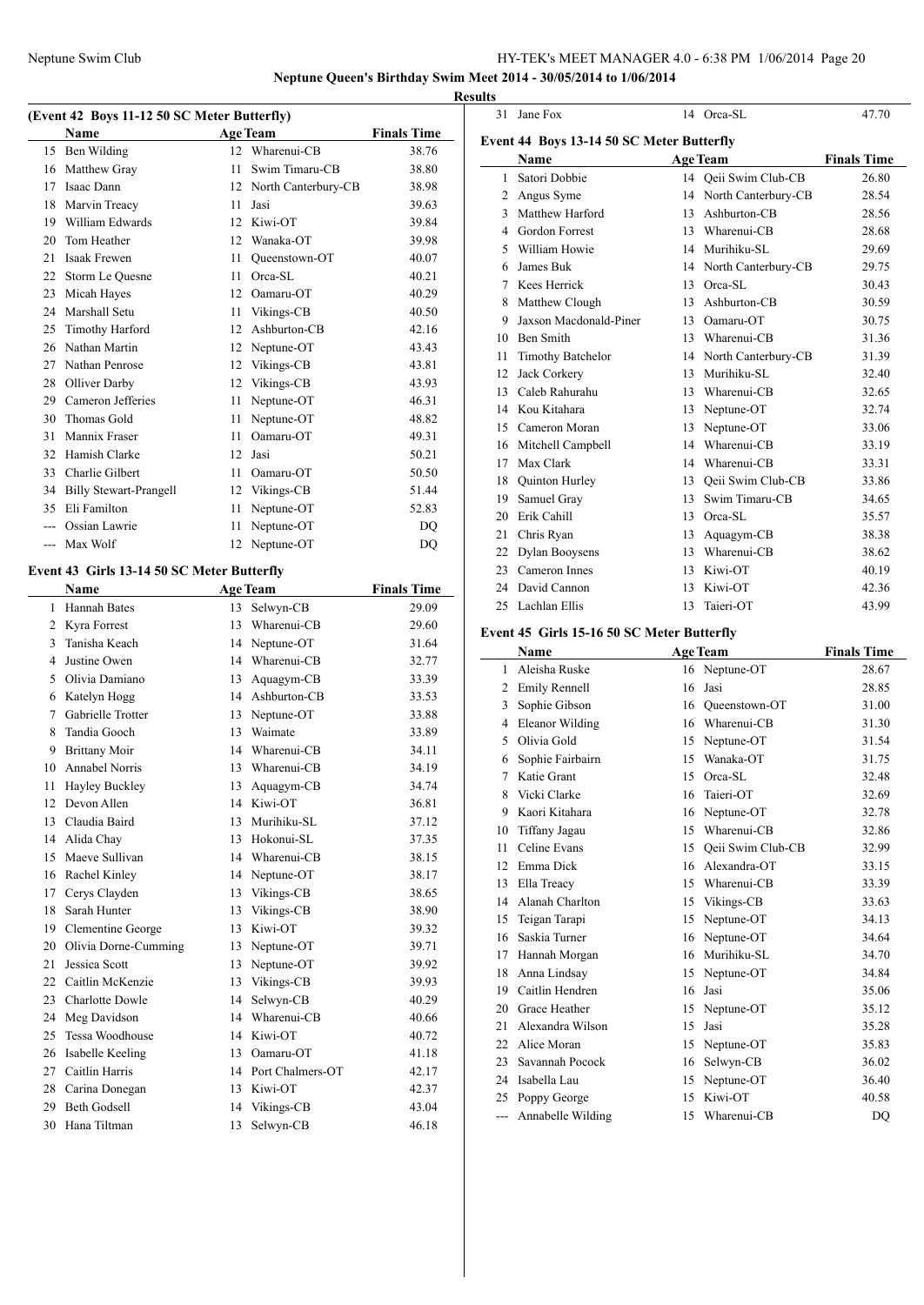**Neptune Queen's Birthday Swim Meet 2014 - 30/05/2014 to 1/06/2014 Results**

 $\overline{a}$ 

 $\overline{\phantom{a}}$ 

 $\overline{\phantom{0}}$ 

**Event 46 Boys 15-16 50 SC Meter Butterfly**

|    | <b>Name</b>          |    | <b>Age Team</b> | <b>Finals Time</b> |
|----|----------------------|----|-----------------|--------------------|
| 1  | Jordan Rahurahu      |    | 16 Wharenui-CB  | 26.51              |
| 2  | Harrison Finnerty    | 16 | Murihiku-SL     | 27.45              |
| 3  | Han Zhang            | 16 | Neptune-OT      | 27.84              |
| 4  | Sean Hartgers        | 16 | Aquagym-CB      | 28.21              |
| 5  | Thomas Moot          | 16 | Wharenui-CB     | 28.36              |
| 6  | Ronald Poon          | 16 | Neptune-OT      | 28.54              |
| 7  | Campbell Pearson     | 15 | Alexandra-OT    | 28.75              |
| 8  | Jack Harrison        | 16 | Cromwell-OT     | 29.10              |
| 9  | Samuel Wardhaugh     | 15 | Neptune-OT      | 29.25              |
| 10 | Christopher Garriock | 16 | Wharenui-CB     | 29.69              |
| 11 | Bailey Brandham      | 16 | Neptune-OT      | 30.02              |
| 12 | Isaac Johnston       | 16 | Wharenui-CB     | 30.45              |
| 13 | Nick Pryde           | 15 | Neptune-OT      | 30.51              |
| 14 | Alex Chirnside       | 15 | Neptune-OT      | 30.56              |
| 15 | Tim Phillips         | 15 | Wharenui-CB     | 30.91              |
| 16 | Lukas Chay           | 15 | Hokonui-SL      | 32.09              |
| 17 | Joseph Berry         |    | 15 Vikings-CB   | 35.87              |

### **Event 47 Girls 17 & Over 50 SC Meter Butterfly**

| <b>Name</b>   | <b>Age Team</b> | <b>Finals Time</b> |
|---------------|-----------------|--------------------|
| 1 Eilis Doyle | 17 Neptune-OT   | 35.21              |

### **Event 48 Boys 17 & Over 50 SC Meter Butterfly**

|   | <b>Name</b>       | <b>Age Team</b> | <b>Finals Time</b> |       |
|---|-------------------|-----------------|--------------------|-------|
| L | Kieran Applegarth |                 | 21 Neptune-OT      | 25.79 |
| 2 | William Campbell  | 18              | Wharenui-CB        | 26.08 |
| 3 | Michael Finlay    | 23              | Orca-SL            | 26.23 |
| 4 | Russell Smart     | 18              | Wharenui-CB        | 27.88 |
|   | 5 Scott Hallaway  | 17              | Wharenui-CB        | 28.15 |
| 6 | Ben Hadden        | 17              | Jasi               | 29.45 |
|   | Jacob Johnston    | 19              | Tasman SC-NM       | 29.91 |
| 8 | Ben Close         | 20              | Selwyn-CB          | 30.35 |
| 9 | Carlos Biggemann  |                 | 23 Neptune-OT      | 46.32 |

#### **Event 49 Girls 10 & Under 200 SC Meter Backstroke**

| <b>Name</b>         |    | <b>Age Team</b> | <b>Finals Time</b> |
|---------------------|----|-----------------|--------------------|
| Alice Petrie        | 10 | Oamaru-OT       | 3:05.41            |
| 2 Erika Fairweather |    | 10 Neptune-OT   | 3:08.82            |
| 3 Francesca Damiano |    | 10 Aquagym-CB   | 3:09.64            |
| 4 Sarah Ford        |    | 10 Kiwi-OT      | 3:27.55            |
| --- Milli Low       | 10 | Orca-SL         | DO                 |
| --- Bree Middlleton |    | Ashburton-CB    | DO                 |

### **Event 49 Girls 11-12 200 SC Meter Backstroke**

|    | <b>Name</b>           |    | <b>Age Team</b>   | <b>Finals Time</b> |
|----|-----------------------|----|-------------------|--------------------|
|    | Molly Law             |    | 12 Queenstown-OT  | 2:43.00            |
|    | Cool Wakushima        |    | 12 Oueenstown-OT  | 2:44.58            |
| 3  | Eva Cloake            |    | 12 Swim Timaru-CB | 2:45.16            |
| 4  | Alana Walsh           |    | 12 Oamaru-OT      | 2:46.69            |
| 5. | Emma Petrie           |    | 12 Oamaru-OT      | 2:52.25            |
| 6  | <b>Bailey Collins</b> | 11 | Oamaru-OT         | 2:54.06            |
|    | Tiana Mansfield       |    | 12 Oamaru-OT      | 2:59.55            |
| 8  | Cassidy Robertson     | 11 | Clutha United-OT  | 2:59.84            |
| 9  | Iessha Mansfield      | 11 | Oamaru-OT         | 3:02.36            |
| 10 | Caitlin Alexander     |    | 12 Swim Timaru-CB | 3:02.89            |
| 11 | Molly Woodham         |    | 12 Oueenstown-OT  | 3:03.17            |
| 12 | Lucy Duncan           |    | 12 Neptune-OT     | 3:05.88            |
|    |                       |    |                   |                    |

| w |                       |     |                 |         |
|---|-----------------------|-----|-----------------|---------|
|   | 13 Josephine Persico  |     | 11 Jasi         | 3:10.03 |
|   | 14 Jordan Summers     | 11. | Taieri-OT       | 3:11.82 |
|   | 15 Courtney Elliott   |     | 11 Ashburton-CB | 3:12.33 |
|   | 16 Madeline McCane    |     | 12 Kiwi-OT      | 3:14.23 |
|   | 17 Millie-Mae Wallace |     | 12 Orea-SL      | 3:17.99 |
|   | --- Jaime Toepfer     |     | 12 Wanaka-OT    | DO      |
|   | --- Rachel Alexander  |     | Orca-SL         | DO      |

#### **Event 49 Girls 13-14 200 SC Meter Backstroke**

|    | Name                 |    | <b>Age Team</b>  | <b>Finals Time</b> |
|----|----------------------|----|------------------|--------------------|
| 1  | Devon Familton       |    | 14 Neptune-OT    | 2:30.75            |
| 2  | <b>Emily Joyce</b>   |    | 14 Collegiate-SL | 2:31.56            |
| 3  | Cecilia Crooks       | 13 | Neptune-OT       | 2:37.02            |
| 4  | Erin Ford            | 14 | Kiwi-OT          | 2:38.34            |
| 5  | <b>Brittany Moir</b> | 14 | Wharenui-CB      | 2:41.50            |
| 6  | Justine Owen         | 14 | Wharenui-CB      | 2:43.82            |
|    | Olivia Moore         | 14 | Swim Timaru-CB   | 2:44.42            |
| 8  | Meg Sycamore         | 13 | Neptune-OT       | 2:48.87            |
| 9  | Danielle Walsh       | 14 | Oamaru-OT        | 2:51.27            |
| 10 | Jessie Dick          | 14 | Alexandra-OT     | 2:51.86            |
| 11 | Claudia Baird        | 13 | Murihiku-SL      | 3:03.64            |
| 12 | Caitlin Harris       | 14 | Port Chalmers-OT | 3:21.96            |
|    | Kyra Forrest         | 13 | Wharenui-CB      | DO                 |
|    | Tanisha Keach        |    | 14 Neptune-OT    | DO                 |

#### **Event 49 Girls 15-16 200 SC Meter Backstroke**

| <b>Name</b>       | <b>Age Team</b> | <b>Finals Time</b> |
|-------------------|-----------------|--------------------|
| 1 Emily Rennell   | 16 Jasi         | 2:28.53            |
| 2 Alice Moran     | 15 Neptune-OT   | 2:39.63            |
| 3 Alanah Charlton | 15 Vikings-CB   | 2:50.49            |
| 4 Georgia Rutter  | 15 Aquagym-CB   | 2:51.63            |

### **Event 50 Boys 10 & Under 200 SC Meter Backstroke**

| <b>Name</b>           | <b>Age Team</b>  | <b>Finals Time</b> |
|-----------------------|------------------|--------------------|
| 1 Ezra Dalley         | 10 Jasi          | 2:45.41            |
| 2 Taiko Torepe-Ormsby | 10 Wharenui-CB   | 2:54.92            |
| --- Anru Wakushima    | 10 Queenstown-OT | DO                 |

### **Event 50 Boys 11-12 200 SC Meter Backstroke**

|    | Name                                                              |    | <b>Age Team</b>     | <b>Finals Time</b> |
|----|-------------------------------------------------------------------|----|---------------------|--------------------|
| 1  | Bryn Rumble                                                       | 12 | Wharenui-CB         | 2:32.14            |
| 2  | Brayan Kamminga                                                   | 12 | Jasi                | 2:40.10            |
| 3  | Daniel Strang                                                     | 12 | Murihiku-SL         | 2:41.95            |
| 4  | Angus Kelliher                                                    | 11 | North Canterbury-CB | 2:41.96            |
| 5  | <b>Ben Everest</b>                                                | 12 | Murihiku-SL         | 2:53.08            |
| 6  | Geoffrey Kemp                                                     | 12 | Neptune-OT          | 2:53.48            |
| 7  | Matthew Moore                                                     | 11 | Swim Timaru-CB      | 2:57.24            |
| 8  | William Edwards                                                   | 12 | Kiwi-OT             | 3:01.20            |
| 9  | Isaak Frewen                                                      | 11 | Queenstown-OT       | 3:03.78            |
| 10 | William Taylor                                                    | 11 | Jasi                | 3:03.93            |
| 11 | Mannix Fraser                                                     | 11 | Oamaru-OT           | 3:07.81            |
| 12 | Tom Heather                                                       | 12 | Wanaka-OT           | 3:10.83            |
| 13 | Hamish Clarke                                                     | 12 | Jasi                | 3:11.54            |
| 14 | <b>Billy Stewart-Prangell</b>                                     | 12 | Vikings-CB          | 3:43.30            |
|    | Lance Bogdalski                                                   | 12 | Oamaru-OT           | DQ                 |
|    | Lochlan McKenzie                                                  | 11 | Vikings-CB          | DQ                 |
|    | $\mathbf{r}$ and $\mathbf{r}$<br>$13.113000011$ $\cdots$ $\cdots$ |    |                     |                    |

#### **Event 50 Boys 13-14 200 SC Meter Backstroke Name Age Team Finals Time**

| Name            | Age leam        | <b>Finals lime</b> |
|-----------------|-----------------|--------------------|
| Matthew Harford | 13 Ashburton-CB | 2:18.84            |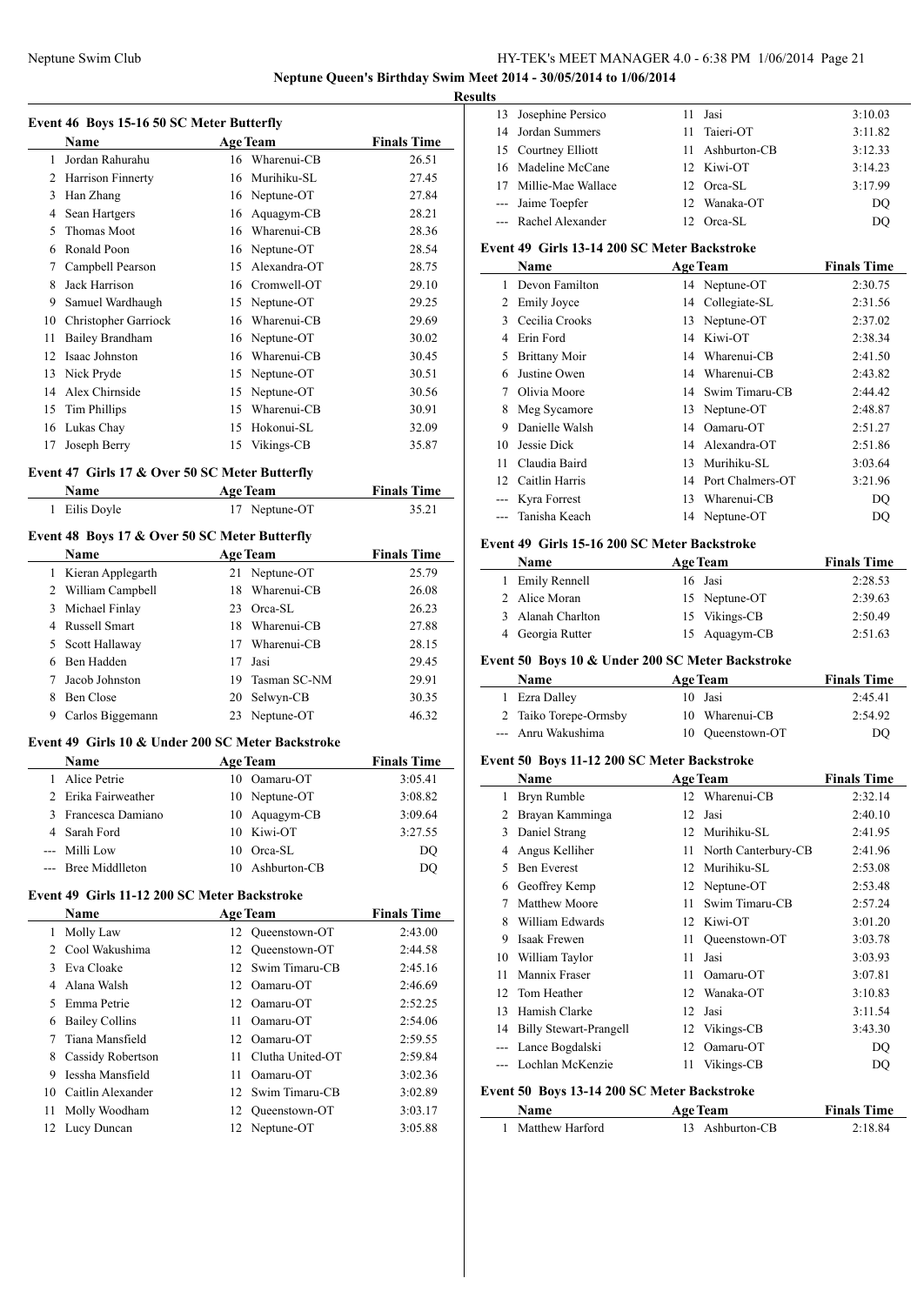**Neptune Queen's Birthday Swim Meet 2014 - 30/05/2014 to 1/06/2014**

|        |                                                 |    |                              | <b>Results</b>     |
|--------|-------------------------------------------------|----|------------------------------|--------------------|
|        | (Event 50 Boys 13-14 200 SC Meter Backstroke)   |    |                              |                    |
|        | Name                                            |    | <b>Example 2018</b> Age Team | <b>Finals Time</b> |
|        | 2 Zachary Taylor                                |    | 14 Jasi                      | 2:22.58            |
|        | 3 Angus Syme                                    |    | 14 North Canterbury-CB       | 2:27.51            |
|        | 4 Jaxson Macdonald-Piner                        |    | 13 Oamaru-OT                 | 2:36.37            |
|        | 5 Caleb Rahurahu                                |    | 13 Wharenui-CB               | 2:40.27            |
|        | 6 Samuel Gray                                   |    | 13 Swim Timaru-CB            | 2:51.79            |
|        | 7 Cameron Moran                                 |    | 13 Neptune-OT                | 2:57.02            |
|        | --- Ben Carr                                    |    | 14 Neptune-OT                | DQ                 |
|        | Event 50 Boys 15-16 200 SC Meter Backstroke     |    |                              |                    |
|        | Name                                            |    | <b>Age Team</b>              | <b>Finals Time</b> |
|        | 1 Campbell Pearson                              |    | 15 Alexandra-OT              | 2:13.94            |
|        | 2 Tim Phillips                                  |    | 15 Wharenui-CB               | 2:22.64            |
|        | 3 Bailey Brandham                               |    | 16 Neptune-OT                | 2:22.76            |
|        | 4 Sam Sharp                                     |    | 16 Swim Timaru-CB            | 2:27.79            |
|        |                                                 |    |                              |                    |
|        | Event 50 Boys 17 & Over 200 SC Meter Backstroke |    |                              |                    |
|        | Name                                            |    | <b>Age Team</b>              | <b>Finals Time</b> |
|        | 1 Henry Muskee                                  |    | 17 Aquagym-CB                | 2:09.74            |
|        | 2 James Kirkland                                |    | 18 North Canterbury-CB       | 2:33.91            |
|        | --- Scott Hallaway                              |    | 17 Wharenui-CB               | DQ                 |
|        | --- Michael Finlay                              |    | 23 Orca-SL                   | DQ                 |
|        | Event 51 Girls 10 & Under 100 SC Meter IM       |    |                              |                    |
|        | Name                                            |    | Age Team                     | <b>Finals Time</b> |
| Finals |                                                 |    |                              |                    |
|        | 1 Alice Petrie                                  |    | 10 Oamaru-OT                 | 1:25.74            |
|        | 2 Penny Keeling                                 |    | 10 Oamaru-OT                 | 1:26.04            |
|        | 3 Sophie Shallard                               |    | 10 Hokonui-SL                | 1:26.09            |
|        | 4 Bree Middlleton                               |    | 10 Ashburton-CB              | 1:28.73            |
|        | 5 Ashlea Law                                    |    | 9 Queenstown-OT              | 1:34.74            |
|        | 6 Madison Wills                                 |    | 10 Kiwi-OT                   | 1:35.81            |
|        | 7 Maisy Perriam                                 |    | 9 Jasi                       | 1:37.47            |
|        | --- Sarah Ford                                  |    | 10 Kiwi-OT                   | DQ                 |
|        | Event 51 Girls 10 & Under 100 SC Meter IM       |    |                              |                    |
|        | <b>Age Team</b><br>Name                         |    |                              | <b>Prelim Time</b> |
|        | <b>Preliminaries</b>                            |    |                              |                    |
|        | 1 Penny Keeling                                 |    | 10 Oamaru-OT                 | 1:29.21            |
| 2      | Alice Petrie                                    |    | 10 Oamaru-OT                 | 1:29.49            |
| 3      | Sophie Shallard                                 |    | 10 Hokonui-SL                | 1:30.20            |
| 4      | <b>Bree Middlleton</b>                          | 10 | Ashburton-CB                 | 1:30.65            |
| 5      | Ashlea Law                                      |    | 9 Queenstown-OT              | 1:34.52            |
|        | 6 Maisy Perriam                                 | 9. | Jasi                         | 1:34.63            |
| 7      | Madison Wills                                   |    | 10 Kiwi-OT                   | 1:36.48            |
| 8      | Sarah Ford                                      | 10 | Kiwi-OT                      | 1:39.67            |
| 9      | Sionelle Cahill                                 |    | 10 Orca-SL                   | 1:41.03            |
| 10     | Izzy Sharp                                      | 9  | Swim Timaru-CB               | 1:41.95            |
| 11     | Meg Christophers                                |    | 10 Zenith-OT                 | 1:44.19            |
| 12     | Jade Fairweather                                |    | 9 Neptune-OT                 | 1:44.86            |
| 13     | <b>Bronte Allen</b>                             |    | 10 Kiwi-OT                   | 1:45.72            |
| 14     | Abbey Wilson                                    |    | 10 Oamaru-OT                 | 1:46.19            |
| 15     | Amy Ingham                                      |    | 10 Orca-SL                   | 1:46.33            |
| 16     | Jasmin Kamminga                                 |    | 10 Jasi                      | 1:47.31            |
| 17     | Rose Smith                                      |    | 10 North Canterbury-CB       | 1:47.40            |
| 18     | Caitlin Allred                                  | 8  | Ashburton-CB                 |                    |
|        | 19 Natasha MacGibbon                            |    |                              | 1:53.73            |
|        |                                                 |    | 8 Vikings-CB                 | 1:57.43            |

| s |                       |    |                       |         |
|---|-----------------------|----|-----------------------|---------|
|   | 20 Bonnie Smith       |    | 9 North Canterbury-CB | 1:58.42 |
|   | 21 Jessie Kelliher    |    | 9 North Canterbury-CB | 2:00.54 |
|   | 22 Anna Hutchens      | 9  | Oueenstown-OT         | 2:01.90 |
|   | 23 River Cunningham   | 10 | Oamaru-OT             | 2:02.36 |
|   | 24 Ella Rose Crooks   |    | 8 Kiwi-OT             | 2:05.70 |
|   | --- Amie Pratt        | 9  | Orca-SL               | DO      |
|   | --- Ariana Barr       |    | 10 Neptune-OT         | DO      |
|   | --- Emma Christophers | 9  | Zenith-OT             | DO      |
|   | --- Imogen Keeling    |    | Oamaru-OT             | DO      |

### **Event 51 Girls 11-12 100 SC Meter IM**

|               | <b>Age Team</b><br>Name |     | <b>Finals Time</b> |         |
|---------------|-------------------------|-----|--------------------|---------|
| <b>Finals</b> |                         |     |                    |         |
|               | Gabby White             |     | 12 Oueenstown-OT   | 1:17.46 |
|               | 2 Jasmine Murray        |     | 12. Wanaka-OT      | 1:17.84 |
| 3             | <b>Briar Grounds</b>    |     | 12 Hokonui-SL      | 1:20.50 |
|               | 4 Jessica Scott         | 11  | Kiwi-OT            | 1:21.91 |
| 5             | Amy Crosswell           |     | 12 Murihiku-SL     | 1:21.99 |
| 6             | Molly Law               |     | 12 Oueenstown-OT   | 1:22.63 |
|               | <b>Bailey Collins</b>   | 11  | Oamaru-OT          | 1:23.78 |
|               | Emma Petrie             | 12. | Oamaru-OT          | 1:24.36 |

### **Event 51 Girls 11-12 100 SC Meter IM**

|    | Name                     |                  | <b>Age Team</b>   | <b>Prelim Time</b> |
|----|--------------------------|------------------|-------------------|--------------------|
|    | <b>Preliminaries</b>     |                  |                   |                    |
|    | 1 Gabby White            | 12               | Oueenstown-OT     | 1:16.96            |
| 2  | Jasmine Murray           | 12               | Wanaka-OT         | 1:18.08            |
| 3  | Jessica Scott            | 11               | Kiwi-OT           | 1:21.14            |
|    | 4 Molly Law              | 12               | Queenstown-OT     | 1:22.37            |
| 5  | <b>Bailey Collins</b>    | 11               | Oamaru-OT         | 1:22.69            |
| 6  | <b>Briar Grounds</b>     | 12 <sup>2</sup>  | Hokonui-SL        | 1:23.54            |
| 7  | Amy Crosswell            | 12 <sup>2</sup>  | Murihiku-SL       | 1:23.60            |
| 8  | Emma Petrie              | 12               | Oamaru-OT         | 1:23.86            |
| 9  | Samara Whittington-Clent | 12               | Wharenui-CB       | 1:24.08            |
| 10 | Isabella Gold            | 12               | Neptune-OT        | 1:24.37            |
| 11 | Olivia Anderson          | 12               | Vikings-CB        | 1:25.27            |
| 12 | <b>Harriet Cottle</b>    | 11               | Neptune-OT        | 1:25.77            |
|    | 13 Samantha Britton      | 12               | Waverley-SL       | 1:27.84            |
|    | 14 Maggie Whiting        | 12               | Vikings-CB        | 1:28.09            |
|    | 15 Zoe McCane            | 11               | Kiwi-OT           | 1:28.17            |
|    | 16 Kaitlin McIntyre      | 12               | Neptune-OT        | 1:28.50            |
| 17 | Iessha Mansfield         | 11               | Oamaru-OT         | 1:28.52            |
|    | 18 Courtney Elliott      | 11               | Ashburton-CB      | 1:28.99            |
|    | 19 Caitlin Alexander     | 12               | Swim Timaru-CB    | 1:29.23            |
| 20 | Ashleigh Allred          | 11               | Ashburton-CB      | 1:29.37            |
| 21 | Miki Tiltman             | 12               | Selwyn-CB         | 1:29.40            |
| 22 | Millie Wright            | 12 <sup>12</sup> | Neptune-OT        | 1:29.68            |
| 23 | Maya Cardona-Hay         | 11               | Selwyn-CB         | 1:29.71            |
|    | 24 Kate Mathie           | 11               | Qeii Swim Club-CB | 1:30.67            |
|    | 25 Clara Voogt           | 11               | Murihiku-SL       | 1:30.75            |
|    | 26 Ana Tarapi            | 11               | Neptune-OT        | 1:30.85            |
| 27 | Jermaine Masangkay       | 11               | Aquagym-CB        | 1:30.97            |
| 28 | Isabelle Wilson          | 11               | Ashburton-CB      | 1:31.00            |
| 29 | Natalie Hutchens         | 11               | Oueenstown-OT     | 1:31.37            |
| 30 | Dayna Hughes             | 12               | Collegiate-SL     | 1:33.00            |
| 31 | Olivia Wrathall          | 11               | Jasi              | 1:33.08            |
| 32 | Tiana Mansfield          | 12               | Oamaru-OT         | 1:33.16            |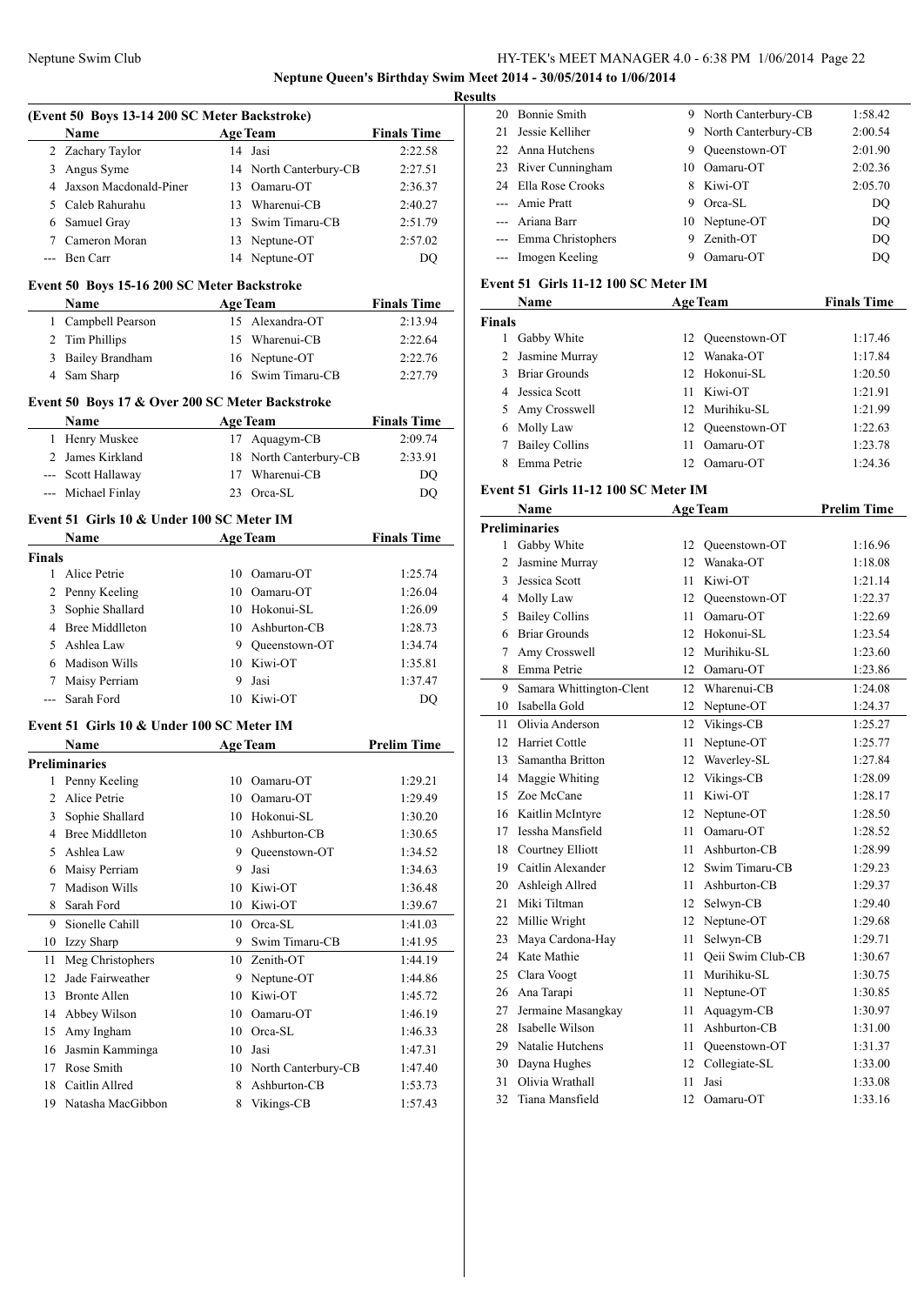Charlotte Dowle 14 Selwyn-CB 1:27.26

Meet 2014 - 30/05/2014 to 1/06/2014

**Results**

|        |                                                       |    |                   | <b>Neptune Queen's Birthday Swim</b> 1<br>Re |
|--------|-------------------------------------------------------|----|-------------------|----------------------------------------------|
|        | Preliminaries  (Event 51 Girls 11-12 100 SC Meter IM) |    |                   |                                              |
|        | Name                                                  |    | <b>Age Team</b>   | <b>Prelim Time</b>                           |
| 33     | Hannah Cunningham                                     | 12 | Oamaru-OT         | 1:34.37                                      |
|        | 34 Kendra Ford                                        | 12 | Vikings-CB        | 1:34.66                                      |
|        | 35 Baileigh O'Sullivan                                | 12 | Jasi              | 1:35.59                                      |
| 36     | Sophie Adamson                                        |    | 12 Queenstown-OT  | 1:36.17                                      |
| 37     | Abbie Low                                             |    | 12 Orca-SL        | 1:36.37                                      |
|        | 38 Holly Lockhart                                     |    | 11 Vikings-CB     | 1:39.13                                      |
|        | 39 Annie Kennedy-Atchison                             |    | 12 Kiwi-OT        | 1:39.71                                      |
|        | 40 Emma Christie                                      |    | 11 Kiwi-OT        | 1:41.67                                      |
| 41     | Kaylee Uys                                            | 11 | Swim Timaru-CB    | 1:44.33                                      |
|        | 42 Maddie McKillop                                    |    | 11 Kiwi-OT        | 1:52.95                                      |
|        | --- Liberty Vile                                      | 11 | Queenstown-OT     | DQ                                           |
|        | --- Amber Hammond                                     |    | 12 Wharenui-CB    | DQ                                           |
|        | --- Jaime Toepfer                                     |    | 12 Wanaka-OT      | DQ                                           |
|        | <b>Event 51 Girls 13-14 100 SC Meter IM</b><br>Name   |    | <b>Age Team</b>   | <b>Finals Time</b>                           |
| Finals |                                                       |    |                   |                                              |
| 1      | <b>Hannah Bates</b>                                   | 13 | Selwyn-CB         | 1:07.00                                      |
| 2      | Devon Familton                                        |    | 14 Neptune-OT     | 1:09.61                                      |
|        | 3 Caitlin Deans                                       |    | 14 Neptune-OT     | 1:11.30                                      |
|        | 4 Tanisha Keach                                       |    | 14 Neptune-OT     | 1:12.40                                      |
| 5      | Eugene In                                             |    | 13 Aquagym-CB     | 1:14.35                                      |
|        | 6 Emily Joyce                                         |    | 14 Collegiate-SL  | 1:15.81                                      |
| $\tau$ | Olivia Damiano                                        |    | 13 Aquagym-CB     | 1:16.25                                      |
| 8      | Hannah Pain                                           |    | 14 Swim Timaru-CB | 1:17.10                                      |
|        | <b>Event 51 Girls 13-14 100 SC Meter IM</b>           |    |                   |                                              |
|        | Name                                                  |    | <b>Age Team</b>   | <b>Prelim Time</b>                           |
|        | Preliminaries                                         |    |                   |                                              |
| 1      | Hannah Bates                                          | 13 | Selwyn-CB         | 1:06.82                                      |
|        | 2 Caitlin Deans                                       |    | 14 Neptune-OT     | 1:10.63                                      |
|        | 3 Devon Familton                                      |    | 14 Neptune-OT     | 1:10.86                                      |
|        | 4 Tanisha Keach                                       |    | 14 Neptune-OT     | 1:12.49                                      |
| 5      | Eugene In                                             |    | 13 Aquagym-CB     | 1:14.79                                      |
|        | 6 Emily Joyce                                         |    | 14 Collegiate-SL  | 1:15.65                                      |
|        | 7 Hannah Pain                                         |    | 14 Swim Timaru-CB | 1:16.59                                      |
| 8      | Olivia Damiano                                        | 13 | Aquagym-CB        | 1:16.70                                      |
| 9      | Erin Ford                                             | 14 | Kiwi-OT           | 1:17.00                                      |
| 10     | Kasey McGrath                                         | 13 | Aquagym-CB        | 1:17.41                                      |
| 11     | Jessica Cliffe                                        | 14 | Wharenui-CB       | 1:17.62                                      |
| 12     | Hayley Buckley                                        | 13 | Aquagym-CB        | 1:17.76                                      |
| 13     | Meg Sycamore                                          | 13 | Neptune-OT        | 1:18.07                                      |
| 14     | Tandia Gooch                                          | 13 | Waimate           | 1:19.10                                      |
| 15     | Katelyn Hogg                                          | 14 | Ashburton-CB      | 1:19.16                                      |
| 16     | <b>Brittany Moir</b>                                  | 14 | Wharenui-CB       | 1:19.84                                      |
| 17     | Jessie Dick                                           | 14 | Alexandra-OT      | 1:19.97                                      |
| 18     | <b>Annabel Norris</b>                                 | 13 | Wharenui-CB       | 1:20.21                                      |
| 19     | Maeve Sullivan                                        | 14 | Wharenui-CB       | 1:21.85                                      |
| 20     | Devon Allen                                           | 14 | Kiwi-OT           | 1:24.98                                      |
| 21     | Meg Davidson                                          | 14 | Wharenui-CB       | 1:25.16                                      |
| 22     | Olivia Dorne-Cumming                                  | 13 | Neptune-OT        | 1:25.51                                      |

 Claudia Baird 13 Murihiku-SL 1:25.82 24 Cerys Clayden 13 Vikings-CB 1:26.04 25 Rachel Kinley 14 Neptune-OT 1:26.23 26 Clementine George 13 Kiwi-OT 1:26.80

| 28             | Carina Donegan                              | 13 | Kiwi-OT           | 1:27.45            |  |  |  |
|----------------|---------------------------------------------|----|-------------------|--------------------|--|--|--|
| 29             | Sarah Hunter                                | 13 | Vikings-CB        | 1:27.58            |  |  |  |
| 30             | Sarah McNaughton                            |    | 13 Neptune-OT     | 1:27.90            |  |  |  |
| 31             | Caitlin McKenzie                            |    | 13 Vikings-CB     | 1:28.50            |  |  |  |
| 32             | Tessa Woodhouse                             |    | 14 Kiwi-OT        | 1:30.12            |  |  |  |
|                | 33 Isabelle Keeling                         |    | 13 Oamaru-OT      | 1:30.79            |  |  |  |
|                | 34 Beth Godsell                             |    | 14 Vikings-CB     | 1:30.84            |  |  |  |
| 35             | Hana Tiltman                                | 13 | Selwyn-CB         | 1:35.26            |  |  |  |
| 36             | Jane Fox                                    |    | 14 Orca-SL        | 1:40.14            |  |  |  |
|                | <b>Event 51 Girls 15-16 100 SC Meter IM</b> |    |                   |                    |  |  |  |
|                | Name                                        |    | <b>Age Team</b>   | <b>Finals Time</b> |  |  |  |
| <b>Finals</b>  |                                             |    |                   |                    |  |  |  |
| $\mathbf{1}$   | Aleisha Ruske                               |    | 16 Neptune-OT     | 1:07.43            |  |  |  |
| $\overline{2}$ | Felicity Lowen                              | 15 | Aquagym-CB        | 1:08.01            |  |  |  |
| 3              | Sophie Fairbairn                            |    | 15 Wanaka-OT      | 1:10.33            |  |  |  |
| $\overline{4}$ | Eleanor Wilding                             |    | 16 Wharenui-CB    | 1:11.62            |  |  |  |
| 5              | Sophie Gibson                               |    | 16 Queenstown-OT  | 1:12.38            |  |  |  |
|                | 6 Emma Dick                                 |    | 16 Alexandra-OT   | 1:12.89            |  |  |  |
| 7              | Olivia Gold                                 |    | 15 Neptune-OT     | 1:13.28            |  |  |  |
| 8              | Katie Grant                                 |    | 15 Orca-SL        | 1:14.51            |  |  |  |
|                |                                             |    |                   |                    |  |  |  |
|                | Event 51 Girls 15-16 100 SC Meter IM        |    |                   |                    |  |  |  |
|                | <b>Name</b>                                 |    | <b>Age Team</b>   | <b>Prelim Time</b> |  |  |  |
|                | <b>Preliminaries</b>                        |    |                   |                    |  |  |  |
|                | 1 Aleisha Ruske                             |    | 16 Neptune-OT     | 1:07.53            |  |  |  |
|                | 2 Felicity Lowen                            |    | 15 Aquagym-CB     | 1:08.36            |  |  |  |
| 3              | Sophie Fairbairn                            |    | 15 Wanaka-OT      | 1:10.27            |  |  |  |
| 4              | <b>Eleanor Wilding</b>                      |    | 16 Wharenui-CB    | 1:11.68            |  |  |  |
| 5              | Sophie Gibson                               |    | 16 Queenstown-OT  | 1:11.92            |  |  |  |
| 6              | Olivia Gold                                 |    | 15 Neptune-OT     | 1:11.96            |  |  |  |
| 7              | Emma Dick                                   |    | 16 Alexandra-OT   | 1:14.25            |  |  |  |
| 8              | Katie Grant                                 |    | 15 Orca-SL        | 1:14.32            |  |  |  |
| 9              | Hannah Morgan                               |    | 16 Murihiku-SL    | 1:14.60            |  |  |  |
| 10             | Saskia Turner                               |    | 16 Neptune-OT     | 1:14.69            |  |  |  |
| 11             | Kaori Kitahara                              |    | 16 Neptune-OT     | 1:15.20            |  |  |  |
| 12             | Vicki Clarke                                | 16 | Taieri-OT         | 1:16.01            |  |  |  |
| 13             | Grace Heather                               |    | 15 Neptune-OT     | 1:16.14            |  |  |  |
| 14             | Teigan Tarapi                               |    | 15 Neptune-OT     | 1:16.47            |  |  |  |
| 15             | Lucy Clough                                 | 15 | Ashburton-CB      | 1:16.75            |  |  |  |
|                | 16 Anna Lindsay                             | 15 | Neptune-OT        | 1:17.01            |  |  |  |
| 17             | Ella Treacy                                 | 15 | Wharenui-CB       | 1:17.19            |  |  |  |
| 18             | Celine Evans                                | 15 | Qeii Swim Club-CB | 1:18.17            |  |  |  |
| 19             | Caitlin Hendren                             | 16 | Jasi              | 1:19.15            |  |  |  |
| 20             | Alexandra Wilson                            | 15 | Jasi              | 1:19.41            |  |  |  |
| 21             | Alice Moran                                 | 15 | Neptune-OT        | 1:19.80            |  |  |  |
| 22             | Savannah Pocock                             | 16 | Selwyn-CB         | 1:19.89            |  |  |  |
| 23             | Isabella Lau                                | 15 | Neptune-OT        | 1:21.92            |  |  |  |
| 24             | Annabelle Wilding                           | 15 | Wharenui-CB       | 1:25.60            |  |  |  |
| 25             | Georgia Rutter                              | 15 | Aquagym-CB        | 1:25.83            |  |  |  |
| 26             | Poppy Le Quesne                             | 15 | Orca-SL           | 1:26.75            |  |  |  |
| 27             | Poppy George                                | 15 | Kiwi-OT           | 1:33.15            |  |  |  |
| $\overline{a}$ | Tiffany Jagau                               |    | 15 Wharenui-CB    | DQ                 |  |  |  |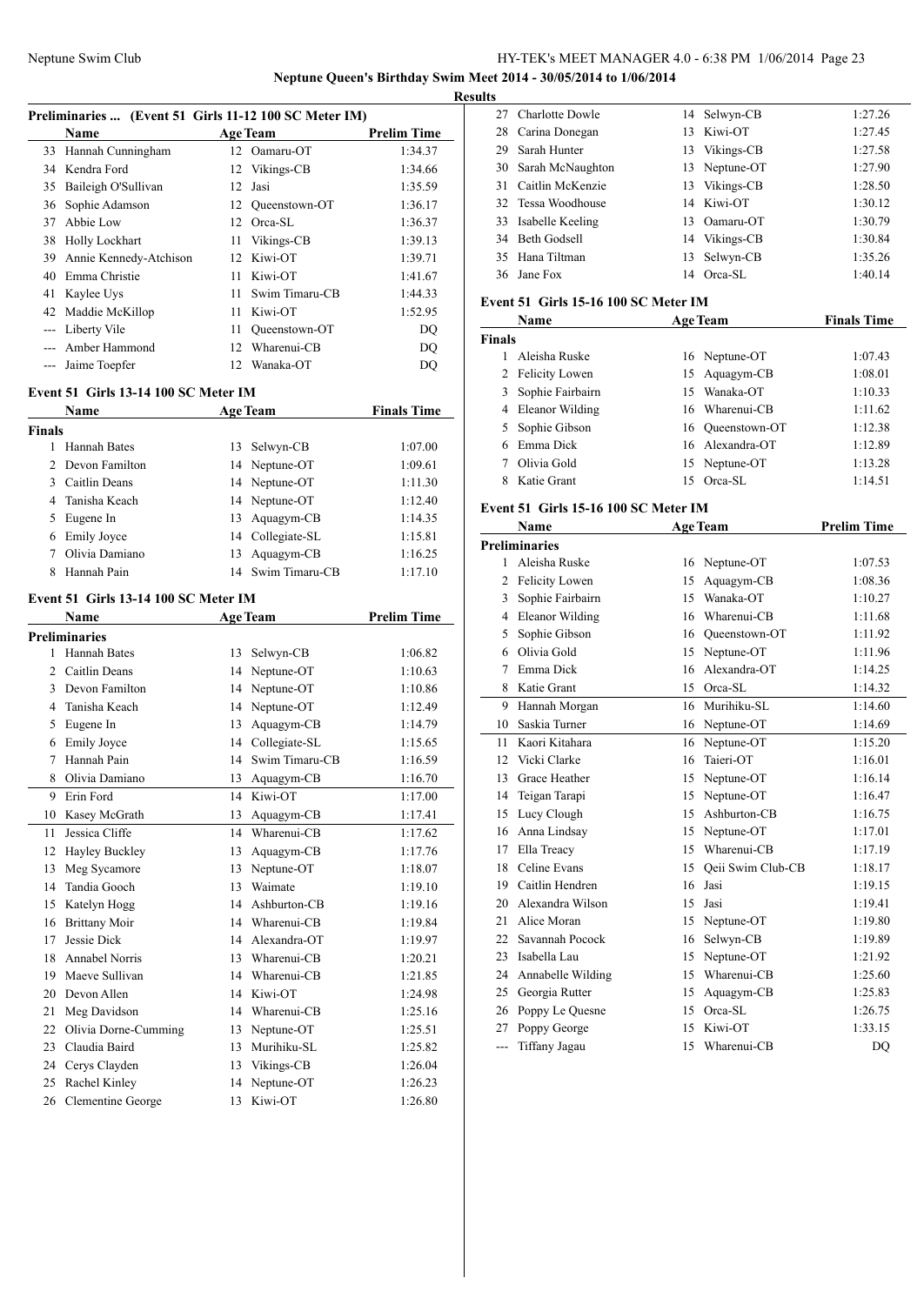**Neptune Queen's Birthday Swim Meet 2014 - 30/05/2014 to 1/06/2014 Results**

|                | Event 51 Girls 17 & Over 100 SC Meter IM               |    |                         |                    |
|----------------|--------------------------------------------------------|----|-------------------------|--------------------|
|                | Name<br>Age Team                                       |    |                         | <b>Finals Time</b> |
| Finals         |                                                        |    |                         |                    |
|                | 1 Eilis Doyle                                          |    | 17 Neptune-OT           | 1:21.05            |
|                | Event 51 Girls 17 & Over 100 SC Meter IM               |    |                         |                    |
|                | Name                                                   |    | <b>Age Team</b>         | <b>Prelim Time</b> |
|                | <b>Preliminaries</b>                                   |    |                         |                    |
| 1              | Eilis Doyle                                            |    | 17 Neptune-OT           | 1:20.03            |
|                |                                                        |    |                         |                    |
|                | Event 52 Boys 10 & Under 100 SC Meter IM               |    |                         |                    |
|                | <b>Name</b><br><u> 1980 - Johann Barbara, martxa a</u> |    | <b>Age Team</b>         | <b>Finals Time</b> |
| <b>Finals</b>  |                                                        |    |                         |                    |
|                | 1 Ezra Dalley                                          |    | 10 Jasi                 | 1:19.89            |
| $\overline{2}$ | Taiko Torepe-Ormsby                                    |    | 10 Wharenui-CB          | 1:22.11            |
|                | 3 Cody Reid                                            |    | 10 Jasi                 | 1:26.87            |
|                | 4 Hugo Wrathall                                        |    | 9 Jasi                  | 1:35.62            |
|                | 5 Callum Lockhart<br>6 Joel Bremner                    |    | 9 Vikings-CB<br>10 Jasi | 1:42.25            |
| $\tau$         | Jack Wallace                                           |    | 10 Orca-SL              | 1:44.14<br>1:50.01 |
|                | Jackson Herrick                                        |    | 10 Orca-SL              | DO                 |
|                |                                                        |    |                         |                    |
|                | Event 52 Boys 10 & Under 100 SC Meter IM               |    |                         |                    |
|                | <b>Name</b>                                            |    | <b>Age Team</b>         | <b>Prelim Time</b> |
|                | <b>Preliminaries</b>                                   |    |                         |                    |
|                | 1 Ezra Dalley                                          |    | 10 Jasi                 | 1:22.27            |
|                | 2 Taiko Torepe-Ormsby                                  |    | 10 Wharenui-CB          | 1:25.41            |
|                | 3 Cody Reid                                            |    | 10 Jasi                 | 1:25.45            |
|                | 4 Hugo Wrathall                                        |    | 9 Jasi                  | 1:36.58            |
|                | 5 Callum Lockhart                                      |    | 9 Vikings-CB            | 1:39.77            |
| 6              | Jackson Herrick                                        |    | 10 Orca-SL              | 1:42.88            |
| 7              | Joel Bremner                                           |    | 10 Jasi                 | 1:43.45            |
| 8              | Jack Wallace                                           |    | 10 Orca-SL              | 1:49.34            |
|                | 9 Danny Gilbert                                        |    | 9 Oamaru-OT             | 2:00.04            |
| 10             | Joshua Persico                                         | 9  | Jasi                    | 2:06.77            |
|                | --- Bailey Allred                                      |    | 10 Ashburton-CB         | DQ                 |
|                | Event 52 Boys 11-12 100 SC Meter IM                    |    |                         |                    |
|                | Name                                                   |    | <b>Age Team</b>         | <b>Finals Time</b> |
| <b>Finals</b>  |                                                        |    |                         |                    |
|                | 1 Henri Rollinson                                      |    | 12 Jasi                 | 1:10.58            |
| 2              | Jack Divers                                            | 12 | Neptune-OT              | 1:13.16            |
| 3              | Brayan Kamminga                                        | 12 | Jasi                    | 1:16.28            |
| 4              | Jacob Blomfield                                        |    | 12 Murihiku-SL          | 1:18.58            |
| 5              | Angus Kelliher                                         | 11 | North Canterbury-CB     | 1:19.77            |
| 6              | Joel Nicholls                                          | 12 | Jasi                    | 1:22.08            |
| $\tau$         | Max Wolf                                               |    | 12 Neptune-OT           | 1:22.74            |
| 8              | Elliott Alloo                                          | 11 | Kiwi-OT                 | 1:23.73            |
|                | Event 52 Boys 11-12 100 SC Meter IM                    |    |                         |                    |
|                | Name                                                   |    | <b>Age Team</b>         | <b>Prelim Time</b> |
|                | <b>Preliminaries</b>                                   |    |                         |                    |
| 1              | Henri Rollinson                                        | 12 | Jasi                    | 1:11.65            |
| $\overline{2}$ | <b>Jack Divers</b>                                     | 12 | Neptune-OT              | 1:12.23            |
| 3              | Brayan Kamminga                                        |    | 12 Jasi                 | 1:16.70            |
| $\overline{4}$ | Jacob Blomfield                                        |    | 12 Murihiku-SL          | 1:18.23            |
| 5              | Angus Kelliher                                         | 11 | North Canterbury-CB     | 1:19.52            |
|                |                                                        |    |                         |                    |

| unts |     |                    |    |                     |                |
|------|-----|--------------------|----|---------------------|----------------|
|      | 6   | Max Wolf           | 12 | Neptune-OT          | 1:21.20        |
|      | 7   | Joel Nicholls      | 12 | Jasi                | 1:21.57        |
|      | 8   | Elliott Alloo      | 11 | Kiwi-OT             | 1:22.06        |
|      | 9   | Oliver Howie       | 12 | Murihiku-SL         | 1:23.40        |
|      | 10  | <b>Ben Everest</b> | 12 | Murihiku-SL         | 1:24.71        |
|      | 11  | Isaac Dann         | 12 | North Canterbury-CB | 1:25.20        |
|      | 12  | Lochlan McKenzie   | 11 | Vikings-CB          | 1:25.62        |
|      | 13  | Nathan Penrose     | 12 | Vikings-CB          | 1:27.20        |
|      | 14  | Ben Wilding        | 12 | Wharenui-CB         | 1:28.15        |
|      | 15  | Marvin Treacy      | 11 | Jasi                | 1:28.59        |
|      | 16  | Marshall Setu      | 11 | Vikings-CB          | 1:28.74        |
|      | 17  | Storm Le Quesne    | 11 | Orca-SL             | 1:29.13        |
|      | 18  | Micah Hayes        | 12 | Oamaru-OT           | 1:29.51        |
|      | 19  | Isaak Frewen       | 11 | Oueenstown-OT       | 1:29.63        |
|      | 20  | George Heenan      | 12 | Murihiku-SL         | 1:29.78        |
|      | 21  | Nathan Martin      | 12 | Neptune-OT          | 1:30.63        |
|      | 22  | Matthew Gray       | 11 | Swim Timaru-CB      | 1:31.21        |
|      | 23  | Nathan Pain        | 12 | Swim Timaru-CB      | 1:34.43        |
|      | 24  | Cameron Jefferies  | 11 | Neptune-OT          | 1:36.20        |
|      | 25  | Mannix Fraser      | 11 | Oamaru-OT           | 1:37.21        |
|      | 26  | Charlie Gilbert    | 11 | Oamaru-OT           | 1:41.21        |
|      | 27  | Hamish Clarke      | 12 | Jasi                | 1:41.38        |
|      | 28  | Timothy Harford    | 12 | Ashburton-CB        | 1:42.08        |
|      | 29  | Eli Familton       | 11 | Neptune-OT          | 1:42.77        |
|      | 30  | Lance Bogdalski    | 12 | Oamaru-OT           | 1:51.05        |
|      | 31  | Oliver Grayling    | 11 | Vikings-CB          | 1:54.41        |
|      | --- | Olliver Darby      | 12 | Vikings-CB          | D <sub>O</sub> |
|      |     | Nathan Cowan       | 12 | Vikings-CB          | DQ             |
|      | --- | Daniel Strang      | 12 | Murihiku-SL         | D <sub>O</sub> |
|      |     |                    |    |                     |                |

### **Event 52 Boys 13-14 100 SC Meter IM**

| Name          |                   |     | <b>Age Team</b>        | <b>Finals Time</b> |  |
|---------------|-------------------|-----|------------------------|--------------------|--|
| <b>Finals</b> |                   |     |                        |                    |  |
|               | Tame Govaerts     |     | 14 Zenith-OT           | 1:01.63            |  |
|               | 2 Courtland Ellis |     | 14 Neptune-OT          | 1:02.15            |  |
| 3             | Satori Dobbie     |     | 14 Oeii Swim Club-CB   | 1:03.33            |  |
|               | 4 Gordon Forrest  | 13. | Wharenui-CB            | 1:05.82            |  |
|               | James Buk         |     | 14 North Canterbury-CB | 1:07.83            |  |
| 6             | William Howie     |     | 14 Murihiku-SL         | 1:08.44            |  |
| 7             | Matthew Clough    | 13. | Ashburton-CB           | 1:08.45            |  |
|               | Regan Mundy       |     | 14 North Canterbury-CB | 1:10.78            |  |

### **Event 52 Boys 13-14 100 SC Meter IM**

|    | Name                 |    | <b>Age Team</b>        | <b>Prelim Time</b> |
|----|----------------------|----|------------------------|--------------------|
|    | <b>Preliminaries</b> |    |                        |                    |
|    | Tame Govaerts        |    | 14 Zenith-OT           | 1:01.28            |
| 2  | Courtland Ellis      |    | 14 Neptune-OT          | 1:02.91            |
| 3  | Satori Dobbie        | 14 | Qeii Swim Club-CB      | 1:03.17            |
| 4  | Gordon Forrest       | 13 | Wharenui-CB            | 1:05.40            |
| 5  | James Buk            |    | 14 North Canterbury-CB | 1:08.14            |
| 6  | William Howie        | 14 | Murihiku-SL            | 1:08.32            |
| 7  | Matthew Clough       | 13 | Ashburton-CB           | 1:08.83            |
| 8  | Regan Mundy          | 14 | North Canterbury-CB    | 1:10.28            |
| 9  | Zachary Taylor       | 14 | Jasi                   | 1:10.45            |
| 10 | Kees Herrick         | 13 | Orca-SL                | 1:10.89            |
| 11 | Kou Kitahara         | 13 | Neptune-OT             | 1:11.25            |
| 12 | <b>Ben Smith</b>     | 13 | Wharenui-CB            | 1:11.98            |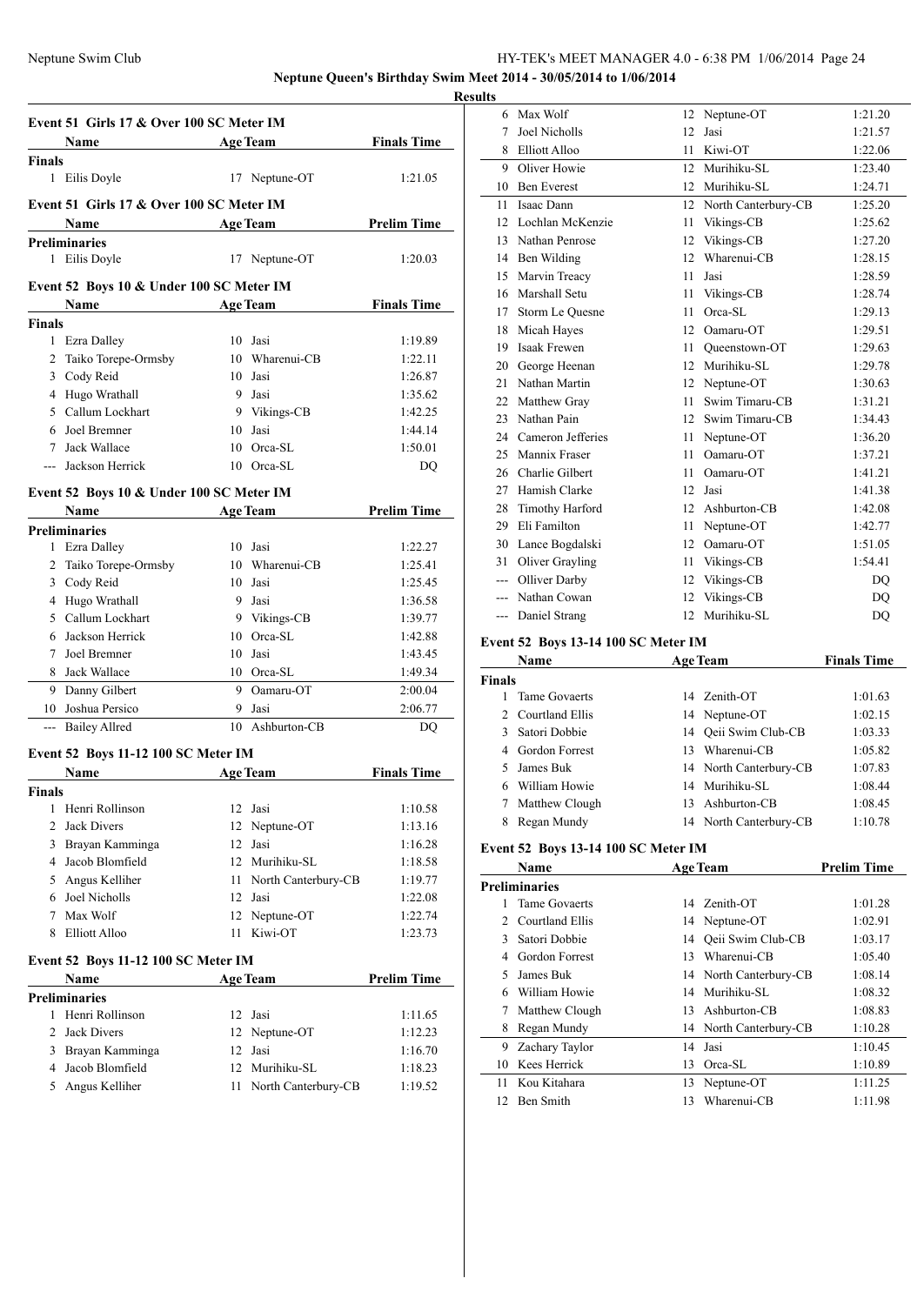### Neptune Swim Club HY-TEK's MEET MANAGER 4.0 - 6:38 PM 1/06/2014 Page 25 **Neptune Queen's Birthday Swim Meet 2014 - 30/05/2014 to 1/06/2014**

**Results**

 $\overline{\phantom{a}}$ 

### **Preliminaries ... (Event 52 Boys 13-14 100 SC Meter IM)**

|       | <b>Name</b>          |    | <b>Age Team</b>        | <b>Prelim Time</b> |
|-------|----------------------|----|------------------------|--------------------|
|       | 13 Timothy Batchelor |    | 14 North Canterbury-CB | 1:11.99            |
| 14    | Jack Corkery         | 13 | Murihiku-SL            | 1:13.24            |
| 15    | Mitchell Campbell    | 14 | Wharenui-CB            | 1:13.56            |
| 16    | Quinton Hurley       | 13 | Qeii Swim Club-CB      | 1:14.24            |
| 17    | Max Hunter           | 14 | Wharenui-CB            | 1:14.60            |
| 18    | Caleb Rahurahu       | 13 | Wharenui-CB            | 1:16.82            |
| 19    | Clayton Gerrard      | 14 | Murihiku-SL            | 1:18.58            |
| 20    | Jarod Hartley        | 14 | Orca-SL                | 1:21.06            |
| 21    | Samuel Gray          | 13 | Swim Timaru-CB         | 1:23.25            |
| 22    | Lachlan Ellis        | 13 | Taieri-OT              | 1:23.46            |
| 23    | Lucas Marshall       | 13 | Aquagym-CB             | 1:24.35            |
| 24    | David Cannon         | 13 | Kiwi-OT                | 1:24.85            |
| 25    | Chris Ryan           | 13 | Aquagym-CB             | 1:24.90            |
| 26    | Dylan Booysens       | 13 | Wharenui-CB            | 1:26.21            |
| 27    | Cameron Innes        | 13 | Kiwi-OT                | 1:28.13            |
| 28    | William Christophers | 13 | Zenith-OT              | 1:36.06            |
| $---$ | Max Clark            |    | 14 Wharenui-CB         | DO                 |

#### **Event 52 Boys 15-16 100 SC Meter IM**

|        | Name                | <b>Age Team</b> |                   | <b>Finals Time</b> |
|--------|---------------------|-----------------|-------------------|--------------------|
| Finals |                     |                 |                   |                    |
|        | Jordan Rahurahu     |                 | 16 Wharenui-CB    | 1:00.52            |
| 2      | Han Zhang           |                 | 16 Neptune-OT     | 1:01.20            |
| 3      | Thomas Moot         |                 | 16 Wharenui-CB    | 1:02.27            |
|        | 4 Harrison Finnerty |                 | 16 Murihiku-SL    | 1:02.36            |
|        | 5 Campbell Pearson  |                 | 15 Alexandra-OT   | 1:03.65            |
| 6      | Ronald Poon         |                 | 16 Neptune-OT     | 1:04.08            |
|        | Jack Harrison       |                 | 16 Cromwell-OT    | 1:06.34            |
| 8      | Matthew Uys         |                 | 16 Swim Timaru-CB | 1:07.75            |
|        |                     |                 |                   |                    |

#### **Event 52 Boys 15-16 100 SC Meter IM**

|    | Name                 |    | <b>Age Team</b> | <b>Prelim Time</b> |
|----|----------------------|----|-----------------|--------------------|
|    | Preliminaries        |    |                 |                    |
| 1  | Jordan Rahurahu      | 16 | Wharenui-CB     | 1:00.36            |
| 2  | Han Zhang            | 16 | Neptune-OT      | 1:01.83            |
| 3  | Harrison Finnerty    | 16 | Murihiku-SL     | 1:02.72            |
| 4  | Campbell Pearson     | 15 | Alexandra-OT    | 1:03.04            |
| 5  | <b>Thomas Moot</b>   | 16 | Wharenui-CB     | 1:03.80            |
| 6  | Ronald Poon          | 16 | Neptune-OT      | 1:05.19            |
| 7  | Jack Harrison        | 16 | Cromwell-OT     | 1:06.21            |
| 8  | Matthew Uys          | 16 | Swim Timaru-CB  | 1:07.61            |
| 9  | Nick Pryde           | 15 | Neptune-OT      | 1:07.73            |
| 10 | Greagh Williams      | 16 | Neptune-OT      | 1:08.75            |
| 11 | Isaac Johnston       | 16 | Wharenui-CB     | 1:09.12            |
| 12 | Sam Sharp            | 16 | Swim Timaru-CB  | 1:09.78            |
| 13 | Christopher Garriock | 16 | Wharenui-CB     | 1:10.14            |
| 14 | Samuel Wardhaugh     | 15 | Neptune-OT      | 1:10.33            |
| 15 | <b>Tim Phillips</b>  | 15 | Wharenui-CB     | 1:10.70            |
| 16 | Ben Duffy            | 16 | Wharenui-CB     | 1:11.25            |
| 17 | Lukas Chay           | 15 | Hokonui-SL      | 1:12.60            |
| 18 | James Kelly          | 15 | Neptune-OT      | 1:18.87            |
| 19 | Joseph Berry         | 15 | Vikings-CB      | 1:24.76            |

### **Event 52 Boys 17 & Over 100 SC Meter IM**

|               | <b>Name</b><br><b>Age Team</b> |     |               | <b>Finals Time</b> |
|---------------|--------------------------------|-----|---------------|--------------------|
| <b>Finals</b> |                                |     |               |                    |
|               | Kieran Applegarth              |     | 21 Neptune-OT | 1:00.86            |
|               | 2 Matthew Glassford            |     | 24 Neptune-OT | 1:04.03            |
| 3.            | Russell Smart                  | 18. | Wharenui-CB   | 1:04.32            |
|               | 4 Scott Hallaway               | 17  | Wharenui-CB   | 1:06.52            |
| 5.            | Jacob Johnston                 | 19  | Tasman SC-NM  | 1:08.89            |
|               | Ben Close                      | 20  | Selwyn-CB     | 1:09.91            |

### **Event 52 Boys 17 & Over 100 SC Meter IM**

|    | <b>Name</b>          |     | <b>Age Team</b> | <b>Prelim Time</b> |
|----|----------------------|-----|-----------------|--------------------|
|    | <b>Preliminaries</b> |     |                 |                    |
| 1  | Kieran Applegarth    |     | 21 Neptune-OT   | 1:01.91            |
|    | 2 Matthew Glassford  |     | 24 Neptune-OT   | 1:02.24            |
|    | 3 Russell Smart      | 18  | Wharenui-CB     | 1:05.64            |
|    | 4 Scott Hallaway     |     | Wharenui-CB     | 1:07.32            |
| 5. | Ben Close            |     | 20 Selwyn-CB    | 1:10.04            |
|    | 6 Jacob Johnston     | 19. | Tasman SC-NM    | 1:10.69            |
|    | Carlos Biggemann     |     | 23 Neptune-OT   | 1:49.91            |
|    | --- Michael Finlay   | 23  | Orca-SL         | DO                 |

#### **Event 53 Girls 11-12 200 SC Meter Butterfly**

| <b>Name</b>         | <b>Age Team</b>  | <b>Finals Time</b> |
|---------------------|------------------|--------------------|
| 1 Cool Wakushima    | 12 Oueenstown-OT | 3:04.76            |
| 2 Madeline McCane   | 12 Kiwi-OT       | 3:28.62            |
| 3 Hannah Cunningham | 12 Oamaru-OT     | 3:44.11            |

#### **Event 53 Girls 13-14 200 SC Meter Butterfly**

| <b>Name</b>      | <b>Age Team</b>   | <b>Finals Time</b> |
|------------------|-------------------|--------------------|
| Olivia Moore     | 14 Swim Timaru-CB | 2:48.70            |
| 2 Olivia Damiano | 13 Aquagym-CB     | 2:49.55            |
| Tandia Gooch     | Waimate<br>13     | 2:54.84            |
| 4 Katelyn Hogg   | 14 Ashburton-CB   | 2:55.83            |
| 5 Devon Allen    | 14 Kiwi-OT        | 3:13.88            |

#### **Event 53 Girls 15-16 200 SC Meter Butterfly**

| Name |                 | <b>Age Team</b> | <b>Finals Time</b> |
|------|-----------------|-----------------|--------------------|
|      | 1 Aleisha Ruske | 16 Neptune-OT   | 2:24.24            |

### **Event 54 Boys 11-12 200 SC Meter Butterfly**

| <b>Name</b>      | <b>Age Team</b> | <b>Finals Time</b> |  |
|------------------|-----------------|--------------------|--|
| 1 Daniel Strang  | 12 Murihiku-SL  | 2.41.24            |  |
| 2 Archie Perriam | 12 Jasi         | 2:42.36            |  |

### **Event 54 Boys 13-14 200 SC Meter Butterfly**

| Name                     |     | <b>Age Team</b>        | <b>Finals Time</b> |
|--------------------------|-----|------------------------|--------------------|
| Satori Dobbie            |     | 14 Oeii Swim Club-CB   | 2:12.06            |
| 2 Matthew Harford        | 13. | Ashburton-CB           | 2:16.90            |
| Angus Syme               |     | 14 North Canterbury-CB | 2:23.84            |
| 4 Jaxson Macdonald-Piner |     | 13 Oamaru-OT           | 2:37.15            |
| Ben Carr                 |     | 14 Neptune-OT          | 2:44.68            |
| 6 Timothy Batchelor      |     | 14 North Canterbury-CB | 2:46.16            |
| Cameron Moran            |     | 13 Neptune-OT          | 2:46.78            |
| Erik Cahill              | 13  | Orca-SL                | 2:58.90            |

# **Event 54 Boys 15-16 200 SC Meter Butterfly**

| Name :      | <b>Age Team</b> | <b>Finals Time</b> |  |
|-------------|-----------------|--------------------|--|
| 1 Han Zhang | 16 Neptune-OT   | 2:16.20            |  |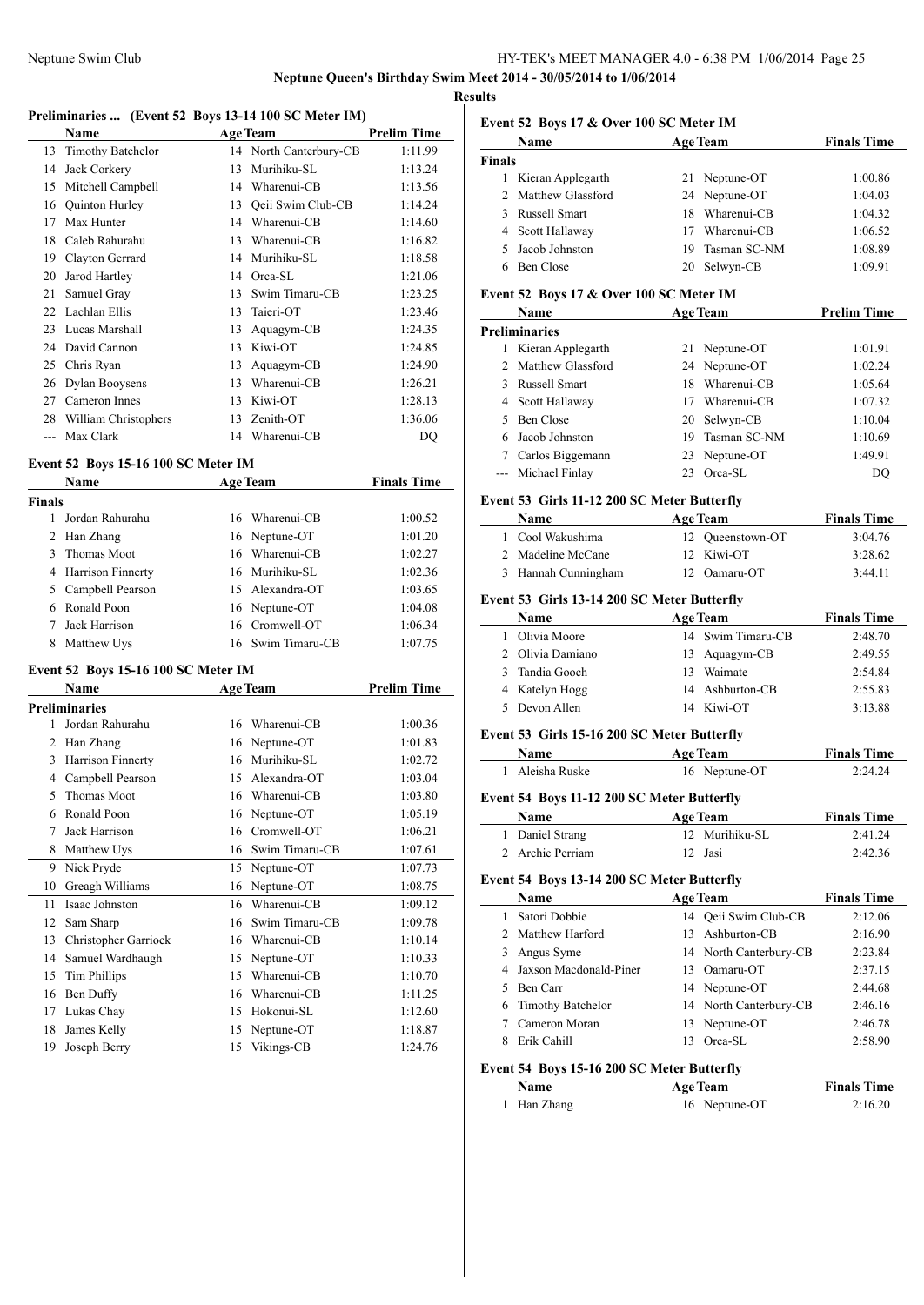### Neptune Swim Club HY-TEK's MEET MANAGER 4.0 - 6:38 PM 1/06/2014 Page 26 **Neptune Queen's Birthday Swim Meet 2014 - 30/05/2014 to 1/06/2014**

**<u>esults</u>** 

|              | (Event 54 Boys 15-16 200 SC Meter Butterfly)         |         |                                  |                               |
|--------------|------------------------------------------------------|---------|----------------------------------|-------------------------------|
|              | Name<br>2 Greagh Williams                            |         | <b>Age Team</b><br>16 Neptune-OT | <b>Finals Time</b><br>2:26.54 |
|              |                                                      |         |                                  |                               |
| 3            | Samuel Wardhaugh<br>4 Luke Nie                       | 15      | Neptune-OT                       | 2:33.84                       |
|              |                                                      | 15      | Neptune-OT                       | 2:36.99                       |
|              | Event 54 Boys 17 & Over 200 SC Meter Butterfly       |         |                                  |                               |
|              | Name                                                 |         | <b>Age Team</b>                  | <b>Finals Time</b>            |
| 1            | William Campbell                                     | 18      | Wharenui-CB                      | 2:06.62                       |
| 2            | Scott Hallaway                                       | 17      | Wharenui-CB                      | 2:22.39                       |
|              | 3 Kieran Applegarth                                  | 21      | Neptune-OT                       | 2:31.83                       |
|              | Event 55 Girls 10 & Under 100 SC Meter Backstroke    |         |                                  |                               |
|              | Name                                                 |         | <b>Age Team</b>                  | <b>Finals Time</b>            |
| Finals       |                                                      |         |                                  |                               |
| $\mathbf{1}$ | Alice Petrie                                         |         | 10 Oamaru-OT                     | 1:24.90                       |
| 2            | Erika Fairweather                                    | 10      | Neptune-OT                       | 1:27.87                       |
| 3            | Francesca Damiano                                    | 10      | Aquagym-CB                       | 1:28.01                       |
| 4            | Sophie Shallard                                      | 10      | Hokonui-SL                       | 1:28.32                       |
| 5            | Penny Keeling                                        | 10      | Oamaru-OT                        | 1:28.49                       |
| 6            | Milli Low                                            | 10      | Orca-SL                          | 1:31.52                       |
| 7            | <b>Bree Middlleton</b>                               | 10      | Ashburton-CB                     | 1:32.11                       |
| 8            | Ashlea Law                                           |         | 9 Queenstown-OT                  | 1:34.52                       |
|              | Event 55 Girls 10 & Under 100 SC Meter Backstroke    |         |                                  |                               |
|              | Name                                                 |         | <b>Age Team</b>                  | <b>Prelim Time</b>            |
|              | <b>Preliminaries</b>                                 |         |                                  |                               |
| $\mathbf{1}$ | Alice Petrie                                         | 10      | Oamaru-OT                        | 1:26.96                       |
| 2            | Erika Fairweather                                    | 10      | Neptune-OT                       | 1:28.09                       |
| 3            | Francesca Damiano                                    | 10      | Aquagym-CB                       | 1:28.50                       |
| 4            | Penny Keeling                                        | 10      | Oamaru-OT                        | 1:30.32                       |
| 5            | Sophie Shallard                                      | 10      | Hokonui-SL                       | 1:30.49                       |
| 6            | <b>Bree Middlleton</b>                               | 10      | Ashburton-CB                     | 1:33.60                       |
| 7            | Ashlea Law                                           | 9       | Queenstown-OT                    | 1:33.76                       |
| 8            | Milli Low                                            | 10      | Orca-SL                          | 1:34.16                       |
| 9            | Amy Ingham                                           | 10      | Orca-SL                          | 1:36.20                       |
| 10           | Jade Fairweather                                     | 9       | Neptune-OT                       | 1:36.42                       |
| 11           | Sionelle Cahill                                      | 10      | Orca-SL                          | 1:36.67                       |
| $*12$        | Sarah Ford                                           | 10      | Kiwi-OT                          | 1:37.21                       |
|              | *12 Amie Pratt                                       |         | 9 Orca-SL                        | 1:37.21                       |
|              | 14 Maisy Perriam                                     | 9.      | Jasi                             | 1:37.61                       |
| 15           | Izzy Sharp                                           | 9       | Swim Timaru-CB                   | 1:41.83                       |
| 16           | Caitlin Allred                                       | 8       | Ashburton-CB                     | 1:46.91                       |
| 17           | Rose Smith                                           |         | 10 North Canterbury-CB           | 1:48.16                       |
| 18           | Imogen Keeling                                       |         | 9 Oamaru-OT                      | 1:52.39                       |
| 19           | Ruby Whiting                                         |         | 10 Vikings-CB                    | 1:52.67                       |
| 20           | River Cunningham                                     |         | 10 Oamaru-OT                     | 1:53.28                       |
| 21           | <b>Bonnie Smith</b>                                  | 9.      | North Canterbury-CB              | 1:56.14                       |
|              | 22 Anna Hutchens                                     |         |                                  |                               |
|              |                                                      | 9       | Queenstown-OT                    | 1:57.13                       |
|              | 23 Natasha MacGibbon<br>--- Bronte Allen             | 8<br>10 | Vikings-CB<br>Kiwi-OT            | 2:01.74<br>DQ                 |
|              |                                                      |         |                                  |                               |
|              | Event 55 Girls 11-12 100 SC Meter Backstroke<br>Name |         | <b>Age Team</b>                  | <b>Finals Time</b>            |
| Finals       |                                                      |         |                                  |                               |
| 1            | Eva Cloake                                           | 12      | Swim Timaru-CB                   | 1:14.13                       |
| 2            | Molly Law                                            | 12      | Queenstown-OT                    | 1:16.42                       |
| 3            | Cool Wakushima                                       |         | 12 Queenstown-OT                 | 1:17.13                       |
|              |                                                      |         |                                  |                               |

| 4                                            | Alana Walsh                                  | 12   | Oamaru-OT            | 1:18.20            |  |  |
|----------------------------------------------|----------------------------------------------|------|----------------------|--------------------|--|--|
|                                              | 5 Jaime Toepfer                              | 12   | Wanaka-OT            | 1:20.54            |  |  |
|                                              | 6 Rachel Alexander                           | 12   | Orca-SL              | 1:21.23            |  |  |
| 7                                            | <b>Bailey Collins</b>                        | 11   | Oamaru-OT            | 1:21.42            |  |  |
| 8                                            | Molly Woodham                                | 12   | Queenstown-OT        | 1:21.75            |  |  |
|                                              |                                              |      |                      |                    |  |  |
|                                              | Event 55 Girls 11-12 100 SC Meter Backstroke |      |                      |                    |  |  |
|                                              | Name                                         |      | <b>Age Team</b>      | <b>Prelim Time</b> |  |  |
|                                              | <b>Preliminaries</b>                         |      |                      |                    |  |  |
|                                              | 1 Eva Cloake                                 | 12   | Swim Timaru-CB       | 1:17.66            |  |  |
|                                              | 2 Cool Wakushima                             |      | 12 Queenstown-OT     | 1:17.81            |  |  |
| 3                                            | Molly Law                                    |      | 12 Queenstown-OT     | 1:17.96            |  |  |
|                                              | 4 Rachel Alexander                           |      | 12 Orca-SL           | 1:19.02            |  |  |
| 5                                            | Alana Walsh                                  |      | 12 Oamaru-OT         | 1:19.91            |  |  |
|                                              | 6 Jaime Toepfer                              | 12   | Wanaka-OT            | 1:20.77            |  |  |
| 7                                            | <b>Bailey Collins</b>                        | 11   | Oamaru-OT            | 1:21.77            |  |  |
| 8                                            | Molly Woodham                                |      | 12 Queenstown-OT     | 1:22.47            |  |  |
|                                              | 9 Emma Petrie                                | 12   | Oamaru-OT            | 1:22.51            |  |  |
|                                              | 10 Jasmine Murray                            | 12   | Wanaka-OT            | 1:22.68            |  |  |
|                                              | 11 Lucy Duncan                               | 12   | Neptune-OT           | 1:24.20            |  |  |
|                                              | 12 Amy Crosswell                             | 12   | Murihiku-SL          | 1:24.24            |  |  |
|                                              | 13 Jermaine Masangkay                        | 11   | Aquagym-CB           | 1:24.55            |  |  |
|                                              | 14 Jessica Scott                             | 11   | Kiwi-OT              | 1:24.89            |  |  |
|                                              | 15 Olivia Anderson                           |      | 12 Vikings-CB        | 1:25.97            |  |  |
|                                              | 16 Kaitlin McIntyre                          |      | 12 Neptune-OT        | 1:26.56            |  |  |
|                                              | 17 Cassidy Robertson                         |      | 11 Clutha United-OT  | 1:26.67            |  |  |
|                                              | 18 Isabelle Wilson                           |      | 11 Ashburton-CB      | 1:26.96            |  |  |
|                                              | 19 Caitlin Alexander                         | 12   | Swim Timaru-CB       | 1:27.38            |  |  |
|                                              | 20 Tiana Mansfield                           |      | 12 Oamaru-OT         | 1:27.51            |  |  |
| 21                                           | Ashleigh Allred                              | 11   | Ashburton-CB         | 1:27.71            |  |  |
|                                              | 22 Iessha Mansfield                          | 11   | Oamaru-OT            | 1:27.92            |  |  |
|                                              | 23 Maggie Whiting                            |      | 12 Vikings-CB        | 1:28.90            |  |  |
|                                              | 24 Dayna Hughes                              |      | 12 Collegiate-SL     | 1:29.17            |  |  |
| 25                                           | Jordan Summers                               | 11   | Taieri-OT            | 1:29.27            |  |  |
|                                              | 26 Josephine Persico                         | 11   | Jasi                 | 1:29.28            |  |  |
|                                              | 27 Kate Mathie                               |      | 11 Oeii Swim Club-CB | 1:29.69            |  |  |
| 28                                           | Natalie Hutchens                             | 11   | Queenstown-OT        | 1:30.00            |  |  |
| 29                                           | Zoe McCane                                   | 11   | Kiwi-OT              | 1:30.03            |  |  |
|                                              | 30 Olivia Wrathall                           | 11   | Jasi                 | 1:31.47            |  |  |
| 31                                           | Liberty Vile                                 | 11   | Queenstown-OT        | 1:31.69            |  |  |
| 32                                           | Baileigh O'Sullivan                          | 12   | Jasi                 | 1:32.42            |  |  |
|                                              | 33 Millie-Mae Wallace                        |      | 12 Orca-SL           | 1:33.41            |  |  |
|                                              | 34 Caitlin Kingsland                         |      | 12 Murihiku-SL       | 1:35.73            |  |  |
|                                              | 35 Emma Christie                             |      | 11 Kiwi-OT           | 1:37.70            |  |  |
|                                              | 36 Sophie Adamson                            |      | 12 Queenstown-OT     | 1:38.45            |  |  |
|                                              | --- Kaylee Uys                               | 11 - | Swim Timaru-CB       | DQ                 |  |  |
|                                              | --- Gabby White                              |      | 12 Queenstown-OT     | DQ                 |  |  |
|                                              | --- Clara Voogt                              |      | 11 Murihiku-SL       | DQ                 |  |  |
|                                              | --- Samara Whittington-Clent                 |      | 12 Wharenui-CB       | DQ                 |  |  |
|                                              | --- Courtney Elliott                         |      | 11 Ashburton-CB      | DQ                 |  |  |
| Event 55 Girls 13-14 100 SC Meter Backstroke |                                              |      |                      |                    |  |  |
|                                              | Name                                         |      | <b>Age Team</b>      | <b>Finals Time</b> |  |  |
| <b>Finals</b>                                |                                              |      |                      |                    |  |  |
|                                              | 1 Kyra Forrest                               |      | 13 Wharenui-CB       | 1:05.58            |  |  |

| ------- |                  |                |         |
|---------|------------------|----------------|---------|
|         | 1 Kyra Forrest   | 13 Wharenui-CB | 1:05.58 |
|         | 2 Caitlin Deans  | 14 Neptune-OT  | 1:10.37 |
|         | 3 Cecilia Crooks | 13 Neptune-OT  | 1:10.89 |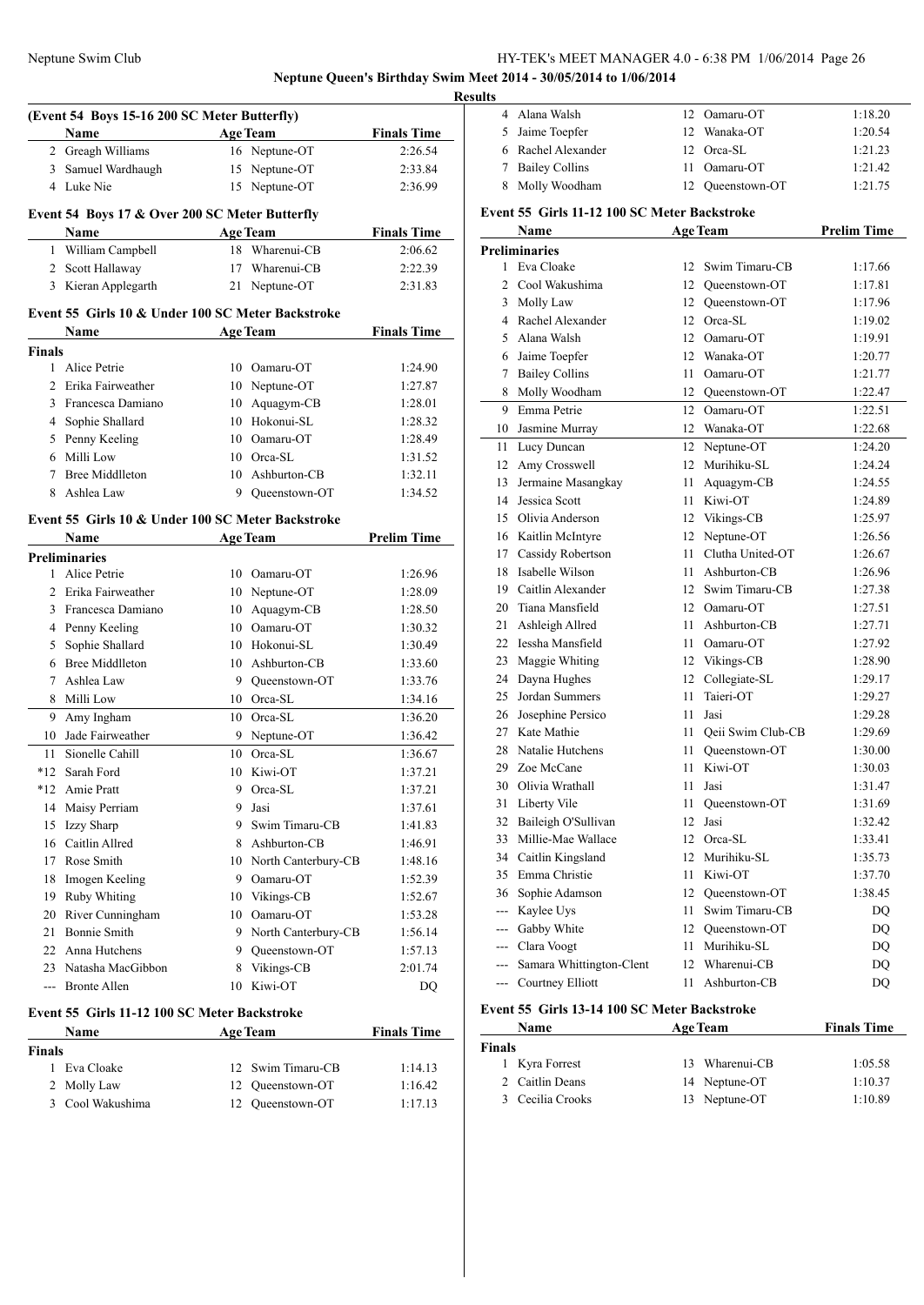### Neptune Swim Club HY-TEK's MEET MANAGER 4.0 - 6:38 PM 1/06/2014 Page 27 **Neptune Queen's Birthday Swim Meet 2014 - 30/05/2014 to 1/06/2014**

**Finals ... (Event 55 Girls 13-14 100 SC Meter Backstroke) Name Age Team Finals Time** 4 Emily Joyce 14 Collegiate-SL 1:13.69 5 Gabrielle Trotter 13 Neptune-OT 1:14.57 6 Brittany Moir 14 Wharenui-CB 1:14.70 7 Justine Owen 14 Wharenui-CB 1:15.75 --- Tanisha Keach 14 Neptune-OT DQ **Event 55 Girls 13-14 100 SC Meter Backstroke Name Age Team Prelim Time Preliminaries** 1 Kyra Forrest 13 Wharenui-CB 1:07.33 2 Cecilia Crooks 13 Neptune-OT 1:11.68 3 Caitlin Deans 14 Neptune-OT 1:12.22 4 Emily Joyce 14 Collegiate-SL 1:12.48 5 Tanisha Keach 14 Neptune-OT 1:13.72 6 Gabrielle Trotter 13 Neptune-OT 1:14.46 7 Brittany Moir 14 Wharenui-CB 1:15.00 8 Justine Owen 14 Wharenui-CB 1:15.97 9 Eugene In 13 Aquagym-CB 1:16.23 10 Lucy Gordon 14 Aquagym-CB 1:17.08 11 Hannah Pain 14 Swim Timaru-CB 1:17.12 12 Hayley Buckley 13 Aquagym-CB 1:18.19 13 Meg Sycamore 13 Neptune-OT 1:19.08 14 Jessie Dick 14 Alexandra-OT 1:19.23 15 Meg Davidson 14 Wharenui-CB 1:24.22 16 Claudia Baird 13 Murihiku-SL 1:24.97 17 Carina Donegan 13 Kiwi-OT 1:25.69 18 Clementine George 13 Kiwi-OT 1:26.95 19 Tessa Woodhouse 14 Kiwi-OT 1:29.52 20 Sarah McNaughton 13 Neptune-OT 1:29.60 21 Isabelle Keeling 13 Oamaru-OT 1:30.91 22 Caitlin Harris 14 Port Chalmers-OT 1:36.97 23 Jane Fox 14 Orca-SL 1:37.52 --- Olivia Dorne-Cumming 13 Neptune-OT DQ --- Erin Ford 14 Kiwi-OT DQ --- Devon Familton 14 Neptune-OT DQ

### **Event 55 Girls 15-16 100 SC Meter Backstroke**

| <b>Name</b><br><b>Finals</b> |                    | <b>Age Team</b> |                  | <b>Finals Time</b> |  |
|------------------------------|--------------------|-----------------|------------------|--------------------|--|
|                              |                    |                 |                  |                    |  |
| 1                            | Emily Rennell      |                 | 16 Jasi          | 1:07.05            |  |
|                              | 2 Sophie Gibson    |                 | 16 Oueenstown-OT | 1:08.47            |  |
| 3                            | Hannah Morgan      |                 | 16 Murihiku-SL   | 1:10.48            |  |
|                              | 4 Sophie Fairbairn |                 | 15 Wanaka-OT     | 1:11.71            |  |
|                              | 5 Kaori Kitahara   |                 | 16 Neptune-OT    | 1:15.46            |  |
| 6.                           | Emma Dick          |                 | 16 Alexandra-OT  | 1:16.44            |  |
|                              | Vicki Clarke       |                 | 16 Taieri-OT     | 1:16.55            |  |
| 8                            | Alice Moran        |                 | 15 Neptune-OT    | 1:16.99            |  |

#### **Event 55 Girls 15-16 100 SC Meter Backstroke**

| <b>Prelim Time</b> |  |
|--------------------|--|
|                    |  |
| 1:07.71            |  |
| 1:08.77            |  |
| 1:10.95            |  |
| 1:11.98            |  |
|                    |  |

| <b>Results</b>  |                   |    |                 |         |
|-----------------|-------------------|----|-----------------|---------|
| 5.              | Vicki Clarke      |    | 16 Taieri-OT    | 1:14.18 |
| 6               | Alice Moran       |    | 15 Neptune-OT   | 1:14.76 |
| 7               | Kaori Kitahara    |    | 16 Neptune-OT   | 1:15.57 |
| 8               | Emma Dick         |    | 16 Alexandra-OT | 1:15.64 |
| 9               | Grace Heather     |    | 15 Neptune-OT   | 1:15.89 |
| 10              | Caitlin Hendren   | 16 | Jasi            | 1:17.48 |
|                 | 11 Lucy Clough    | 15 | Ashburton-CB    | 1:19.27 |
| 12 <sub>1</sub> | Savannah Pocock   |    | 16 Selwyn-CB    | 1:19.34 |
| 13              | Alanah Charlton   |    | 15 Vikings-CB   | 1:20.67 |
| 14              | Georgia Rutter    | 15 | Aquagym-CB      | 1:21.38 |
| 15              | Isabella Lau      | 15 | Neptune-OT      | 1:23.74 |
| 16              | Annabelle Wilding | 15 | Wharenui-CB     | 1:24.91 |
| 17              | Poppy George      | 15 | Kiwi-OT         | 1:35.73 |
|                 | Ella Treacy       | 15 | Wharenui-CB     | DQ      |
|                 |                   |    |                 |         |

#### **Event 55 Girls 17 & Over 100 SC Meter Backstroke**

| <b>Name</b>   | <b>Age Team</b> | <b>Prelim Time</b> |  |
|---------------|-----------------|--------------------|--|
| Preliminaries |                 |                    |  |
| 1 Eilis Doyle | 17 Neptune-OT   | 1:18.59            |  |

#### **Event 56 Boys 10 & Under 100 SC Meter Backstroke**

| Name          |                       | <b>Age Team</b> |               | <b>Finals Time</b> |  |
|---------------|-----------------------|-----------------|---------------|--------------------|--|
| <b>Finals</b> |                       |                 |               |                    |  |
|               | Ezra Dalley           | 10.             | Jasi          | 1:17.60            |  |
|               | 2 Taiko Torepe-Ormsby | 10              | Wharenui-CB   | 1:19.78            |  |
|               | 3 Anru Wakushima      | 10              | Oueenstown-OT | 1:25.31            |  |
|               | 4 Hugo Wrathall       | 9               | Jasi          | 1:40.90            |  |
| 5.            | Jackson Herrick       | 10.             | Orca-SL       | 1:43.16            |  |
|               | 6 Jack Wallace        | 10              | Orca-SL       | 1:43.80            |  |
|               | --- Sam Cottier       | 9               | Orca-SL       | DO                 |  |
|               | --- Bailey Allred     | 10              | Ashburton-CB  | DO                 |  |

#### **Event 56 Boys 10 & Under 100 SC Meter Backstroke**

|    | Name                |    | <b>Age Team</b>  | <b>Prelim Time</b> |
|----|---------------------|----|------------------|--------------------|
|    | Preliminaries       |    |                  |                    |
| 1  | Ezra Dalley         | 10 | Jasi             | 1:17.37            |
| 2  | Taiko Torepe-Ormsby | 10 | Wharenui-CB      | 1:22.36            |
| 3  | Anru Wakushima      | 10 | Oueenstown-OT    | 1:26.40            |
| 4  | Bailey Allred       | 10 | Ashburton-CB     | 1:34.28            |
| 5  | Jack Wallace        | 10 | Orca-SL          | 1:36.58            |
| 6  | Hugo Wrathall       | 9  | Jasi             | 1:38.86            |
|    | Sam Cottier         | 9  | Orca-SL          | 1:38.98            |
| 8  | Jackson Herrick     | 10 | Orca-SL          | 1:40.40            |
| 9  | Ryan Dey            | 9  | Clutha United-OT | 1:50.01            |
| 10 | Will Adamson        | 9  | Oueenstown-OT    | 1:55.17            |
| 11 | Joshua Persico      | 9  | Jasi             | 2:05.23            |
|    | Jacob Clements      | 9  | Jasi             | DO                 |
|    |                     |    |                  |                    |

#### **Event 56 Boys 11-12 100 SC Meter Backstroke**

| Name          |                   | <b>Age Team</b>        | <b>Finals Time</b> |  |
|---------------|-------------------|------------------------|--------------------|--|
| <b>Finals</b> |                   |                        |                    |  |
|               | Bryn Rumble       | 12 Wharenui-CB         | 1:08.44            |  |
|               | 2 Henri Rollinson | 12 Jasi                | 1:13.87            |  |
|               | 3 Brayan Kamminga | 12 Jasi                | 1:16.14            |  |
|               | 4 Angus Kelliher  | 11 North Canterbury-CB | 1:17.91            |  |
|               | 5 Oliver Howie    | 12 Murihiku-SL         | 1:20.47            |  |
|               | 6 Joel Nicholls   | 12 Jasi                | 1:20.62            |  |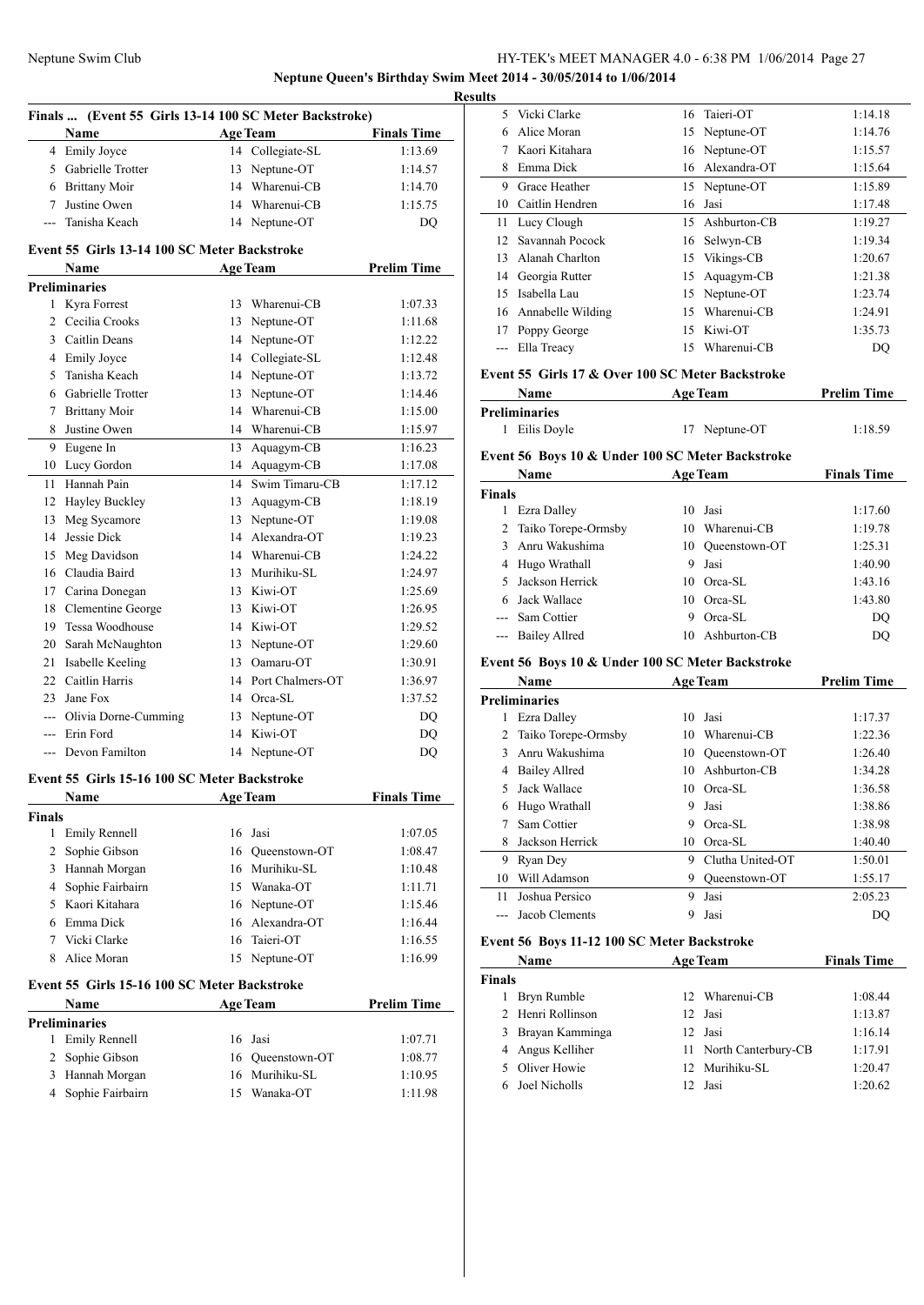### Neptune Swim Club HY-TEK's MEET MANAGER 4.0 - 6:38 PM 1/06/2014 Page 28 **Neptune Queen's Birthday Swim Meet 2014 - 30/05/2014 to 1/06/2014**

**Resul** 

| Finals  (Event 56 Boys 11-12 100 SC Meter Backstroke) |                                             |    |                        |                    |  |
|-------------------------------------------------------|---------------------------------------------|----|------------------------|--------------------|--|
|                                                       | Name                                        |    | <b>Age Team</b>        | <b>Finals Time</b> |  |
| 7                                                     | Zac Baker                                   | 11 | Wharenui-CB            | 1:20.64            |  |
| $\overline{a}$                                        | Max Wolf                                    | 12 | Neptune-OT             | DQ                 |  |
|                                                       | Event 56 Boys 11-12 100 SC Meter Backstroke |    |                        |                    |  |
|                                                       | Name                                        |    | <b>Age Team</b>        | <b>Prelim Time</b> |  |
|                                                       | <b>Preliminaries</b>                        |    |                        |                    |  |
| 1                                                     | Bryn Rumble                                 | 12 | Wharenui-CB            | 1:09.84            |  |
| $\overline{c}$                                        | Henri Rollinson                             | 12 | Jasi                   | 1:14.19            |  |
|                                                       | 3 Brayan Kamminga                           | 12 | Jasi                   | 1:15.33            |  |
|                                                       | 4 Angus Kelliher                            |    | 11 North Canterbury-CB | 1:16.88            |  |
| 5                                                     | Zac Baker                                   | 11 | Wharenui-CB            | 1:20.48            |  |
| 6                                                     | Joel Nicholls                               | 12 | Jasi                   | 1:20.65            |  |
| 7                                                     | Max Wolf                                    |    | 12 Neptune-OT          | 1:20.66            |  |
|                                                       | 8 Oliver Howie                              |    | 12 Murihiku-SL         | 1:21.13            |  |
| 9                                                     | <b>Isaak Frewen</b>                         | 11 | Queenstown-OT          | 1:21.47            |  |
|                                                       | 10 Nathan Penrose                           |    | 12 Vikings-CB          | 1:22.00            |  |
| 11                                                    | <b>Ben</b> Everest                          | 12 | Murihiku-SL            | 1:22.68            |  |
| 12                                                    | William Edwards                             |    | 12 Kiwi-OT             | 1:23.75            |  |
| 13                                                    | <b>Matthew Moore</b>                        | 11 | Swim Timaru-CB         | 1:24.45            |  |
| 14                                                    | Elliott Alloo                               |    | 11 Kiwi-OT             | 1:26.65            |  |
| 15                                                    | Isaac Dann                                  |    | 12 North Canterbury-CB | 1:27.71            |  |
|                                                       | 16 William Taylor                           | 11 | Jasi                   | 1:27.97            |  |
| 17                                                    | Timothy Harford                             |    | 12 Ashburton-CB        | 1:28.83            |  |
| 18                                                    | Marvin Treacy                               | 11 | Jasi                   | 1:30.15            |  |
| 19                                                    | Oliver Walker                               | 12 | Port Chalmers-OT       | 1:31.26            |  |
| 20                                                    | Hamish Clarke                               | 12 | Jasi                   | 1:31.95            |  |
| 21                                                    | Mannix Fraser                               | 11 | Oamaru-OT              | 1:32.36            |  |
| 22                                                    | Micah Hayes                                 |    | 12 Oamaru-OT           | 1:36.29            |  |
| 23                                                    | Eli Familton                                | 11 | Neptune-OT             | 1:37.29            |  |
| 24                                                    | Cameron Jefferies                           | 11 | Neptune-OT             | 1:38.13            |  |
|                                                       | 25 Olliver Darby                            |    | 12 Vikings-CB          | 1:38.40            |  |
| ---                                                   | Oliver Grayling                             | 11 | Vikings-CB             | DQ                 |  |
| $--$                                                  | Lance Bogdalski                             | 12 | Oamaru-OT              | DQ                 |  |
| ---                                                   | Lochlan McKenzie                            | 11 | Vikings-CB             | DQ                 |  |
| ---                                                   | Marshall Setu                               | 11 | Vikings-CB             | DQ                 |  |
|                                                       | --- Nathan Cowan                            | 12 | Vikings-CB             | DQ                 |  |
|                                                       |                                             |    |                        |                    |  |

### **Event 56 Boys 13-14 100 SC Meter Backstroke**

|               | <b>Name</b>           | <b>Age Team</b> |                        | <b>Finals Time</b> |  |
|---------------|-----------------------|-----------------|------------------------|--------------------|--|
| <b>Finals</b> |                       |                 |                        |                    |  |
|               | Matthew Harford       | 13              | Ashburton-CB           | 1:03.59            |  |
|               | 2 Courtland Ellis     |                 | 14 Neptune-OT          | 1:03.67            |  |
| 3             | Zachary Taylor        |                 | 14 Jasi                | 1:04.20            |  |
| 4             | <b>Gordon Forrest</b> | 13              | Wharenui-CB            | 1:04.26            |  |
| 5             | Jack Corkery          | 13.             | Murihiku-SL            | 1:09.23            |  |
| 6             | Matthew Clough        | 13              | Ashburton-CB           | 1:09.66            |  |
|               | Kees Herrick          | 13              | Orca-SL                | 1:09.99            |  |
| 8             | Regan Mundy           |                 | 14 North Canterbury-CB | 1:10.92            |  |

### **Event 56 Boys 13-14 100 SC Meter Backstroke**

| Name |                      | <b>Age Team</b> |                 | <b>Prelim Time</b> |  |
|------|----------------------|-----------------|-----------------|--------------------|--|
|      | <b>Preliminaries</b> |                 |                 |                    |  |
|      | 1 Gordon Forrest     |                 | 13 Wharenui-CB  | 1:04.06            |  |
|      | 2 Matthew Harford    |                 | 13 Ashburton-CB | 1:05.72            |  |
|      | 3 Courtland Ellis    |                 | 14 Neptune-OT   | 1:06.42            |  |

| ults |     |                        |    |                     |         |
|------|-----|------------------------|----|---------------------|---------|
|      | 4   | Zachary Taylor         | 14 | Jasi                | 1:06.54 |
|      | 5   | Kees Herrick           | 13 | Orca-SL             | 1:07.61 |
|      | 6   | Jack Corkery           | 13 | Murihiku-SL         | 1:10.10 |
|      | 7   | Matthew Clough         | 13 | Ashburton-CB        | 1:10.19 |
|      | 8   | Regan Mundy            | 14 | North Canterbury-CB | 1:10.84 |
|      | 9   | Quinton Hurley         | 13 | Qeii Swim Club-CB   | 1:14.01 |
|      | 10  | Jaxson Macdonald-Piner | 13 | Oamaru-OT           | 1:14.74 |
|      | 11  | Max Clark              | 14 | Wharenui-CB         | 1:15.75 |
|      | 12. | Max Hunter             | 14 | Wharenui-CB         | 1:15.97 |
|      | 13  | Caleb Rahurahu         | 13 | Wharenui-CB         | 1:16.14 |
|      | 14  | Matt Newbitt           | 14 | Aquagym-CB          | 1:16.52 |
|      | 15  | Clayton Gerrard        | 14 | Murihiku-SL         | 1:17.06 |
|      | 16  | Jarod Hartley          | 14 | Orca-SL             | 1:17.89 |
|      | 17  | Samuel Gray            | 13 | Swim Timaru-CB      | 1:17.97 |
|      | 18  | Lachlan Ellis          | 13 | Taieri-OT           | 1:20.18 |
|      | 19  | Chris Ryan             | 13 | Aquagym-CB          | 1:24.85 |
|      | 20  | Cameron Innes          | 13 | Kiwi-OT             | 1:25.72 |
|      | 21  | Dylan Booysens         | 13 | Wharenui-CB         | 1:26.05 |
|      | 22  | Joseph Harrison        | 13 | Cromwell-OT         | 1:26.18 |
|      | 23  | Reed Stevenson         | 13 | Swim Timaru-CB      | 1:30.57 |
|      |     | David Cannon           | 13 | Kiwi-OT             | DO      |
|      |     | William Howie          | 14 | Murihiku-SL         | DQ      |
|      |     |                        |    |                     |         |

### **Event 56 Boys 15-16 100 SC Meter Backstroke**

|               | Name                   | <b>Age Team</b>    | <b>Finals Time</b> |
|---------------|------------------------|--------------------|--------------------|
| <b>Finals</b> |                        |                    |                    |
|               | Campbell Pearson       | 15 Alexandra-OT    | 1:00.25            |
| 2.            | Jordan Rahurahu        | 16 Wharenui-CB     | 1:00.85            |
| 3             | <b>Bailey Brandham</b> | 16 Neptune-OT      | 1:02.81            |
|               | 4 Harrison Finnerty    | 16 Murihiku-SL     | 1:03.63            |
| 5.            | Thomas Moot            | 16 Wharenui-CB     | 1:04.68            |
|               | Jack Harrison          | 16 Cromwell-OT     | 1:05.09            |
| 7             | Sean Hartgers          | 16 Aquagym-CB      | 1:05.11            |
|               | Tim Phillips           | Wharenui-CB<br>15. | 1:07.61            |

### **Event 56 Boys 15-16 100 SC Meter Backstroke**

|              | <b>Name</b>              | <b>Age Team</b> |                | <b>Prelim Time</b> |
|--------------|--------------------------|-----------------|----------------|--------------------|
|              | <b>Preliminaries</b>     |                 |                |                    |
| $\mathbf{1}$ | Campbell Pearson         | 15              | Alexandra-OT   | 1:00.52            |
|              | Jordan Rahurahu          |                 | 16 Wharenui-CB | 1:01.01            |
| 3            | <b>Harrison Finnerty</b> |                 | 16 Murihiku-SL | 1:03.08            |
| 4            | <b>Bailey Brandham</b>   |                 | 16 Neptune-OT  | 1:03.24            |
| 5            | Sean Hartgers            |                 | 16 Aquagym-CB  | 1:03.56            |
| 6            | Jack Harrison            | 16              | Cromwell-OT    | 1:04.74            |
|              | Thomas Moot              |                 | 16 Wharenui-CB | 1:05.12            |
| 8            | Tim Phillips             | 15              | Wharenui-CB    | 1:05.41            |
| 9            | Ronald Poon              |                 | 16 Neptune-OT  | 1:05.59            |
| 10           | Sam Sharp                | 16              | Swim Timaru-CB | 1:09.05            |
| 11           | Alex Chirnside           |                 | 15 Neptune-OT  | 1:12.07            |
|              | Matthew Uys              | 16.             | Swim Timaru-CB | DO                 |

### **Event 56 Boys 17 & Over 100 SC Meter Backstroke**

| <b>Name</b>      | <b>Age Team</b>   | <b>Finals Time</b> |
|------------------|-------------------|--------------------|
| Finals           |                   |                    |
| Michael Finlay   | 23 Orca-SL        | 58.72              |
| 2 Henry Muskee   | 17 Aquagym-CB     | 1:02.02            |
| 3 Scott Hallaway | Wharenui-CB<br>17 | 1:07.06            |
|                  |                   |                    |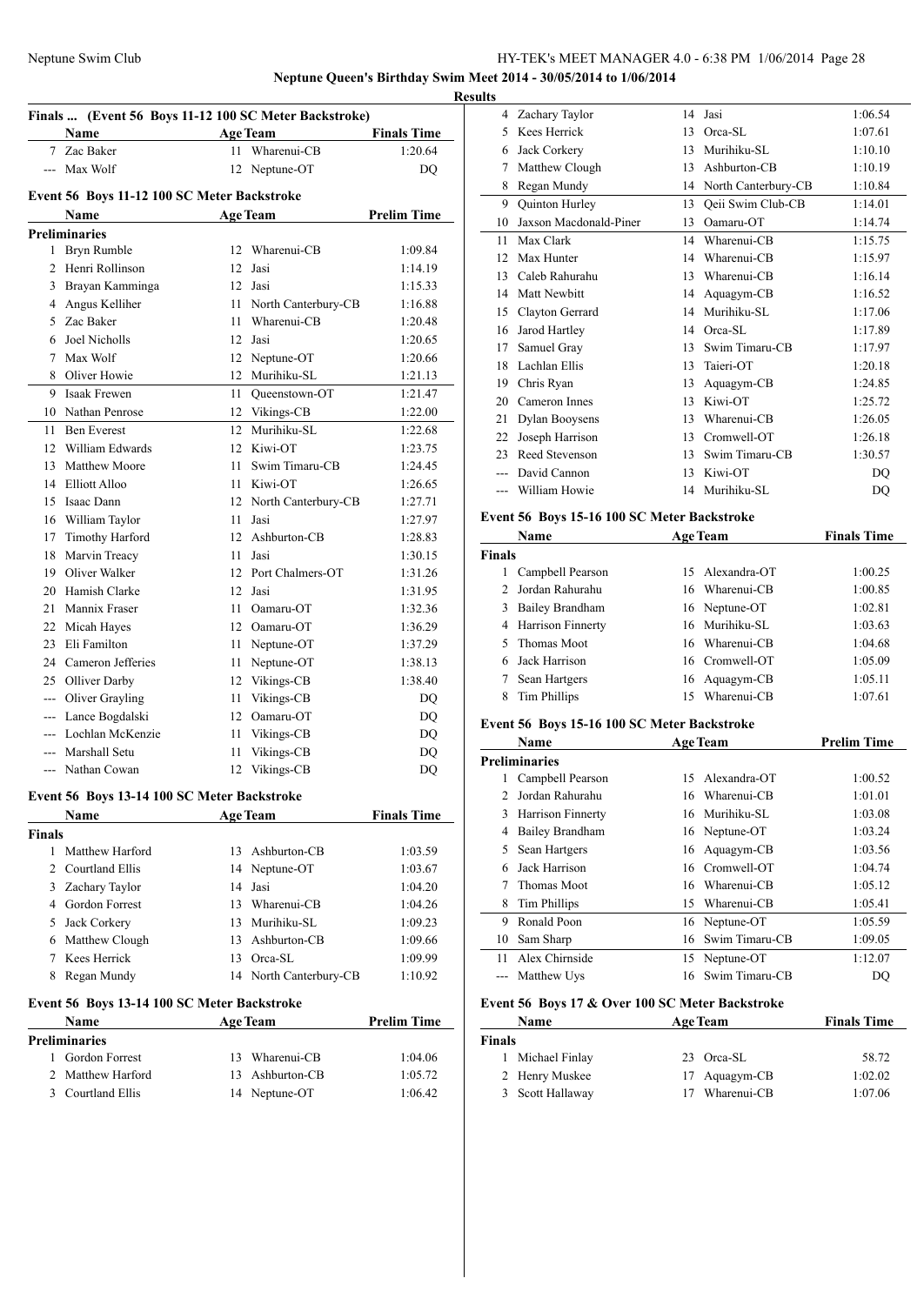### **Neptune Queen's Birthday Swim Meet 2014 - 30/05/2014 to 1/06/2014 Results**

 $\overline{\phantom{0}}$ 

| <b>Age Team</b><br><b>Finals Time</b><br>Name<br>4 Russell Smart<br>18<br>Wharenui-CB<br>1:07.52<br>James Kirkland<br>5<br>18<br>North Canterbury-CB<br>1:11.80<br>Event 56 Boys 17 & Over 100 SC Meter Backstroke<br><b>Prelim Time</b><br><b>Age Team</b><br><b>Name</b><br><b>Preliminaries</b><br>Michael Finlay<br>23 Orca-SL<br>59.77<br>1<br>2 Henry Muskee<br>17 Aquagym-CB<br>1:01.34<br>17 Wharenui-CB<br>Scott Hallaway<br>3<br>1:06.66<br>4 Russell Smart<br>Wharenui-CB<br>1:09.58<br>18<br>5<br>James Kirkland<br>North Canterbury-CB<br>1:10.16<br>18<br>Event 57 Girls 10 & Under 50 SC Meter Breaststroke<br>Name<br><b>Age Team</b><br><b>Finals Time</b><br>Alice Petrie<br>10 Oamaru-OT<br>46.49<br>1<br>2 Bree Middlleton<br>46.73<br>10<br>Ashburton-CB<br>10 Oamaru-OT<br>3<br>Penny Keeling<br>47.45<br><b>Madison Wills</b><br>10 Kiwi-OT<br>$\overline{4}$<br>49.71<br>Francesca Damiano<br>10 Aquagym-CB<br>51.21<br>5<br>10 Neptune-OT<br>Mereana Martin<br>51.54<br>6<br>9 Oueenstown-OT<br>7<br>Ashlea Law<br>51.58<br>Maisy Perriam<br>9<br>Jasi<br>8<br>51.85<br>Sophie Shallard<br>10 Hokonui-SL<br>9<br>52.02<br>10 Charlotte Underwood-Nicol<br>10 Kiwi-OT<br>52.21<br>Rose Smith<br>10 North Canterbury-CB<br>11<br>52.24<br>9 Neptune-OT<br>12<br>Evie Holt<br>52.79<br>Abbey Wilson<br>10 Oamaru-OT<br>13<br>53.65<br>Meg Christophers<br>10 Zenith-OT<br>14<br>54.38<br>Nancy Niu<br>15<br>10 Kiwi-OT<br>54.55<br><b>Bronte Allen</b><br>16<br>10 Kiwi-OT<br>54.93<br>17<br>Sarah Ford<br>10 Kiwi-OT<br>55.41<br>Swim Timaru-CB<br>18<br><b>Izzy Sharp</b><br>9.<br>55.50<br>Jasmin Kamminga<br>19<br>10 Jasi<br>55.67<br>20 Ariana Barr<br>10 Neptune-OT<br>57.06<br>21<br>10 Queenstown-OT<br>Jorja Frewen<br>57.27<br>22 Emma Herbert<br>9 Kiwi-OT<br>57.44<br>23<br>Olivia Pearce<br>10 Kiwi-OT<br>57.69<br>58.03<br>24 Emma Andrew<br>10 Neptune-OT<br>9 North Canterbury-CB<br><b>Bonnie Smith</b><br>25<br>58.20<br>Imogen Keeling<br>9<br>Oamaru-OT<br>26<br>1:00.76 | Finals  (Event 56 Boys 17 & Over 100 SC Meter Backstroke) |  |  |  |  |
|---------------------------------------------------------------------------------------------------------------------------------------------------------------------------------------------------------------------------------------------------------------------------------------------------------------------------------------------------------------------------------------------------------------------------------------------------------------------------------------------------------------------------------------------------------------------------------------------------------------------------------------------------------------------------------------------------------------------------------------------------------------------------------------------------------------------------------------------------------------------------------------------------------------------------------------------------------------------------------------------------------------------------------------------------------------------------------------------------------------------------------------------------------------------------------------------------------------------------------------------------------------------------------------------------------------------------------------------------------------------------------------------------------------------------------------------------------------------------------------------------------------------------------------------------------------------------------------------------------------------------------------------------------------------------------------------------------------------------------------------------------------------------------------------------------------------------------------------------------------------------------------------------------------------------------------------------------------------------------------------------------------------|-----------------------------------------------------------|--|--|--|--|
|                                                                                                                                                                                                                                                                                                                                                                                                                                                                                                                                                                                                                                                                                                                                                                                                                                                                                                                                                                                                                                                                                                                                                                                                                                                                                                                                                                                                                                                                                                                                                                                                                                                                                                                                                                                                                                                                                                                                                                                                                     |                                                           |  |  |  |  |
|                                                                                                                                                                                                                                                                                                                                                                                                                                                                                                                                                                                                                                                                                                                                                                                                                                                                                                                                                                                                                                                                                                                                                                                                                                                                                                                                                                                                                                                                                                                                                                                                                                                                                                                                                                                                                                                                                                                                                                                                                     |                                                           |  |  |  |  |
|                                                                                                                                                                                                                                                                                                                                                                                                                                                                                                                                                                                                                                                                                                                                                                                                                                                                                                                                                                                                                                                                                                                                                                                                                                                                                                                                                                                                                                                                                                                                                                                                                                                                                                                                                                                                                                                                                                                                                                                                                     |                                                           |  |  |  |  |
|                                                                                                                                                                                                                                                                                                                                                                                                                                                                                                                                                                                                                                                                                                                                                                                                                                                                                                                                                                                                                                                                                                                                                                                                                                                                                                                                                                                                                                                                                                                                                                                                                                                                                                                                                                                                                                                                                                                                                                                                                     |                                                           |  |  |  |  |
|                                                                                                                                                                                                                                                                                                                                                                                                                                                                                                                                                                                                                                                                                                                                                                                                                                                                                                                                                                                                                                                                                                                                                                                                                                                                                                                                                                                                                                                                                                                                                                                                                                                                                                                                                                                                                                                                                                                                                                                                                     |                                                           |  |  |  |  |
|                                                                                                                                                                                                                                                                                                                                                                                                                                                                                                                                                                                                                                                                                                                                                                                                                                                                                                                                                                                                                                                                                                                                                                                                                                                                                                                                                                                                                                                                                                                                                                                                                                                                                                                                                                                                                                                                                                                                                                                                                     |                                                           |  |  |  |  |
|                                                                                                                                                                                                                                                                                                                                                                                                                                                                                                                                                                                                                                                                                                                                                                                                                                                                                                                                                                                                                                                                                                                                                                                                                                                                                                                                                                                                                                                                                                                                                                                                                                                                                                                                                                                                                                                                                                                                                                                                                     |                                                           |  |  |  |  |
|                                                                                                                                                                                                                                                                                                                                                                                                                                                                                                                                                                                                                                                                                                                                                                                                                                                                                                                                                                                                                                                                                                                                                                                                                                                                                                                                                                                                                                                                                                                                                                                                                                                                                                                                                                                                                                                                                                                                                                                                                     |                                                           |  |  |  |  |
|                                                                                                                                                                                                                                                                                                                                                                                                                                                                                                                                                                                                                                                                                                                                                                                                                                                                                                                                                                                                                                                                                                                                                                                                                                                                                                                                                                                                                                                                                                                                                                                                                                                                                                                                                                                                                                                                                                                                                                                                                     |                                                           |  |  |  |  |
|                                                                                                                                                                                                                                                                                                                                                                                                                                                                                                                                                                                                                                                                                                                                                                                                                                                                                                                                                                                                                                                                                                                                                                                                                                                                                                                                                                                                                                                                                                                                                                                                                                                                                                                                                                                                                                                                                                                                                                                                                     |                                                           |  |  |  |  |
|                                                                                                                                                                                                                                                                                                                                                                                                                                                                                                                                                                                                                                                                                                                                                                                                                                                                                                                                                                                                                                                                                                                                                                                                                                                                                                                                                                                                                                                                                                                                                                                                                                                                                                                                                                                                                                                                                                                                                                                                                     |                                                           |  |  |  |  |
|                                                                                                                                                                                                                                                                                                                                                                                                                                                                                                                                                                                                                                                                                                                                                                                                                                                                                                                                                                                                                                                                                                                                                                                                                                                                                                                                                                                                                                                                                                                                                                                                                                                                                                                                                                                                                                                                                                                                                                                                                     |                                                           |  |  |  |  |
|                                                                                                                                                                                                                                                                                                                                                                                                                                                                                                                                                                                                                                                                                                                                                                                                                                                                                                                                                                                                                                                                                                                                                                                                                                                                                                                                                                                                                                                                                                                                                                                                                                                                                                                                                                                                                                                                                                                                                                                                                     |                                                           |  |  |  |  |
|                                                                                                                                                                                                                                                                                                                                                                                                                                                                                                                                                                                                                                                                                                                                                                                                                                                                                                                                                                                                                                                                                                                                                                                                                                                                                                                                                                                                                                                                                                                                                                                                                                                                                                                                                                                                                                                                                                                                                                                                                     |                                                           |  |  |  |  |
|                                                                                                                                                                                                                                                                                                                                                                                                                                                                                                                                                                                                                                                                                                                                                                                                                                                                                                                                                                                                                                                                                                                                                                                                                                                                                                                                                                                                                                                                                                                                                                                                                                                                                                                                                                                                                                                                                                                                                                                                                     |                                                           |  |  |  |  |
|                                                                                                                                                                                                                                                                                                                                                                                                                                                                                                                                                                                                                                                                                                                                                                                                                                                                                                                                                                                                                                                                                                                                                                                                                                                                                                                                                                                                                                                                                                                                                                                                                                                                                                                                                                                                                                                                                                                                                                                                                     |                                                           |  |  |  |  |
|                                                                                                                                                                                                                                                                                                                                                                                                                                                                                                                                                                                                                                                                                                                                                                                                                                                                                                                                                                                                                                                                                                                                                                                                                                                                                                                                                                                                                                                                                                                                                                                                                                                                                                                                                                                                                                                                                                                                                                                                                     |                                                           |  |  |  |  |
|                                                                                                                                                                                                                                                                                                                                                                                                                                                                                                                                                                                                                                                                                                                                                                                                                                                                                                                                                                                                                                                                                                                                                                                                                                                                                                                                                                                                                                                                                                                                                                                                                                                                                                                                                                                                                                                                                                                                                                                                                     |                                                           |  |  |  |  |
|                                                                                                                                                                                                                                                                                                                                                                                                                                                                                                                                                                                                                                                                                                                                                                                                                                                                                                                                                                                                                                                                                                                                                                                                                                                                                                                                                                                                                                                                                                                                                                                                                                                                                                                                                                                                                                                                                                                                                                                                                     |                                                           |  |  |  |  |
|                                                                                                                                                                                                                                                                                                                                                                                                                                                                                                                                                                                                                                                                                                                                                                                                                                                                                                                                                                                                                                                                                                                                                                                                                                                                                                                                                                                                                                                                                                                                                                                                                                                                                                                                                                                                                                                                                                                                                                                                                     |                                                           |  |  |  |  |
|                                                                                                                                                                                                                                                                                                                                                                                                                                                                                                                                                                                                                                                                                                                                                                                                                                                                                                                                                                                                                                                                                                                                                                                                                                                                                                                                                                                                                                                                                                                                                                                                                                                                                                                                                                                                                                                                                                                                                                                                                     |                                                           |  |  |  |  |
|                                                                                                                                                                                                                                                                                                                                                                                                                                                                                                                                                                                                                                                                                                                                                                                                                                                                                                                                                                                                                                                                                                                                                                                                                                                                                                                                                                                                                                                                                                                                                                                                                                                                                                                                                                                                                                                                                                                                                                                                                     |                                                           |  |  |  |  |
|                                                                                                                                                                                                                                                                                                                                                                                                                                                                                                                                                                                                                                                                                                                                                                                                                                                                                                                                                                                                                                                                                                                                                                                                                                                                                                                                                                                                                                                                                                                                                                                                                                                                                                                                                                                                                                                                                                                                                                                                                     |                                                           |  |  |  |  |
|                                                                                                                                                                                                                                                                                                                                                                                                                                                                                                                                                                                                                                                                                                                                                                                                                                                                                                                                                                                                                                                                                                                                                                                                                                                                                                                                                                                                                                                                                                                                                                                                                                                                                                                                                                                                                                                                                                                                                                                                                     |                                                           |  |  |  |  |
|                                                                                                                                                                                                                                                                                                                                                                                                                                                                                                                                                                                                                                                                                                                                                                                                                                                                                                                                                                                                                                                                                                                                                                                                                                                                                                                                                                                                                                                                                                                                                                                                                                                                                                                                                                                                                                                                                                                                                                                                                     |                                                           |  |  |  |  |
|                                                                                                                                                                                                                                                                                                                                                                                                                                                                                                                                                                                                                                                                                                                                                                                                                                                                                                                                                                                                                                                                                                                                                                                                                                                                                                                                                                                                                                                                                                                                                                                                                                                                                                                                                                                                                                                                                                                                                                                                                     |                                                           |  |  |  |  |
|                                                                                                                                                                                                                                                                                                                                                                                                                                                                                                                                                                                                                                                                                                                                                                                                                                                                                                                                                                                                                                                                                                                                                                                                                                                                                                                                                                                                                                                                                                                                                                                                                                                                                                                                                                                                                                                                                                                                                                                                                     |                                                           |  |  |  |  |
|                                                                                                                                                                                                                                                                                                                                                                                                                                                                                                                                                                                                                                                                                                                                                                                                                                                                                                                                                                                                                                                                                                                                                                                                                                                                                                                                                                                                                                                                                                                                                                                                                                                                                                                                                                                                                                                                                                                                                                                                                     |                                                           |  |  |  |  |
|                                                                                                                                                                                                                                                                                                                                                                                                                                                                                                                                                                                                                                                                                                                                                                                                                                                                                                                                                                                                                                                                                                                                                                                                                                                                                                                                                                                                                                                                                                                                                                                                                                                                                                                                                                                                                                                                                                                                                                                                                     |                                                           |  |  |  |  |
|                                                                                                                                                                                                                                                                                                                                                                                                                                                                                                                                                                                                                                                                                                                                                                                                                                                                                                                                                                                                                                                                                                                                                                                                                                                                                                                                                                                                                                                                                                                                                                                                                                                                                                                                                                                                                                                                                                                                                                                                                     |                                                           |  |  |  |  |
|                                                                                                                                                                                                                                                                                                                                                                                                                                                                                                                                                                                                                                                                                                                                                                                                                                                                                                                                                                                                                                                                                                                                                                                                                                                                                                                                                                                                                                                                                                                                                                                                                                                                                                                                                                                                                                                                                                                                                                                                                     |                                                           |  |  |  |  |
|                                                                                                                                                                                                                                                                                                                                                                                                                                                                                                                                                                                                                                                                                                                                                                                                                                                                                                                                                                                                                                                                                                                                                                                                                                                                                                                                                                                                                                                                                                                                                                                                                                                                                                                                                                                                                                                                                                                                                                                                                     |                                                           |  |  |  |  |
|                                                                                                                                                                                                                                                                                                                                                                                                                                                                                                                                                                                                                                                                                                                                                                                                                                                                                                                                                                                                                                                                                                                                                                                                                                                                                                                                                                                                                                                                                                                                                                                                                                                                                                                                                                                                                                                                                                                                                                                                                     |                                                           |  |  |  |  |
|                                                                                                                                                                                                                                                                                                                                                                                                                                                                                                                                                                                                                                                                                                                                                                                                                                                                                                                                                                                                                                                                                                                                                                                                                                                                                                                                                                                                                                                                                                                                                                                                                                                                                                                                                                                                                                                                                                                                                                                                                     |                                                           |  |  |  |  |
|                                                                                                                                                                                                                                                                                                                                                                                                                                                                                                                                                                                                                                                                                                                                                                                                                                                                                                                                                                                                                                                                                                                                                                                                                                                                                                                                                                                                                                                                                                                                                                                                                                                                                                                                                                                                                                                                                                                                                                                                                     |                                                           |  |  |  |  |
|                                                                                                                                                                                                                                                                                                                                                                                                                                                                                                                                                                                                                                                                                                                                                                                                                                                                                                                                                                                                                                                                                                                                                                                                                                                                                                                                                                                                                                                                                                                                                                                                                                                                                                                                                                                                                                                                                                                                                                                                                     |                                                           |  |  |  |  |
|                                                                                                                                                                                                                                                                                                                                                                                                                                                                                                                                                                                                                                                                                                                                                                                                                                                                                                                                                                                                                                                                                                                                                                                                                                                                                                                                                                                                                                                                                                                                                                                                                                                                                                                                                                                                                                                                                                                                                                                                                     |                                                           |  |  |  |  |
|                                                                                                                                                                                                                                                                                                                                                                                                                                                                                                                                                                                                                                                                                                                                                                                                                                                                                                                                                                                                                                                                                                                                                                                                                                                                                                                                                                                                                                                                                                                                                                                                                                                                                                                                                                                                                                                                                                                                                                                                                     |                                                           |  |  |  |  |
|                                                                                                                                                                                                                                                                                                                                                                                                                                                                                                                                                                                                                                                                                                                                                                                                                                                                                                                                                                                                                                                                                                                                                                                                                                                                                                                                                                                                                                                                                                                                                                                                                                                                                                                                                                                                                                                                                                                                                                                                                     |                                                           |  |  |  |  |
|                                                                                                                                                                                                                                                                                                                                                                                                                                                                                                                                                                                                                                                                                                                                                                                                                                                                                                                                                                                                                                                                                                                                                                                                                                                                                                                                                                                                                                                                                                                                                                                                                                                                                                                                                                                                                                                                                                                                                                                                                     |                                                           |  |  |  |  |
| Jade Fairweather<br>Neptune-OT<br>27<br>9<br>1:00.87<br>Ella Rose Crooks<br>Kiwi-OT                                                                                                                                                                                                                                                                                                                                                                                                                                                                                                                                                                                                                                                                                                                                                                                                                                                                                                                                                                                                                                                                                                                                                                                                                                                                                                                                                                                                                                                                                                                                                                                                                                                                                                                                                                                                                                                                                                                                 |                                                           |  |  |  |  |
| 28<br>8<br>1:00.97<br>Anna Divers<br>29<br>9                                                                                                                                                                                                                                                                                                                                                                                                                                                                                                                                                                                                                                                                                                                                                                                                                                                                                                                                                                                                                                                                                                                                                                                                                                                                                                                                                                                                                                                                                                                                                                                                                                                                                                                                                                                                                                                                                                                                                                        |                                                           |  |  |  |  |
| Taieri-OT<br>1:01.52<br>Luana Ashton<br>Neptune-OT<br>30<br>1:02.25<br>9.                                                                                                                                                                                                                                                                                                                                                                                                                                                                                                                                                                                                                                                                                                                                                                                                                                                                                                                                                                                                                                                                                                                                                                                                                                                                                                                                                                                                                                                                                                                                                                                                                                                                                                                                                                                                                                                                                                                                           |                                                           |  |  |  |  |
| 31<br>Jessie Kelliher<br>North Canterbury-CB<br>9.                                                                                                                                                                                                                                                                                                                                                                                                                                                                                                                                                                                                                                                                                                                                                                                                                                                                                                                                                                                                                                                                                                                                                                                                                                                                                                                                                                                                                                                                                                                                                                                                                                                                                                                                                                                                                                                                                                                                                                  |                                                           |  |  |  |  |
| 1:02.38<br>32<br>Natasha MacGibbon<br>Vikings-CB<br>1:02.78<br>8                                                                                                                                                                                                                                                                                                                                                                                                                                                                                                                                                                                                                                                                                                                                                                                                                                                                                                                                                                                                                                                                                                                                                                                                                                                                                                                                                                                                                                                                                                                                                                                                                                                                                                                                                                                                                                                                                                                                                    |                                                           |  |  |  |  |
| Ashburton-CB<br>33<br>Caitlin Allred<br>8<br>1:05.04                                                                                                                                                                                                                                                                                                                                                                                                                                                                                                                                                                                                                                                                                                                                                                                                                                                                                                                                                                                                                                                                                                                                                                                                                                                                                                                                                                                                                                                                                                                                                                                                                                                                                                                                                                                                                                                                                                                                                                |                                                           |  |  |  |  |
| Anna Hutchens<br>34<br>9 Oueenstown-OT<br>1:06.04                                                                                                                                                                                                                                                                                                                                                                                                                                                                                                                                                                                                                                                                                                                                                                                                                                                                                                                                                                                                                                                                                                                                                                                                                                                                                                                                                                                                                                                                                                                                                                                                                                                                                                                                                                                                                                                                                                                                                                   |                                                           |  |  |  |  |
| Macey Robinson<br>Kiwi-OT<br>35<br>9.<br>1:07.83                                                                                                                                                                                                                                                                                                                                                                                                                                                                                                                                                                                                                                                                                                                                                                                                                                                                                                                                                                                                                                                                                                                                                                                                                                                                                                                                                                                                                                                                                                                                                                                                                                                                                                                                                                                                                                                                                                                                                                    |                                                           |  |  |  |  |
| --- River Cunningham<br>10 Oamaru-OT<br>DQ                                                                                                                                                                                                                                                                                                                                                                                                                                                                                                                                                                                                                                                                                                                                                                                                                                                                                                                                                                                                                                                                                                                                                                                                                                                                                                                                                                                                                                                                                                                                                                                                                                                                                                                                                                                                                                                                                                                                                                          |                                                           |  |  |  |  |
| --- Evangeline Woodhouse<br>Neptune-OT<br>DQ<br>8                                                                                                                                                                                                                                                                                                                                                                                                                                                                                                                                                                                                                                                                                                                                                                                                                                                                                                                                                                                                                                                                                                                                                                                                                                                                                                                                                                                                                                                                                                                                                                                                                                                                                                                                                                                                                                                                                                                                                                   |                                                           |  |  |  |  |
| Vikings-CB<br>--- Ruby Whiting<br>10<br>DQ                                                                                                                                                                                                                                                                                                                                                                                                                                                                                                                                                                                                                                                                                                                                                                                                                                                                                                                                                                                                                                                                                                                                                                                                                                                                                                                                                                                                                                                                                                                                                                                                                                                                                                                                                                                                                                                                                                                                                                          |                                                           |  |  |  |  |
|                                                                                                                                                                                                                                                                                                                                                                                                                                                                                                                                                                                                                                                                                                                                                                                                                                                                                                                                                                                                                                                                                                                                                                                                                                                                                                                                                                                                                                                                                                                                                                                                                                                                                                                                                                                                                                                                                                                                                                                                                     |                                                           |  |  |  |  |
| Event 58 Boys 10 & Under 50 SC Meter Breaststroke<br><b>Name</b><br>Age Team<br><b>Finals Time</b>                                                                                                                                                                                                                                                                                                                                                                                                                                                                                                                                                                                                                                                                                                                                                                                                                                                                                                                                                                                                                                                                                                                                                                                                                                                                                                                                                                                                                                                                                                                                                                                                                                                                                                                                                                                                                                                                                                                  |                                                           |  |  |  |  |

| <b>Name</b>      | <b>Age Team</b>  | <b>Finals Time</b> |
|------------------|------------------|--------------------|
| 1 Cody Reid      | 10 Jasi          | 44.12              |
| 2 Anru Wakushima | 10 Oueenstown-OT | 47.56              |

|       | 3 Hugo Wrathall      | 9  | Jasi             | 50.04   |
|-------|----------------------|----|------------------|---------|
| 4     | <b>Bailey Allred</b> | 10 | Ashburton-CB     | 51.02   |
|       | 5 Callum Lockhart    | 9  | Vikings-CB       | 52.90   |
| 6.    | Jacob Clements       | 9  | Jasi             | 58.32   |
|       | Will Adamson         | 9  | Oueenstown-OT    | 1:01.06 |
| 8     | Joshua Persico       | 9  | Jasi             | 1:03.08 |
| 9     | Ryan Dey             | 9  | Clutha United-OT | 1:06.90 |
|       | 10 Danny Gilbert     | 9  | Oamaru-OT        | 1:10.07 |
| $---$ | Jackson Herrick      | 10 | Orea-SL          | DO      |
|       |                      |    |                  |         |

### **Event 59 Girls 11-12 50 SC Meter Breaststroke**

|     | Name                     |    | <b>Age Team</b>   | <b>Finals Time</b> |
|-----|--------------------------|----|-------------------|--------------------|
| 1   | Gabby White              | 12 | Queenstown-OT     | 40.00              |
| 2   | Jasmine Murray           | 12 | Wanaka-OT         | 40.54              |
| 3   | Amy Crosswell            | 12 | Murihiku-SL       | 40.72              |
| 4   | Molly Woodham            | 12 | Oueenstown-OT     | 41.40              |
| 5   | <b>Briar Grounds</b>     | 12 | Hokonui-SL        | 41.49              |
| 6   | Isabella Gold            | 12 | Neptune-OT        | 41.53              |
| 7   | Alana Walsh              | 12 | Oamaru-OT         | 41.57              |
| 8   | Jessica Scott            | 11 | Kiwi-OT           | 43.12              |
| 9   | Jaime Toepfer            | 12 | Wanaka-OT         | 43.75              |
| 10  | Madeline McCane          | 12 | Kiwi-OT           | 44.23              |
| 11  | Holly Uluakiola          | 11 | Kiwi-OT           | 44.38              |
| 12  | Zoe McCane               | 11 | Kiwi-OT           | 44.73              |
| 13  | Liberty Vile             | 11 | Queenstown-OT     | 45.01              |
| 14  | Molly Law                | 12 | Queenstown-OT     | 45.34              |
| 15  | <b>Bailey Collins</b>    | 11 | Oamaru-OT         | 45.37              |
| 16  | Samantha Britton         | 12 | Waverley-SL       | 45.77              |
| 17  | Emma Petrie              | 12 | Oamaru-OT         | 46.04              |
| 18  | Olivia Anderson          | 12 | Vikings-CB        | 46.22              |
| 19  | Maya Cardona-Hay         | 11 | Selwyn-CB         | 46.71              |
| 20  | Caitlin Alexander        | 12 | Swim Timaru-CB    | 46.80              |
| 21  | Samara Whittington-Clent | 12 | Wharenui-CB       | 47.42              |
| 22  | Caitlin Kingsland        | 12 | Murihiku-SL       | 47.70              |
| 23  | Amber Hammond            | 12 | Wharenui-CB       | 47.82              |
| 24  | Ana Tarapi               | 11 | Neptune-OT        | 47.96              |
| 25  | Courtney Elliott         | 11 | Ashburton-CB      | 48.01              |
| 26  | Miki Tiltman             | 12 | Selwyn-CB         | 48.07              |
| 27  | Lucy Duncan              | 12 | Neptune-OT        | 48.08              |
| 28  | Clara Voogt              | 11 | Murihiku-SL       | 48.24              |
| 29  | Abbie Low                | 12 | Orca-SL           | 48.25              |
| 30  | Isabelle Wilson          | 11 | Ashburton-CB      | 48.72              |
| 31  | Sophie Adamson           | 12 | Queenstown-OT     | 49.69              |
| 32  | Olivia Wrathall          | 11 | Jasi              | 49.74              |
| 33  | Jordan Summers           | 11 | Taieri-OT         | 50.45              |
| 34  | Tiana Mansfield          | 12 | Oamaru-OT         | 50.64              |
| 35  | Kaitlin McIntyre         | 12 | Neptune-OT        | 50.84              |
| 36  | Olivia Andrew            | 11 | Neptune-OT        | 51.19              |
| 37  | Meg Sayers               | 11 | Neptune-OT        | 51.22              |
| 38  | Dayna Hughes             | 12 | Collegiate-SL     | 51.58              |
| 39  | Kate Mathie              | 11 | Qeii Swim Club-CB | 51.76              |
| 40  | Natalie Hutchens         | 11 | Queenstown-OT     | 52.38              |
| 41  | Annie Kennedy-Atchison   | 12 | Kiwi-OT           | 52.56              |
| 42  | Baileigh O'Sullivan      | 12 | Jasi              | 52.83              |
| 43  | Hannah Cunningham        | 12 | Oamaru-OT         | 54.79              |
| 44  | Jermaine Masangkay       | 11 | Aquagym-CB        | 55.11              |
| 45  | Maddie McKillop          | 11 | Kiwi-OT           | 57.78              |
| --- | Molly McDowall           | 11 | Zenith-OT         | DQ                 |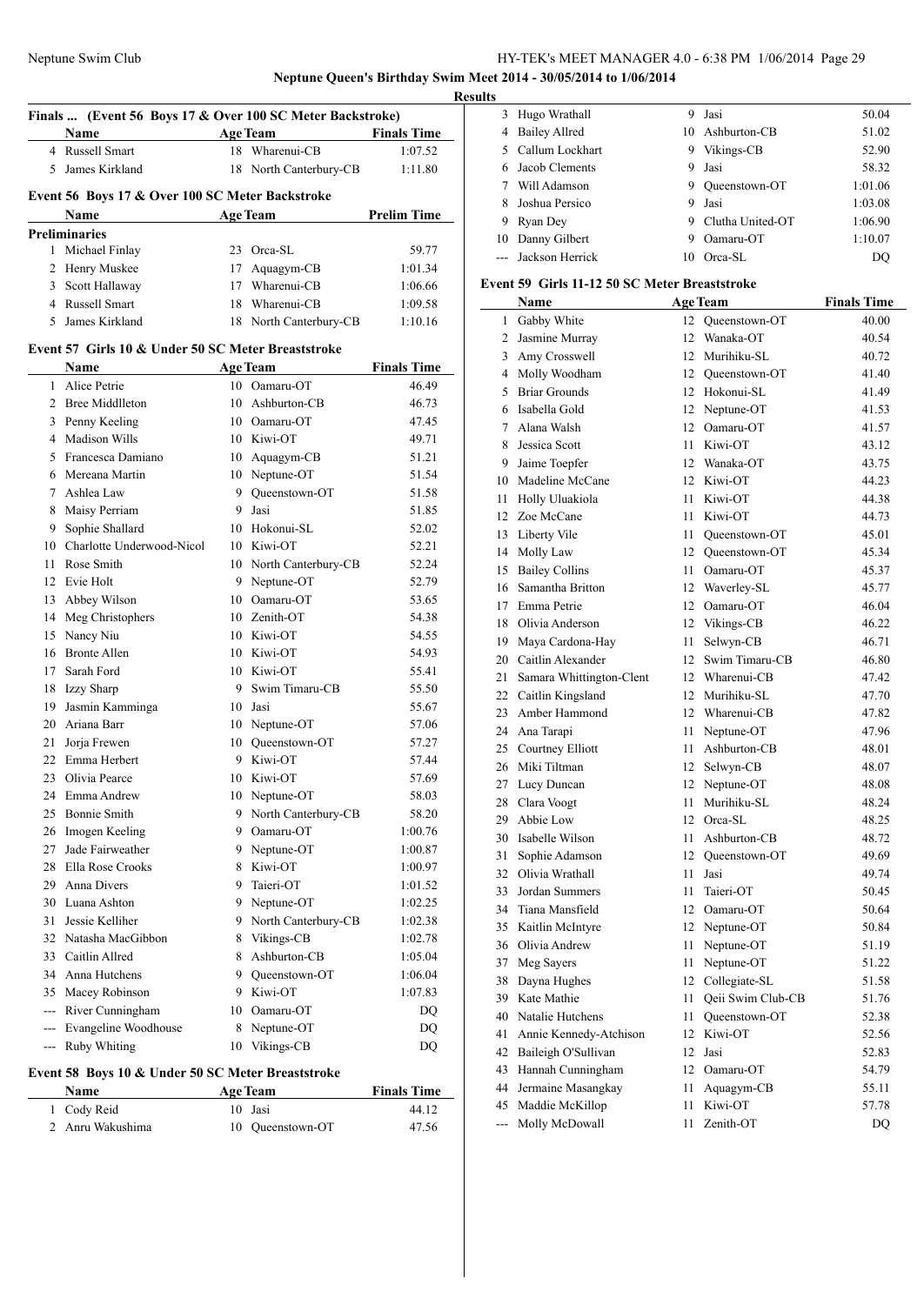**Neptune Queen's Birthday Swim Meet 2014 - 30/05/2014 to 1/06/2014**

**Event 60 Boys 11-12 50 SC Meter Breaststroke**

|                | Name               |    | <b>Age Team</b>        | <b>Finals Time</b> |  |  |
|----------------|--------------------|----|------------------------|--------------------|--|--|
|                | 1 Isaac Dann       |    | 12 North Canterbury-CB | 38.30              |  |  |
|                | 2 Bryn Rumble      | 12 | Wharenui-CB            | 39.14              |  |  |
| $\overline{3}$ | Brayan Kamminga    | 12 | Jasi                   | 39.62              |  |  |
| 4              | Jacob Blomfield    | 12 | Murihiku-SL            | 42.02              |  |  |
| 5              | Geoffrey Kemp      | 12 | Neptune-OT             | 42.04              |  |  |
| 6              | Elliott Alloo      | 11 | Kiwi-OT                | 42.80              |  |  |
| 7              | Joel Nicholls      | 12 | Jasi                   | 43.43              |  |  |
| 8              | Jack McDowall      | 12 | Neptune-OT             | 43.83              |  |  |
| 9              | Angus Kelliher     | 11 | North Canterbury-CB    | 44.40              |  |  |
| 10             | Nathan Pain        | 12 | Swim Timaru-CB         | 44.83              |  |  |
| 11             | Nathan Martin      | 12 | Neptune-OT             | 45.25              |  |  |
|                | 12 William Edwards | 12 | Kiwi-OT                | 46.27              |  |  |
| 13             | William Taylor     | 11 | Jasi                   | 46.59              |  |  |
| 14             | Ben Wilding        | 12 | Wharenui-CB            | 46.60              |  |  |
| 15             | George Heenan      | 12 | Murihiku-SL            | 46.82              |  |  |
| 16             | Marvin Treacy      | 11 | Jasi                   | 47.54              |  |  |
| 17             | Oliver Walker      | 12 | Port Chalmers-OT       | 49.50              |  |  |
| 18             | Micah Hayes        | 12 | Oamaru-OT              | 49.68              |  |  |
| 19             | Cameron Jefferies  | 11 | Neptune-OT             | 49.93              |  |  |
| 20             | Matthew Gray       | 11 | Swim Timaru-CB         | 50.21              |  |  |
| 21             | Isaak Frewen       | 11 | Oueenstown-OT          | 51.50              |  |  |
| 22             | Tom Heather        | 12 | Wanaka-OT              | 52.31              |  |  |
| 23             | Nathan Cowan       | 12 | Vikings-CB             | 53.07              |  |  |
| 24             | Eli Familton       | 11 | Neptune-OT             | 54.60              |  |  |
| 25             | Charlie Gilbert    | 11 | Oamaru-OT              | 55.45              |  |  |
| 26             | Ossian Lawrie      | 11 | Neptune-OT             | 59.04              |  |  |
| 27             | Oliver Grayling    | 11 | Vikings-CB             | 59.51              |  |  |
| $---$          | Jacob Jopson       | 11 | Neptune-OT             | DQ                 |  |  |
| $\frac{1}{2}$  | Mannix Fraser      | 11 | Oamaru-OT              | <b>DQ</b>          |  |  |
| ---            | Leo Holt           | 11 | Neptune-OT             | DO                 |  |  |

#### **Event 61 Girls 13-14 50 SC Meter Breaststroke**

|      | Name                 |    | <b>Age Team</b> | <b>Finals Time</b> |
|------|----------------------|----|-----------------|--------------------|
| 1    | Lucy Gordon          | 14 | Aquagym-CB      | 35.93              |
| 2    | Devon Familton       | 14 | Neptune-OT      | 37.83              |
| 3    | Sophie Beckley       | 13 | Ashburton-CB    | 37.88              |
| 4    | Hannah Pain          | 14 | Swim Timaru-CB  | 38.65              |
| 5    | Olivia Damiano       | 13 | Aquagym-CB      | 39.02              |
| 6    | Jessica Cliffe       | 14 | Wharenui-CB     | 39.17              |
| 7    | Jessie Dick          | 14 | Alexandra-OT    | 39.20              |
| 8    | Danielle Walsh       | 14 | Oamaru-OT       | 39.38              |
| *9   | Alida Chay           | 13 | Hokonui-SL      | 40.68              |
| $*9$ | Kasey McGrath        | 13 | Aquagym-CB      | 40.68              |
| 11   | Annabel Norris       | 13 | Wharenui-CB     | 40.81              |
| 12   | Eugene In            | 13 | Aquagym-CB      | 41.79              |
| 13   | Maeve Sullivan       | 14 | Wharenui-CB     | 43.36              |
| 14   | Justine Owen         | 14 | Wharenui-CB     | 43.45              |
| 15   | Charlotte Dowle      | 14 | Selwyn-CB       | 43.47              |
| 16   | Devon Allen          | 14 | Kiwi-OT         | 43.82              |
| 17   | Caitlin McKenzie     | 13 | Vikings-CB      | 44.90              |
| 18   | Isabelle Keeling     | 13 | Oamaru-OT       | 45.45              |
| 19   | <b>Beth Godsell</b>  | 14 | Vikings-CB      | 45.67              |
| 20   | Clementine George    | 13 | Kiwi-OT         | 46.60              |
| 21   | <b>Brittany Moir</b> | 14 | Wharenui-CB     | 46.62              |
| 22   | Cerys Clayden        | 13 | Vikings-CB      | 46.72              |

| <b>Results</b> |                    |  |               |       |  |
|----------------|--------------------|--|---------------|-------|--|
|                | 23 Tessa Woodhouse |  | 14 Kiwi-OT    | 47.81 |  |
|                | 24 Hana Tiltman    |  | 13 Selwyn-CB  | 48.54 |  |
|                | 25 Paris Sinclair  |  | 14 Neptune-OT | 48.91 |  |
|                | 26 Jane Fox        |  | 14 Orca-SL    | 57.68 |  |

### **Event 62 Boys 13-14 50 SC Meter Breaststroke**

|                | Name                  |    | <b>Age Team</b>        | <b>Finals Time</b> |
|----------------|-----------------------|----|------------------------|--------------------|
| 1              | <b>Tame Govaerts</b>  | 14 | Zenith-OT              | 30.80              |
| $\overline{c}$ | James Buk             |    | 14 North Canterbury-CB | 34.53              |
| 3              | Satori Dobbie         | 14 | Qeii Swim Club-CB      | 34.61              |
| 4              | Angus Syme            | 14 | North Canterbury-CB    | 34.92              |
| 5              | <b>Gordon Forrest</b> | 13 | Wharenui-CB            | 35.15              |
| 6              | Matthew Clough        | 13 | Ashburton-CB           | 36.14              |
| 7              | Kou Kitahara          | 13 | Neptune-OT             | 36.46              |
| 8              | Charlie Hunter        | 14 | Wharenui-CB            | 36.80              |
| 9              | Mitchell Campbell     | 14 | Wharenui-CB            | 37.17              |
| 10             | William Howie         | 14 | Murihiku-SL            | 38.14              |
| 11             | Max Hunter            | 14 | Wharenui-CB            | 38.75              |
| 12             | <b>Ben Smith</b>      | 13 | Wharenui-CB            | 39.65              |
| 13             | Matt Newbitt          | 14 | Aquagym-CB             | 39.76              |
| 14             | Kees Herrick          | 13 | Orca-SL                | 39.87              |
| 15             | Lucas Marshall        | 13 | Aquagym-CB             | 40.34              |
| 16             | Lachlan Ellis         | 13 | Taieri-OT              | 42.22              |
| 17             | Quinton Hurley        | 13 | Qeii Swim Club-CB      | 42.39              |
| 18             | Dylan Booysens        | 13 | Wharenui-CB            | 43.31              |
| 19             | Caleb Rahurahu        | 13 | Wharenui-CB            | 43.71              |
| 20             | Joseph Harrison       | 13 | Cromwell-OT            | 44.31              |
| 21             | Chris Ryan            | 13 | Aquagym-CB             | 45.90              |
| 22             | Reed Stevenson        | 13 | Swim Timaru-CB         | 46.77              |
| 23             | David Cannon          | 13 | Kiwi-OT                | 47.16              |
| 24             | Cameron Innes         | 13 | Kiwi-OT                | 47.90              |
| 25             | William Christophers  | 13 | Zenith-OT              | 49.39              |
| 26             | Zac Holt              | 13 | Neptune-OT             | 49.98              |

#### **Event 63 Girls 15-16 50 SC Meter Breaststroke**

 $\overline{a}$ 

 $\overline{a}$ 

|    | <b>Name</b>          |    | <b>Age Team</b> | <b>Finals Time</b> |
|----|----------------------|----|-----------------|--------------------|
| 1  | Emma Dick            | 16 | Alexandra-OT    | 35.41              |
| 2  | Sophie Fairbairn     | 15 | Wanaka-OT       | 35.45              |
| 3  | Saskia Turner        | 16 | Neptune-OT      | 35.93              |
| 4  | Olivia Gold          | 15 | Neptune-OT      | 37.95              |
| 5  | Teigan Tarapi        | 15 | Neptune-OT      | 38.90              |
| 6  | Lucy Clough          | 15 | Ashburton-CB    | 39.29              |
| 7  | Ella Treacy          | 15 | Wharenui-CB     | 39.46              |
| 8  | <b>Emily Rennell</b> | 16 | Jasi            | 39.75              |
| 9  | Vicki Clarke         | 16 | Taieri-OT       | 40.00              |
| 10 | Grace Heather        | 15 | Neptune-OT      | 40.28              |
| 11 | Isabella Lau         | 15 | Neptune-OT      | 41.17              |
| 12 | Alexandra Wilson     | 15 | Jasi            | 41.30              |
| 13 | Savannah Pocock      | 16 | Selwyn-CB       | 43.04              |
| 14 | Poppy Le Quesne      | 15 | Orca-SL         | 44.81              |
| 15 | Caitlin Hendren      | 16 | Jasi            | 44.91              |
| 16 | Annabelle Wilding    | 15 | Wharenui-CB     | 45.43              |
| 17 | Poppy George         | 15 | Kiwi-OT         | 46.96              |

### **Event 64 Boys 15-16 50 SC Meter Breaststroke**

| <b>Name</b>         | <b>Age Team</b> | <b>Finals Time</b> |
|---------------------|-----------------|--------------------|
| Jordan Rahurahu     | 16 Wharenui-CB  | 31.98              |
| 2 Campbell Pearson  | 15 Alexandra-OT | 32.63              |
| 3 Harrison Finnerty | 16 Murihiku-SL  | 33.22              |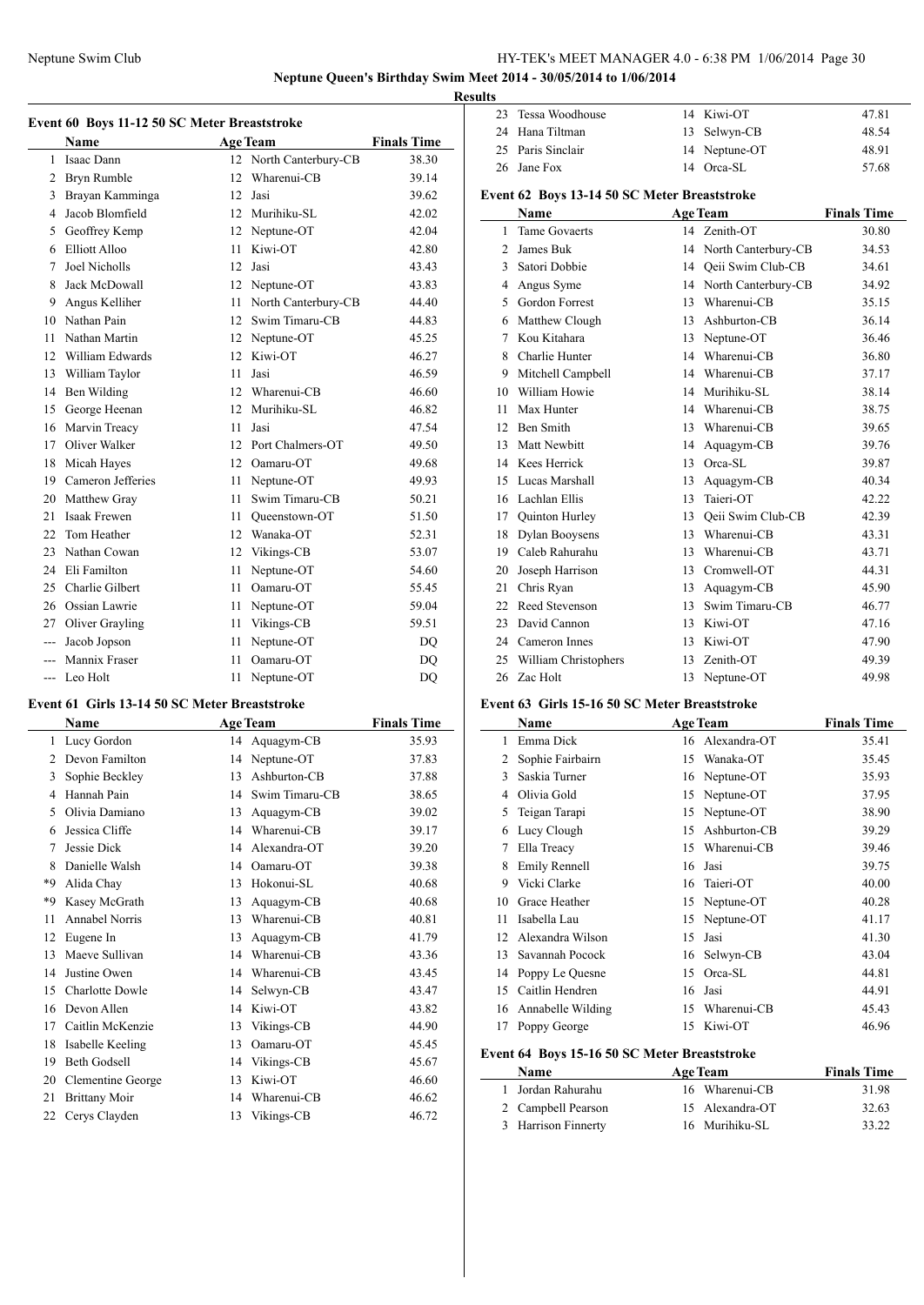$\overline{a}$ 

L.

 $\overline{a}$ 

### Neptune Swim Club HY-TEK's MEET MANAGER 4.0 - 6:38 PM 1/06/2014 Page 31 **Neptune Queen's Birthday Swim Meet 2014 - 30/05/2014 to 1/06/2014**

**Results**

 $\frac{1}{2}$ 

| (Event 64 Boys 15-16 50 SC Meter Breaststroke) |                |    |                 |                    |  |
|------------------------------------------------|----------------|----|-----------------|--------------------|--|
|                                                | <b>Name</b>    |    | <b>Age Team</b> | <b>Finals Time</b> |  |
| 4                                              | Thomas Moot    |    | 16 Wharenui-CB  | 33.32              |  |
| 5.                                             | Sean Hartgers  |    | 16 Aquagym-CB   | 33.42              |  |
| 6                                              | Ronald Poon    |    | 16 Neptune-OT   | 34.61              |  |
| 7                                              | Jack Harrison  |    | 16 Cromwell-OT  | 35.14              |  |
| 8                                              | Alex Chirnside |    | 15 Neptune-OT   | 36.58              |  |
| 9                                              | Isaac Johnston | 16 | Wharenui-CB     | 36.60              |  |
| 10                                             | Lukas Chay     | 15 | Hokonui-SL      | 38.17              |  |
| 11                                             | James Kelly    | 15 | Neptune-OT      | 41.02              |  |
|                                                |                |    |                 |                    |  |

#### **Event 66 Boys 17 & Over 50 SC Meter Breaststroke**

| <b>Name</b>          | <b>Age Team</b>        | <b>Finals Time</b> |
|----------------------|------------------------|--------------------|
| Matthew Glassford    | 24 Neptune-OT          | 30.95              |
| 2 Ben Anngow         | Wharenui-CB<br>17      | 31.53              |
| Michael Finlay<br>3. | 23 Orca-SL             | 31.71              |
| 4 Russell Smart      | 18 Wharenui-CB         | 32.45              |
| Jacob Johnston       | 19 Tasman SC-NM        | 34.17              |
| James Kirkland       | 18 North Canterbury-CB | 36.40              |
| Ben Close            | 20 Selwyn-CB           | 36.73              |

#### **Event 67 Girls 10 & Under 200 SC Meter Freestyle**

|               | Name              |    | <b>Age Team</b>        | <b>Finals Time</b> |
|---------------|-------------------|----|------------------------|--------------------|
| 1             | Erika Fairweather |    | 10 Neptune-OT          | 2:49.66            |
| $\mathcal{L}$ | Bree Middlleton   | 10 | Ashburton-CB           | 2:50.41            |
| $\mathbf{3}$  | Francesca Damiano | 10 | Aquagym-CB             | 2:51.52            |
| 4             | Alice Petrie      | 10 | Oamaru-OT              | 2:51.68            |
| 5             | Sophie Shallard   | 10 | Hokonui-SL             | 2:58.84            |
| 6             | Ashlea Law        | 9  | Oueenstown-OT          | 3:00.20            |
| 7             | Milli Low         | 10 | Orca-SL                | 3:09.46            |
| 8             | Sionelle Cahill   | 10 | Orca-SL                | 3:11.46            |
| 9             | Sarah Ford        | 10 | Kiwi-OT                | 3:13.02            |
| 10            | Amie Pratt        | 9  | Orca-SL                | 3:20.06            |
| 11            | Amy Ingham        | 10 | Orca-SL                | 3:20.42            |
| 12            | Jasmin Kamminga   | 10 | Jasi                   | 3:36.96            |
| 13            | Rose Smith        |    | 10 North Canterbury-CB | 3:50.97            |
|               | 14 Anna Hutchens  | 9  | Oueenstown-OT          | 3:51.96            |

### **Event 67 Girls 11-12 200 SC Meter Freestyle**

|    | Name                     |    | <b>Age Team</b>  | <b>Finals Time</b> |  |
|----|--------------------------|----|------------------|--------------------|--|
| 1  | Molly Law                | 12 | Queenstown-OT    | 2:27.13            |  |
| 2  | Cool Wakushima           | 12 | Oueenstown-OT    | 2:30.64            |  |
| 3  | Eva Cloake               | 12 | Swim Timaru-CB   | 2:33.06            |  |
| 4  | <b>Briar Grounds</b>     | 12 | Hokonui-SL       | 2:33.13            |  |
| 5  | Emma Petrie              | 12 | Oamaru-OT        | 2:34.74            |  |
| 6  | Rachel Alexander         | 12 | Orca-SL          | 2:35.20            |  |
| 7  | Jaime Toepfer            | 12 | Wanaka-OT        | 2:35.76            |  |
| 8  | Madeline McCane          | 12 | Kiwi-OT          | 2:36.12            |  |
| 9  | Jessica Scott            | 11 | Kiwi-OT          | 2:37.12            |  |
| 10 | Samara Whittington-Clent | 12 | Wharenui-CB      | 2:38.74            |  |
| 11 | <b>Bailey Collins</b>    | 11 | Oamaru-OT        | 2:38.88            |  |
| 12 | Ashleigh Allred          | 11 | Ashburton-CB     | 2:39.16            |  |
| 13 | Iessha Mansfield         | 11 | Oamaru-OT        | 2:39.96            |  |
| 14 | Amy Crosswell            | 12 | Murihiku-SL      | 2:40.76            |  |
| 15 | Cassidy Robertson        | 11 | Clutha United-OT | 2:42.09            |  |
| 16 | Samantha Britton         | 12 | Waverley-SL      | 2:43.43            |  |
| 17 | Natalie Hutchens         | 11 | Oueenstown-OT    | 2:45.17            |  |
| 18 | Hannah Cunningham        | 12 | Oamaru-OT        | 2:45.73            |  |
| 19 | Maggie Whiting           | 12 | Vikings-CB       | 2:46.01            |  |

| 20 | Kate Mathie            | 11 | Qeii Swim Club-CB | 2:47.21 |
|----|------------------------|----|-------------------|---------|
| 21 | Tiana Mansfield        | 12 | Oamaru-OT         | 2:48.01 |
| 22 | Isabella Gold          | 12 | Neptune-OT        | 2:49.79 |
| 23 | Courtney Elliott       | 11 | Ashburton-CB      | 2:50.26 |
| 24 | Baileigh O'Sullivan    | 12 | Jasi              | 2:50.30 |
| 25 | Caitlin Alexander      | 12 | Swim Timaru-CB    | 2:51.67 |
| 26 | Lucy Duncan            | 12 | Neptune-OT        | 2:53.84 |
| 27 | Josephine Persico      | 11 | Jasi              | 2:54.49 |
| 28 | Maya Cardona-Hay       | 11 | Selwyn-CB         | 2:54.92 |
| 29 | Clara Voogt            | 11 | Murihiku-SL       | 2:55.09 |
| 30 | Miki Tiltman           | 12 | Selwyn-CB         | 2:55.60 |
| 31 | Olivia Wrathall        | 11 | Jasi              | 2:59.87 |
| 32 | Millie-Mae Wallace     | 12 | Orca-SL           | 3:02.12 |
| 33 | Ana Tarapi             | 11 | Neptune-OT        | 3:03.52 |
| 34 | Abbie Low              | 12 | Orca-SL           | 3:03.91 |
| 35 | Holly Lockhart         | 11 | Vikings-CB        | 3:06.13 |
| 36 | Dayna Hughes           | 12 | Collegiate-SL     | 3:07.14 |
| 37 | Sophie Adamson         | 12 | Oueenstown-OT     | 3:08.72 |
| 38 | Annie Kennedy-Atchison | 12 | Kiwi-OT           | 3:10.86 |
| 39 | Kaylee Uys             | 11 | Swim Timaru-CB    | 3:17.85 |
| 40 | Maddie McKillop        | 11 | Kiwi-OT           | 3:32.95 |
|    |                        |    |                   |         |

### **Event 67 Girls 13-14 200 SC Meter Freestyle**

|    | Name                  | <b>Age Team</b> |                  | <b>Finals Time</b> |
|----|-----------------------|-----------------|------------------|--------------------|
| 1  | Kyra Forrest          | 13              | Wharenui-CB      | 2:05.82            |
| 2  | Caitlin Deans         | 14              | Neptune-OT       | 2:08.67            |
| 3  | <b>Hannah Bates</b>   | 13              | Selwyn-CB        | 2:10.17            |
| 4  | Cecilia Crooks        | 13              | Neptune-OT       | 2:15.51            |
| 5  | Gabrielle Trotter     | 13              | Neptune-OT       | 2:18.75            |
| 6  | <b>Emily Joyce</b>    | 14              | Collegiate-SL    | 2:19.76            |
| 7  | Erin Ford             | 14              | Kiwi-OT          | 2:21.73            |
| 8  | Kasey McGrath         | 13              | Aquagym-CB       | 2:23.50            |
| 9  | Danielle Walsh        | 14              | Oamaru-OT        | 2:24.12            |
| 10 | Tandia Gooch          | 13              | Waimate          | 2:24.40            |
| 11 | Meg Sycamore          | 13              | Neptune-OT       | 2:24.99            |
| 12 | <b>Brittany Moir</b>  | 14              | Wharenui-CB      | 2:25.04            |
| 13 | Jessica Cliffe        | 14              | Wharenui-CB      | 2:25.20            |
| 14 | Olivia Moore          | 14              | Swim Timaru-CB   | 2:25.70            |
| 15 | Alida Chay            | 13              | Hokonui-SL       | 2:26.32            |
| 16 | <b>Annabel Norris</b> | 13              | Wharenui-CB      | 2:28.28            |
| 17 | Tanisha Keach         | 14              | Neptune-OT       | 2:28.36            |
| 18 | Hayley Buckley        | 13              | Aquagym-CB       | 2:28.38            |
| 19 | Katelyn Hogg          | 14              | Ashburton-CB     | 2:30.97            |
| 20 | Claudia Baird         | 13              | Murihiku-SL      | 2:38.29            |
| 21 | Sophie Beckley        | 13              | Ashburton-CB     | 2:39.11            |
| 22 | Rachel Kinley         | 14              | Neptune-OT       | 2:39.58            |
| 23 | Sarah Hunter          | 13              | Vikings-CB       | 2:42.86            |
| 24 | Meg Davidson          | 14              | Wharenui-CB      | 2:43.69            |
| 25 | <b>Beth Godsell</b>   | 14              | Vikings-CB       | 2:44.57            |
| 26 | Caitlin McKenzie      | 13              | Vikings-CB       | 2:48.71            |
| 27 | Carina Donegan        | 13              | Kiwi-OT          | 2:49.90            |
| 28 | Sarah McNaughton      | 13              | Neptune-OT       | 2:51.08            |
| 29 | Caitlin Harris        | 14              | Port Chalmers-OT | 3:02.66            |
| 30 | Jane Fox              | 14              | Orca-SL          | 3:10.20            |
| 31 | Hana Tiltman          | 13              | Selwyn-CB        | 3:10.77            |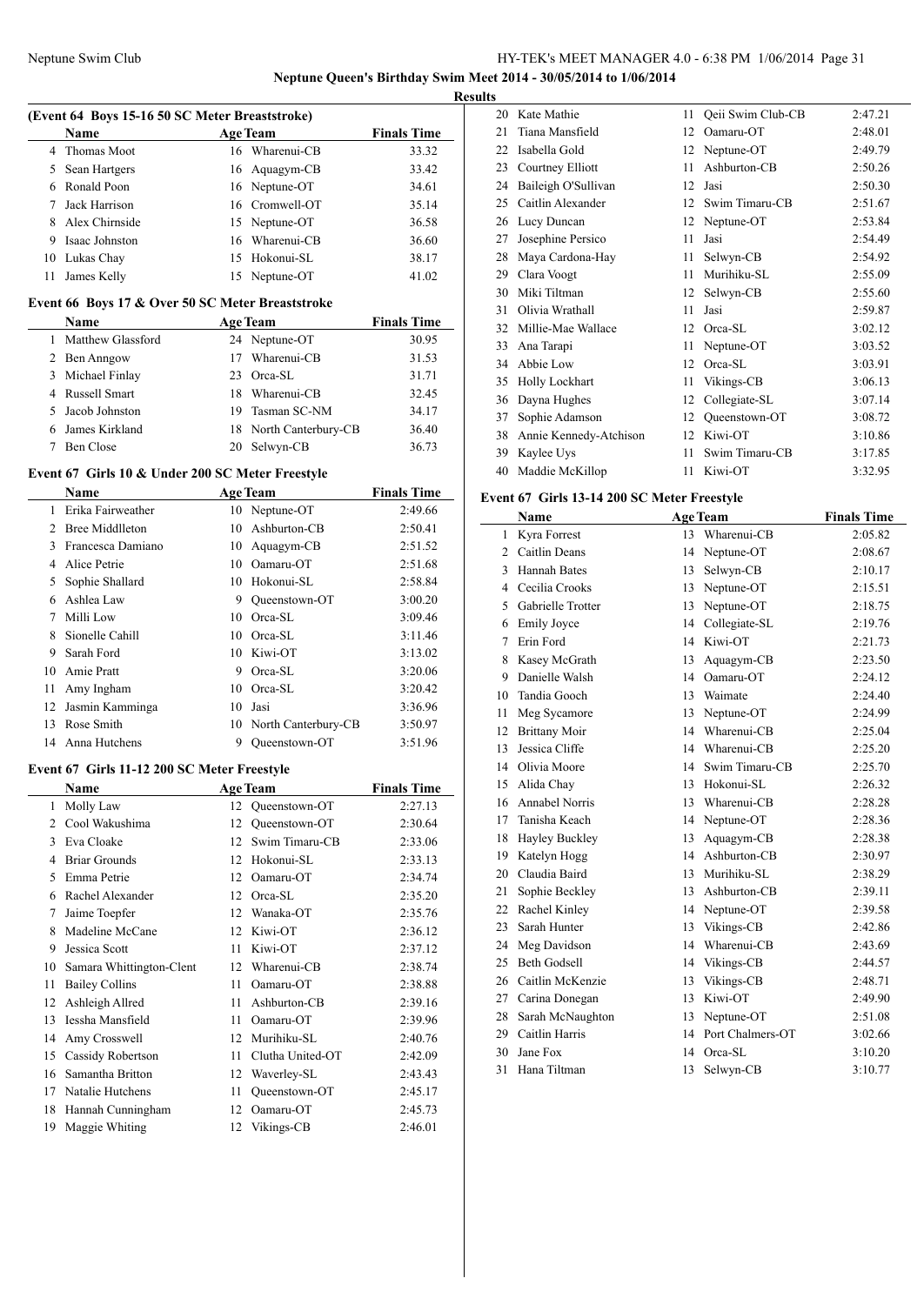**Event 67 Girls 15-16 200 SC Meter Freestyle**

# Neptune Swim Club HY-TEK's MEET MANAGER 4.0 - 6:38 PM 1/06/2014 Page 32

**Neptune Queen's Birthday Swim Meet 2014 - 30/05/2014 to 1/06/2014**

**Results**

|                | Name                                            |    | <b>Age Team</b>     | <b>Finals Time</b> |
|----------------|-------------------------------------------------|----|---------------------|--------------------|
| 1              | Aleisha Ruske                                   |    | 16 Neptune-OT       | 2:07.59            |
| 2              | Eleanor Wilding                                 | 16 | Wharenui-CB         | 2:11.75            |
| 3              | Felicity Lowen                                  | 15 | Aquagym-CB          | 2:12.24            |
| 4              | Sophie Gibson                                   |    | 16 Queenstown-OT    | 2:17.35            |
| 5              | Hannah Morgan                                   |    | 16 Murihiku-SL      | 2:19.37            |
|                | 6 Olivia Gold                                   |    | 15 Neptune-OT       | 2:19.69            |
| 7              | Anna Lindsay                                    |    | 15 Neptune-OT       | 2:20.56            |
| 8              | Teigan Tarapi                                   | 15 | Neptune-OT          | 2:22.58            |
| 9              | Savannah Pocock                                 | 16 | Selwyn-CB           | 2:30.11            |
| 10             | Tiffany Jagau                                   |    | 15 Wharenui-CB      | 2:30.13            |
| 11             | Celine Evans                                    | 15 | Qeii Swim Club-CB   | 2:30.62            |
| 12             | Alexandra Wilson                                | 15 | Jasi                | 2:31.77            |
| 13             | Alanah Charlton                                 | 15 | Vikings-CB          | 2:34.79            |
|                | 14 Poppy Le Quesne                              | 15 | Orca-SL             | 2:40.08            |
| $---$          | Alice Moran                                     | 15 | Neptune-OT          |                    |
|                |                                                 |    |                     | DQ                 |
|                | Event 67 Girls 17 & Over 200 SC Meter Freestyle |    |                     |                    |
|                | Name                                            |    | <b>Age Team</b>     | <b>Finals Time</b> |
| 1              | Eilis Doyle                                     |    | 17 Neptune-OT       | 2:22.67            |
|                | Event 68 Boys 10 & Under 200 SC Meter Freestyle |    |                     |                    |
|                | Name                                            |    | <b>Age Team</b>     | <b>Finals Time</b> |
|                | 1 Ezra Dalley                                   |    | 10 Jasi             | 2:36.80            |
|                | 2 Bailey Allred                                 |    | 10 Ashburton-CB     | 2:59.69            |
| 3              | Jackson Herrick                                 |    | 10 Orca-SL          | 3:03.84            |
| 4              | Anru Wakushima                                  |    | 10 Queenstown-OT    | 3:05.66            |
| 5              | Sam Cottier                                     | 9. | Orca-SL             | 3:13.69            |
| 6              | Jack Wallace                                    | 10 | Orca-SL             | 3:25.26            |
| 7              | Ryan Dey                                        | 9  | Clutha United-OT    | 3:34.24            |
|                |                                                 |    |                     |                    |
|                | Event 68 Boys 11-12 200 SC Meter Freestyle      |    |                     |                    |
|                | Name                                            |    | <b>Age Team</b>     | <b>Finals Time</b> |
|                | 1 Henri Rollinson                               | 12 | Jasi                | 2:14.66            |
|                | 2 Bryn Rumble                                   | 12 | Wharenui-CB         | 2:18.14            |
| 3              | Daniel Strang                                   |    | 12 Murihiku-SL      | 2:19.29            |
| $\overline{4}$ | <b>Jack Divers</b>                              |    | 12 Neptune-OT       | 2:20.47            |
| 5              | Jacob Blomfield                                 |    | 12 Murihiku-SL      | 2:20.68            |
| 6              | Archie Perriam                                  | 12 | Jasi                | 2:25.92            |
| $\tau$         | Zac Baker                                       | 11 | Wharenui-CB         | 2:30.45            |
| 8              | Geoffrey Kemp                                   | 12 | Neptune-OT          | 2:31.73            |
| 9              | Oliver Howie                                    | 12 | Murihiku-SL         | 2:32.35            |
| 10             | Angus Kelliher                                  | 11 | North Canterbury-CB | 2:33.28            |
| 11             | Nathan Penrose                                  | 12 | Vikings-CB          | 2:36.25            |
| 12             | Isaak Frewen                                    | 11 | Queenstown-OT       | 2:38.19            |
| 13             | Isaac Dann                                      | 12 | North Canterbury-CB | 2:38.38            |
| 14             | Max Wolf                                        | 12 | Neptune-OT          | 2:38.64            |
| 15             | Ben Everest                                     | 12 | Murihiku-SL         | 2:38.76            |
| 16             | Matthew Moore                                   | 11 | Swim Timaru-CB      | 2:42.74            |
| 17             | Ben Wilding                                     | 12 | Wharenui-CB         | 2:44.33            |
| 18             | William Edwards                                 | 12 | Kiwi-OT             | 2:45.42            |
| 19             | Timothy Harford                                 | 12 | Ashburton-CB        | 2:45.49            |
| 20             | Nathan Martin                                   | 12 | Neptune-OT          | 2:46.06            |
| 21             | Lochlan McKenzie                                | 11 | Vikings-CB          | 2:46.31            |
| 22             | Elliott Alloo                                   | 11 | Kiwi-OT             | 2:46.63            |
| 23             | George Heenan                                   | 12 | Murihiku-SL         | 2:46.81            |
| 24             | Micah Hayes                                     | 12 | Oamaru-OT           | 2:48.44            |
|                |                                                 |    |                     |                    |
|                |                                                 |    |                     |                    |

| ĽS |                    |     |                   |         |
|----|--------------------|-----|-------------------|---------|
|    | 25 Tom Heather     |     | 12 Wanaka-OT      | 2:51.47 |
|    | 26 William Taylor  | 11. | Jasi              | 2:51.94 |
|    | 27 Storm Le Ouesne |     | 11 Orca-SL        | 2:53.21 |
|    | 28 Nathan Pain     |     | 12 Swim Timaru-CB | 2:53.99 |
|    | 29 Marvin Treacy   |     | 11 Jasi           | 2:59.39 |
|    | 30 Mannix Fraser   |     | 11 Oamaru-OT      | 3:03.79 |
|    | 31 Hamish Clarke   |     | 12 Jasi           | 3:11.17 |
|    | 32 Lance Bogdalski |     | 12 Oamaru-OT      | 3:18.61 |
|    | 33 Charlie Gilbert | 11  | Oamaru-OT         | 3:19.00 |

### **Event 68 Boys 13-14 200 SC Meter Freestyle**

| Name           |                          |    | <b>Age Team</b>     | <b>Finals Time</b> |
|----------------|--------------------------|----|---------------------|--------------------|
| 1              | <b>Tame Govaerts</b>     | 14 | Zenith-OT           | 1:57.49            |
| $\mathfrak{D}$ | Matthew Harford          | 13 | Ashburton-CB        | 2:04.83            |
| 3              | <b>Courtland Ellis</b>   | 14 | Neptune-OT          | 2:07.22            |
| 4              | James Buk                | 14 | North Canterbury-CB | 2:09.62            |
| 5              | Charlie Hunter           | 14 | Wharenui-CB         | 2:10.18            |
| 6              | Zachary Taylor           | 14 | Jasi                | 2:13.04            |
| 7              | Kees Herrick             | 13 | $Orea-SL$           | 2:13.85            |
| 8              | <b>Matt Newbitt</b>      | 14 | Aquagym-CB          | 2:14.89            |
| 9              | <b>Ben Smith</b>         | 13 | Wharenui-CB         | 2:15.02            |
| 10             | Quinton Hurley           | 13 | Qeii Swim Club-CB   | 2:16.99            |
| 11             | <b>Ben Carr</b>          | 14 | Neptune-OT          | 2:17.71            |
| 12             | Jaxson Macdonald-Piner   | 13 | Oamaru-OT           | 2:18.21            |
| 13             | Regan Mundy              | 14 | North Canterbury-CB | 2:18.45            |
| 14             | Jack Corkery             | 13 | Murihiku-SL         | 2:19.13            |
| 15             | Jarod Hartley            | 14 | Orca-SL             | 2:20.93            |
| 16             | Clayton Gerrard          | 14 | Murihiku-SL         | 2:21.52            |
| 17             | <b>Timothy Batchelor</b> | 14 | North Canterbury-CB | 2:23.03            |
| 18             | Caleb Rahurahu           | 13 | Wharenui-CB         | 2:23.50            |
| 19             | Max Clark                | 14 | Wharenui-CB         | 2:25.26            |
| 20             | Erik Cahill              | 13 | Orca-SL             | 2:30.58            |
| 21             | Dylan Booysens           | 13 | Wharenui-CB         | 2:32.89            |
| 22             | David Cannon             | 13 | Kiwi-OT             | 2:38.57            |
| 23             | Reed Stevenson           | 13 | Swim Timaru-CB      | 2:56.22            |
| 24             | Jonas Ting               | 14 | Vikings-CB          | 2:56.23            |
|                |                          |    |                     |                    |

### **Event 68 Boys 15-16 200 SC Meter Freestyle**

|    | Name                 | <b>Age Team</b> |                | <b>Finals Time</b> |
|----|----------------------|-----------------|----------------|--------------------|
| 1  | Ronald Poon          |                 | 16 Neptune-OT  | 1:59.84            |
| 2  | Bailey Brandham      |                 | 16 Neptune-OT  | 2:00.23            |
| 3  | Harrison Finnerty    | 16              | Murihiku-SL    | 2:01.63            |
| 4  | Jack Harrison        |                 | 16 Cromwell-OT | 2:03.39            |
| 5  | Han Zhang            |                 | 16 Neptune-OT  | 2:03.48            |
| 6  | Nick Pryde           | 15              | Neptune-OT     | 2:03.61            |
| 7  | Samuel Wardhaugh     | 15              | Neptune-OT     | 2:06.49            |
| 8  | Jared Brenssell      | 15              | Oamaru-OT      | 2:06.75            |
| 9  | Ben Duffy            | 16              | Wharenui-CB    | 2:08.55            |
| 10 | Greagh Williams      | 16              | Neptune-OT     | 2:09.33            |
| 11 | Matthew Uys          | 16              | Swim Timaru-CB | 2:09.64            |
| 12 | Tim Phillips         | 15              | Wharenui-CB    | 2:11.47            |
| 13 | Lukas Chay           | 15              | Hokonui-SL     | 2:14.39            |
| 14 | Alex Chirnside       | 15              | Neptune-OT     | 2:16.48            |
| 15 | Christopher Garriock | 16              | Wharenui-CB    | 2:16.49            |
| 16 | Luke Nie             | 15              | Neptune-OT     | 2:19.74            |
| 17 | Joseph Berry         | 15              | Vikings-CB     | 2:30.30            |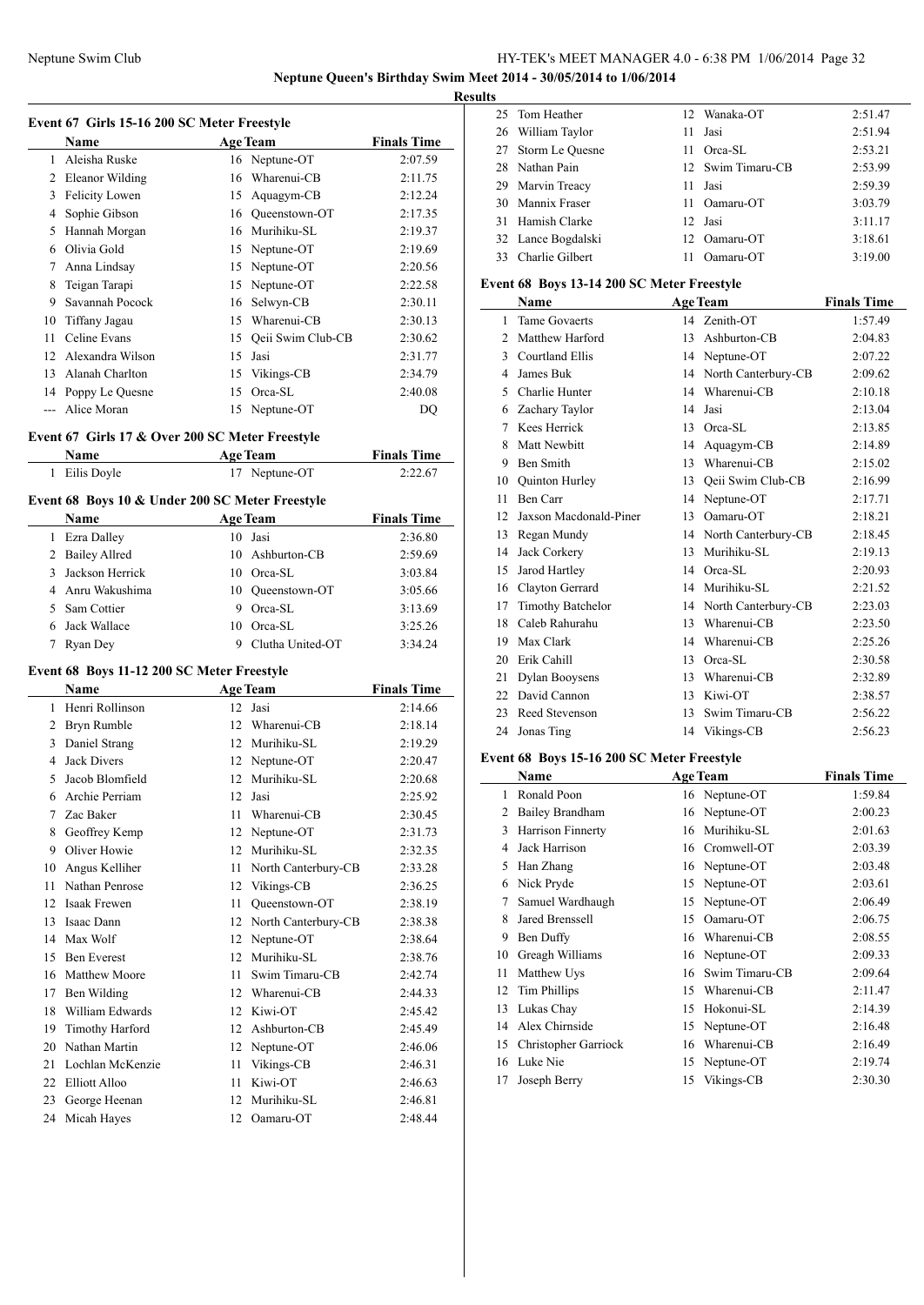### Neptune Swim Club HY-TEK's MEET MANAGER 4.0 - 6:38 PM 1/06/2014 Page 33 **Neptune Queen's Birthday Swim Meet 2014 - 30/05/2014 to 1/06/2014**

**Results**

### **Event 68 Boys 17 & Over 200 SC Meter Freestyle**

|   | <b>Name</b>       | <b>Age Team</b> |                        | <b>Finals Time</b> |
|---|-------------------|-----------------|------------------------|--------------------|
|   | Matthew Glassford |                 | 24 Neptune-OT          | 1:57.32            |
|   | 2 Henry Muskee    |                 | 17 Aquagym-CB          | 1:57.46            |
| 3 | Ben Anngow        | 17              | Wharenui-CB            | 1:58.65            |
|   | 4 Scott Hallaway  |                 | 17 Wharenui-CB         | 2:04.59            |
|   | Ben Hadden        | 17              | Jasi                   | 2:11.27            |
|   | James Kirkland    |                 | 18 North Canterbury-CB | 2:14.55            |
|   | Ben Close         |                 | 20 Selwyn-CB           | 2:16.00            |

### **Event 69 Girls 10 & Under 200 SC Meter IM**

|    | <b>Name</b>          | <b>Age Team</b> |               |         |
|----|----------------------|-----------------|---------------|---------|
|    | Alice Petrie         | 10              | Oamaru-OT     | 3:07.24 |
| 2  | Madison Wills        | 10              | Kiwi-OT       | 3:18.91 |
| 3  | Sophie Shallard      | 10              | Hokonui-SL    | 3:21.26 |
|    | 4 Sionelle Cahill    | 10              | Orca-SL       | 3:25.25 |
| 5. | Ashlea Law           | 9               | Oueenstown-OT | 3:26.25 |
| 6  | Maisy Perriam        | 9               | Jasi          | 3:31.70 |
|    | <b>Bronte Allen</b>  | 10              | Kiwi-OT       | 3:41.95 |
|    | --- Amy Ingham       | 10              | Orca-SL       | DQ      |
|    | --- River Cunningham | 10              | Oamaru-OT     | DO      |

#### **Event 69 Girls 11-12 200 SC Meter IM**

 $\overline{\phantom{a}}$ 

|                | <b>Name</b>              |     | <b>Age Team</b> | <b>Finals Time</b> |
|----------------|--------------------------|-----|-----------------|--------------------|
| 1              | Jasmine Murray           | 12  | Wanaka-OT       | 2:50.70            |
| $\overline{2}$ | Cool Wakushima           | 12  | Queenstown-OT   | 2:52.63            |
| 3              | Molly Law                | 12  | Oueenstown-OT   | 2:52.92            |
| 4              | Alana Walsh              | 12  | Oamaru-OT       | 2:53.34            |
| 5              | <b>Briar Grounds</b>     | 12  | Hokonui-SL      | 2:53.93            |
| 6              | Jaime Toepfer            | 12  | Wanaka-OT       | 2:54.55            |
| 7              | Jessica Scott            | 11  | Kiwi-OT         | 2:55.57            |
| 8              | Samara Whittington-Clent | 12  | Wharenui-CB     | 2:58.92            |
| 9              | Madeline McCane          | 12  | Kiwi-OT         | 2:59.15            |
| 10             | Rachel Alexander         | 12. | Orca-SL         | 2:59.42            |
| 11             | Emma Petrie              | 12  | Oamaru-OT       | 2:59.65            |
| 12             | <b>Bailey Collins</b>    | 11  | Oamaru-OT       | 3:00.05            |
| 13             | Isabella Gold            | 12  | Neptune-OT      | 3:00.37            |
| 14             | Samantha Britton         | 12  | Waverley-SL     | 3:00.85            |
| 15             | Zoe McCane               | 11  | Kiwi-OT         | 3:06.16            |
| 16             | Caitlin Alexander        | 12  | Swim Timaru-CB  | 3:07.09            |
| 17             | Ashleigh Allred          | 11  | Ashburton-CB    | 3:09.17            |
| 18             | Kaitlin McIntyre         | 12  | Neptune-OT      | 3:09.29            |
| 19             | Lucy Duncan              | 12  | Neptune-OT      | 3:11.88            |
| 20             | Jordan Summers           | 11  | Taieri-OT       | 3:13.80            |
| 21             | Miki Tiltman             | 12  | Selwyn-CB       | 3:15.17            |
| 22             | Isabelle Wilson          | 11  | Ashburton-CB    | 3:15.27            |
| 23             | Amber Hammond            | 12  | Wharenui-CB     | 3:15.67            |
| 24             | Maggie Whiting           | 12  | Vikings-CB      | 3:16.05            |
| 25             | Josephine Persico        | 11  | Jasi            | 3:16.82            |
| 26             | Baileigh O'Sullivan      | 12  | Jasi            | 3:16.89            |
| 27             | Hannah Cunningham        | 12  | Oamaru-OT       | 3:17.63            |
| 28             | Courtney Elliott         | 11  | Ashburton-CB    | 3:18.90            |
| 29             | Olivia Wrathall          | 11  | Jasi            | 3:19.22            |
| 30             | Millie Wright            | 12  | Neptune-OT      | 3:19.52            |
| 31             | Ana Tarapi               | 11  | Neptune-OT      | 3:19.75            |
| 32             | Abbie Low                | 12  | Orca-SL         | 3:26.07            |
| ---            | Maya Cardona-Hay         | 11  | Selwyn-CB       | <b>DQ</b>          |

|              | Event 69 Girls 13-14 200 SC Meter IM |    |                  |                    |  |  |  |
|--------------|--------------------------------------|----|------------------|--------------------|--|--|--|
|              | Name                                 |    | <b>Age Team</b>  | <b>Finals Time</b> |  |  |  |
| 1            | Kyra Forrest                         | 13 | Wharenui-CB      | 2:25.56            |  |  |  |
| $\mathbf{2}$ | Caitlin Deans                        | 14 | Neptune-OT       | 2:31.78            |  |  |  |
| 3            | Lucy Gordon                          | 14 | Aquagym-CB       | 2:32.67            |  |  |  |
| 4            | Devon Familton                       | 14 | Neptune-OT       | 2:34.33            |  |  |  |
| 5            | Cecilia Crooks                       | 13 | Neptune-OT       | 2:37.46            |  |  |  |
| 6            | <b>Emily Joyce</b>                   | 14 | Collegiate-SL    | 2:38.51            |  |  |  |
| 7            | Olivia Moore                         | 14 | Swim Timaru-CB   | 2:40.68            |  |  |  |
| 8            | Erin Ford                            | 14 | Kiwi-OT          | 2:40.97            |  |  |  |
| 9            | Gabrielle Trotter                    | 13 | Neptune-OT       | 2:42.17            |  |  |  |
| 10           | Meg Sycamore                         | 13 | Neptune-OT       | 2:42.31            |  |  |  |
| 11           | Tanisha Keach                        | 14 | Neptune-OT       | 2:42.85            |  |  |  |
| 12.          | Olivia Damiano                       | 13 | Aquagym-CB       | 2:43.80            |  |  |  |
| 13           | Tandia Gooch                         | 13 | Waimate          | 2:44.25            |  |  |  |
| 14           | Eugene In                            | 13 | Aquagym-CB       | 2:44.43            |  |  |  |
| 15           | Justine Owen                         | 14 | Wharenui-CB      | 2:44.92            |  |  |  |
| 16           | Danielle Walsh                       |    | 14 Oamaru-OT     | 2:46.07            |  |  |  |
| 17           | Hayley Buckley                       | 13 | Aquagym-CB       | 2:47.46            |  |  |  |
| 18           | Jessica Cliffe                       | 14 | Wharenui-CB      | 2:47.87            |  |  |  |
| 19           | Katelyn Hogg                         | 14 | Ashburton-CB     | 2:51.37            |  |  |  |
| 20           | Alida Chay                           | 13 | Hokonui-SL       | 2:55.57            |  |  |  |
| 21           | Devon Allen                          | 14 | Kiwi-OT          | 3:00.42            |  |  |  |
| 22           | Cerys Clayden                        | 13 | Vikings-CB       | 3:01.45            |  |  |  |
| 23           | Rachel Kinley                        | 14 | Neptune-OT       | 3:04.94            |  |  |  |
| 24           | Caitlin McKenzie                     | 13 | Vikings-CB       | 3:07.36            |  |  |  |
| 25           | Sarah Hunter                         | 13 | Vikings-CB       | 3:07.58            |  |  |  |
| 26           | Sarah McNaughton                     | 13 | Neptune-OT       | 3:11.71            |  |  |  |
| 27           | Isabelle Keeling                     | 13 | Oamaru-OT        | 3:16.45            |  |  |  |
| 28           | <b>Charlotte Dowle</b>               | 14 | Selwyn-CB        | 3:18.12            |  |  |  |
| 29           | Caitlin Harris                       | 14 | Port Chalmers-OT | 3:24.91            |  |  |  |
| 30           | Hana Tiltman                         | 13 | Selwyn-CB        | 3:28.88            |  |  |  |
| $---$        | Meg Davidson                         | 14 | Wharenui-CB      | DQ                 |  |  |  |

### **Event 69 Girls 15-16 200 SC Meter IM**

|                | Name                   |    | <b>Age Team</b> | <b>Finals Time</b> |
|----------------|------------------------|----|-----------------|--------------------|
| 1              | Aleisha Ruske          |    | 16 Neptune-OT   | 2:24.28            |
| $\overline{c}$ | Felicity Lowen         | 15 | Aquagym-CB      | 2:29.50            |
| 3              | Sophie Fairbairn       | 15 | Wanaka-OT       | 2:30.40            |
| 4              | <b>Eleanor Wilding</b> | 16 | Wharenui-CB     | 2:30.90            |
| 5              | Sophie Gibson          | 16 | Queenstown-OT   | 2:35.15            |
| 6              | Katie Grant            | 15 | $Orea-SL$       | 2:38.23            |
| 7              | Lucy Clough            | 15 | Ashburton-CB    | 2:38.29            |
| 8              | Olivia Gold            | 15 | Neptune-OT      | 2:40.77            |
| 9              | Anna Lindsay           | 15 | Neptune-OT      | 2:41.51            |
| 10             | Saskia Turner          | 16 | Neptune-OT      | 2:41.66            |
| 11             | Teigan Tarapi          | 15 | Neptune-OT      | 2:41.93            |
| 12             | Grace Heather          | 15 | Neptune-OT      | 2:43.36            |
| 13             | Vicki Clarke           | 16 | Taieri-OT       | 2:45.67            |
| 14             | Ella Treacy            | 15 | Wharenui-CB     | 2:49.19            |
| 15             | Caitlin Hendren        | 16 | Jasi            | 2:54.22            |
| 16             | Savannah Pocock        | 16 | Selwyn-CB       | 2:54.64            |
| 17             | Alice Moran            | 15 | Neptune-OT      | 2:54.85            |
| 18             | Alexandra Wilson       | 15 | Jasi            | 2:55.37            |
| 19             | Isabella Lau           | 15 | Neptune-OT      | 3:10.17            |
| 20             | Poppy Le Quesne        | 15 | Orca-SL         | 3:12.56            |
| ---            | Alanah Charlton        | 15 | Vikings-CB      | DQ                 |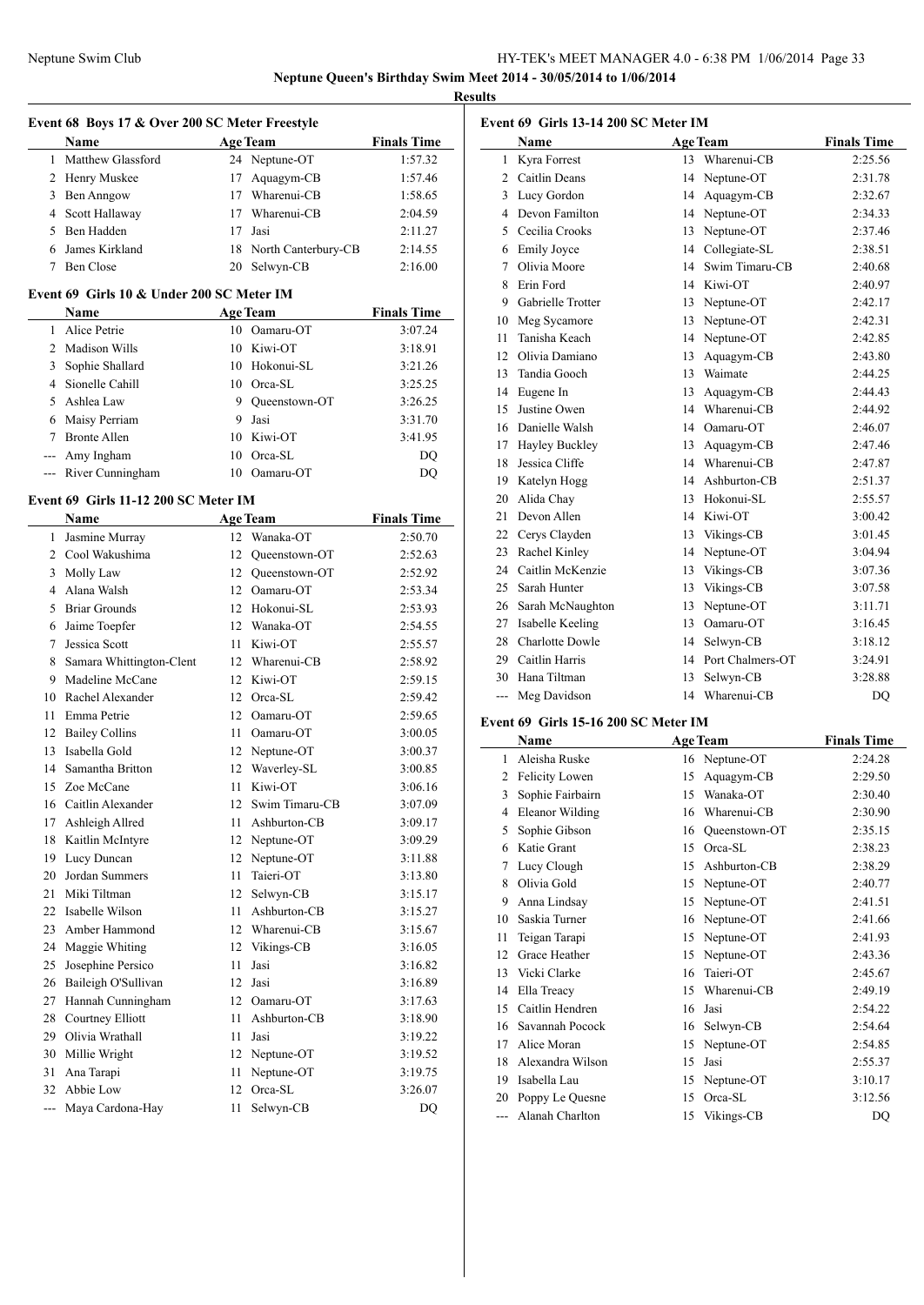**Neptune Queen's Birthday Swim Meet 2014 - 30/05/2014 to 1/06/2014**

L.

| Event 69 Girls 17 & Over 200 SC Meter IM |                                            |      |                                 |                    |  |
|------------------------------------------|--------------------------------------------|------|---------------------------------|--------------------|--|
|                                          | Name                                       |      | <b>Age Team</b>                 | <b>Finals Time</b> |  |
|                                          | 1 Eilis Doyle                              |      | 17 Neptune-OT                   | 2:48.69            |  |
|                                          | Event 70 Boys 10 & Under 200 SC Meter IM   |      |                                 |                    |  |
|                                          | Name                                       |      | <b>Age Team</b>                 | <b>Finals Time</b> |  |
| 1                                        | Ezra Dalley                                | 10   | Jasi                            | 3:00.67            |  |
| 2                                        | Cody Reid                                  | 10   | Jasi                            | 3:05.04            |  |
| 3                                        | <b>Bailey Allred</b>                       |      | 10 Ashburton-CB                 | 3:26.42            |  |
| 4                                        | Hugo Wrathall                              | 9    | Jasi                            | 3:28.19            |  |
| 5                                        | Callum Lockhart                            |      | 9 Vikings-CB                    | 3:39.95            |  |
|                                          | Event 70 Boys 11-12 200 SC Meter IM        |      |                                 |                    |  |
|                                          | <b>Name</b>                                |      | <b>Age Team</b>                 | <b>Finals Time</b> |  |
| 1                                        | Henri Rollinson                            | 12   | Jasi                            | 2:32.11            |  |
| 2                                        | Bryn Rumble                                | 12   | Wharenui-CB                     | 2:33.49            |  |
| 3                                        | <b>Jack Divers</b>                         |      | 12 Neptune-OT                   | 2:35.31            |  |
| 4                                        | Archie Perriam                             | 12   | Jasi                            | 2:43.96            |  |
| 5                                        | Brayan Kamminga                            | 12   | Jasi                            | 2:45.78            |  |
| 6                                        | Geoffrey Kemp                              | 12   | Neptune-OT                      | 2:48.96            |  |
| 7                                        | Angus Kelliher                             | 11   | North Canterbury-CB             | 2:52.88            |  |
| 8                                        | Zac Baker                                  | 11   | Wharenui-CB                     | 2:53.14            |  |
| 9                                        | Joel Nicholls                              |      | 12 Jasi                         | 2:54.14            |  |
| 10                                       | Max Wolf                                   |      |                                 |                    |  |
| 11                                       | <b>Ben Everest</b>                         |      | 12 Neptune-OT<br>12 Murihiku-SL | 2:57.57            |  |
| 12                                       | Oliver Howie                               |      | 12 Murihiku-SL                  | 2:57.91            |  |
|                                          |                                            |      |                                 | 2:58.21            |  |
| 13                                       | Oliver Walker                              |      | 12 Port Chalmers-OT             | 3:03.38            |  |
| 14                                       | Nathan Penrose                             |      | 12 Vikings-CB                   | 3:06.66            |  |
| 15                                       | Lochlan McKenzie                           | 11   | Vikings-CB                      | 3:07.19            |  |
| 16                                       | Ben Wilding                                |      | 12 Wharenui-CB                  | 3:07.42            |  |
| 17                                       | Micah Hayes                                |      | 12 Oamaru-OT                    | 3:08.03            |  |
| 18                                       | Marvin Treacy                              | 11   | Jasi                            | 3:13.33            |  |
| 19                                       | Nathan Martin                              |      | 12 Neptune-OT                   | 3:14.09            |  |
| 20                                       | Tom Heather                                |      | 12 Wanaka-OT                    | 3:15.41            |  |
| 21                                       | Storm Le Quesne                            | 11 - | Orca-SL                         | 3:18.75            |  |
| 22                                       | Cameron Jefferies                          | 11   | Neptune-OT                      | 3:34.44            |  |
| 23                                       | Hamish Clarke                              | 12   | Jasi                            | 3:41.74            |  |
| 24                                       | Lance Bogdalski                            |      | 12 Oamaru-OT                    | 4:05.30            |  |
|                                          | --- George Heenan                          |      | 12 Murihiku-SL                  | DQ                 |  |
|                                          | Jacob Blomfield                            |      | 12 Murihiku-SL                  | DQ                 |  |
| ---                                      | Matthew Moore                              |      | 11 Swim Timaru-CB               | DO                 |  |
|                                          | <b>Event 70 Boys 13-14 200 SC Meter IM</b> |      |                                 |                    |  |
|                                          | Name                                       |      | <b>Age Team</b>                 | <b>Finals Time</b> |  |
| 1                                        | Satori Dobbie                              | 14   | Qeii Swim Club-CB               | 2:16.18            |  |
| 2                                        | Courtland Ellis                            | 14   | Neptune-OT                      | 2:19.31            |  |
| 3                                        | Angus Syme                                 | 14   | North Canterbury-CB             | 2:24.97            |  |
| 4                                        | William Howie                              |      | 14 Murihiku-SL                  | 2:25.04            |  |
| 5                                        | <b>Tame Govaerts</b>                       |      | 14 Zenith-OT                    | 2:25.70            |  |
| 6                                        | Gordon Forrest                             |      | 13 Wharenui-CB                  | 2:26.41            |  |
| 7                                        | James Buk                                  |      | 14 North Canterbury-CB          | 2:29.80            |  |
| 8                                        | Matthew Clough                             |      | 13 Ashburton-CB                 | 2:30.76            |  |
| 9                                        | Kou Kitahara                               |      | 13 Neptune-OT                   | 2:32.76            |  |
| 10                                       | Ben Smith                                  |      | 13 Wharenui-CB                  | 2:33.86            |  |
| 11                                       | <b>Timothy Batchelor</b>                   |      | 14 North Canterbury-CB          | 2:34.73            |  |
| 12                                       | Jack Corkery                               | 13   | Murihiku-SL                     | 2:35.01            |  |
| 13                                       | Regan Mundy                                |      | 14 North Canterbury-CB          | 2:36.41            |  |
| 14                                       | Quinton Hurley                             |      | 13 Qeii Swim Club-CB            | 2:36.65            |  |

| <b>Results</b> |             |                                                                                                                                                                                                      |                |                                                                                                                                                      |  |  |
|----------------|-------------|------------------------------------------------------------------------------------------------------------------------------------------------------------------------------------------------------|----------------|------------------------------------------------------------------------------------------------------------------------------------------------------|--|--|
|                |             | 14                                                                                                                                                                                                   |                | 2:39.57                                                                                                                                              |  |  |
|                |             | 13.                                                                                                                                                                                                  |                | 2:46.59                                                                                                                                              |  |  |
|                |             |                                                                                                                                                                                                      |                | 2:52.62                                                                                                                                              |  |  |
| 18             |             |                                                                                                                                                                                                      |                | 2:54.90                                                                                                                                              |  |  |
| 19             | Erik Cahill | 13                                                                                                                                                                                                   |                | 2:55.78                                                                                                                                              |  |  |
|                |             | 13.                                                                                                                                                                                                  |                | 2:58.69                                                                                                                                              |  |  |
|                |             |                                                                                                                                                                                                      |                | 2:59.61                                                                                                                                              |  |  |
|                |             |                                                                                                                                                                                                      |                | 3:04.36                                                                                                                                              |  |  |
|                |             | 13                                                                                                                                                                                                   |                | 3:12.70                                                                                                                                              |  |  |
|                |             |                                                                                                                                                                                                      |                | DO                                                                                                                                                   |  |  |
|                |             | 13.                                                                                                                                                                                                  | Swim Timaru-CB | DQ                                                                                                                                                   |  |  |
|                |             | 15 Mitchell Campbell<br>16 Caleb Rahurahu<br>17 Cameron Moran<br>Jarod Hartley<br>20 Dylan Booysens<br>21 Joseph Harrison<br>22 Chris Ryan<br>23 Lachlan Ellis<br>--- Ben Carr<br>--- Reed Stevenson |                | Wharenui-CB<br>Wharenui-CB<br>13 Neptune-OT<br>14 Orca-SL<br>Orca-SL<br>Wharenui-CB<br>13 Cromwell-OT<br>13 Aquagym-CB<br>Taieri-OT<br>14 Neptune-OT |  |  |

### **Event 70 Boys 15-16 200 SC Meter IM**

|                | Name                     |     | <b>Age Team</b> | <b>Finals Time</b> |
|----------------|--------------------------|-----|-----------------|--------------------|
| 1              | Han Zhang                |     | 16 Neptune-OT   | 2:13.50            |
| $\mathfrak{D}$ | Ronald Poon              |     | 16 Neptune-OT   | 2:18.90            |
| 3              | <b>Bailey Brandham</b>   |     | 16 Neptune-OT   | 2:20.84            |
| 4              | Jack Harrison            | 16  | Cromwell-OT     | 2:21.11            |
|                | 5 Nick Pryde             |     | 15 Neptune-OT   | 2:21.84            |
| 6              | Greagh Williams          |     | 16 Neptune-OT   | 2:25.15            |
| 7              | <b>Harrison Finnerty</b> | 16  | Murihiku-SL     | 2:27.05            |
| 8              | Samuel Wardhaugh         |     | 15 Neptune-OT   | 2:27.50            |
| 9              | Sam Sharp                | 16. | Swim Timaru-CB  | 2:30.65            |
| 10             | Ben Duffy                | 16  | Wharenui-CB     | 2:31.75            |
| 11             | Christopher Garriock     | 16  | Wharenui-CB     | 2:31.89            |
| 12             | Tim Phillips             | 15  | Wharenui-CB     | 2:33.70            |
| 13             | Lukas Chay               | 15  | Hokonui-SL      | 2:34.17            |

### **Event 70 Boys 17 & Over 200 SC Meter IM**

| Name                |    | <b>Age Team</b>        | <b>Finals Time</b> |
|---------------------|----|------------------------|--------------------|
| 1 Matthew Glassford |    | 24 Neptune-OT          | 2:12.86            |
| 2 Henry Muskee      |    | 17 Aquagym-CB          | 2:14.63            |
| 3 Scott Hallaway    | 17 | Wharenui-CB            | 2:25.29            |
| 4 Ben Close         |    | 20 Selwyn-CB           | 2:30.89            |
| 5 James Kirkland    |    | 18 North Canterbury-CB | 2:34.61            |
| 6 Jacob Johnston    | 19 | Tasman SC-NM           | 2:35.70            |

### **Event 71 Mixed 10 & Under 2x50 SC Meter Armstrong Prestige Relay Ti**

|   | Team                       | Relay                    | <b>Finals Time</b> |  |  |  |
|---|----------------------------|--------------------------|--------------------|--|--|--|
|   | - Time Trial               |                          |                    |  |  |  |
| 1 | Armstrong                  | E                        | 1:08.77            |  |  |  |
|   | 1) Taiko Torepe-Ormsby M10 | 2) Izzy Sharp W9         |                    |  |  |  |
| 2 | Armstrong                  | D                        | 1:09.50            |  |  |  |
|   | 1) Sam Cottier M9          | 2) Penny Keeling W10     |                    |  |  |  |
| 3 | Armstrong                  | C                        | 1:10.16            |  |  |  |
|   | 1) Cody Reid M10           | 2) Madison Wills W10     |                    |  |  |  |
| 4 | Armstrong                  | A                        | 1:10.21            |  |  |  |
|   | 1) Anru Wakushima M10      | 2) Bree Middlleton W10   |                    |  |  |  |
| 5 | Armstrong                  | B                        | 1:11.10            |  |  |  |
|   | 1) Bailey Allred M10       | 2) Alice Petrie W10      |                    |  |  |  |
| 6 | Armstrong                  | G                        | 1:12.26            |  |  |  |
|   | 1) Hugo Wrathall M9        | 2) Ashlea Law W9         |                    |  |  |  |
| 7 | Armstrong                  | F                        | 1:12.77            |  |  |  |
|   | 1) Jackson Herrick M10     | 2) Erika Fairweather W10 |                    |  |  |  |
| 8 | Armstrong                  | Н                        | 1:16.97            |  |  |  |
|   | 1) Jack Wallace M10        | 2) Sophie Shallard W10   |                    |  |  |  |